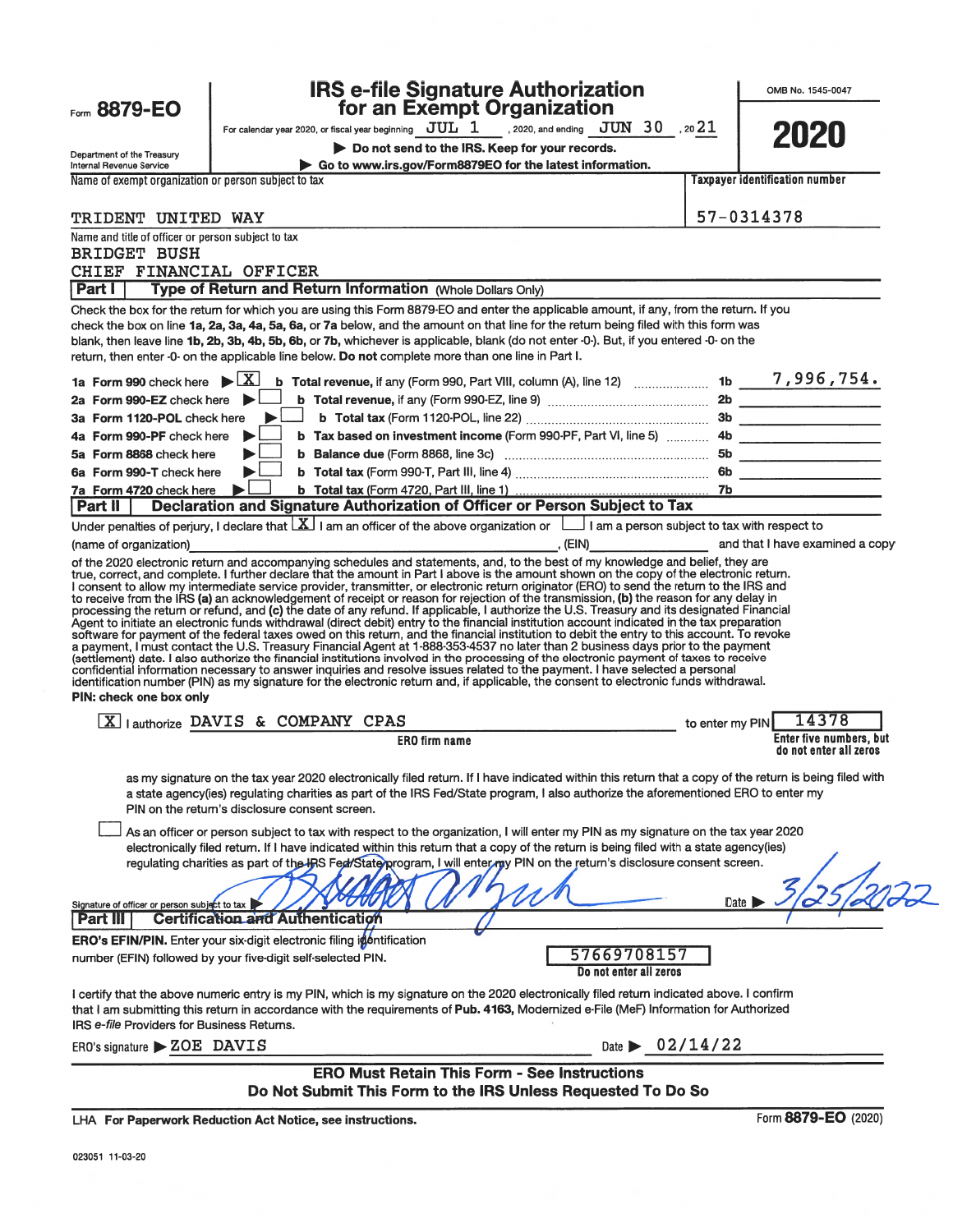# (Rev. January 2020) **Cxempt Organization Return** Manuary 2020) and the settern **Canadian Exempt Organization Return Form 8868 Application for Automatic Extension of Time To File an**<br>**Exempt Organization Return**

Department of the Treasury Internal Revenue Service

|  | $\blacktriangleright$ File a separate application for each return. |  |  |
|--|--------------------------------------------------------------------|--|--|

**| Go to www.irs.gov/Form8868 for the latest information.**

**Electronic filing (e-file).** You can electronically file Form 8868 to request a 6-month automatic extension of time to file any of the filing of this form, visit www.irs.gov/e-file-providers/e-file-for-charities-and-non-profits. forms listed below with the exception of Form 8870, Information Return for Transfers Associated With Certain Personal Benefit Contracts, for which an extension request must be sent to the IRS in paper format (see instructions). For more details on the electronic

# **Automatic 6-Month Extension of Time.** Only submit original (no copies needed).

All corporations required to file an income tax return other than Form 990-T (including 1120-C filers), partnerships, REMICs, and trusts must use Form 7004 to request an extension of time to file income tax returns.

| Type or                                                                                                                                                             | Name of exempt organization or other filer, see instructions.                                                                                                                                                                                                                                                                                                                                                                                                                                                                                                                                                                               |            |                                                                                                                                                                                           |                | Taxpayer identification number (TIN) |                                              |  |
|---------------------------------------------------------------------------------------------------------------------------------------------------------------------|---------------------------------------------------------------------------------------------------------------------------------------------------------------------------------------------------------------------------------------------------------------------------------------------------------------------------------------------------------------------------------------------------------------------------------------------------------------------------------------------------------------------------------------------------------------------------------------------------------------------------------------------|------------|-------------------------------------------------------------------------------------------------------------------------------------------------------------------------------------------|----------------|--------------------------------------|----------------------------------------------|--|
| print                                                                                                                                                               | TRIDENT UNITED WAY                                                                                                                                                                                                                                                                                                                                                                                                                                                                                                                                                                                                                          |            |                                                                                                                                                                                           |                |                                      | 57-0314378                                   |  |
| File by the<br>due date for                                                                                                                                         | Number, street, and room or suite no. If a P.O. box, see instructions.                                                                                                                                                                                                                                                                                                                                                                                                                                                                                                                                                                      |            |                                                                                                                                                                                           |                |                                      |                                              |  |
| filing your<br>return. See                                                                                                                                          | P.O. BOX 63305                                                                                                                                                                                                                                                                                                                                                                                                                                                                                                                                                                                                                              |            |                                                                                                                                                                                           |                |                                      |                                              |  |
| instructions.                                                                                                                                                       | City, town or post office, state, and ZIP code. For a foreign address, see instructions.<br>NORTH CHARLESTON, SC                                                                                                                                                                                                                                                                                                                                                                                                                                                                                                                            | 29419-3305 |                                                                                                                                                                                           |                |                                      |                                              |  |
|                                                                                                                                                                     | Enter the Return Code for the return that this application is for (file a separate application for each return)                                                                                                                                                                                                                                                                                                                                                                                                                                                                                                                             |            |                                                                                                                                                                                           |                |                                      | $\mathbf{0}$<br>1                            |  |
| Application                                                                                                                                                         |                                                                                                                                                                                                                                                                                                                                                                                                                                                                                                                                                                                                                                             | Return     | Application                                                                                                                                                                               |                |                                      | Return                                       |  |
| <b>Is For</b>                                                                                                                                                       |                                                                                                                                                                                                                                                                                                                                                                                                                                                                                                                                                                                                                                             | Code       | Is For                                                                                                                                                                                    |                |                                      | Code                                         |  |
|                                                                                                                                                                     | Form 990 or Form 990-EZ                                                                                                                                                                                                                                                                                                                                                                                                                                                                                                                                                                                                                     | 01         | Form 990-T (corporation)                                                                                                                                                                  |                |                                      | 07                                           |  |
| Form 990-BL                                                                                                                                                         |                                                                                                                                                                                                                                                                                                                                                                                                                                                                                                                                                                                                                                             | 02         | Form 1041-A                                                                                                                                                                               |                |                                      | 08                                           |  |
|                                                                                                                                                                     | Form 4720 (individual)                                                                                                                                                                                                                                                                                                                                                                                                                                                                                                                                                                                                                      | 03         | Form 4720 (other than individual)                                                                                                                                                         |                |                                      | 09                                           |  |
| Form 990-PF                                                                                                                                                         |                                                                                                                                                                                                                                                                                                                                                                                                                                                                                                                                                                                                                                             | 04         | Form 5227                                                                                                                                                                                 |                |                                      | 10                                           |  |
|                                                                                                                                                                     | Form 990-T (sec. 401(a) or 408(a) trust)                                                                                                                                                                                                                                                                                                                                                                                                                                                                                                                                                                                                    | 05         | Form 6069                                                                                                                                                                                 |                |                                      | 11                                           |  |
|                                                                                                                                                                     | Form 990-T (trust other than above)<br>BRIDGET A. BUSH, CFO                                                                                                                                                                                                                                                                                                                                                                                                                                                                                                                                                                                 | 06         | Form 8870                                                                                                                                                                                 |                |                                      | 12                                           |  |
| $box \blacktriangleright$<br>1<br>$\mathbf{2}$                                                                                                                      | Telephone No. $\triangleright$ (843) 740-7746<br>If this is for a Group Return, enter the organization's four digit Group Exemption Number (GEN) [If this is for the whole group, check this<br>. If it is for part of the group, check this box $\blacktriangleright$<br>I request an automatic 6-month extension of time until<br>the organization named above. The extension is for the organization's return for:<br>calendar year<br>or<br>JUL 1, 2020<br>$\blacktriangleright$ $\lfloor$ X $\rfloor$ tax year beginning<br>If the tax year entered in line 1 is for less than 12 months, check reason:<br>Change in accounting period |            | Fax No. $\blacktriangleright$<br>$\Box$ and attach a list with the names and TINs of all members the extension is for.<br>MAY 16, 2022<br>, and ending $JUN$ 30, $2021$<br>Initial return | Final return   |                                      | , to file the exempt organization return for |  |
| 3a If this application is for Forms 990-BL, 990-PF, 990-T, 4720, or 6069, enter the tentative tax, less<br>\$<br>any nonrefundable credits. See instructions.<br>За |                                                                                                                                                                                                                                                                                                                                                                                                                                                                                                                                                                                                                                             |            |                                                                                                                                                                                           |                | 0.                                   |                                              |  |
| If this application is for Forms 990-PF, 990-T, 4720, or 6069, enter any refundable credits and<br>b                                                                |                                                                                                                                                                                                                                                                                                                                                                                                                                                                                                                                                                                                                                             |            |                                                                                                                                                                                           |                |                                      |                                              |  |
|                                                                                                                                                                     | estimated tax payments made. Include any prior year overpayment allowed as a credit.                                                                                                                                                                                                                                                                                                                                                                                                                                                                                                                                                        |            |                                                                                                                                                                                           | 3 <sub>b</sub> | \$                                   | 0.                                           |  |
| c                                                                                                                                                                   | <b>Balance due.</b> Subtract line 3b from line 3a. Include your payment with this form, if required, by                                                                                                                                                                                                                                                                                                                                                                                                                                                                                                                                     |            |                                                                                                                                                                                           |                |                                      |                                              |  |
|                                                                                                                                                                     | using EFTPS (Electronic Federal Tax Payment System). See instructions.                                                                                                                                                                                                                                                                                                                                                                                                                                                                                                                                                                      |            |                                                                                                                                                                                           | 3c             |                                      | Ο.                                           |  |
| instructions.                                                                                                                                                       | Caution: If you are going to make an electronic funds withdrawal (direct debit) with this Form 8868, see Form 8453-EO and Form 8879-EO for payment                                                                                                                                                                                                                                                                                                                                                                                                                                                                                          |            |                                                                                                                                                                                           |                |                                      |                                              |  |

LHA For Privacy Act and Paperwork Reduction Act Notice, see instructions. **8868** CREV. 1-2020)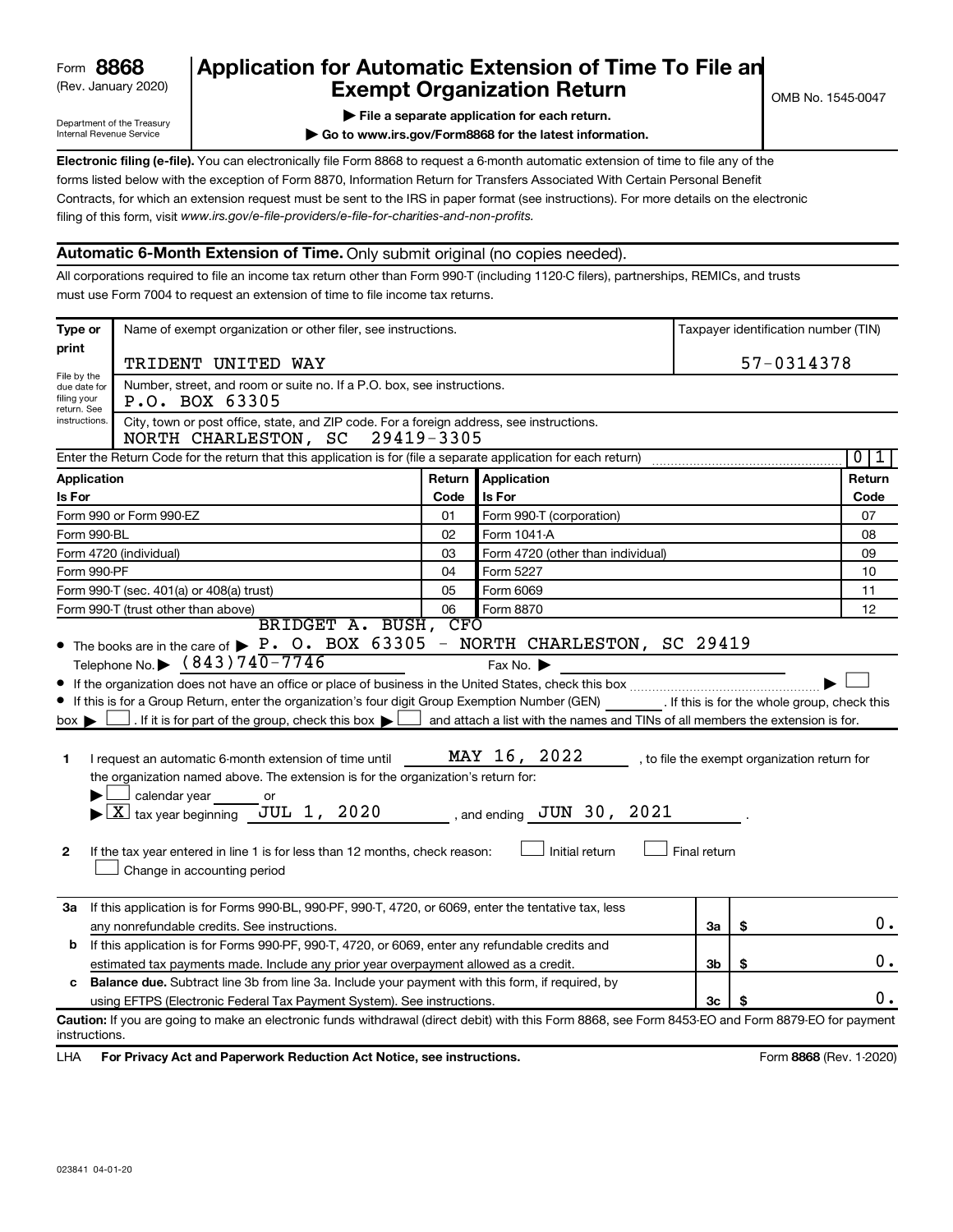|                         |                               |                                        | ** PUBLIC DISCLOSURE COPY **                                                                                                                                               |                                                         |                                                         |
|-------------------------|-------------------------------|----------------------------------------|----------------------------------------------------------------------------------------------------------------------------------------------------------------------------|---------------------------------------------------------|---------------------------------------------------------|
|                         |                               |                                        | <b>Return of Organization Exempt From Income Tax</b>                                                                                                                       |                                                         | OMB No. 1545-0047                                       |
|                         |                               | Form 990                               | Under section 501(c), 527, or 4947(a)(1) of the Internal Revenue Code (except private foundations)                                                                         |                                                         |                                                         |
|                         |                               | Department of the Treasury             | Do not enter social security numbers on this form as it may be made public.                                                                                                |                                                         | <b>Open to Public</b>                                   |
|                         |                               | Internal Revenue Service               | Go to www.irs.gov/Form990 for instructions and the latest information.                                                                                                     |                                                         | Inspection                                              |
|                         |                               |                                        | JUL 1, 2020<br>A For the 2020 calendar year, or tax year beginning                                                                                                         | and ending JUN 30, 2021                                 |                                                         |
|                         | <b>B</b> Check if applicable: |                                        | <b>C</b> Name of organization                                                                                                                                              | D Employer identification number                        |                                                         |
|                         | Address<br> change<br>Name    |                                        | TRIDENT UNITED WAY                                                                                                                                                         |                                                         |                                                         |
|                         | change<br>Ilnitial            |                                        | Doing business as                                                                                                                                                          | 57-0314378                                              |                                                         |
|                         | return<br>Final<br>return/    |                                        | Number and street (or P.O. box if mail is not delivered to street address)<br>Room/suite<br>P.O. BOX 63305                                                                 | $E$ Telephone number<br>$(843)740 - 9000$               |                                                         |
|                         | termin-<br>ated               |                                        | City or town, state or province, country, and ZIP or foreign postal code                                                                                                   | G Gross receipts \$                                     | 8,345,839.                                              |
|                         | Amended<br>Ireturn            |                                        | 29419-3305<br>NORTH CHARLESTON, SC                                                                                                                                         | H(a) Is this a group return                             |                                                         |
|                         | Applica-<br>tion              |                                        | F Name and address of principal officer: CHLOE KNIGHT TONNEY                                                                                                               | for subordinates?                                       | $\mathsf{\underline{V}}$ es $\mathsf{\underline{X}}$ No |
|                         | pending                       |                                        | SAME AS C ABOVE                                                                                                                                                            | $H(b)$ Are all subordinates included? $\Box$ Yes        | <b>No</b>                                               |
|                         |                               | Tax-exempt status: $X \over 301(c)(3)$ | $501(c)$ (<br>$\blacktriangleright$ (insert no.)<br>$4947(a)(1)$ or                                                                                                        | 527<br>If "No," attach a list. See instructions         |                                                         |
|                         |                               |                                        | J Website: WWW.TUW.ORG                                                                                                                                                     | $H(c)$ Group exemption number $\blacktriangleright$     |                                                         |
|                         |                               |                                        | <b>K</b> Form of organization: $\boxed{\mathbf{X}}$ Corporation<br>Trust<br>Other $\blacktriangleright$<br>Association                                                     | L Year of formation: 1944 M State of legal domicile: SC |                                                         |
|                         | Part I                        | <b>Summary</b>                         |                                                                                                                                                                            |                                                         |                                                         |
|                         | 1                             |                                        | Briefly describe the organization's mission or most significant activities: CATALYST FOR MEASURABLE                                                                        |                                                         |                                                         |
|                         |                               |                                        | COMMUNITY TRANSFORMATION IN EDUCATION, FINANCIAL STABILITY & HEALTH.                                                                                                       |                                                         |                                                         |
| Governance              | 2                             |                                        | Check this box $\blacktriangleright$ $\Box$ if the organization discontinued its operations or disposed of more than 25% of its net assets.                                |                                                         |                                                         |
|                         | З                             |                                        | Number of voting members of the governing body (Part VI, line 1a)                                                                                                          | $\mathbf{3}$                                            | 44                                                      |
|                         | 4                             |                                        |                                                                                                                                                                            | $\overline{\mathbf{4}}$                                 | $\overline{43}$                                         |
| <b>Activities &amp;</b> | 5                             |                                        |                                                                                                                                                                            | 5                                                       | $\overline{72}$                                         |
|                         | 6                             |                                        |                                                                                                                                                                            | $6\phantom{a}$                                          | 2120                                                    |
|                         |                               |                                        |                                                                                                                                                                            | 7a                                                      | $\overline{0}$ .                                        |
|                         |                               |                                        |                                                                                                                                                                            | 7b                                                      | $\overline{0}$ .                                        |
|                         |                               |                                        |                                                                                                                                                                            | <b>Prior Year</b>                                       | <b>Current Year</b>                                     |
|                         | 8                             |                                        |                                                                                                                                                                            | 7,097,374.                                              | 6,462,765.                                              |
| Revenue                 | 9                             |                                        | Program service revenue (Part VIII, line 2g)                                                                                                                               | 63,062.                                                 | 46, 136.                                                |
|                         | 10                            |                                        |                                                                                                                                                                            | 911, 122.<br>$-1,904.$                                  | 1, 517, 133.<br>$-29,280.$                              |
|                         | 11                            |                                        | Other revenue (Part VIII, column (A), lines 5, 6d, 8c, 9c, 10c, and 11e)                                                                                                   | 8,069,654.                                              | 7,996,754.                                              |
|                         | 12                            |                                        | Total revenue - add lines 8 through 11 (must equal Part VIII, column (A), line 12)                                                                                         | 3, 287, 671.                                            | 2, 207, 097.                                            |
|                         | 13                            |                                        | Grants and similar amounts paid (Part IX, column (A), lines 1-3)                                                                                                           | $\overline{0}$ .                                        | $\overline{0}$ .                                        |
|                         | 14                            |                                        |                                                                                                                                                                            | 3,416,950.                                              | 3,289,861.                                              |
|                         |                               |                                        | Salaries, other compensation, employee benefits (Part IX, column (A), lines 5-10)                                                                                          | σ.                                                      | 14, 108.                                                |
| Expenses                |                               |                                        | 16a Professional fundraising fees (Part IX, column (A), line 11e)<br>1,520,753.                                                                                            |                                                         |                                                         |
|                         |                               |                                        | <b>b</b> Total fundraising expenses (Part IX, column (D), line 25)                                                                                                         | 1,697,648.                                              | 1, 545, 532.                                            |
|                         |                               |                                        | 17 Other expenses (Part IX, column (A), lines 11a-11d, 11f-24e)<br>Total expenses. Add lines 13-17 (must equal Part IX, column (A), line 25) <i></i>                       | 8,402,269.                                              | 7,056,598.                                              |
|                         | 18                            |                                        |                                                                                                                                                                            | $-332,615.$                                             | 940, 156.                                               |
|                         | 19                            |                                        |                                                                                                                                                                            | <b>Beginning of Current Year</b>                        | <b>End of Year</b>                                      |
| Net Assets or           | 20                            | Total assets (Part X, line 16)         |                                                                                                                                                                            | 19,063,609.                                             | 21, 229, 103.                                           |
|                         | 21                            |                                        | Total liabilities (Part X, line 26)                                                                                                                                        | 1,633,288.                                              | 1,545,097.                                              |
|                         | 22                            |                                        |                                                                                                                                                                            | 17,430,321.                                             | 19,684,006.                                             |
|                         | Part II                       | Signature Block                        |                                                                                                                                                                            |                                                         |                                                         |
|                         |                               |                                        | Under penalties of perjury, I declare that I have examined this return, including accompanying schedules and statements, and to the best of my knowledge and belief, it is |                                                         |                                                         |
|                         |                               |                                        | true, correct, and complete. Declaration of preparer (other than officer) is based on all information of which preparer has any knowledge.                                 |                                                         |                                                         |
|                         |                               |                                        |                                                                                                                                                                            |                                                         |                                                         |

| Sign<br>Here | Signature of officer<br>BRIDGET BUSH, CHIEF FINANCIAL OFFICER<br>Type or print name and title |                                           | Date                                                   |
|--------------|-----------------------------------------------------------------------------------------------|-------------------------------------------|--------------------------------------------------------|
| Paid         | Print/Type preparer's name<br>ZOE DAVIS                                                       | Date<br>Preparer's signature<br>ZOE DAVIS | PTIN<br>Check<br>P01057590<br>$03/28/22$ self-employed |
| Preparer     | DAVIS & COMPANY CPAS<br>Firm's name                                                           |                                           | Firm's EIN $\frac{82 - 4158464}{ }$                    |
| Use Only     | Firm's address $\sqrt{P.0. BOX}$ 1552<br>MOUNT PLEASANT, SC 29465                             |                                           | Phone no. $843 - 881 - 3315$                           |
|              | May the IRS discuss this return with the preparer shown above? See instructions               |                                           | X.<br>Yes<br><b>No</b>                                 |
|              |                                                                                               |                                           | $0.00 \div 0.00$                                       |

032001 12-23-20 LHA **For Paperwork Reduction Act Notice, see the separate instructions.** Form 990 (2020)

Form **990** (2020)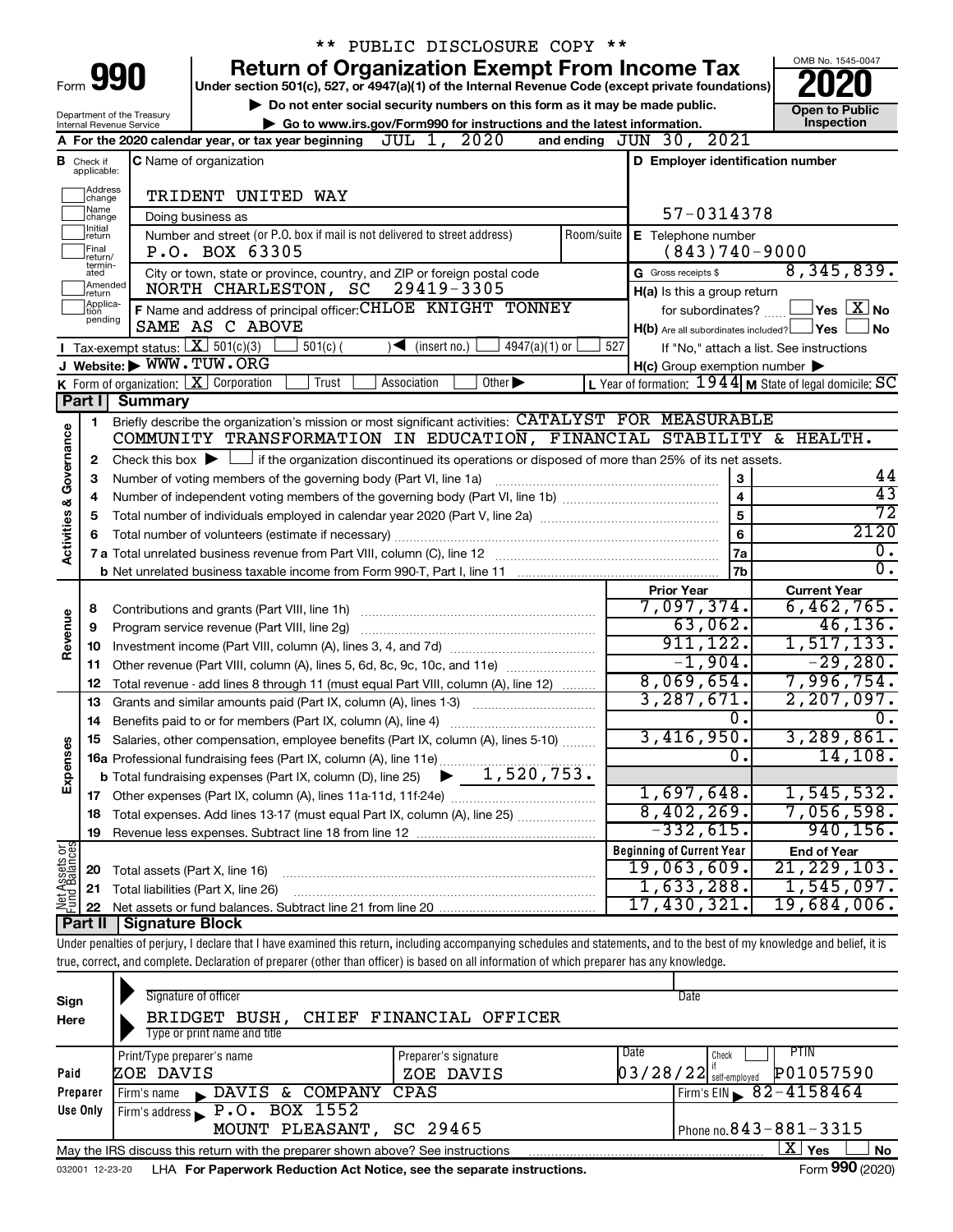|              | <b>Part III   Statement of Program Service Accomplishments</b>                                                                                                  |
|--------------|-----------------------------------------------------------------------------------------------------------------------------------------------------------------|
|              | $\boxed{\text{X}}$                                                                                                                                              |
| 1            | Briefly describe the organization's mission:<br>TRIDENT UNITED WAY IS A CATALYST FOR MEASURABLE COMMUNITY                                                       |
|              | TRANSFORMATION IN EDUCATION, FINANCIAL STABILITY, AND HEALTH.                                                                                                   |
|              |                                                                                                                                                                 |
|              |                                                                                                                                                                 |
| $\mathbf{2}$ | Did the organization undertake any significant program services during the year which were not listed on the                                                    |
|              | $\exists$ Yes $\boxed{\text{X}}$ No<br>prior Form 990 or 990-EZ?                                                                                                |
|              | If "Yes," describe these new services on Schedule O.                                                                                                            |
| 3            | $\boxed{\phantom{1}}$ Yes $\boxed{\text{X}}$ No<br>Did the organization cease conducting, or make significant changes in how it conducts, any program services? |
|              | If "Yes," describe these changes on Schedule O.                                                                                                                 |
| 4            | Describe the organization's program service accomplishments for each of its three largest program services, as measured by expenses.                            |
|              | Section 501(c)(3) and 501(c)(4) organizations are required to report the amount of grants and allocations to others, the total expenses, and                    |
|              | revenue, if any, for each program service reported.                                                                                                             |
| 4a           | $1,317,388.$ (Revenue \$)<br>2,746,924.<br>including grants of \$<br>(Expenses \$<br>(Code:                                                                     |
|              | COMMUNITY IMPACT - THE COMMUNITY IMPACT TEAM OF TRIDENT UNITED WAY                                                                                              |
|              | WORKS TO STRENGTHEN OUR COMMUNITY BY FOCUSING ON EDUCATION, FINANCIAL                                                                                           |
|              | STABILITY, AND HEALTH. THE THREE AREAS OF EDUCATION, FINANCIAL                                                                                                  |
|              | STABILITY, AND HEALTH ARE INTEGRATED, AND TRIDENT UNITED WAY WORKS                                                                                              |
|              | PROACTIVELY AND COLLABORATIVELY TO CREATE LONG-LASTING CHANGE<br>IN                                                                                             |
|              | BERKELEY, CHARLESTON AND DORCHESTER COUNTIES USING THE COMMUNITY                                                                                                |
|              | SOLUTIONS FRAMEWORKS AND THE COLLECTIVE IMPACT DISCIPLINE.<br><b>TRIDENT</b>                                                                                    |
|              | UNITED WAY LEADS THREE NETWORKS, KINDERGARTEN READINESS, SAFETYNET                                                                                              |
|              | ASSISTANCE, AND HEALTHY TRI-COUNTY TO SUPPORT COMMUNITY-LEVEL AND                                                                                               |
|              | SYSTEMS CHANGE THAT NO ONE ORGANIZATION CAN DO ALONE.<br>EACH IMPACT                                                                                            |
|              | AREA'S GOALS ARE DETERMINED BY THESE NETWORKS THROUGH DATA AND                                                                                                  |
|              | THE FUNDS TRIDENT UNITED WAY COMPETITIVELY AWARDS<br>FEEDBACK.<br><b>TO OTHER</b>                                                                               |
| 4b           | 50,000. ) (Revenue \$<br>1,051,757. including grants of \$<br>34,628.<br>(Expenses \$<br>(Code:                                                                 |
|              | INITIATIVES THAT SUPPORT THE FINANCIAL<br>STABILITY<br>FINANCIAL STABILITY -                                                                                    |
|              | FRAMEWORK INCLUDE THE AMERICORPS FINANCIAL STABILITY PROJECT,<br><b>RESOURCE</b>                                                                                |
|              | CONNECTION CENTERS IN BERKELEY AND DORCHESTER COUNTIES, SC                                                                                                      |
|              | THRIVE-THRIVE HUB ONLINE APPLICATION TOOL, CHARITYTRACKER AND<br>THE<br>EMERGENCY FOOD AND SHELTER (EFSP) PROGRAM.                                              |
|              | THE INTEGRATION OF TWO<br>RESULTING                                                                                                                             |
|              | IMPACT AREAS, BASIC NEEDS AND INCOME, INTO ONE BEGAN IN 2010<br>CHANGE - FINANCIAL STABILITY, WHICH CONSISTS OF<br>A MODEL OF                                   |
|              | INTERRELATED STEPS THAT BEGIN WITH ADDRESSING BASIC NEEDS, FOLLOWED BY                                                                                          |
|              | INCREASING BASIC SKILLS, THEN INCREASING INCOME AND SAVINGS, AND                                                                                                |
|              | FINALLY, GAINING AND SUSTAINING ASSETS. HIGHLIGHTS OF THE                                                                                                       |
|              | ACCOMPLISHMENTS FOR 2020-2021 INCLUDE THE FOLLOWING:                                                                                                            |
|              | 1. BERKELEY AND DORCHESTER RESOURCE CONNECTION CENTERS SERVED 1,383                                                                                             |
|              | 202, 220 . including grants of \$<br>(Expenses \$<br>4c (Code:<br>) (Revenue \$                                                                                 |
|              | EDUCATION - TRIDENT UNITED WAY SUPPORTS PROGRAMS AND LEADS                                                                                                      |
|              | COLLABORATIVE PARTNERSHIPS THAT AIM TO PROMOTE BIRTH TO AGE 8 EARLY                                                                                             |
|              | LEARNING, KINDERGARTEN READINESS AND MITIGATING KEY LEARNING BENCHMARK                                                                                          |
|              | GAPS. THIS INCLUDES READING ON GRADE-LEVEL BY THIRD GRADE FOR                                                                                                   |
|              | UNDERSERVED STUDENTS LIVING AT <200% OF POVERTY.                                                                                                                |
|              | THE EDUCATION IMPACT AREA WORKS IN THREE WAYS:                                                                                                                  |
|              | -CONVENING THE KINDERGARTEN READINESS NETWORK FOR THE TRI-COUNTY CRADLE                                                                                         |
|              | TO CAREER COLLABORATIVE, WHICH PRIORITIZES SCHOOL READINESS OUTCOMES                                                                                            |
|              | FOR CHILDREN BIRTH THROUGH AGE EIGHT.<br>THE NETWORK IS LED BY ITS                                                                                              |
|              | GUIDING TEAM AND REPRESENTATIVES FROM MORE THAN 40 ORGANIZATIONS IN THE                                                                                         |
|              | REGION. THE NETWORK CREATED A GUIDING FRAMEWORK THAT SUPPORTS IMPROVED                                                                                          |
|              | KINDERGARTEN READINESS OUTCOMES IN THE TRI-COUNTY.                                                                                                              |
|              | 4d Other program services (Describe on Schedule O.)                                                                                                             |
|              | 11,508.<br>1,069,619. including grants of \$<br>839,709.) (Revenue \$<br>(Expenses \$                                                                           |
|              | 5,070,520.<br>4e Total program service expenses >                                                                                                               |

Form 990 (2020) Page TRIDENT UNITED WAY 57-0314378

Form (2020) **990**

57-0314378 Page 2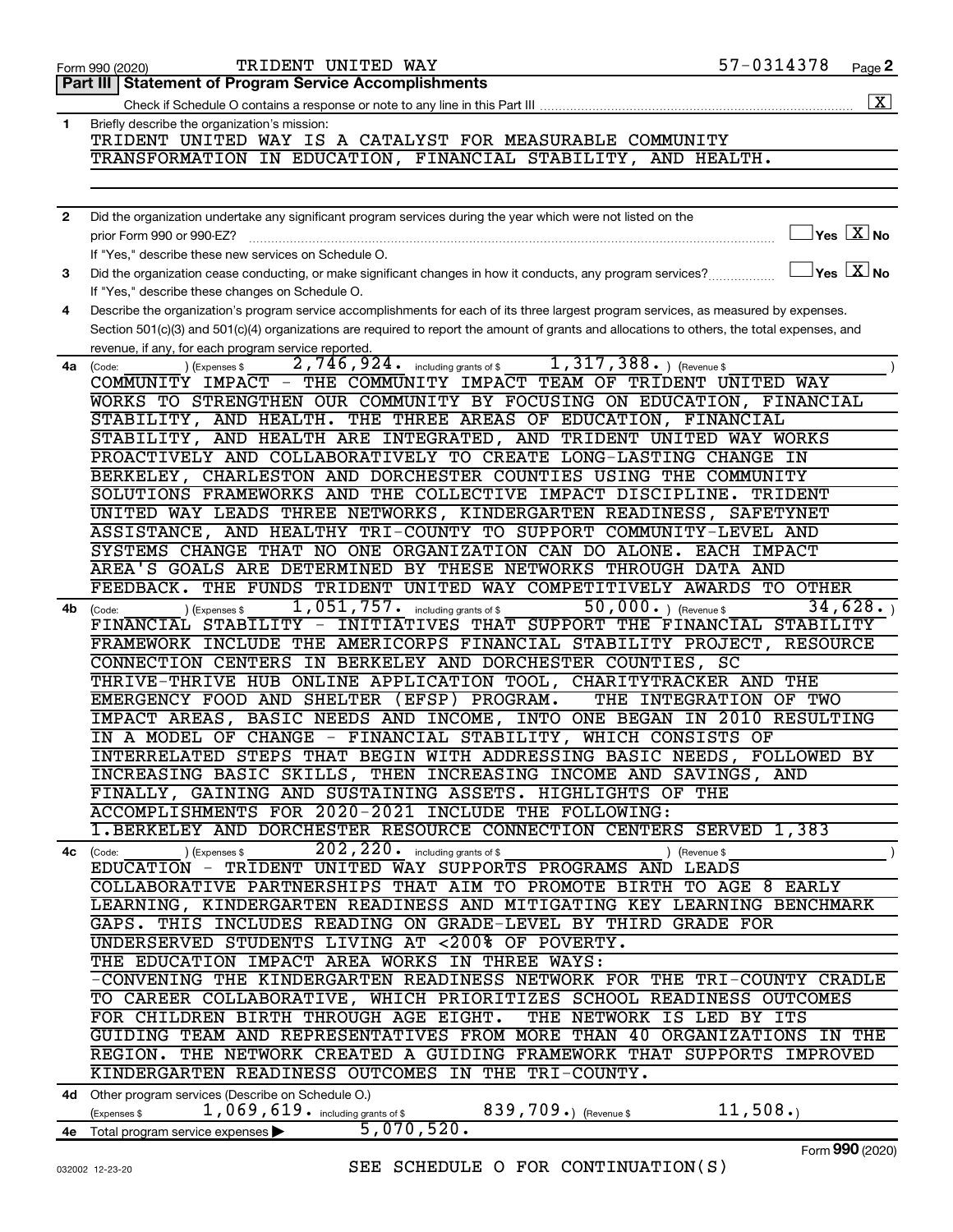|  | Form 990 (2020) |
|--|-----------------|

**Part IV Checklist of Required Schedules**

TRIDENT UNITED WAY 57-0314378

|     |                                                                                                                                                                                                                                      |              | Yes                     | No                      |
|-----|--------------------------------------------------------------------------------------------------------------------------------------------------------------------------------------------------------------------------------------|--------------|-------------------------|-------------------------|
| 1   | Is the organization described in section 501(c)(3) or 4947(a)(1) (other than a private foundation)?                                                                                                                                  |              |                         |                         |
|     |                                                                                                                                                                                                                                      | 1            | х                       |                         |
| 2   | Is the organization required to complete Schedule B, Schedule of Contributors? [11] The organization required to complete Schedule B, Schedule of Contributors?                                                                      | $\mathbf{2}$ | $\overline{\texttt{x}}$ |                         |
| 3   | Did the organization engage in direct or indirect political campaign activities on behalf of or in opposition to candidates for                                                                                                      |              |                         |                         |
|     |                                                                                                                                                                                                                                      | 3            |                         | х                       |
| 4   | Section 501(c)(3) organizations. Did the organization engage in lobbying activities, or have a section 501(h) election in effect                                                                                                     |              |                         |                         |
|     |                                                                                                                                                                                                                                      | 4            |                         | х                       |
| 5   | Is the organization a section 501(c)(4), 501(c)(5), or 501(c)(6) organization that receives membership dues, assessments, or                                                                                                         |              |                         |                         |
|     |                                                                                                                                                                                                                                      | 5            |                         | х                       |
| 6   | Did the organization maintain any donor advised funds or any similar funds or accounts for which donors have the right to                                                                                                            |              |                         |                         |
|     | provide advice on the distribution or investment of amounts in such funds or accounts? If "Yes," complete Schedule D, Part I                                                                                                         | 6            |                         | х                       |
| 7   | Did the organization receive or hold a conservation easement, including easements to preserve open space,                                                                                                                            |              |                         |                         |
|     |                                                                                                                                                                                                                                      | 7            |                         | х                       |
| 8   | Did the organization maintain collections of works of art, historical treasures, or other similar assets? If "Yes," complete                                                                                                         |              |                         |                         |
|     | Schedule D, Part III <b>Marting Community Contract Contract Contract Contract Contract Contract Contract Contract Contract Contract Contract Contract Contract Contract Contract Contract Contract Contract Contract Contract Co</b> | 8            |                         | x                       |
| 9   | Did the organization report an amount in Part X, line 21, for escrow or custodial account liability, serve as a custodian for                                                                                                        |              |                         |                         |
|     | amounts not listed in Part X; or provide credit counseling, debt management, credit repair, or debt negotiation services?                                                                                                            |              |                         |                         |
|     |                                                                                                                                                                                                                                      | 9            |                         | x                       |
| 10  | Did the organization, directly or through a related organization, hold assets in donor-restricted endowments                                                                                                                         |              |                         |                         |
|     |                                                                                                                                                                                                                                      | 10           | х                       |                         |
| 11  | If the organization's answer to any of the following questions is "Yes," then complete Schedule D, Parts VI, VII, VIII, IX, or X                                                                                                     |              |                         |                         |
|     | as applicable.                                                                                                                                                                                                                       |              |                         |                         |
|     | a Did the organization report an amount for land, buildings, and equipment in Part X, line 10? If "Yes," complete Schedule D,                                                                                                        |              |                         |                         |
|     | Part VI                                                                                                                                                                                                                              | 11a          | х                       |                         |
|     | <b>b</b> Did the organization report an amount for investments - other securities in Part X, line 12, that is 5% or more of its total                                                                                                |              |                         |                         |
|     |                                                                                                                                                                                                                                      | 11b          |                         | х                       |
|     | c Did the organization report an amount for investments - program related in Part X, line 13, that is 5% or more of its total                                                                                                        |              |                         |                         |
|     |                                                                                                                                                                                                                                      | 11c          |                         | х                       |
|     | d Did the organization report an amount for other assets in Part X, line 15, that is 5% or more of its total assets reported in                                                                                                      |              |                         | х                       |
|     |                                                                                                                                                                                                                                      | 11d<br>11e   |                         | $\overline{\mathtt{x}}$ |
| f   | Did the organization's separate or consolidated financial statements for the tax year include a footnote that addresses                                                                                                              |              |                         |                         |
|     | the organization's liability for uncertain tax positions under FIN 48 (ASC 740)? If "Yes," complete Schedule D, Part X                                                                                                               | 11f          | х                       |                         |
|     | 12a Did the organization obtain separate, independent audited financial statements for the tax year? If "Yes," complete                                                                                                              |              |                         |                         |
|     |                                                                                                                                                                                                                                      | 12a          | х                       |                         |
|     | <b>b</b> Was the organization included in consolidated, independent audited financial statements for the tax year?                                                                                                                   |              |                         |                         |
|     | If "Yes," and if the organization answered "No" to line 12a, then completing Schedule D, Parts XI and XII is optional <i>maniming</i>                                                                                                | 12b          |                         | х                       |
| 13  |                                                                                                                                                                                                                                      | 13           |                         | $\overline{\textbf{x}}$ |
| 14a |                                                                                                                                                                                                                                      | 14a          |                         | $\overline{\text{X}}$   |
|     | <b>b</b> Did the organization have aggregate revenues or expenses of more than \$10,000 from grantmaking, fundraising, business,                                                                                                     |              |                         |                         |
|     | investment, and program service activities outside the United States, or aggregate foreign investments valued at \$100,000                                                                                                           |              |                         |                         |
|     |                                                                                                                                                                                                                                      | 14b          |                         | х                       |
| 15  | Did the organization report on Part IX, column (A), line 3, more than \$5,000 of grants or other assistance to or for any                                                                                                            |              |                         |                         |
|     |                                                                                                                                                                                                                                      | 15           |                         | x                       |
| 16  | Did the organization report on Part IX, column (A), line 3, more than \$5,000 of aggregate grants or other assistance to                                                                                                             |              |                         |                         |
|     |                                                                                                                                                                                                                                      | 16           |                         | х                       |
| 17  | Did the organization report a total of more than \$15,000 of expenses for professional fundraising services on Part IX,                                                                                                              |              |                         |                         |
|     |                                                                                                                                                                                                                                      | 17           |                         | х                       |
| 18  | Did the organization report more than \$15,000 total of fundraising event gross income and contributions on Part VIII, lines                                                                                                         |              | х                       |                         |
|     |                                                                                                                                                                                                                                      | 18           |                         |                         |
| 19  | Did the organization report more than \$15,000 of gross income from gaming activities on Part VIII, line 9a? If "Yes,"                                                                                                               |              |                         | x                       |
|     |                                                                                                                                                                                                                                      | 19           |                         | $\overline{\texttt{x}}$ |
|     |                                                                                                                                                                                                                                      | 20a<br>20b   |                         |                         |
| 21  | Did the organization report more than \$5,000 of grants or other assistance to any domestic organization or                                                                                                                          |              |                         |                         |
|     |                                                                                                                                                                                                                                      | 21           | х                       |                         |
|     |                                                                                                                                                                                                                                      |              |                         |                         |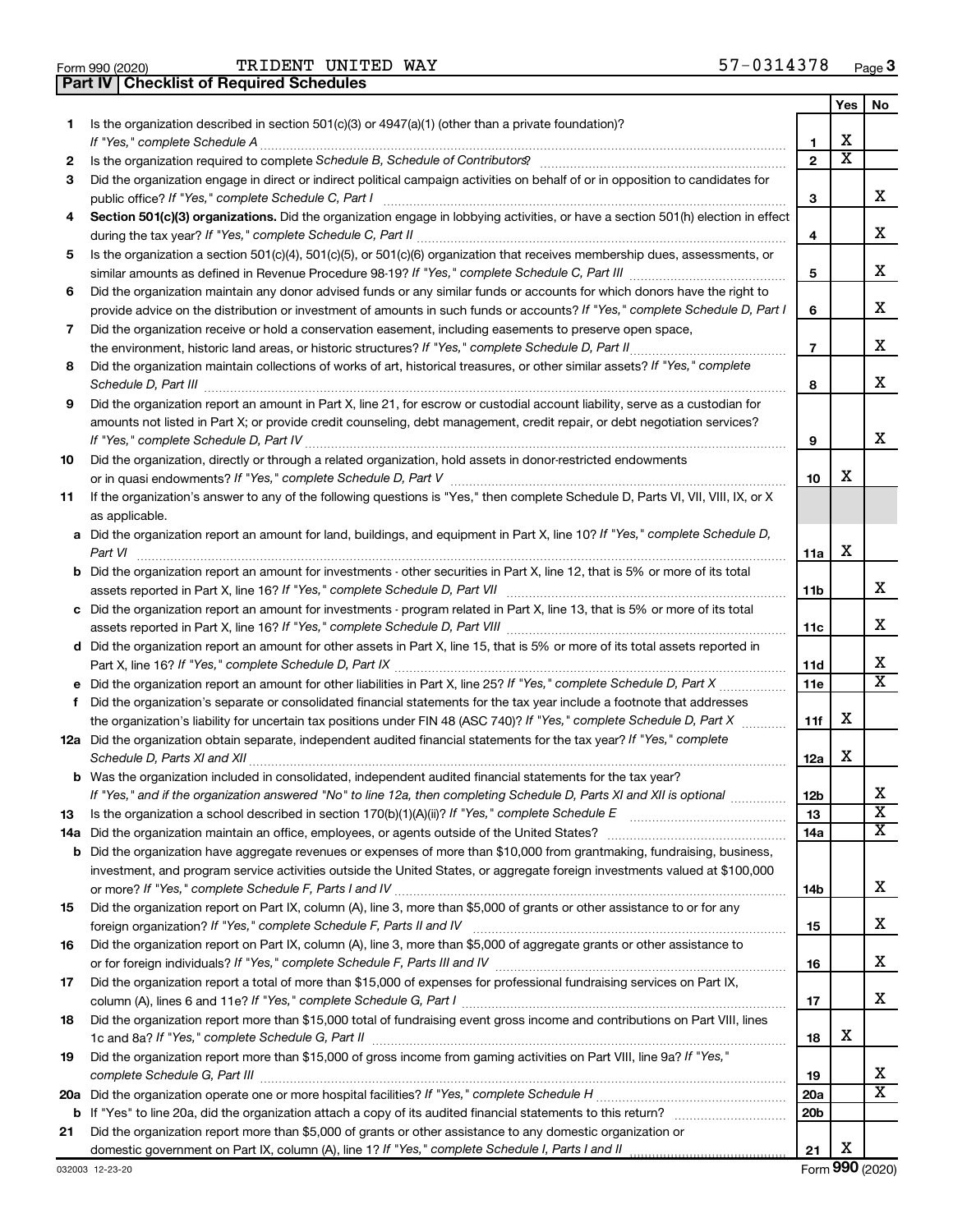|  | Form 990 (2020) |
|--|-----------------|
|  |                 |

*(continued)* **Part IV Checklist of Required Schedules**

|          |                                                                                                                                                                                                                                                            |                 | Yes | No                      |
|----------|------------------------------------------------------------------------------------------------------------------------------------------------------------------------------------------------------------------------------------------------------------|-----------------|-----|-------------------------|
| 22       | Did the organization report more than \$5,000 of grants or other assistance to or for domestic individuals on                                                                                                                                              |                 |     |                         |
|          |                                                                                                                                                                                                                                                            | 22              |     | х                       |
| 23       | Did the organization answer "Yes" to Part VII, Section A, line 3, 4, or 5 about compensation of the organization's current                                                                                                                                 |                 |     |                         |
|          | and former officers, directors, trustees, key employees, and highest compensated employees? If "Yes," complete                                                                                                                                             |                 |     |                         |
|          | Schedule J                                                                                                                                                                                                                                                 | 23              | х   |                         |
|          | 24a Did the organization have a tax-exempt bond issue with an outstanding principal amount of more than \$100,000 as of the                                                                                                                                |                 |     |                         |
|          | last day of the year, that was issued after December 31, 2002? If "Yes," answer lines 24b through 24d and complete                                                                                                                                         |                 |     |                         |
|          | Schedule K. If "No," go to line 25a                                                                                                                                                                                                                        | 24a             |     | х                       |
|          |                                                                                                                                                                                                                                                            | 24b             |     |                         |
|          | c Did the organization maintain an escrow account other than a refunding escrow at any time during the year to defease                                                                                                                                     |                 |     |                         |
|          |                                                                                                                                                                                                                                                            | 24c             |     |                         |
|          |                                                                                                                                                                                                                                                            | 24d             |     |                         |
|          | 25a Section 501(c)(3), 501(c)(4), and 501(c)(29) organizations. Did the organization engage in an excess benefit                                                                                                                                           |                 |     | х                       |
|          |                                                                                                                                                                                                                                                            | 25a             |     |                         |
|          | b Is the organization aware that it engaged in an excess benefit transaction with a disqualified person in a prior year, and                                                                                                                               |                 |     |                         |
|          | that the transaction has not been reported on any of the organization's prior Forms 990 or 990-EZ? If "Yes," complete                                                                                                                                      |                 |     | х                       |
|          | Schedule L, Part I                                                                                                                                                                                                                                         | 25b             |     |                         |
| 26       | Did the organization report any amount on Part X, line 5 or 22, for receivables from or payables to any current                                                                                                                                            |                 |     |                         |
|          | or former officer, director, trustee, key employee, creator or founder, substantial contributor, or 35%                                                                                                                                                    |                 |     | X                       |
|          |                                                                                                                                                                                                                                                            | 26              |     |                         |
| 27       | Did the organization provide a grant or other assistance to any current or former officer, director, trustee, key employee,<br>creator or founder, substantial contributor or employee thereof, a grant selection committee member, or to a 35% controlled |                 |     |                         |
|          | entity (including an employee thereof) or family member of any of these persons? If "Yes," complete Schedule L, Part III                                                                                                                                   | 27              |     | х                       |
| 28       | Was the organization a party to a business transaction with one of the following parties (see Schedule L, Part IV                                                                                                                                          |                 |     |                         |
|          | instructions, for applicable filing thresholds, conditions, and exceptions):                                                                                                                                                                               |                 |     |                         |
|          | a A current or former officer, director, trustee, key employee, creator or founder, or substantial contributor? If                                                                                                                                         |                 |     |                         |
|          |                                                                                                                                                                                                                                                            | 28a             |     | х                       |
|          |                                                                                                                                                                                                                                                            | 28 <sub>b</sub> |     | $\overline{\textbf{X}}$ |
|          | c A 35% controlled entity of one or more individuals and/or organizations described in lines 28a or 28b?If                                                                                                                                                 |                 |     |                         |
|          |                                                                                                                                                                                                                                                            | 28c             |     | X                       |
| 29       |                                                                                                                                                                                                                                                            | 29              | X   |                         |
| 30       | Did the organization receive contributions of art, historical treasures, or other similar assets, or qualified conservation                                                                                                                                |                 |     |                         |
|          |                                                                                                                                                                                                                                                            | 30              |     | x                       |
| 31       |                                                                                                                                                                                                                                                            | 31              |     | $\overline{\texttt{x}}$ |
| 32       | Did the organization sell, exchange, dispose of, or transfer more than 25% of its net assets? If "Yes," complete                                                                                                                                           |                 |     |                         |
|          |                                                                                                                                                                                                                                                            | 32              |     | X                       |
| 33       | Did the organization own 100% of an entity disregarded as separate from the organization under Regulations                                                                                                                                                 |                 |     |                         |
|          |                                                                                                                                                                                                                                                            | 33              |     | х                       |
| 34       | Was the organization related to any tax-exempt or taxable entity? If "Yes," complete Schedule R, Part II, III, or IV, and                                                                                                                                  |                 |     |                         |
|          | Part V, line 1                                                                                                                                                                                                                                             | 34              |     | x                       |
|          | 35a Did the organization have a controlled entity within the meaning of section 512(b)(13)?                                                                                                                                                                | <b>35a</b>      |     | $\overline{\textbf{X}}$ |
|          | <b>b</b> If "Yes" to line 35a, did the organization receive any payment from or engage in any transaction with a controlled entity                                                                                                                         |                 |     |                         |
|          |                                                                                                                                                                                                                                                            | 35b             |     |                         |
| 36       | Section 501(c)(3) organizations. Did the organization make any transfers to an exempt non-charitable related organization?                                                                                                                                 |                 |     |                         |
|          |                                                                                                                                                                                                                                                            | 36              |     | х                       |
| 37       | Did the organization conduct more than 5% of its activities through an entity that is not a related organization                                                                                                                                           |                 |     |                         |
|          |                                                                                                                                                                                                                                                            | 37              |     | х                       |
| 38       | Did the organization complete Schedule O and provide explanations in Schedule O for Part VI, lines 11b and 19?                                                                                                                                             |                 |     |                         |
|          |                                                                                                                                                                                                                                                            | 38              | х   |                         |
| ∣ Part V | <b>Statements Regarding Other IRS Filings and Tax Compliance</b>                                                                                                                                                                                           |                 |     |                         |
|          | Check if Schedule O contains a response or note to any line in this Part V [111] [12] contains according to contains a response or note to any line in this Part V                                                                                         |                 |     |                         |
|          |                                                                                                                                                                                                                                                            |                 | Yes | No                      |
|          | 20<br>1a                                                                                                                                                                                                                                                   |                 |     |                         |
|          | 1b                                                                                                                                                                                                                                                         |                 |     |                         |
|          | c Did the organization comply with backup withholding rules for reportable payments to vendors and reportable gaming                                                                                                                                       |                 |     |                         |
|          |                                                                                                                                                                                                                                                            | 1c              | X   |                         |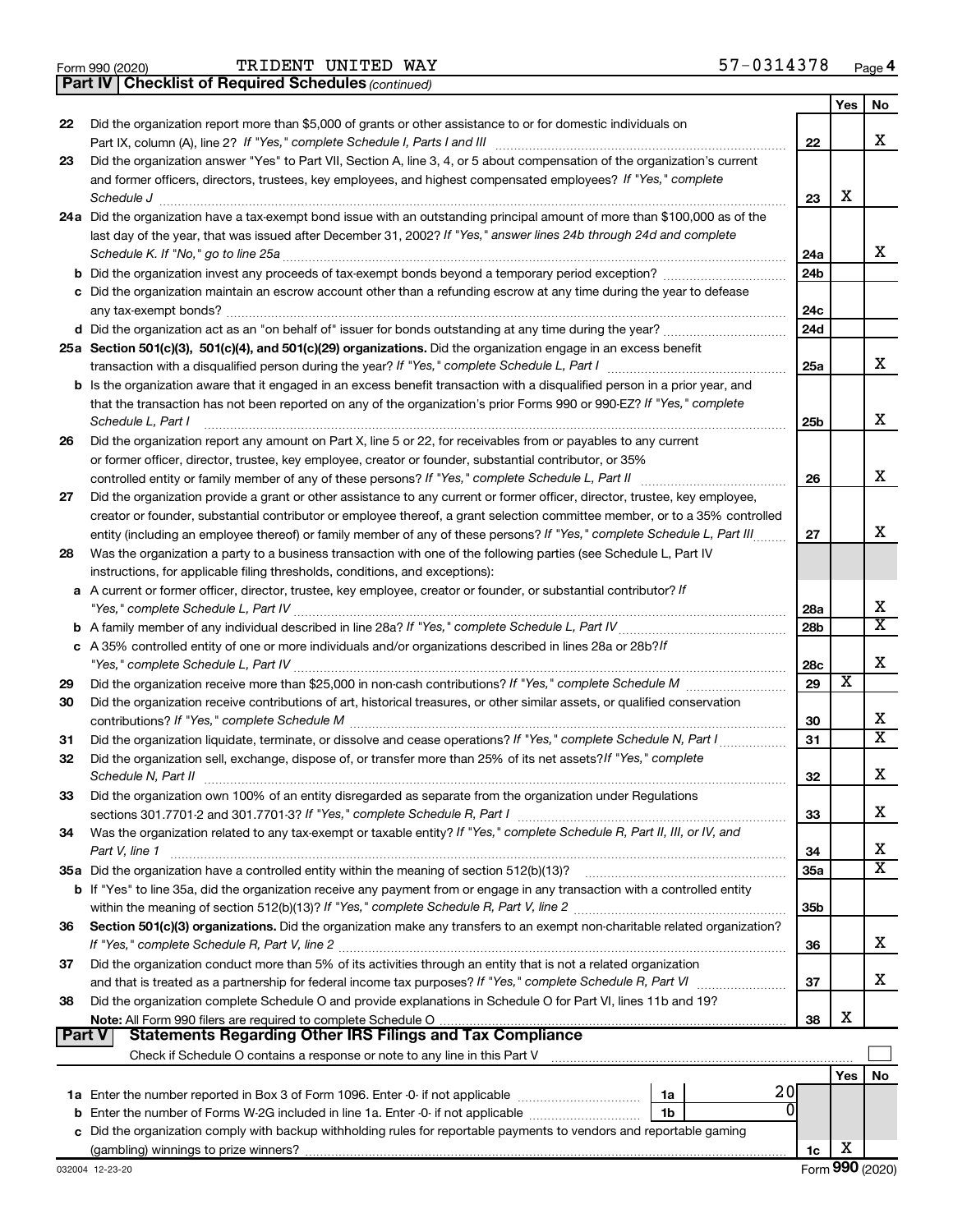|        | TRIDENT UNITED WAY<br>Form 990 (2020)                                                                                                                        |                 | 57-0314378 |                |     | Page 5                  |
|--------|--------------------------------------------------------------------------------------------------------------------------------------------------------------|-----------------|------------|----------------|-----|-------------------------|
| Part V | Statements Regarding Other IRS Filings and Tax Compliance (continued)                                                                                        |                 |            |                |     |                         |
|        |                                                                                                                                                              |                 |            |                | Yes | No                      |
|        | 2a Enter the number of employees reported on Form W-3, Transmittal of Wage and Tax Statements,                                                               |                 |            |                |     |                         |
|        | filed for the calendar year ending with or within the year covered by this return <i>[[[[[[[[[[[[[]]]</i> ]]                                                 | 2a              | 72         |                |     |                         |
|        | b If at least one is reported on line 2a, did the organization file all required federal employment tax returns?                                             |                 |            | 2 <sub>b</sub> | X   |                         |
|        | <b>Note:</b> If the sum of lines 1a and 2a is greater than 250, you may be required to e-file (see instructions)                                             |                 |            |                |     |                         |
|        | 3a Did the organization have unrelated business gross income of \$1,000 or more during the year?                                                             |                 |            | 3a             |     | х                       |
|        | <b>b</b> If "Yes," has it filed a Form 990-T for this year? If "No" to line 3b, provide an explanation on Schedule O                                         |                 |            | 3 <sub>b</sub> |     |                         |
|        | 4a At any time during the calendar year, did the organization have an interest in, or a signature or other authority over, a                                 |                 |            |                |     |                         |
|        | financial account in a foreign country (such as a bank account, securities account, or other financial account)?                                             |                 |            | 4a             |     | х                       |
|        | <b>b</b> If "Yes," enter the name of the foreign country $\blacktriangleright$                                                                               |                 |            |                |     |                         |
|        | See instructions for filing requirements for FinCEN Form 114, Report of Foreign Bank and Financial Accounts (FBAR).                                          |                 |            |                |     |                         |
|        |                                                                                                                                                              |                 |            | 5a             |     | х                       |
|        |                                                                                                                                                              |                 |            | 5 <sub>b</sub> |     | $\overline{\texttt{x}}$ |
|        |                                                                                                                                                              |                 |            | 5 <sub>c</sub> |     |                         |
|        | 6a Does the organization have annual gross receipts that are normally greater than \$100,000, and did the organization solicit                               |                 |            |                |     |                         |
|        | any contributions that were not tax deductible as charitable contributions?                                                                                  |                 |            | 6a             |     | X                       |
|        | b If "Yes," did the organization include with every solicitation an express statement that such contributions or gifts                                       |                 |            |                |     |                         |
|        |                                                                                                                                                              |                 |            | 6b             |     |                         |
| 7      | Organizations that may receive deductible contributions under section 170(c).                                                                                |                 |            |                |     |                         |
| a      | Did the organization receive a payment in excess of \$75 made partly as a contribution and partly for goods and services provided to the payor?              |                 |            | 7a             |     | x                       |
|        | <b>b</b> If "Yes," did the organization notify the donor of the value of the goods or services provided?                                                     |                 |            | 7b             |     |                         |
|        | c Did the organization sell, exchange, or otherwise dispose of tangible personal property for which it was required                                          |                 |            |                |     |                         |
|        | to file Form 8282?                                                                                                                                           |                 |            | 7с             |     | х                       |
|        | d If "Yes," indicate the number of Forms 8282 filed during the year manufacture intervent contains the New Yes                                               | 7d              |            |                |     |                         |
|        | e Did the organization receive any funds, directly or indirectly, to pay premiums on a personal benefit contract?                                            |                 |            | 7e             |     |                         |
| t      | Did the organization, during the year, pay premiums, directly or indirectly, on a personal benefit contract?                                                 |                 |            |                |     |                         |
| g      | If the organization received a contribution of qualified intellectual property, did the organization file Form 8899 as required?                             |                 |            |                |     |                         |
|        | h If the organization received a contribution of cars, boats, airplanes, or other vehicles, did the organization file a Form 1098-C?                         |                 |            | 7h             |     |                         |
| 8      | Sponsoring organizations maintaining donor advised funds. Did a donor advised fund maintained by the                                                         |                 |            |                |     |                         |
|        | sponsoring organization have excess business holdings at any time during the year?                                                                           |                 |            | 8              |     |                         |
| 9      | Sponsoring organizations maintaining donor advised funds.                                                                                                    |                 |            |                |     |                         |
| а      | Did the sponsoring organization make any taxable distributions under section 4966?                                                                           |                 |            | 9а             |     |                         |
| b      |                                                                                                                                                              |                 |            | 9b             |     |                         |
| 10     | Section 501(c)(7) organizations. Enter:                                                                                                                      |                 |            |                |     |                         |
|        |                                                                                                                                                              | 10a             |            |                |     |                         |
|        | b Gross receipts, included on Form 990, Part VIII, line 12, for public use of club facilities                                                                | 10b             |            |                |     |                         |
| 11     | Section 501(c)(12) organizations. Enter:                                                                                                                     |                 |            |                |     |                         |
| а      |                                                                                                                                                              | 11a             |            |                |     |                         |
|        | b Gross income from other sources (Do not net amounts due or paid to other sources against                                                                   |                 |            |                |     |                         |
|        |                                                                                                                                                              | 11b             |            |                |     |                         |
|        | 12a Section 4947(a)(1) non-exempt charitable trusts. Is the organization filing Form 990 in lieu of Form 1041?                                               |                 |            | 12a            |     |                         |
|        | <b>b</b> If "Yes," enter the amount of tax-exempt interest received or accrued during the year                                                               | 12b             |            |                |     |                         |
| 13     | Section 501(c)(29) qualified nonprofit health insurance issuers.                                                                                             |                 |            |                |     |                         |
|        |                                                                                                                                                              |                 |            | 13a            |     |                         |
|        | Note: See the instructions for additional information the organization must report on Schedule O.                                                            |                 |            |                |     |                         |
|        | <b>b</b> Enter the amount of reserves the organization is required to maintain by the states in which the                                                    |                 |            |                |     |                         |
|        |                                                                                                                                                              | 13 <sub>b</sub> |            |                |     |                         |
|        |                                                                                                                                                              | 13с             |            |                |     | х                       |
|        | 14a Did the organization receive any payments for indoor tanning services during the tax year?                                                               |                 |            | 14a            |     |                         |
|        | b If "Yes," has it filed a Form 720 to report these payments? If "No," provide an explanation on Schedule O                                                  |                 |            | 14b            |     |                         |
| 15     | Is the organization subject to the section 4960 tax on payment(s) of more than \$1,000,000 in remuneration or                                                |                 |            |                |     | х                       |
|        |                                                                                                                                                              |                 |            | 15             |     |                         |
|        | If "Yes," see instructions and file Form 4720, Schedule N.                                                                                                   |                 |            |                |     | х                       |
| 16     | Is the organization an educational institution subject to the section 4968 excise tax on net investment income?<br>If "Yes," complete Form 4720, Schedule O. |                 | .          | 16             |     |                         |
|        |                                                                                                                                                              |                 |            |                |     |                         |

Form (2020) **990**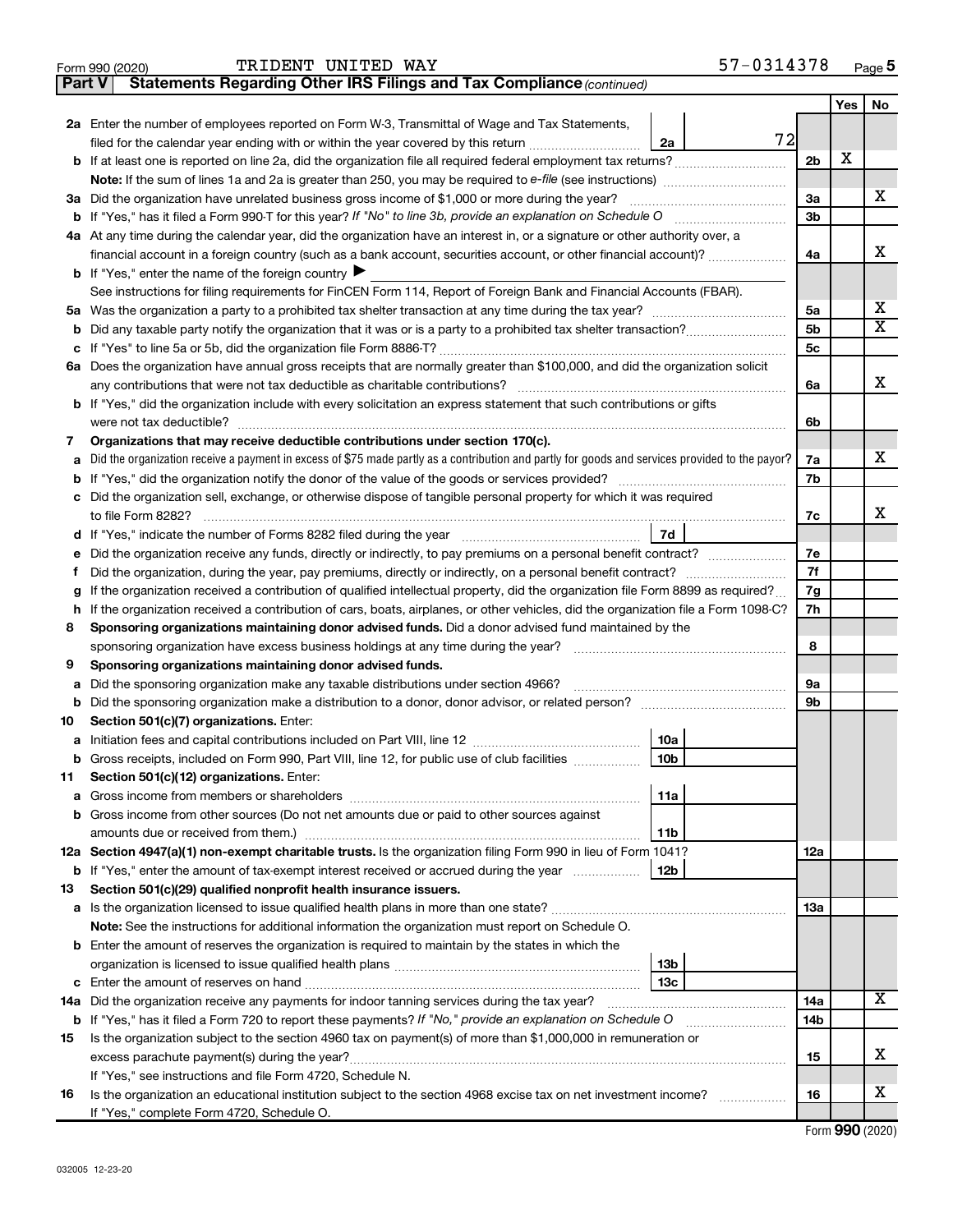| Form 990 (202 |  |
|---------------|--|
|               |  |

### Form 990 (2020) Page TRIDENT UNITED WAY 57-0314378

*For each "Yes" response to lines 2 through 7b below, and for a "No" response to line 8a, 8b, or 10b below, describe the circumstances, processes, or changes on Schedule O. See instructions.* **Part VI Governance, Management, and Disclosure** 

|     |                                                                                                                                                  |                 |                         | $\overline{\text{X}}$   |  |  |  |  |  |
|-----|--------------------------------------------------------------------------------------------------------------------------------------------------|-----------------|-------------------------|-------------------------|--|--|--|--|--|
|     | <b>Section A. Governing Body and Management</b>                                                                                                  |                 |                         |                         |  |  |  |  |  |
|     |                                                                                                                                                  |                 | Yes                     | No                      |  |  |  |  |  |
|     | 44<br><b>1a</b> Enter the number of voting members of the governing body at the end of the tax year<br>1a                                        |                 |                         |                         |  |  |  |  |  |
|     | If there are material differences in voting rights among members of the governing body, or if the governing                                      |                 |                         |                         |  |  |  |  |  |
|     | body delegated broad authority to an executive committee or similar committee, explain on Schedule O.                                            |                 |                         |                         |  |  |  |  |  |
| b   | 43<br>Enter the number of voting members included on line 1a, above, who are independent<br>1b                                                   |                 |                         |                         |  |  |  |  |  |
| 2   | Did any officer, director, trustee, or key employee have a family relationship or a business relationship with any other                         |                 |                         |                         |  |  |  |  |  |
|     | officer, director, trustee, or key employee?                                                                                                     | $\mathbf{2}$    |                         | х                       |  |  |  |  |  |
| 3   | Did the organization delegate control over management duties customarily performed by or under the direct supervision                            |                 |                         |                         |  |  |  |  |  |
|     |                                                                                                                                                  | 3               |                         | х                       |  |  |  |  |  |
| 4   | Did the organization make any significant changes to its governing documents since the prior Form 990 was filed?                                 | 4               |                         | $\overline{\mathbf{x}}$ |  |  |  |  |  |
| 5   |                                                                                                                                                  | 5               |                         | $\overline{\mathbf{x}}$ |  |  |  |  |  |
| 6   |                                                                                                                                                  |                 |                         |                         |  |  |  |  |  |
| 7a  | Did the organization have members, stockholders, or other persons who had the power to elect or appoint one or                                   |                 |                         |                         |  |  |  |  |  |
|     | more members of the governing body?                                                                                                              | 7a              |                         | х                       |  |  |  |  |  |
|     | <b>b</b> Are any governance decisions of the organization reserved to (or subject to approval by) members, stockholders, or                      |                 |                         |                         |  |  |  |  |  |
|     | persons other than the governing body?                                                                                                           | 7b              |                         | x                       |  |  |  |  |  |
| 8   | Did the organization contemporaneously document the meetings held or written actions undertaken during the year by the following:                |                 |                         |                         |  |  |  |  |  |
| a   |                                                                                                                                                  | 8а              | х                       |                         |  |  |  |  |  |
| b   |                                                                                                                                                  | 8b              | $\overline{\mathbf{x}}$ |                         |  |  |  |  |  |
| 9   | Is there any officer, director, trustee, or key employee listed in Part VII, Section A, who cannot be reached at the                             |                 |                         |                         |  |  |  |  |  |
|     |                                                                                                                                                  | 9               |                         | x                       |  |  |  |  |  |
|     | Section B. Policies (This Section B requests information about policies not required by the Internal Revenue Code.)                              |                 |                         |                         |  |  |  |  |  |
|     |                                                                                                                                                  |                 | Yes                     | No                      |  |  |  |  |  |
|     |                                                                                                                                                  | 10a             |                         | х                       |  |  |  |  |  |
|     | <b>b</b> If "Yes," did the organization have written policies and procedures governing the activities of such chapters, affiliates,              |                 |                         |                         |  |  |  |  |  |
|     |                                                                                                                                                  | 10 <sub>b</sub> |                         |                         |  |  |  |  |  |
|     | 11a Has the organization provided a complete copy of this Form 990 to all members of its governing body before filing the form?                  | 11a             | X                       |                         |  |  |  |  |  |
| b   | Describe in Schedule O the process, if any, used by the organization to review this Form 990.                                                    |                 |                         |                         |  |  |  |  |  |
| 12a | Did the organization have a written conflict of interest policy? If "No," go to line 13                                                          | 12a             | х                       |                         |  |  |  |  |  |
| b   | Were officers, directors, or trustees, and key employees required to disclose annually interests that could give rise to conflicts?              | 12 <sub>b</sub> | $\overline{\textbf{x}}$ |                         |  |  |  |  |  |
| с   | Did the organization regularly and consistently monitor and enforce compliance with the policy? If "Yes," describe                               |                 |                         |                         |  |  |  |  |  |
|     | in Schedule O how this was done                                                                                                                  | 12c             | х                       |                         |  |  |  |  |  |
| 13  | Did the organization have a written whistleblower policy?                                                                                        | 13              | $\overline{\textbf{x}}$ |                         |  |  |  |  |  |
| 14  |                                                                                                                                                  | 14              | $\overline{\mathbf{X}}$ |                         |  |  |  |  |  |
| 15  | Did the process for determining compensation of the following persons include a review and approval by independent                               |                 |                         |                         |  |  |  |  |  |
|     | persons, comparability data, and contemporaneous substantiation of the deliberation and decision?                                                |                 |                         |                         |  |  |  |  |  |
| а   |                                                                                                                                                  | <b>15a</b>      | х                       |                         |  |  |  |  |  |
|     |                                                                                                                                                  | 15b             |                         | х                       |  |  |  |  |  |
|     | If "Yes" to line 15a or 15b, describe the process in Schedule O (see instructions).                                                              |                 |                         |                         |  |  |  |  |  |
|     | 16a Did the organization invest in, contribute assets to, or participate in a joint venture or similar arrangement with a                        |                 |                         |                         |  |  |  |  |  |
|     | taxable entity during the year?                                                                                                                  | 16a             |                         | x                       |  |  |  |  |  |
|     | b If "Yes," did the organization follow a written policy or procedure requiring the organization to evaluate its participation                   |                 |                         |                         |  |  |  |  |  |
|     | in joint venture arrangements under applicable federal tax law, and take steps to safeguard the organization's                                   |                 |                         |                         |  |  |  |  |  |
|     | exempt status with respect to such arrangements?                                                                                                 | 16b             |                         |                         |  |  |  |  |  |
|     | <b>Section C. Disclosure</b>                                                                                                                     |                 |                         |                         |  |  |  |  |  |
| 17  | List the states with which a copy of this Form 990 is required to be filed $\blacktriangleright$ SC                                              |                 |                         |                         |  |  |  |  |  |
| 18  | Section 6104 requires an organization to make its Forms 1023 (1024 or 1024-A, if applicable), 990, and 990-T (Section 501(c)(3)s only) available |                 |                         |                         |  |  |  |  |  |
|     | for public inspection. Indicate how you made these available. Check all that apply.                                                              |                 |                         |                         |  |  |  |  |  |
|     | $\lfloor x \rfloor$ Upon request<br>$ \mathbf{X} $ Own website<br>$\lfloor X \rfloor$ Another's website<br>Other (explain on Schedule O)         |                 |                         |                         |  |  |  |  |  |
| 19  | Describe on Schedule O whether (and if so, how) the organization made its governing documents, conflict of interest policy, and financial        |                 |                         |                         |  |  |  |  |  |
|     | statements available to the public during the tax year.                                                                                          |                 |                         |                         |  |  |  |  |  |
| 20  | State the name, address, and telephone number of the person who possesses the organization's books and records                                   |                 |                         |                         |  |  |  |  |  |
|     | BRIDGET A. BUSH, CFO - (843)740-7746<br>P. O. BOX 63305, NORTH CHARLESTON, SC<br>29419                                                           |                 |                         |                         |  |  |  |  |  |
|     |                                                                                                                                                  |                 |                         |                         |  |  |  |  |  |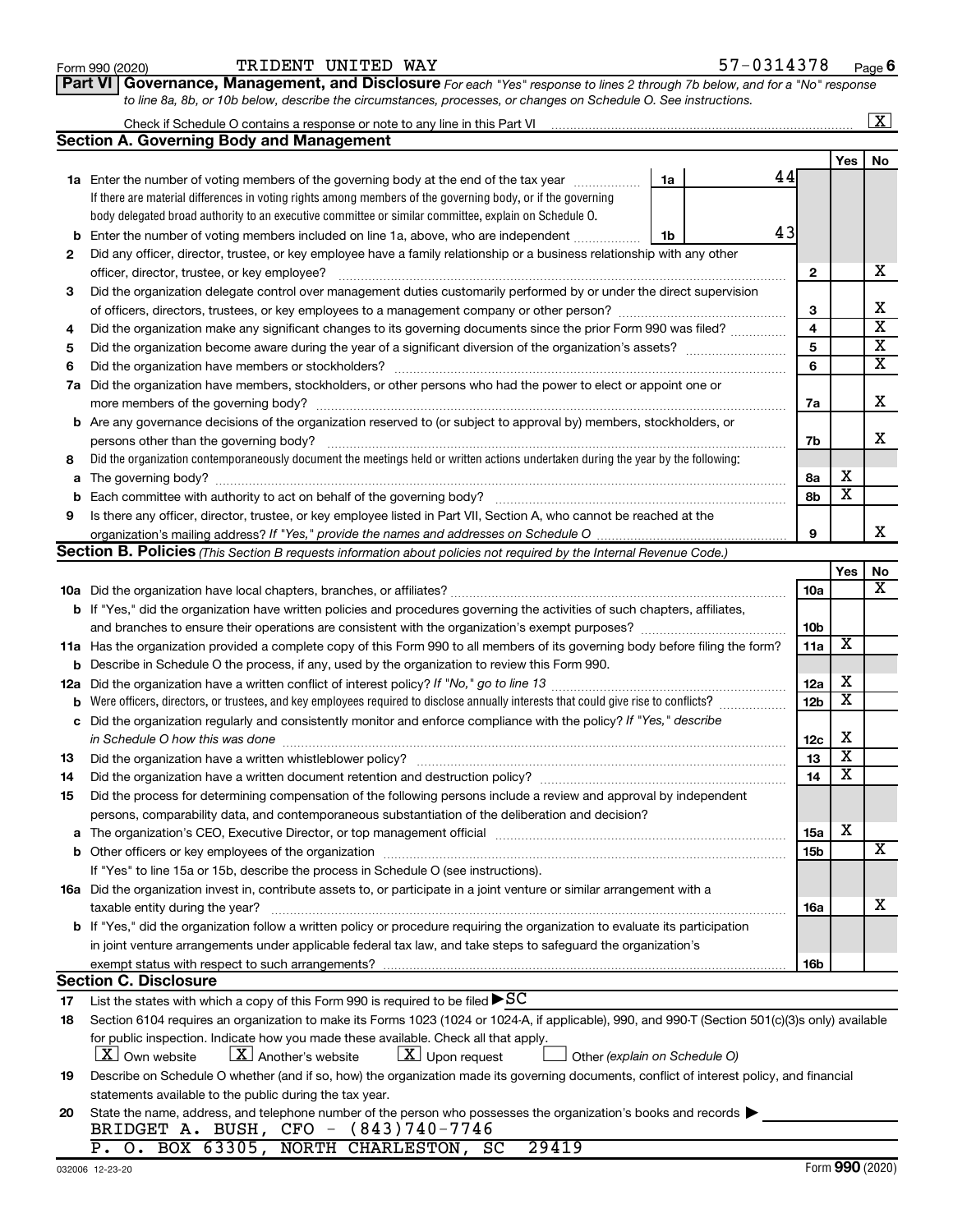| (A)                         | (B)                      |                                |                                         | (C)         |              |                                   |           | (D)             | (E)             | (F)                         |
|-----------------------------|--------------------------|--------------------------------|-----------------------------------------|-------------|--------------|-----------------------------------|-----------|-----------------|-----------------|-----------------------------|
| Name and title              | Average                  |                                | Position<br>(do not check more than one |             | Reportable   | Reportable                        | Estimated |                 |                 |                             |
|                             | hours per                |                                |                                         |             |              | box, unless person is both an     |           | compensation    | compensation    | amount of                   |
|                             | week                     |                                |                                         |             |              | officer and a director/trustee)   |           | from            | from related    | other                       |
|                             | (list any                |                                |                                         |             |              |                                   |           | the             | organizations   | compensation                |
|                             | hours for                |                                |                                         |             |              |                                   |           | organization    | (W-2/1099-MISC) | from the                    |
|                             | related<br>organizations |                                |                                         |             |              |                                   |           | (W-2/1099-MISC) |                 | organization<br>and related |
|                             | below                    |                                |                                         |             |              |                                   |           |                 |                 | organizations               |
|                             | line)                    | Individual trustee or director | Institutional trustee                   | Officer     | Key employee | Highest compensated<br>  employee | Former    |                 |                 |                             |
| CHLOE KNIGHT TONNEY<br>(1)  | 50.00                    |                                |                                         |             |              |                                   |           |                 |                 |                             |
| PRESIDENT AND CEO           |                          | $\mathbf X$                    |                                         | $\mathbf X$ |              |                                   |           | 194,282.        | 0.              | 32,996.                     |
| BRIDGET BUSH<br>(2)         | 50.00                    |                                |                                         |             |              |                                   |           |                 |                 |                             |
| CHIEF FINANCIAL OFFICER     |                          |                                |                                         | $\mathbf X$ |              |                                   |           | 102,407.        | 0.              | 27,524.                     |
| WENDY KOPP<br>(3)           | 5.00                     |                                |                                         |             |              |                                   |           |                 |                 |                             |
| ADVANCEMENT COMMITTEE CHAIR |                          | X                              |                                         |             |              |                                   |           | $\mathbf 0$ .   | 0.              | $\mathbf 0$ .               |
| TIMOTHY GROW<br>(4)         | 5.00                     |                                |                                         |             |              |                                   |           |                 |                 |                             |
| AUDIT COMMITTEE CHAIR       |                          | $\mathbf X$                    |                                         |             |              |                                   |           | $\mathbf 0$     | $\mathbf 0$ .   | $0$ .                       |
| TOM J. LEONARD<br>(5)       | 5.00                     |                                |                                         |             |              |                                   |           |                 |                 |                             |
| CAMPAIGN COMMITTEE CHAIR    |                          | X                              |                                         |             |              |                                   |           | $\mathbf 0$     | $\mathbf 0$ .   | $\mathbf 0$ .               |
| <b>BRADLEY DAVIS</b><br>(6) | 5.00                     |                                |                                         |             |              |                                   |           |                 |                 |                             |
| COMMUNITY IMPACT CHAIR      |                          | $\mathbf X$                    |                                         |             |              |                                   |           | 0.              | 0.              | $\mathbf 0$ .               |
| MARK E. LEWIS<br>(7)        | 5.00                     |                                |                                         |             |              |                                   |           |                 |                 |                             |
| FINANCE COMMITTEE CHAIR     |                          | $\overline{\mathbf{X}}$        |                                         |             |              |                                   |           | $\mathbf 0$     | $\mathbf 0$ .   | 0.                          |
| WENDY BREWER<br>(8)         | 5.00                     |                                |                                         |             |              |                                   |           |                 |                 |                             |
| INVESTMENT COMMITTEE CHAIR  |                          | $\mathbf X$                    |                                         |             |              |                                   |           | $\mathbf 0$ .   | $\mathbf 0$ .   | 0.                          |
| ELIZABETH ROGERS<br>(9)     | 5.00                     |                                |                                         |             |              |                                   |           |                 |                 |                             |
| MKTG & COMMUNIC. CHAIR      |                          | X                              |                                         |             |              |                                   |           | $\mathbf 0$ .   | $\mathbf 0$ .   | $0$ .                       |
| (10) RICARDO AGNELLI        | 2.00                     |                                |                                         |             |              |                                   |           |                 |                 |                             |
| <b>DIRECTOR</b>             |                          | X                              |                                         |             |              |                                   |           | $\mathbf 0$ .   | $\mathbf 0$ .   | $0$ .                       |
| (11) ERNEST ANDRADE         | 2.00                     |                                |                                         |             |              |                                   |           |                 |                 |                             |
| <b>DIRECTOR</b>             |                          | X                              |                                         |             |              |                                   |           | $\mathbf 0$ .   | $\mathbf 0$ .   | $0$ .                       |
| (12) PAMELA BROWNING        | 2.00                     |                                |                                         |             |              |                                   |           |                 |                 |                             |
| <b>DIRECTOR</b>             |                          | X                              |                                         |             |              |                                   |           | 0.              | $\mathbf 0$ .   | $\mathbf 0$ .               |
| (13) DONDI COSTIN           | 2.00                     |                                |                                         |             |              |                                   |           |                 |                 |                             |
| <b>DIRECTOR</b>             |                          | X                              |                                         |             |              |                                   |           | 0.              | 0.              | $\mathbf 0$ .               |
| (14) SARA DEWOLF            | 2.00                     |                                |                                         |             |              |                                   |           |                 |                 |                             |
| <b>DIRECTOR</b>             |                          | X                              |                                         |             |              |                                   |           | $\mathbf 0$     | $\mathbf 0$ .   | 0.                          |
| (15) JESSE DOVE             | 2.00                     |                                |                                         |             |              |                                   |           |                 |                 |                             |
| <b>DIRECTOR</b>             |                          | X                              |                                         |             |              |                                   |           | $\mathbf 0$ .   | $\mathbf 0$ .   | $\mathbf 0$ .               |
| (16) REVECCA ENGELMAN       | 2.00                     |                                |                                         |             |              |                                   |           |                 |                 |                             |
| <b>DIRECTOR</b>             |                          | $\mathbf X$                    |                                         |             |              |                                   |           | $\mathbf 0$ .   | 0.              | $0$ .                       |
| (17) ANNE FOREST            | 2.00                     |                                |                                         |             |              |                                   |           |                 |                 |                             |
| <b>DIRECTOR</b>             |                          | $\mathbf X$                    |                                         |             |              |                                   |           | $\mathbf 0$ .   | $\mathbf 0$ .   | $\mathbf 0$ .               |

 $\bullet$  List all of the organization's current officers, directors, trustees (whether individuals or organizations), regardless of amount of compensation. Enter -0- in columns (D), (E), and (F) if no compensation was paid.

**•** List all of the organization's current key employees, if any. See instructions for definition of "key employee."

**Section A. Officers, Directors, Trustees, Key Employees, and Highest Compensated Employees**

• List the organization's five *current* highest compensated employees (other than an officer, director, trustee, or key employee) who received reportable compensation (Box 5 of Form W-2 and/or Box 7 of Form 1099-MISC) of more than \$100,000 from the organization and any related organizations.

**1a**  Complete this table for all persons required to be listed. Report compensation for the calendar year ending with or within the organization's tax year.

 $\bullet$  List all of the organization's former officers, key employees, and highest compensated employees who received more than \$100,000 of reportable compensation from the organization and any related organizations.

**•** List all of the organization's former directors or trustees that received, in the capacity as a former director or trustee of the organization, more than \$10,000 of reportable compensation from the organization and any related organizations.

See instructions for the order in which to list the persons above.

Check this box if neither the organization nor any related organization compensated any current officer, director, or trustee. †

# Check if Schedule O contains a response or note to any line in this Part VII **Part VII Compensation of Officers, Directors, Trustees, Key Employees, Highest Compensated Employees, and Independent Contractors**

 $\Box$ 

032007 12-23-20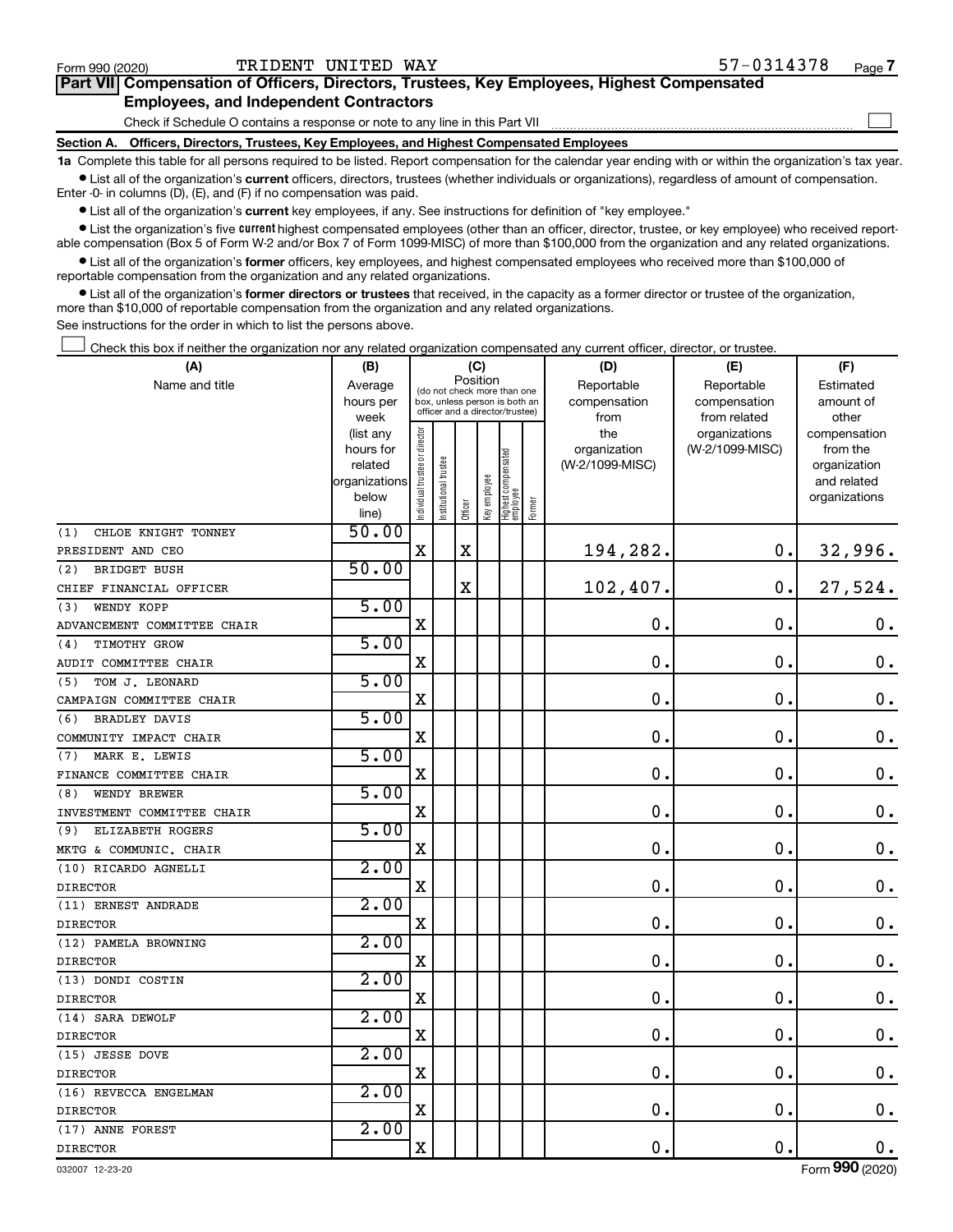| Form 990 (2020 |  |
|----------------|--|
|                |  |

| Part VII Section A. Officers, Directors, Trustees, Key Employees, and Highest Compensated Employees (continued)                                                                                                                      |                        |                                |                                         |                                 |              |                                   |        |                         |                 |    |                             |               |
|--------------------------------------------------------------------------------------------------------------------------------------------------------------------------------------------------------------------------------------|------------------------|--------------------------------|-----------------------------------------|---------------------------------|--------------|-----------------------------------|--------|-------------------------|-----------------|----|-----------------------------|---------------|
| (A)                                                                                                                                                                                                                                  | (B)                    |                                |                                         | (C)                             |              |                                   |        | (D)                     | (E)             |    | (F)                         |               |
| Name and title                                                                                                                                                                                                                       | Average                |                                | Position<br>(do not check more than one |                                 |              |                                   |        | Reportable              | Reportable      |    | Estimated                   |               |
|                                                                                                                                                                                                                                      | hours per              |                                |                                         | box, unless person is both an   |              |                                   |        | compensation            | compensation    |    | amount of                   |               |
|                                                                                                                                                                                                                                      | week                   |                                |                                         | officer and a director/trustee) |              |                                   |        | from                    | from related    |    | other                       |               |
|                                                                                                                                                                                                                                      | (list any<br>hours for |                                |                                         |                                 |              |                                   |        | the                     | organizations   |    | compensation                |               |
|                                                                                                                                                                                                                                      | related                |                                |                                         |                                 |              |                                   |        | organization            | (W-2/1099-MISC) |    | from the                    |               |
|                                                                                                                                                                                                                                      | organizations          |                                |                                         |                                 |              |                                   |        | (W-2/1099-MISC)         |                 |    | organization<br>and related |               |
|                                                                                                                                                                                                                                      | below                  |                                |                                         |                                 |              |                                   |        |                         |                 |    | organizations               |               |
|                                                                                                                                                                                                                                      | line)                  | Individual trustee or director | nstitutional trustee                    | Officer                         | Key employee | Highest compensated<br>  employee | Former |                         |                 |    |                             |               |
| (18) CHARLES GAINER                                                                                                                                                                                                                  | 2.00                   |                                |                                         |                                 |              |                                   |        |                         |                 |    |                             |               |
| <b>DIRECTOR</b>                                                                                                                                                                                                                      |                        | $\mathbf X$                    |                                         |                                 |              |                                   |        | 0.                      |                 | 0. |                             | 0.            |
| (19) TODD GALLATI                                                                                                                                                                                                                    | 2.00                   |                                |                                         |                                 |              |                                   |        |                         |                 |    |                             |               |
| <b>DIRECTOR</b>                                                                                                                                                                                                                      |                        | X                              |                                         |                                 |              |                                   |        | 0.                      |                 | 0. |                             | $\mathbf 0$ . |
| (20) MAYOR GREGORY HABIB                                                                                                                                                                                                             | 2.00                   |                                |                                         |                                 |              |                                   |        |                         |                 |    |                             |               |
| <b>DIRECTOR</b>                                                                                                                                                                                                                      |                        | X                              |                                         |                                 |              |                                   |        | 0.                      |                 | 0. |                             | $\mathbf 0$ . |
| (21) SONIA HANSON                                                                                                                                                                                                                    | 2.00                   |                                |                                         |                                 |              |                                   |        |                         |                 |    |                             |               |
| <b>DIRECTOR</b>                                                                                                                                                                                                                      |                        | X                              |                                         |                                 |              |                                   |        | 0.                      |                 | 0. |                             | $\mathbf 0$ . |
| (22) JOHN HARVEY                                                                                                                                                                                                                     | 2.00                   |                                |                                         |                                 |              |                                   |        |                         |                 |    |                             |               |
| <b>DIRECTOR</b>                                                                                                                                                                                                                      | 2.00                   | X                              |                                         |                                 |              |                                   |        | 0.                      |                 | 0. |                             | $\mathbf 0$ . |
| (23) EDDIE INGRAM<br><b>DIRECTOR</b>                                                                                                                                                                                                 |                        | X                              |                                         |                                 |              |                                   |        | 0.                      |                 | О. |                             | $\mathbf 0$ . |
| (24) FRANCIS G. JOHNSON                                                                                                                                                                                                              | 2.00                   |                                |                                         |                                 |              |                                   |        |                         |                 |    |                             |               |
| <b>DIRECTOR</b>                                                                                                                                                                                                                      |                        | X                              |                                         |                                 |              |                                   |        | 0.                      |                 | О. |                             | $\mathbf 0$ . |
| (25) JULIE KORNAHRENS                                                                                                                                                                                                                | 2.00                   |                                |                                         |                                 |              |                                   |        |                         |                 |    |                             |               |
| <b>DIRECTOR</b>                                                                                                                                                                                                                      |                        | X                              |                                         |                                 |              |                                   |        | 0.                      |                 | 0. |                             | 0.            |
| (26) TODD LANT                                                                                                                                                                                                                       | 2.00                   |                                |                                         |                                 |              |                                   |        |                         |                 |    |                             |               |
| <b>DIRECTOR</b>                                                                                                                                                                                                                      |                        | $\mathbf x$                    |                                         |                                 |              |                                   |        | 0.                      |                 | 0. |                             | 0.            |
| 1b Subtotal                                                                                                                                                                                                                          |                        |                                |                                         |                                 |              |                                   |        | 296,689.                |                 | σ. | 60,520.                     |               |
|                                                                                                                                                                                                                                      |                        |                                |                                         |                                 |              |                                   |        | 0.                      |                 | σ. | $\overline{0}$ .            |               |
|                                                                                                                                                                                                                                      |                        |                                |                                         |                                 |              |                                   |        | 296,689.                |                 | σ. |                             | 60,520.       |
| Total number of individuals (including but not limited to those listed above) who received more than \$100,000 of reportable<br>2                                                                                                    |                        |                                |                                         |                                 |              |                                   |        |                         |                 |    |                             |               |
| compensation from the organization $\blacktriangleright$                                                                                                                                                                             |                        |                                |                                         |                                 |              |                                   |        |                         |                 |    |                             | 2             |
|                                                                                                                                                                                                                                      |                        |                                |                                         |                                 |              |                                   |        |                         |                 |    | Yes                         | No            |
| Did the organization list any former officer, director, trustee, key employee, or highest compensated employee on<br>3                                                                                                               |                        |                                |                                         |                                 |              |                                   |        |                         |                 |    |                             | х             |
| line 1a? If "Yes," complete Schedule J for such individual                                                                                                                                                                           |                        |                                |                                         |                                 |              |                                   |        |                         |                 | 3  |                             |               |
| For any individual listed on line 1a, is the sum of reportable compensation and other compensation from the organization<br>4<br>and related organizations greater than \$150,000? If "Yes," complete Schedule J for such individual |                        |                                |                                         |                                 |              |                                   |        |                         |                 | 4  | X                           |               |
| Did any person listed on line 1a receive or accrue compensation from any unrelated organization or individual for services<br>5                                                                                                      |                        |                                |                                         |                                 |              |                                   |        |                         |                 |    |                             |               |
| rendered to the organization? If "Yes," complete Schedule J for such person.                                                                                                                                                         |                        |                                |                                         |                                 |              |                                   |        |                         |                 | 5  |                             | x             |
| <b>Section B. Independent Contractors</b>                                                                                                                                                                                            |                        |                                |                                         |                                 |              |                                   |        |                         |                 |    |                             |               |
| Complete this table for your five highest compensated independent contractors that received more than \$100,000 of compensation from<br>1.                                                                                           |                        |                                |                                         |                                 |              |                                   |        |                         |                 |    |                             |               |
| the organization. Report compensation for the calendar year ending with or within the organization's tax year.                                                                                                                       |                        |                                |                                         |                                 |              |                                   |        |                         |                 |    |                             |               |
| (A)                                                                                                                                                                                                                                  |                        |                                |                                         |                                 |              |                                   |        | (B)                     |                 |    | (C)                         |               |
| Name and business address                                                                                                                                                                                                            |                        |                                |                                         |                                 |              |                                   |        | Description of services |                 |    | Compensation                |               |
| UNITED WAY ASSOCIATION OF SC, 400 ARBOR                                                                                                                                                                                              |                        |                                |                                         |                                 |              |                                   |        | SYSTEM CONTRACTS<br>211 |                 |    |                             |               |
| LAKE DR, STE 500B, COLUMBIA, SC 29223                                                                                                                                                                                                |                        |                                |                                         |                                 |              |                                   |        | AND MEMBER SERVICES     |                 |    |                             | 213,424.      |
|                                                                                                                                                                                                                                      |                        |                                |                                         |                                 |              |                                   |        |                         |                 |    |                             |               |
|                                                                                                                                                                                                                                      |                        |                                |                                         |                                 |              |                                   |        |                         |                 |    |                             |               |
|                                                                                                                                                                                                                                      |                        |                                |                                         |                                 |              |                                   |        |                         |                 |    |                             |               |
|                                                                                                                                                                                                                                      |                        |                                |                                         |                                 |              |                                   |        |                         |                 |    |                             |               |
|                                                                                                                                                                                                                                      |                        |                                |                                         |                                 |              |                                   |        |                         |                 |    |                             |               |
|                                                                                                                                                                                                                                      |                        |                                |                                         |                                 |              |                                   |        |                         |                 |    |                             |               |
|                                                                                                                                                                                                                                      |                        |                                |                                         |                                 |              |                                   |        |                         |                 |    |                             |               |

**2** Total number of independent contractors (including but not limited to those listed above) who received more than  $$100,000$  of compensation from the organization  $\blacktriangleright$  1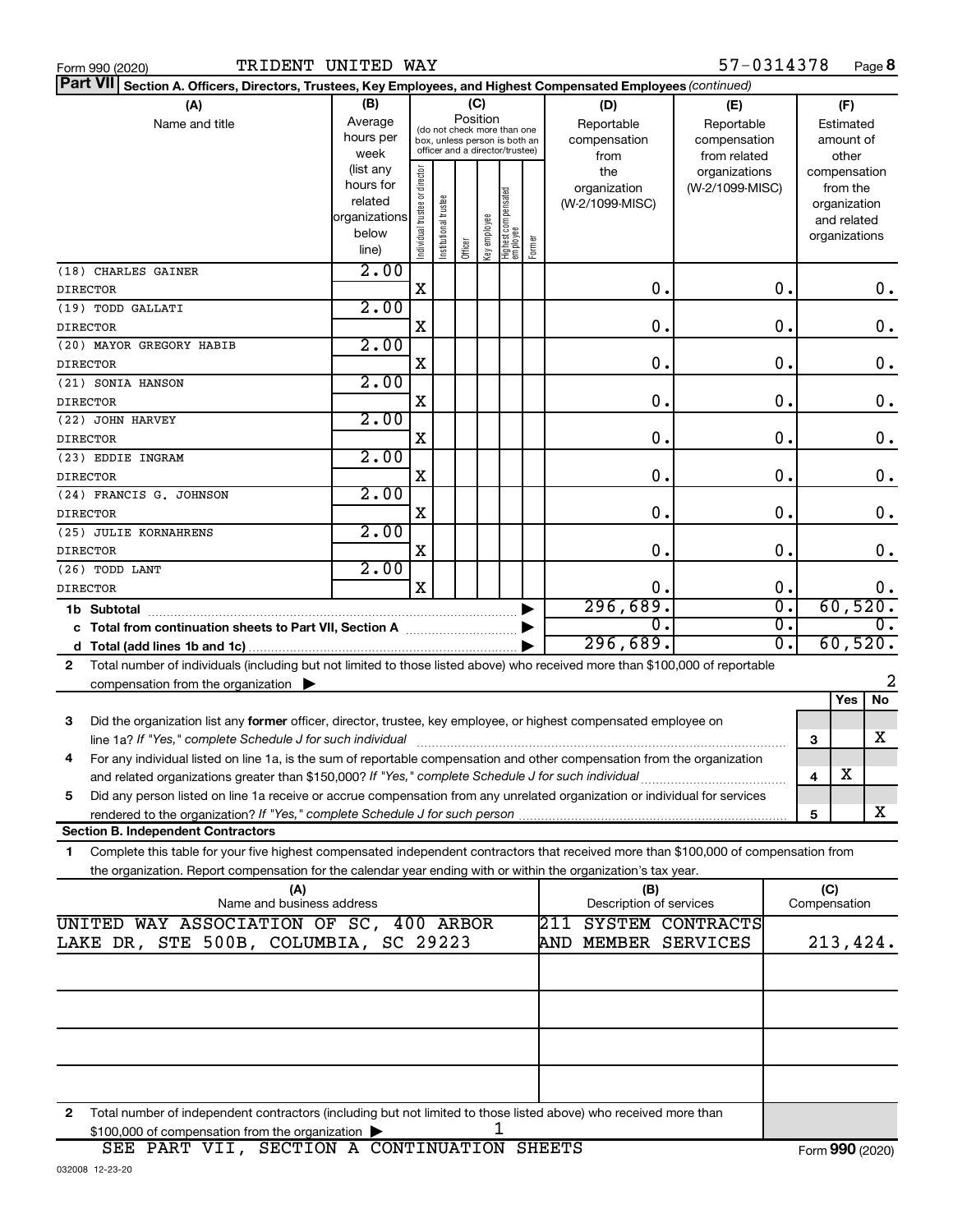| Part VII Section A. Officers, Directors, Trustees, Key Employees, and Highest Compensated Employees (continued) |                        |                                |                        |         |              |                              |        |                     |                                  |                          |
|-----------------------------------------------------------------------------------------------------------------|------------------------|--------------------------------|------------------------|---------|--------------|------------------------------|--------|---------------------|----------------------------------|--------------------------|
| (A)                                                                                                             | (B)                    |                                |                        | (C)     |              |                              |        | (D)                 | (E)                              | (F)                      |
| Name and title                                                                                                  | Average                |                                |                        |         | Position     |                              |        | Reportable          | Reportable                       | Estimated                |
|                                                                                                                 | hours                  |                                | (check all that apply) |         |              |                              |        | compensation        | compensation                     | amount of                |
|                                                                                                                 | per                    |                                |                        |         |              |                              |        | from                | from related                     | other                    |
|                                                                                                                 | week                   |                                |                        |         |              |                              |        | the<br>organization | organizations<br>(W-2/1099-MISC) | compensation<br>from the |
|                                                                                                                 | (list any<br>hours for |                                |                        |         |              |                              |        | (W-2/1099-MISC)     |                                  | organization             |
|                                                                                                                 | related                |                                |                        |         |              |                              |        |                     |                                  | and related              |
|                                                                                                                 | organizations          |                                |                        |         |              |                              |        |                     |                                  | organizations            |
|                                                                                                                 | below                  | Individual trustee or director | nstitutional trustee   |         | Key employee | Highest compensated employee |        |                     |                                  |                          |
|                                                                                                                 | line)                  |                                |                        | Officer |              |                              | Former |                     |                                  |                          |
| (27) KENNETH LOTT III                                                                                           | 2.00                   |                                |                        |         |              |                              |        |                     |                                  |                          |
| <b>DIRECTOR</b>                                                                                                 |                        | X                              |                        |         |              |                              |        | $\mathbf 0$ .       | 0.                               | 0.                       |
| (28) VANESSA TURNER MAYBANK                                                                                     | 2.00                   |                                |                        |         |              |                              |        |                     |                                  |                          |
| <b>DIRECTOR</b>                                                                                                 |                        | X                              |                        |         |              |                              |        | $\mathbf 0$ .       | 0.                               | 0.                       |
| (29) JANINE MCMANUS                                                                                             | 2.00                   |                                |                        |         |              |                              |        |                     |                                  |                          |
| <b>DIRECTOR</b>                                                                                                 |                        | X                              |                        |         |              |                              |        | $\mathbf 0$ .       | 0.                               | $\mathbf 0$ .            |
| (30) BARBARA MELVIN                                                                                             | 2.00                   |                                |                        |         |              |                              |        |                     |                                  |                          |
| <b>DIRECTOR</b>                                                                                                 |                        | X                              |                        |         |              |                              |        | $\mathbf 0$ .       | 0.                               | $\mathbf 0$ .            |
| (31) MARCELA RABENS                                                                                             | 2.00                   |                                |                        |         |              |                              |        |                     |                                  |                          |
| <b>DIRECTOR</b>                                                                                                 |                        | X                              |                        |         |              |                              |        | $\mathbf 0$ .       | 0.                               | $\mathbf 0$ .            |
| (32) MICHAEL SAMUEL                                                                                             | 2.00                   |                                |                        |         |              |                              |        |                     |                                  |                          |
| <b>DIRECTOR</b>                                                                                                 |                        | X                              |                        |         |              |                              |        | 0.                  | 0.                               | $\mathbf 0$ .            |
| (33) TIMOTHY SEASE                                                                                              | 2.00                   |                                |                        |         |              |                              |        |                     |                                  |                          |
| <b>DIRECTOR</b>                                                                                                 |                        | X                              |                        |         |              |                              |        | 0.                  | 0.                               | $\mathbf 0$ .            |
| (34) ARNOLD SINGLETON                                                                                           | 2.00                   |                                |                        |         |              |                              |        |                     |                                  |                          |
| <b>DIRECTOR</b>                                                                                                 |                        | $\mathbf X$                    |                        |         |              |                              |        | $\mathbf 0$ .       | $\mathbf 0$ .                    | $\mathbf 0$ .            |
| (35) REEVES SKEEN                                                                                               | 2.00                   |                                |                        |         |              |                              |        |                     |                                  |                          |
| <b>DIRECTOR</b>                                                                                                 |                        | $\mathbf X$                    |                        |         |              |                              |        | $\mathbf 0$ .       | $\mathbf 0$ .                    | $\mathbf 0$ .            |
| (36) KENNETH SMITH                                                                                              | 2.00                   |                                |                        |         |              |                              |        |                     |                                  |                          |
| <b>DIRECTOR</b>                                                                                                 |                        | $\mathbf X$                    |                        |         |              |                              |        | $\mathbf 0$ .       | $\mathbf 0$ .                    | $\mathbf 0$ .            |
| (37) MELANIE STITH                                                                                              | 2.00                   |                                |                        |         |              |                              |        |                     |                                  |                          |
| <b>DIRECTOR</b>                                                                                                 |                        | $\mathbf X$                    |                        |         |              |                              |        | $\mathbf 0$ .       | $\mathbf 0$ .                    | 0.                       |
| (38) STEVE SWANSON                                                                                              | 2.00                   |                                |                        |         |              |                              |        |                     |                                  |                          |
| <b>DIRECTOR</b>                                                                                                 |                        | X                              |                        |         |              |                              |        | $\mathbf 0$ .       | $\mathbf 0$ .                    | $\mathbf 0$ .            |
| (39) PETER TECKLENBERG                                                                                          | 2.00                   |                                |                        |         |              |                              |        |                     |                                  |                          |
| <b>DIRECTOR</b>                                                                                                 |                        | $\mathbf X$                    |                        |         |              |                              |        | 0.                  | $\mathbf 0$ .                    | $\mathbf 0$ .            |
| (40) WILLIAM TURNER III                                                                                         | 2.00                   |                                |                        |         |              |                              |        |                     |                                  |                          |
| <b>DIRECTOR</b>                                                                                                 |                        | X                              |                        |         |              |                              |        | $0$ .               | 0.                               | 0.                       |
| (41) FRAN WELCH                                                                                                 | 2.00                   |                                |                        |         |              |                              |        |                     |                                  |                          |
| <b>DIRECTOR</b>                                                                                                 |                        | X                              |                        |         |              |                              |        | 0.                  | 0.                               | 0.                       |
| (42) STUART WOODCOCK JR.                                                                                        | 2.00                   |                                |                        |         |              |                              |        |                     |                                  |                          |
| <b>DIRECTOR</b>                                                                                                 |                        | X                              |                        |         |              |                              |        | 0.                  | 0.                               | 0.                       |
| (43) FLEETWOOD HASSELL                                                                                          | 5.00                   |                                |                        |         |              |                              |        |                     |                                  |                          |
| IMMEDIATE PAST BOARD CHAIR                                                                                      |                        | X                              |                        | X       |              |                              |        | 0.                  | 0.                               | 0.                       |
| (44) STEPHEN POLSTON                                                                                            | 5.00                   |                                |                        |         |              |                              |        |                     |                                  |                          |
| BOARD CHAIR                                                                                                     |                        | X                              |                        | X       |              |                              |        | 0.                  | 0.                               | 0.                       |
| (45) ROBERT FEI                                                                                                 | 5.00                   |                                |                        |         |              |                              |        |                     |                                  |                          |
| STRATEGIC PLANNING CHAIR                                                                                        |                        | X                              |                        | X       |              |                              |        | 0.                  | 0.                               | 0.                       |
|                                                                                                                 |                        |                                |                        |         |              |                              |        |                     |                                  |                          |
|                                                                                                                 |                        |                                |                        |         |              |                              |        |                     |                                  |                          |
|                                                                                                                 |                        |                                |                        |         |              |                              |        |                     |                                  |                          |
|                                                                                                                 |                        |                                |                        |         |              |                              |        |                     |                                  |                          |

TRIDENT UNITED WAY 57-0314378

Form 990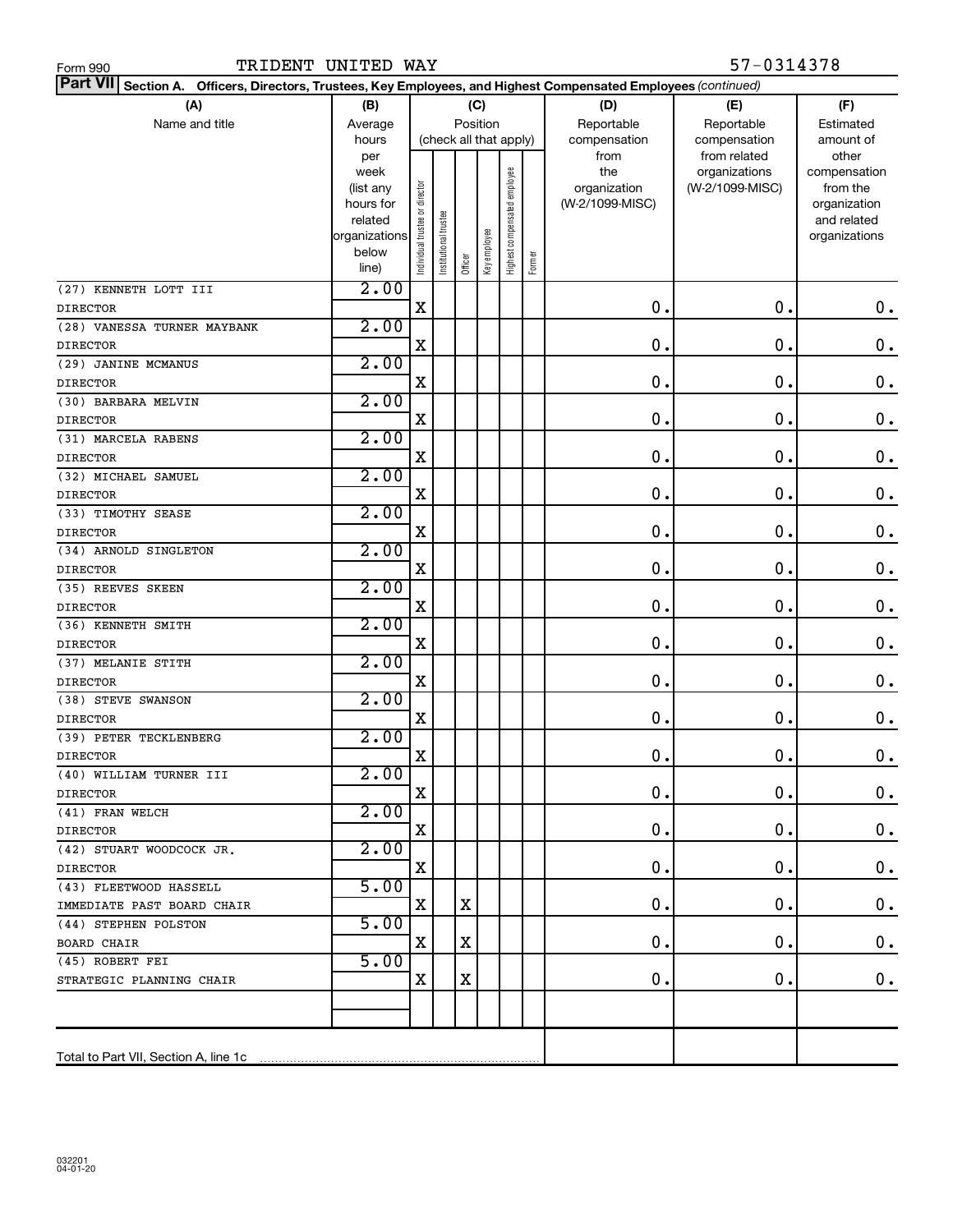|                                                           |      |    |                                                       |    |                |                      | Total revenue        | (B)<br>Related or exempt<br>function revenue | (C)<br>Unrelated<br>business revenue | (D)<br>Revenue excluded<br>from tax under<br>sections 512 - 514 |
|-----------------------------------------------------------|------|----|-------------------------------------------------------|----|----------------|----------------------|----------------------|----------------------------------------------|--------------------------------------|-----------------------------------------------------------------|
|                                                           |      |    | <b>1 a</b> Federated campaigns                        |    | 1a             |                      |                      |                                              |                                      |                                                                 |
| Contributions, Gifts, Grants<br>and Other Similar Amounts |      |    | <b>b</b> Membership dues<br>$\overline{\phantom{a}}$  |    | 1 <sub>b</sub> |                      |                      |                                              |                                      |                                                                 |
|                                                           |      |    | c Fundraising events                                  |    | 1 <sub>c</sub> | 28,473.              |                      |                                              |                                      |                                                                 |
|                                                           |      |    | d Related organizations                               |    | 1 <sub>d</sub> |                      |                      |                                              |                                      |                                                                 |
|                                                           |      |    | e Government grants (contributions)                   |    | 1e             | 917,484.             |                      |                                              |                                      |                                                                 |
|                                                           |      |    | f All other contributions, gifts, grants, and         |    |                |                      |                      |                                              |                                      |                                                                 |
|                                                           |      |    | similar amounts not included above                    |    | 1f             | 5,516,808.           |                      |                                              |                                      |                                                                 |
|                                                           |      |    | g Noncash contributions included in lines 1a-1f       |    | 1g  \$         | 283,779.             |                      |                                              |                                      |                                                                 |
|                                                           |      |    |                                                       |    |                |                      | 6,462,765.           |                                              |                                      |                                                                 |
|                                                           |      |    |                                                       |    |                | <b>Business Code</b> |                      |                                              |                                      |                                                                 |
|                                                           |      | 2а | AMERICORP PROGRAM SERVICE FEES                        |    |                | 519100               | 34,628.              | 34,628                                       |                                      |                                                                 |
|                                                           |      | b  | DONOR DESIGNATION FEES                                |    |                | 900099               | 11,508.              | 11,508.                                      |                                      |                                                                 |
| Program Service<br>Revenue                                |      | с  |                                                       |    |                |                      |                      |                                              |                                      |                                                                 |
|                                                           |      | d  |                                                       |    |                |                      |                      |                                              |                                      |                                                                 |
|                                                           |      | е  |                                                       |    |                |                      |                      |                                              |                                      |                                                                 |
|                                                           |      |    | f All other program service revenue                   |    |                |                      |                      |                                              |                                      |                                                                 |
|                                                           |      |    |                                                       |    |                |                      | 46.136.              |                                              |                                      |                                                                 |
|                                                           | 3    |    | Investment income (including dividends, interest, and |    |                |                      |                      |                                              |                                      |                                                                 |
|                                                           |      |    |                                                       |    |                |                      | 332,998.             |                                              |                                      | 332,998.                                                        |
|                                                           | 4    |    | Income from investment of tax-exempt bond proceeds    |    |                |                      |                      |                                              |                                      |                                                                 |
|                                                           | 5    |    |                                                       |    |                |                      |                      |                                              |                                      |                                                                 |
|                                                           |      |    |                                                       |    | (i) Real       | (ii) Personal        |                      |                                              |                                      |                                                                 |
|                                                           |      |    | <b>6 a</b> Gross rents<br>.                           | 6a | 254,497.       |                      |                      |                                              |                                      |                                                                 |
|                                                           |      |    | <b>b</b> Less: rental expenses $\ldots$               | 6b | 295,718.       |                      |                      |                                              |                                      |                                                                 |
|                                                           |      |    | c Rental income or (loss)                             | 6c | $-41,221.$     |                      |                      |                                              |                                      |                                                                 |
|                                                           |      |    | d Net rental income or (loss)                         |    |                |                      | $-41,221$            |                                              |                                      | $-41, 221.$                                                     |
|                                                           |      |    | 7 a Gross amount from sales of                        |    | (i) Securities | (ii) Other           |                      |                                              |                                      |                                                                 |
|                                                           |      |    | assets other than inventory                           | 7a | 1,191,877      |                      |                      |                                              |                                      |                                                                 |
|                                                           |      |    | <b>b</b> Less: cost or other basis                    |    |                |                      |                      |                                              |                                      |                                                                 |
|                                                           |      |    | and sales expenses                                    | 7b | $\mathbf{0}$   | 7,742.               |                      |                                              |                                      |                                                                 |
|                                                           |      |    | <b>c</b> Gain or (loss) $\ldots$                      | 7c | 1,191,877.     | $-7,742.$            |                      |                                              |                                      |                                                                 |
| <b>Other Revenue</b>                                      |      |    |                                                       |    |                |                      | 1, 184, 135.         |                                              |                                      | 1, 184, 135.                                                    |
|                                                           |      |    | 8 a Gross income from fundraising events (not         |    |                |                      |                      |                                              |                                      |                                                                 |
|                                                           |      |    | including $$$ 28,473. of                              |    |                |                      |                      |                                              |                                      |                                                                 |
|                                                           |      |    | contributions reported on line 1c). See               |    |                |                      |                      |                                              |                                      |                                                                 |
|                                                           |      |    |                                                       |    | 8a             | 54,238.              |                      |                                              |                                      |                                                                 |
|                                                           |      |    |                                                       |    | 8b             | 45,625.              |                      |                                              |                                      |                                                                 |
|                                                           |      |    | c Net income or (loss) from fundraising events        |    |                |                      | 8,613.               |                                              |                                      | 8,613.                                                          |
|                                                           |      |    | 9 a Gross income from gaming activities. See          |    |                |                      |                      |                                              |                                      |                                                                 |
|                                                           |      |    |                                                       |    | 9a             |                      |                      |                                              |                                      |                                                                 |
|                                                           |      |    | <b>b</b> Less: direct expenses                        |    | 9 <sub>b</sub> |                      |                      |                                              |                                      |                                                                 |
|                                                           |      |    | c Net income or (loss) from gaming activities         |    |                | .                    |                      |                                              |                                      |                                                                 |
|                                                           |      |    | 10 a Gross sales of inventory, less returns           |    |                |                      |                      |                                              |                                      |                                                                 |
|                                                           |      |    |                                                       |    | [10al          |                      |                      |                                              |                                      |                                                                 |
|                                                           |      |    | <b>b</b> Less: cost of goods sold                     |    | 10bl           |                      |                      |                                              |                                      |                                                                 |
|                                                           |      |    | c Net income or (loss) from sales of inventory        |    |                |                      |                      |                                              |                                      |                                                                 |
|                                                           |      |    |                                                       |    |                | <b>Business Code</b> |                      |                                              |                                      |                                                                 |
| Miscellaneous                                             | 11 a |    | VOLUNTEER EVENT INCOME                                |    |                | 900099               | 3,328.               | 3,328,                                       |                                      |                                                                 |
| Revenue                                                   |      | b  |                                                       |    |                |                      |                      |                                              |                                      |                                                                 |
|                                                           |      | с  |                                                       |    |                |                      |                      |                                              |                                      |                                                                 |
|                                                           |      |    |                                                       |    |                |                      |                      |                                              |                                      |                                                                 |
|                                                           |      |    |                                                       |    |                |                      | 3,328.<br>7,996,754. |                                              |                                      |                                                                 |
|                                                           | 12   |    | Total revenue. See instructions                       |    |                |                      |                      | 49,464.                                      | 0.                                   | 1,484,525.                                                      |

**Part VIII Statement of Revenue**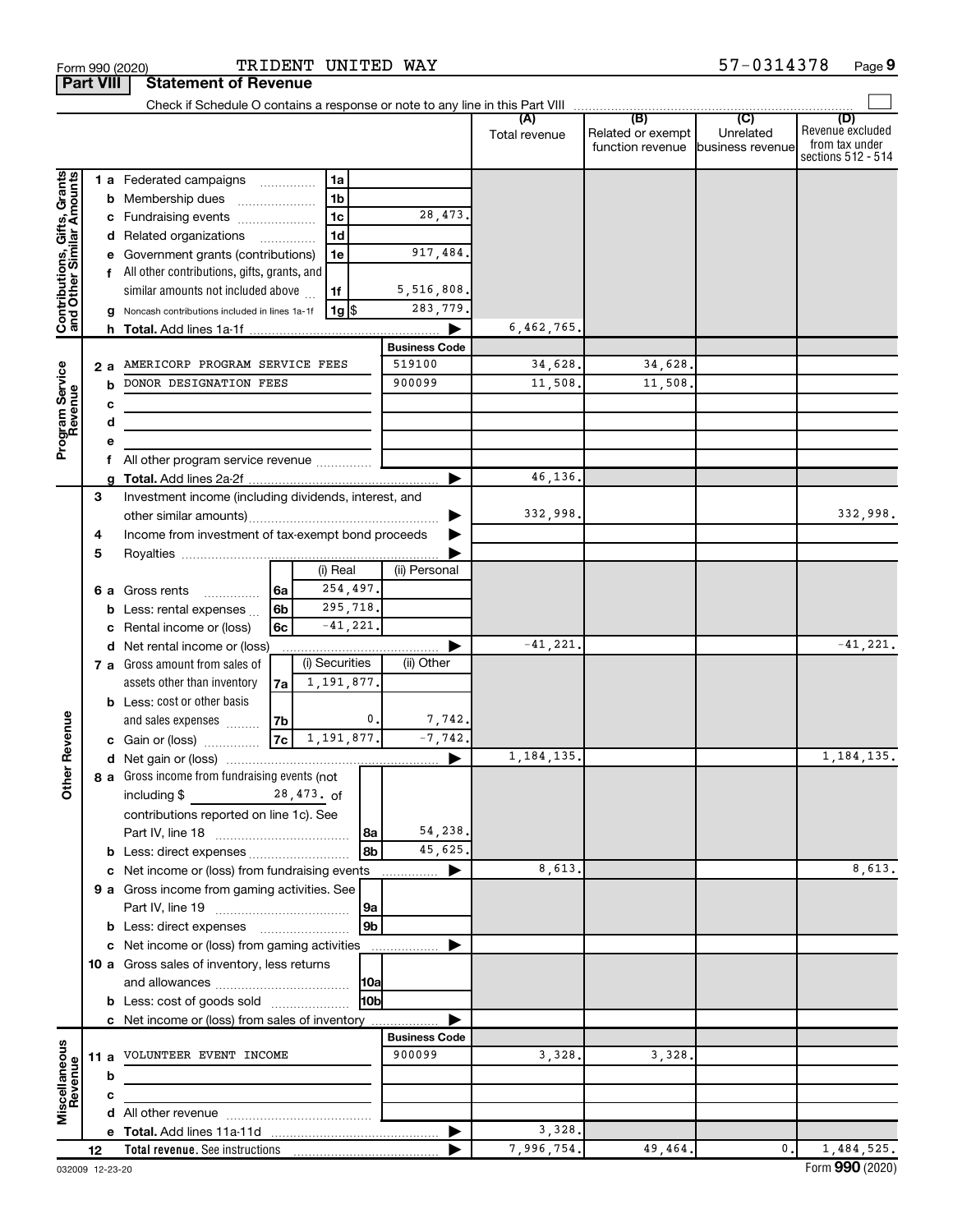Form 990 (2020) **PIRIDENT UNITED WAY** Form 990 (2020) **Page**  $57-0314378$  Page

**Part IX Statement of Functional Expenses**

*Section 501(c)(3) and 501(c)(4) organizations must complete all columns. All other organizations must complete column (A).*

|              | Check if Schedule O contains a response or note to any line in this Part IX                          |                       |                                    |                                           |                                |  |  |  |  |  |  |
|--------------|------------------------------------------------------------------------------------------------------|-----------------------|------------------------------------|-------------------------------------------|--------------------------------|--|--|--|--|--|--|
|              | Do not include amounts reported on lines 6b,<br>7b, 8b, 9b, and 10b of Part VIII.                    | (A)<br>Total expenses | (B)<br>Program service<br>expenses | (C)<br>Management and<br>general expenses | (D)<br>Fundraising<br>expenses |  |  |  |  |  |  |
| 1.           | Grants and other assistance to domestic organizations                                                |                       |                                    |                                           |                                |  |  |  |  |  |  |
|              | and domestic governments. See Part IV, line 21                                                       | 2,207,097.            | 2,207,097.                         |                                           |                                |  |  |  |  |  |  |
| $\mathbf{2}$ | Grants and other assistance to domestic                                                              |                       |                                    |                                           |                                |  |  |  |  |  |  |
|              | individuals. See Part IV, line 22                                                                    |                       |                                    |                                           |                                |  |  |  |  |  |  |
| 3            | Grants and other assistance to foreign                                                               |                       |                                    |                                           |                                |  |  |  |  |  |  |
|              | organizations, foreign governments, and foreign                                                      |                       |                                    |                                           |                                |  |  |  |  |  |  |
|              | individuals. See Part IV, lines 15 and 16                                                            |                       |                                    |                                           |                                |  |  |  |  |  |  |
| 4            | Benefits paid to or for members                                                                      |                       |                                    |                                           |                                |  |  |  |  |  |  |
| 5            | Compensation of current officers, directors,                                                         |                       |                                    |                                           |                                |  |  |  |  |  |  |
|              | trustees, and key employees                                                                          | 395,683.              | 221,956.                           | 36,410.                                   | 137,317.                       |  |  |  |  |  |  |
| 6            | Compensation not included above to disqualified                                                      |                       |                                    |                                           |                                |  |  |  |  |  |  |
|              | persons (as defined under section 4958(f)(1)) and                                                    |                       |                                    |                                           |                                |  |  |  |  |  |  |
|              | persons described in section 4958(c)(3)(B)                                                           |                       |                                    |                                           |                                |  |  |  |  |  |  |
| 7            |                                                                                                      | 2, 292, 530.          | 1, 285, 981.                       | 210,953.                                  | 795,596.                       |  |  |  |  |  |  |
| 8            | Pension plan accruals and contributions (include                                                     | 109,071.              | 61,183.                            | 10,036.                                   | 37,852.                        |  |  |  |  |  |  |
|              | section 401(k) and 403(b) employer contributions)                                                    | 290, 167.             | 162,768.                           | 26,700.                                   | 100,699.                       |  |  |  |  |  |  |
| 9            |                                                                                                      | 202,410.              | 113,541.                           | 18,625.                                   | 70, 244.                       |  |  |  |  |  |  |
| 10<br>11     | Fees for services (nonemployees):                                                                    |                       |                                    |                                           |                                |  |  |  |  |  |  |
| а            |                                                                                                      |                       |                                    |                                           |                                |  |  |  |  |  |  |
| b            |                                                                                                      |                       |                                    |                                           |                                |  |  |  |  |  |  |
| с            |                                                                                                      | 25,900.               | 15,387.                            | 2,347.                                    | 8,166.                         |  |  |  |  |  |  |
| d            |                                                                                                      |                       |                                    |                                           |                                |  |  |  |  |  |  |
|              | Professional fundraising services. See Part IV, line 17                                              | 14, 108.              |                                    |                                           | 14, 108.                       |  |  |  |  |  |  |
| f            | Investment management fees                                                                           | 55,460.               |                                    | 55,460.                                   |                                |  |  |  |  |  |  |
| g            | Other. (If line 11g amount exceeds 10% of line 25,                                                   |                       |                                    |                                           |                                |  |  |  |  |  |  |
|              | column (A) amount, list line 11g expenses on Sch O.)                                                 | 513,605.              | 388,115.                           | 40,377.                                   | 85,113.                        |  |  |  |  |  |  |
| 12           |                                                                                                      | 302,876.              | 234,936.                           |                                           | 67,940.                        |  |  |  |  |  |  |
| 13           |                                                                                                      | 28, 355.              | 17,724.                            | 6,053.                                    | 4,578.                         |  |  |  |  |  |  |
| 14           |                                                                                                      |                       |                                    |                                           |                                |  |  |  |  |  |  |
| 15           |                                                                                                      |                       |                                    |                                           |                                |  |  |  |  |  |  |
| 16           |                                                                                                      | 128,407.              | 84,732.                            | 9,698.                                    | 33,977.                        |  |  |  |  |  |  |
| 17           |                                                                                                      | 7,748.                | 2,621.                             | 358.                                      | 4,769.                         |  |  |  |  |  |  |
| 18           | Payments of travel or entertainment expenses                                                         |                       |                                    |                                           |                                |  |  |  |  |  |  |
|              | for any federal, state, or local public officials                                                    |                       |                                    |                                           |                                |  |  |  |  |  |  |
| 19           | Conferences, conventions, and meetings                                                               | 33,579.               | 14,942.                            | 4,505.                                    | 14, 132.                       |  |  |  |  |  |  |
| 20           | Interest                                                                                             |                       |                                    |                                           |                                |  |  |  |  |  |  |
| 21           |                                                                                                      | 132,311.              | 88,481.                            | 8,783.                                    | 35,047.                        |  |  |  |  |  |  |
| 22           | Depreciation, depletion, and amortization                                                            | 44, 113.              | 22,490.                            | 9,679.                                    | 11,944.                        |  |  |  |  |  |  |
| 23<br>24     | Insurance<br>Other expenses. Itemize expenses not covered                                            |                       |                                    |                                           |                                |  |  |  |  |  |  |
|              | above (List miscellaneous expenses on line 24e. If                                                   |                       |                                    |                                           |                                |  |  |  |  |  |  |
|              | line 24e amount exceeds 10% of line 25, column (A)<br>amount, list line 24e expenses on Schedule O.) |                       |                                    |                                           |                                |  |  |  |  |  |  |
| a            | MEMBERSHIP DUES                                                                                      | 154, 250.             | 93,127.                            | 12,015.                                   | 49,108.                        |  |  |  |  |  |  |
| b            | POSTAGE & PRINTING                                                                                   | 88,011.               | 42,600.                            | 3,961.                                    | 41,450.                        |  |  |  |  |  |  |
|              | <b>BANK CHARGES</b>                                                                                  | 27,508.               | 10,573.                            | 8,776.                                    | 8,159.                         |  |  |  |  |  |  |
| d            | <b>EQUIPMENT</b>                                                                                     | 3,409.                | 2,266.                             | 589.                                      | 554.                           |  |  |  |  |  |  |
|              | e All other expenses                                                                                 |                       |                                    |                                           |                                |  |  |  |  |  |  |
| 25           | Total functional expenses. Add lines 1 through 24e                                                   | 7,056,598.            | 5,070,520.                         | 465,325.                                  | 1,520,753.                     |  |  |  |  |  |  |
| 26           | Joint costs. Complete this line only if the organization                                             |                       |                                    |                                           |                                |  |  |  |  |  |  |
|              | reported in column (B) joint costs from a combined                                                   |                       |                                    |                                           |                                |  |  |  |  |  |  |
|              | educational campaign and fundraising solicitation.                                                   |                       |                                    |                                           |                                |  |  |  |  |  |  |
|              | Check here $\blacktriangleright$<br>if following SOP 98-2 (ASC 958-720)                              |                       |                                    |                                           |                                |  |  |  |  |  |  |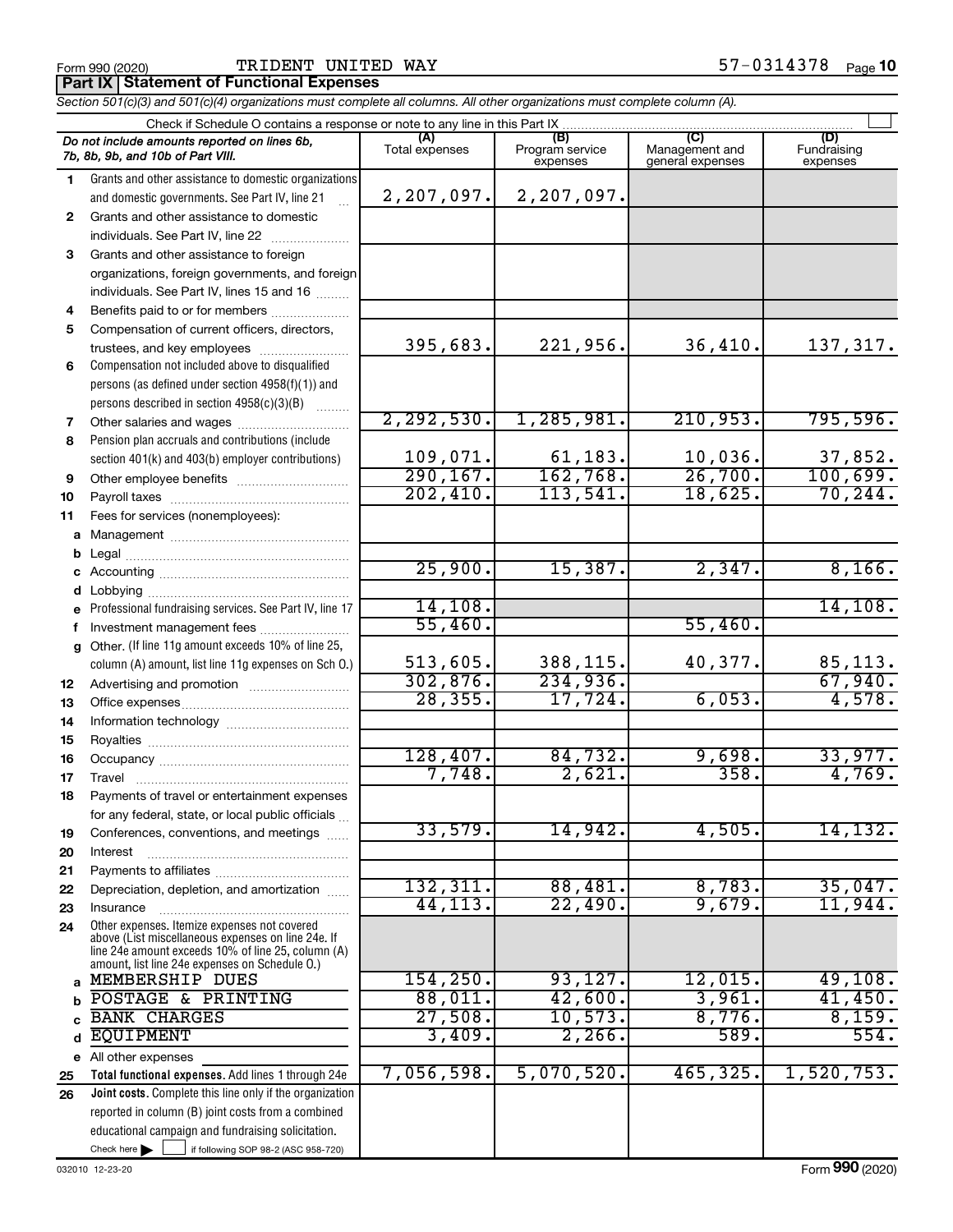|                             |          |                                                                                                                                                  |  |                                | (A)<br>Beginning of year |                         | (B)<br>End of year        |
|-----------------------------|----------|--------------------------------------------------------------------------------------------------------------------------------------------------|--|--------------------------------|--------------------------|-------------------------|---------------------------|
|                             | 1        |                                                                                                                                                  |  |                                | 4,457,341.               | $\mathbf{1}$            | 5,677,793.                |
|                             | 2        |                                                                                                                                                  |  |                                | 179,408.                 | $\mathbf{2}$            | 417,937.                  |
|                             | з        |                                                                                                                                                  |  |                                | 3,040,789.               | $\mathbf{3}$            | 2, 235, 851.              |
|                             | 4        |                                                                                                                                                  |  |                                | 120, 156.                | $\overline{\mathbf{4}}$ | 124, 193.                 |
|                             | 5        | Loans and other receivables from any current or former officer, director,                                                                        |  |                                |                          |                         |                           |
|                             |          | trustee, key employee, creator or founder, substantial contributor, or 35%                                                                       |  |                                |                          |                         |                           |
|                             |          | controlled entity or family member of any of these persons                                                                                       |  | .                              |                          | 5                       |                           |
|                             | 6        | Loans and other receivables from other disqualified persons (as defined                                                                          |  |                                |                          |                         |                           |
|                             |          | under section $4958(f)(1)$ , and persons described in section $4958(c)(3)(B)$                                                                    |  | 1.1.1.1                        |                          | 6                       |                           |
|                             | 7        |                                                                                                                                                  |  |                                |                          | $\overline{7}$          |                           |
| ssets                       | 8        |                                                                                                                                                  |  |                                | 8                        |                         |                           |
|                             | 9        | Prepaid expenses and deferred charges                                                                                                            |  |                                | 70,036.                  | 9                       | 64,590.                   |
|                             |          | 10a Land, buildings, and equipment: cost or other                                                                                                |  |                                |                          |                         |                           |
|                             |          | basis. Complete Part VI of Schedule D  10a                                                                                                       |  | $\frac{3,802,660}{1,884,877.}$ |                          |                         |                           |
|                             | b        |                                                                                                                                                  |  |                                | 2,083,948.<br>9,111,931. | 10 <sub>c</sub>         | 1,917,783.<br>10,790,956. |
|                             | 11       |                                                                                                                                                  |  |                                | 11                       |                         |                           |
|                             | 12       |                                                                                                                                                  |  | 12                             |                          |                         |                           |
|                             | 13       |                                                                                                                                                  |  | 13                             |                          |                         |                           |
|                             | 14       |                                                                                                                                                  |  |                                | 14                       |                         |                           |
|                             | 15       |                                                                                                                                                  |  |                                |                          | 15                      |                           |
|                             | 16       |                                                                                                                                                  |  |                                | 19,063,609.              | 16                      | 21, 229, 103.             |
|                             | 17       |                                                                                                                                                  |  |                                | 1,051,072.               | 17                      | 948, 227.                 |
|                             | 18       |                                                                                                                                                  |  |                                |                          | 18                      |                           |
|                             | 19       |                                                                                                                                                  |  | 19                             |                          |                         |                           |
|                             | 20       |                                                                                                                                                  |  |                                | 20                       |                         |                           |
|                             | 21       | Escrow or custodial account liability. Complete Part IV of Schedule D                                                                            |  |                                |                          | 21                      |                           |
|                             | 22       | Loans and other payables to any current or former officer, director,                                                                             |  |                                |                          |                         |                           |
| abilities                   |          | trustee, key employee, creator or founder, substantial contributor, or 35%                                                                       |  |                                |                          |                         |                           |
|                             |          | controlled entity or family member of any of these persons                                                                                       |  |                                |                          | 22                      |                           |
|                             | 23       | Secured mortgages and notes payable to unrelated third parties                                                                                   |  |                                | 582, 216.                | 23                      | 596, 870.                 |
|                             | 24       |                                                                                                                                                  |  |                                |                          | 24                      |                           |
|                             | 25       | Other liabilities (including federal income tax, payables to related third                                                                       |  |                                |                          |                         |                           |
|                             |          | parties, and other liabilities not included on lines 17-24). Complete Part X                                                                     |  |                                |                          |                         |                           |
|                             |          | of Schedule D                                                                                                                                    |  |                                | $1,633,288.$ 26          | 25                      | 1,545,097.                |
|                             | 26       | Total liabilities. Add lines 17 through 25                                                                                                       |  |                                |                          |                         |                           |
|                             |          | Organizations that follow FASB ASC 958, check here $\blacktriangleright \lfloor \underline{X} \rfloor$<br>and complete lines 27, 28, 32, and 33. |  |                                |                          |                         |                           |
|                             |          |                                                                                                                                                  |  |                                | 13,807,926.              | 27                      | 16, 575, 414.             |
|                             | 27<br>28 |                                                                                                                                                  |  |                                | 3,622,395.               | 28                      | 3,108,592.                |
|                             |          | Organizations that do not follow FASB ASC 958, check here $\blacktriangleright$                                                                  |  |                                |                          |                         |                           |
|                             |          | and complete lines 29 through 33.                                                                                                                |  |                                |                          |                         |                           |
| Net Assets or Fund Balances | 29       |                                                                                                                                                  |  |                                | 29                       |                         |                           |
|                             | 30       | Paid-in or capital surplus, or land, building, or equipment fund                                                                                 |  |                                | 30                       |                         |                           |
|                             | 31       | Retained earnings, endowment, accumulated income, or other funds                                                                                 |  |                                |                          | 31                      |                           |
|                             | 32       |                                                                                                                                                  |  |                                | 17,430,321.              | 32                      | 19,684,006.               |
|                             | 33       |                                                                                                                                                  |  |                                | 19,063,609.              | 33                      | 21, 229, 103.             |
|                             |          |                                                                                                                                                  |  |                                |                          |                         |                           |

Form (2020) **990**

 $\overline{\phantom{a}}$ 

**Part X Balance Sheet**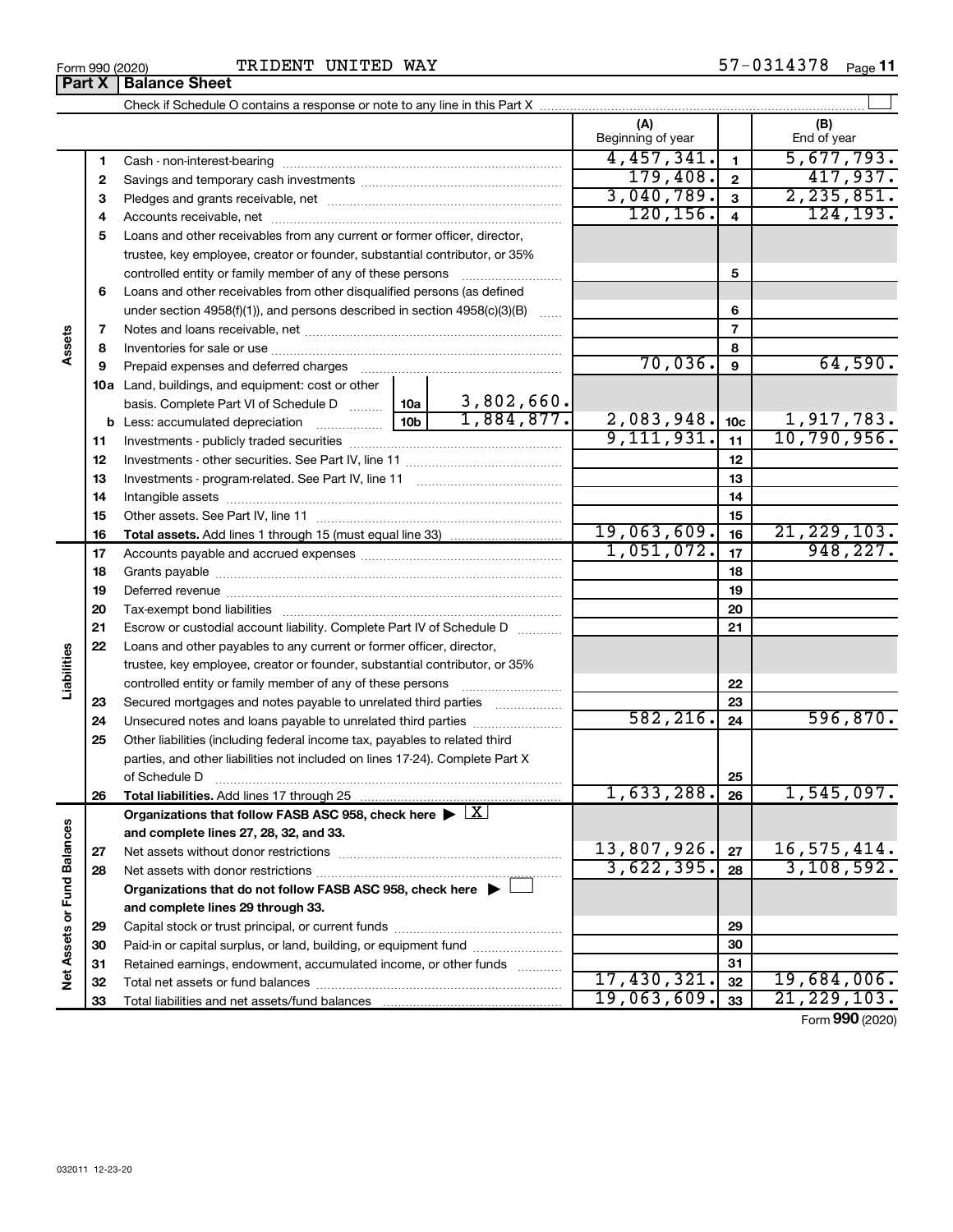|    | TRIDENT UNITED WAY<br>Form 990 (2020)                                                                                                |                         | 57-0314378 |                |                 | Page 12          |
|----|--------------------------------------------------------------------------------------------------------------------------------------|-------------------------|------------|----------------|-----------------|------------------|
|    | Part XI Reconciliation of Net Assets                                                                                                 |                         |            |                |                 |                  |
|    |                                                                                                                                      |                         |            |                |                 |                  |
|    |                                                                                                                                      |                         |            |                |                 |                  |
| 1  |                                                                                                                                      | $\mathbf{1}$            |            |                |                 | 7,996,754.       |
| 2  |                                                                                                                                      | $\mathbf{2}$            |            |                |                 | 7,056,598.       |
| 3  | Revenue less expenses. Subtract line 2 from line 1                                                                                   | 3                       |            |                |                 | 940, 156.        |
| 4  |                                                                                                                                      | $\overline{\mathbf{4}}$ |            |                |                 | 17,430,321.      |
| 5  |                                                                                                                                      | 5                       |            |                |                 | 1,090,962.       |
| 6  |                                                                                                                                      | 6                       |            |                |                 | 222,567.         |
| 7  |                                                                                                                                      | $\overline{7}$          |            |                |                 |                  |
| 8  |                                                                                                                                      | 8                       |            |                |                 |                  |
| 9  | Other changes in net assets or fund balances (explain on Schedule O)                                                                 | 9                       |            |                |                 | $\overline{0}$ . |
| 10 | Net assets or fund balances at end of year. Combine lines 3 through 9 (must equal Part X, line 32,                                   |                         |            |                |                 |                  |
|    |                                                                                                                                      | 10                      |            |                |                 | 19,684,006.      |
|    | Part XII Financial Statements and Reporting                                                                                          |                         |            |                |                 |                  |
|    |                                                                                                                                      |                         |            |                |                 |                  |
|    |                                                                                                                                      |                         |            |                | <b>Yes</b>      | No.              |
| 1  | $\boxed{\textbf{X}}$ Accrual $\boxed{\ }$<br>Accounting method used to prepare the Form 990: $\Box$ Cash<br>Other                    |                         |            |                |                 |                  |
|    | If the organization changed its method of accounting from a prior year or checked "Other," explain in Schedule O.                    |                         |            |                |                 |                  |
|    |                                                                                                                                      |                         |            | 2a             |                 | х                |
|    | If "Yes," check a box below to indicate whether the financial statements for the year were compiled or reviewed on a                 |                         |            |                |                 |                  |
|    | separate basis, consolidated basis, or both:                                                                                         |                         |            |                |                 |                  |
|    | Both consolidated and separate basis<br>Separate basis<br>Consolidated basis<br>$\Box$                                               |                         |            |                |                 |                  |
|    |                                                                                                                                      |                         |            | 2 <sub>b</sub> | х               |                  |
|    | If "Yes," check a box below to indicate whether the financial statements for the year were audited on a separate basis,              |                         |            |                |                 |                  |
|    | consolidated basis, or both:                                                                                                         |                         |            |                |                 |                  |
|    | $ \mathbf{X} $ Separate basis<br>Consolidated basis<br>Both consolidated and separate basis                                          |                         |            |                |                 |                  |
|    | c If "Yes" to line 2a or 2b, does the organization have a committee that assumes responsibility for oversight of the audit,          |                         |            |                |                 |                  |
|    |                                                                                                                                      |                         |            | 2c             | х               |                  |
|    | If the organization changed either its oversight process or selection process during the tax year, explain on Schedule O.            |                         |            |                |                 |                  |
|    | 3a As a result of a federal award, was the organization required to undergo an audit or audits as set forth in the Single Audit      |                         |            |                |                 |                  |
|    |                                                                                                                                      |                         |            | 3a             |                 | х                |
|    | <b>b</b> If "Yes," did the organization undergo the required audit or audits? If the organization did not undergo the required audit |                         |            |                |                 |                  |
|    |                                                                                                                                      |                         |            | 3b             |                 |                  |
|    |                                                                                                                                      |                         |            |                | $000 \approx 0$ |                  |

Form (2020) **990**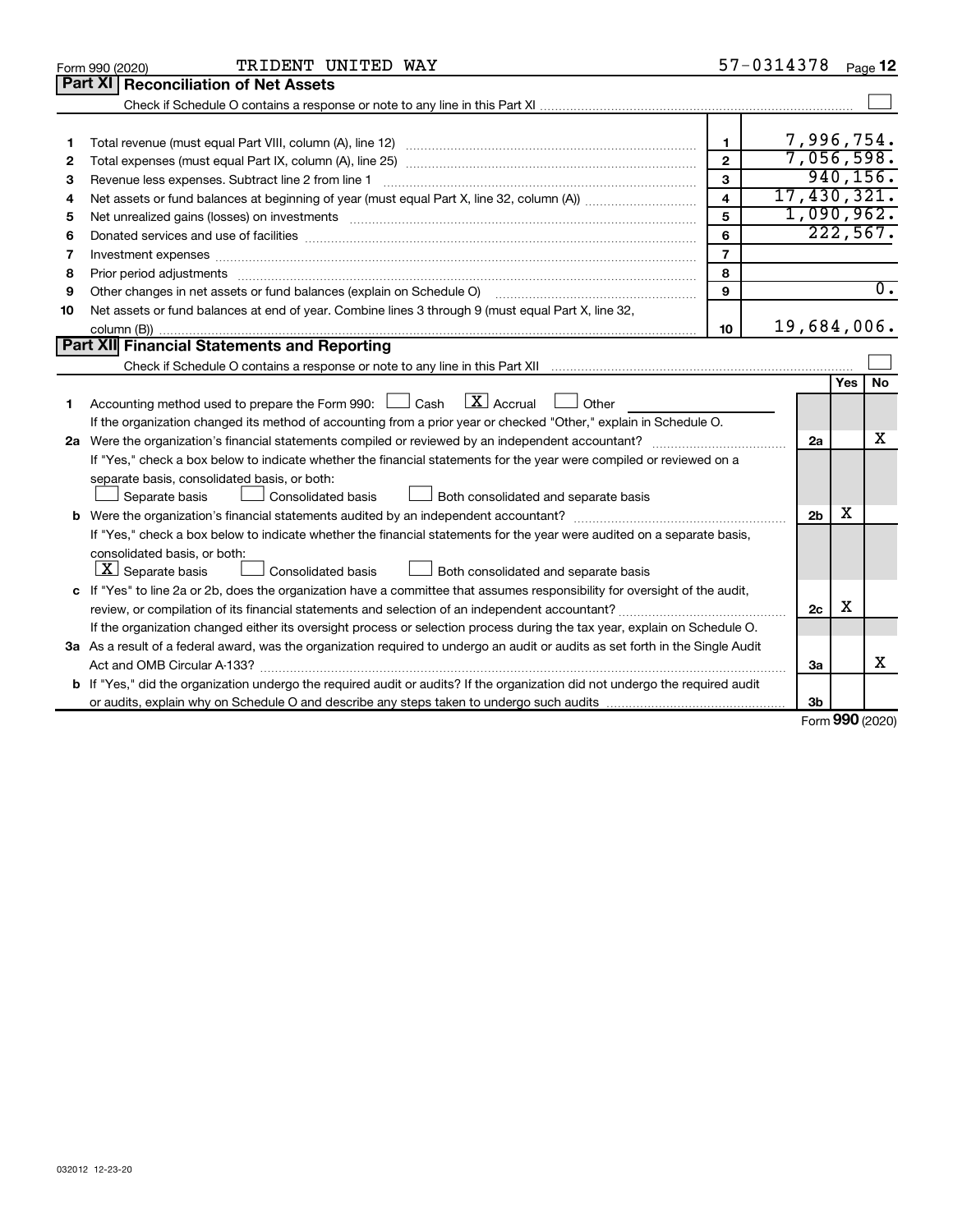**SCHEDULE A**

Department of the Treasury Internal Revenue Service

# Form 990 or 990-EZ) **Public Charity Status and Public Support**<br>
Complete if the organization is a section 501(c)(3) organization or a section<br> **2020**

**4947(a)(1) nonexempt charitable trust. | Attach to Form 990 or Form 990-EZ.** 

**| Go to www.irs.gov/Form990 for instructions and the latest information.**

| <b>Open to Public</b><br>Inspection |
|-------------------------------------|
|                                     |

OMB No. 1545-0047

|  | Name of the organization |
|--|--------------------------|

|        | Name of the organization                                                                                                                                                                           |                    |                                                       |                                    |    |                            |  | <b>Employer identification number</b> |  |  |  |
|--------|----------------------------------------------------------------------------------------------------------------------------------------------------------------------------------------------------|--------------------|-------------------------------------------------------|------------------------------------|----|----------------------------|--|---------------------------------------|--|--|--|
| Part I | Reason for Public Charity Status. (All organizations must complete this part.) See instructions.                                                                                                   | TRIDENT UNITED WAY |                                                       |                                    |    |                            |  | 57-0314378                            |  |  |  |
|        |                                                                                                                                                                                                    |                    |                                                       |                                    |    |                            |  |                                       |  |  |  |
|        | The organization is not a private foundation because it is: (For lines 1 through 12, check only one box.)                                                                                          |                    |                                                       |                                    |    |                            |  |                                       |  |  |  |
| 1.     | A church, convention of churches, or association of churches described in section 170(b)(1)(A)(i).                                                                                                 |                    |                                                       |                                    |    |                            |  |                                       |  |  |  |
| 2      | A school described in section 170(b)(1)(A)(ii). (Attach Schedule E (Form 990 or 990-EZ).)                                                                                                          |                    |                                                       |                                    |    |                            |  |                                       |  |  |  |
| з      | A hospital or a cooperative hospital service organization described in section 170(b)(1)(A)(iii).                                                                                                  |                    |                                                       |                                    |    |                            |  |                                       |  |  |  |
| 4      | A medical research organization operated in conjunction with a hospital described in section 170(b)(1)(A)(iii). Enter the hospital's name,<br>city, and state:                                     |                    |                                                       |                                    |    |                            |  |                                       |  |  |  |
| 5      | An organization operated for the benefit of a college or university owned or operated by a governmental unit described in                                                                          |                    |                                                       |                                    |    |                            |  |                                       |  |  |  |
|        | section 170(b)(1)(A)(iv). (Complete Part II.)                                                                                                                                                      |                    |                                                       |                                    |    |                            |  |                                       |  |  |  |
| 6.     | A federal, state, or local government or governmental unit described in section 170(b)(1)(A)(v).                                                                                                   |                    |                                                       |                                    |    |                            |  |                                       |  |  |  |
|        |                                                                                                                                                                                                    |                    |                                                       |                                    |    |                            |  |                                       |  |  |  |
|        | 7 $ X $ An organization that normally receives a substantial part of its support from a governmental unit or from the general public described in<br>section 170(b)(1)(A)(vi). (Complete Part II.) |                    |                                                       |                                    |    |                            |  |                                       |  |  |  |
| 8      | A community trust described in section 170(b)(1)(A)(vi). (Complete Part II.)                                                                                                                       |                    |                                                       |                                    |    |                            |  |                                       |  |  |  |
| 9      | An agricultural research organization described in section 170(b)(1)(A)(ix) operated in conjunction with a land-grant college                                                                      |                    |                                                       |                                    |    |                            |  |                                       |  |  |  |
|        | or university or a non-land-grant college of agriculture (see instructions). Enter the name, city, and state of the college or                                                                     |                    |                                                       |                                    |    |                            |  |                                       |  |  |  |
|        | university:                                                                                                                                                                                        |                    |                                                       |                                    |    |                            |  |                                       |  |  |  |
| 10     | An organization that normally receives (1) more than 33 1/3% of its support from contributions, membership fees, and gross receipts from                                                           |                    |                                                       |                                    |    |                            |  |                                       |  |  |  |
|        | activities related to its exempt functions, subject to certain exceptions; and (2) no more than 33 1/3% of its support from gross investment                                                       |                    |                                                       |                                    |    |                            |  |                                       |  |  |  |
|        | income and unrelated business taxable income (less section 511 tax) from businesses acquired by the organization after June 30, 1975.                                                              |                    |                                                       |                                    |    |                            |  |                                       |  |  |  |
|        | See section 509(a)(2). (Complete Part III.)                                                                                                                                                        |                    |                                                       |                                    |    |                            |  |                                       |  |  |  |
| 11     | An organization organized and operated exclusively to test for public safety. See section 509(a)(4).                                                                                               |                    |                                                       |                                    |    |                            |  |                                       |  |  |  |
| 12     | An organization organized and operated exclusively for the benefit of, to perform the functions of, or to carry out the purposes of one or                                                         |                    |                                                       |                                    |    |                            |  |                                       |  |  |  |
|        | more publicly supported organizations described in section 509(a)(1) or section 509(a)(2). See section 509(a)(3). Check the box in                                                                 |                    |                                                       |                                    |    |                            |  |                                       |  |  |  |
|        | lines 12a through 12d that describes the type of supporting organization and complete lines 12e, 12f, and 12g.                                                                                     |                    |                                                       |                                    |    |                            |  |                                       |  |  |  |
| а      | Type I. A supporting organization operated, supervised, or controlled by its supported organization(s), typically by giving                                                                        |                    |                                                       |                                    |    |                            |  |                                       |  |  |  |
|        | the supported organization(s) the power to regularly appoint or elect a majority of the directors or trustees of the supporting                                                                    |                    |                                                       |                                    |    |                            |  |                                       |  |  |  |
|        | organization. You must complete Part IV, Sections A and B.                                                                                                                                         |                    |                                                       |                                    |    |                            |  |                                       |  |  |  |
| b      | Type II. A supporting organization supervised or controlled in connection with its supported organization(s), by having                                                                            |                    |                                                       |                                    |    |                            |  |                                       |  |  |  |
|        | control or management of the supporting organization vested in the same persons that control or manage the supported                                                                               |                    |                                                       |                                    |    |                            |  |                                       |  |  |  |
|        | organization(s). You must complete Part IV, Sections A and C.                                                                                                                                      |                    |                                                       |                                    |    |                            |  |                                       |  |  |  |
| с      | Type III functionally integrated. A supporting organization operated in connection with, and functionally integrated with,                                                                         |                    |                                                       |                                    |    |                            |  |                                       |  |  |  |
|        | its supported organization(s) (see instructions). You must complete Part IV, Sections A, D, and E.                                                                                                 |                    |                                                       |                                    |    |                            |  |                                       |  |  |  |
| d      | Type III non-functionally integrated. A supporting organization operated in connection with its supported organization(s)                                                                          |                    |                                                       |                                    |    |                            |  |                                       |  |  |  |
|        | that is not functionally integrated. The organization generally must satisfy a distribution requirement and an attentiveness                                                                       |                    |                                                       |                                    |    |                            |  |                                       |  |  |  |
|        | requirement (see instructions). You must complete Part IV, Sections A and D, and Part V.                                                                                                           |                    |                                                       |                                    |    |                            |  |                                       |  |  |  |
|        | Check this box if the organization received a written determination from the IRS that it is a Type I, Type II, Type III                                                                            |                    |                                                       |                                    |    |                            |  |                                       |  |  |  |
|        | functionally integrated, or Type III non-functionally integrated supporting organization.                                                                                                          |                    |                                                       |                                    |    |                            |  |                                       |  |  |  |
|        | f Enter the number of supported organizations<br>g Provide the following information about the supported organization(s).                                                                          |                    |                                                       |                                    |    |                            |  |                                       |  |  |  |
|        | (i) Name of supported                                                                                                                                                                              | (ii) EIN           | (iii) Type of organization                            | (iv) Is the organization listed    |    | (v) Amount of monetary     |  | (vi) Amount of other                  |  |  |  |
|        | organization                                                                                                                                                                                       |                    | (described on lines 1-10<br>above (see instructions)) | in your governing document?<br>Yes | No | support (see instructions) |  | support (see instructions)            |  |  |  |
|        |                                                                                                                                                                                                    |                    |                                                       |                                    |    |                            |  |                                       |  |  |  |
|        |                                                                                                                                                                                                    |                    |                                                       |                                    |    |                            |  |                                       |  |  |  |
|        |                                                                                                                                                                                                    |                    |                                                       |                                    |    |                            |  |                                       |  |  |  |
|        |                                                                                                                                                                                                    |                    |                                                       |                                    |    |                            |  |                                       |  |  |  |
|        |                                                                                                                                                                                                    |                    |                                                       |                                    |    |                            |  |                                       |  |  |  |
|        |                                                                                                                                                                                                    |                    |                                                       |                                    |    |                            |  |                                       |  |  |  |
|        |                                                                                                                                                                                                    |                    |                                                       |                                    |    |                            |  |                                       |  |  |  |
|        |                                                                                                                                                                                                    |                    |                                                       |                                    |    |                            |  |                                       |  |  |  |
|        |                                                                                                                                                                                                    |                    |                                                       |                                    |    |                            |  |                                       |  |  |  |
|        |                                                                                                                                                                                                    |                    |                                                       |                                    |    |                            |  |                                       |  |  |  |
| Total  |                                                                                                                                                                                                    |                    |                                                       |                                    |    |                            |  |                                       |  |  |  |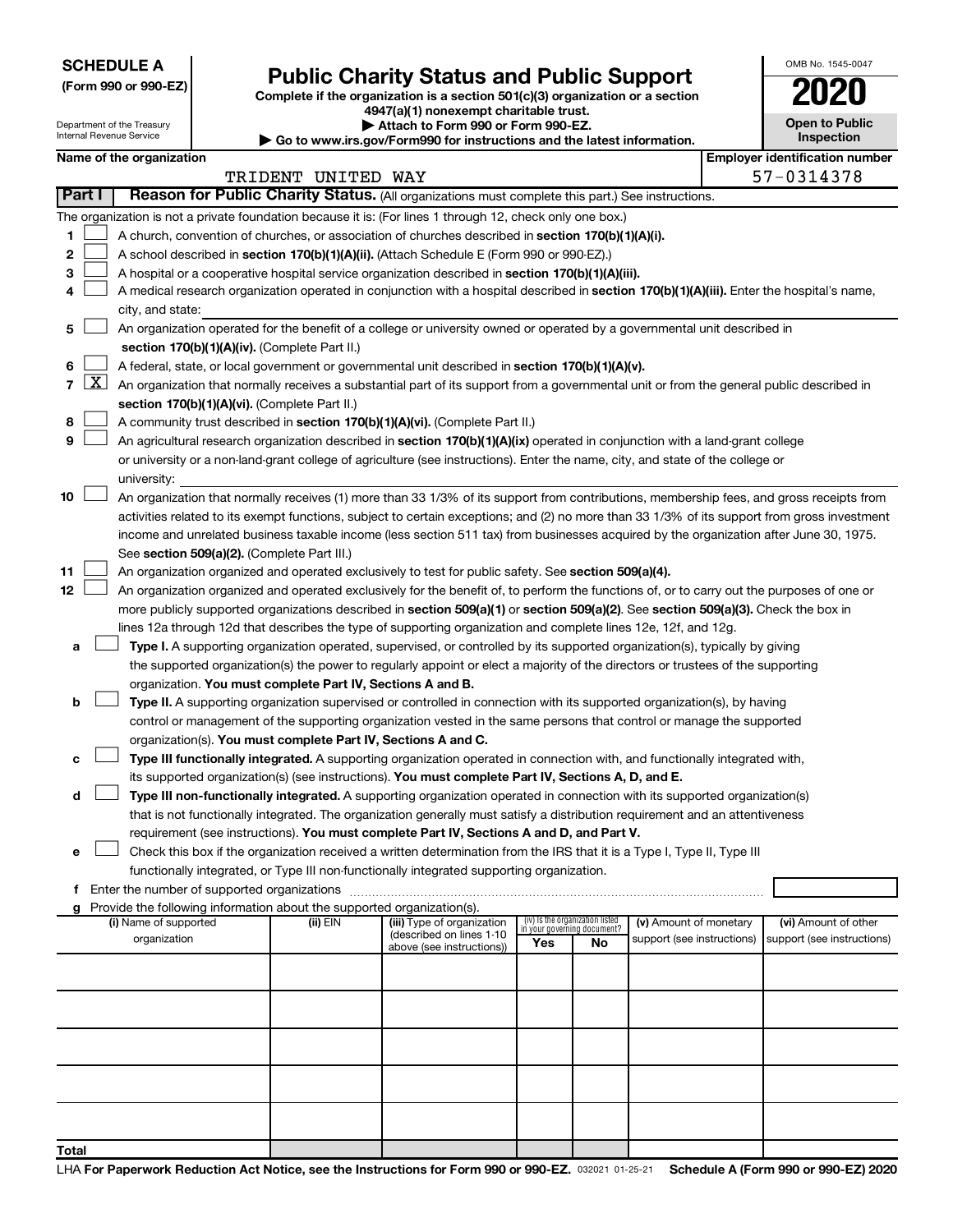# Schedule A (Form 990 or 990-EZ) 2020 Page TRIDENT UNITED WAY 57-0314378

**Part II Support Schedule for Organizations Described in Sections 170(b)(1)(A)(iv) and 170(b)(1)(A)(vi)**

(Complete only if you checked the box on line 5, 7, or 8 of Part I or if the organization failed to qualify under Part III. If the organization fails to qualify under the tests listed below, please complete Part III.)

| Calendar year (or fiscal year beginning in)<br>(a) 2016<br>(f) Total<br>(b) 2017<br>$(c)$ 2018<br>$(d)$ 2019<br>(e) 2020<br>1 Gifts, grants, contributions, and<br>membership fees received. (Do not<br>9,869,346.<br>8, 343, 572.<br>6,582,516.<br>7,097,374.<br>6,462,765.<br>include any "unusual grants.")<br>2 Tax revenues levied for the organ-<br>ization's benefit and either paid to<br>or expended on its behalf<br>3 The value of services or facilities<br>furnished by a governmental unit to<br>the organization without charge<br>9,869,346.<br>8, 343, 572.<br>6,582,516<br>7,097,374.<br>6,462,765<br>38, 355, 573.<br>4 Total. Add lines 1 through 3<br>5 The portion of total contributions<br>by each person (other than a<br>governmental unit or publicly<br>supported organization) included<br>on line 1 that exceeds 2% of the<br>amount shown on line 11,<br>column (f)<br>1,866,463.<br>36,489,110.<br>6 Public support. Subtract line 5 from line 4.<br>Calendar year (or fiscal year beginning in)<br>(a) 2016<br>(b) 2017<br>$(c)$ 2018<br>$(d)$ 2019<br>(e) 2020<br>(f) Total<br>9,869,346.<br>8, 343, 572.<br>6,582,516<br>7,097,374<br>6,462,765<br>38, 355, 573.<br><b>7</b> Amounts from line 4<br>8 Gross income from interest,<br>dividends, payments received on<br>securities loans, rents, royalties,<br>511,900.<br>872, 349.<br>892,023.<br>587,495.<br>577, 562.<br>3, 441, 329.<br>and income from similar sources<br>9 Net income from unrelated business<br>activities, whether or not the<br>business is regularly carried on<br>10 Other income. Do not include gain<br>or loss from the sale of capital<br>$33, 133$ , 119, 476.<br>80,257.<br>79,098.<br>3,328.<br>315, 292.<br>assets (Explain in Part VI.)<br>42, 112, 194.<br><b>11 Total support.</b> Add lines 7 through 10<br>361,428.<br>12<br>12 Gross receipts from related activities, etc. (see instructions)<br>13 First 5 years. If the Form 990 is for the organization's first, second, third, fourth, or fifth tax year as a section 501(c)(3)<br>organization, check this box and stop here [[11, 12] content that the state of the state of the state of the state of the state of the state of the state of the state of the state of the state of the state of the state of<br><b>Section C. Computation of Public Support Percentage</b><br>86.65<br>14<br>86.34<br>15<br>16a 33 1/3% support test - 2020. If the organization did not check the box on line 13, and line 14 is 33 1/3% or more, check this box and<br>$\blacktriangleright$ $\mathbf{X}$<br>stop here. The organization qualifies as a publicly supported organization manufaction manufacture or the organization manufacture or the state of the state of the state of the state of the state of the state of the state<br>b 33 1/3% support test - 2019. If the organization did not check a box on line 13 or 16a, and line 15 is 33 1/3% or more, check this box |  | <b>Section A. Public Support</b> |  |  |  |  |  |               |  |
|----------------------------------------------------------------------------------------------------------------------------------------------------------------------------------------------------------------------------------------------------------------------------------------------------------------------------------------------------------------------------------------------------------------------------------------------------------------------------------------------------------------------------------------------------------------------------------------------------------------------------------------------------------------------------------------------------------------------------------------------------------------------------------------------------------------------------------------------------------------------------------------------------------------------------------------------------------------------------------------------------------------------------------------------------------------------------------------------------------------------------------------------------------------------------------------------------------------------------------------------------------------------------------------------------------------------------------------------------------------------------------------------------------------------------------------------------------------------------------------------------------------------------------------------------------------------------------------------------------------------------------------------------------------------------------------------------------------------------------------------------------------------------------------------------------------------------------------------------------------------------------------------------------------------------------------------------------------------------------------------------------------------------------------------------------------------------------------------------------------------------------------------------------------------------------------------------------------------------------------------------------------------------------------------------------------------------------------------------------------------------------------------------------------------------------------------------------------------------------------------------------------------------------------------------------------------------------------------------------------------------------------------------------------------------------------------------------------------------------------------------------------------------------------------------------------------------------------------------------------------------------------------------------------------------------------------------------------|--|----------------------------------|--|--|--|--|--|---------------|--|
|                                                                                                                                                                                                                                                                                                                                                                                                                                                                                                                                                                                                                                                                                                                                                                                                                                                                                                                                                                                                                                                                                                                                                                                                                                                                                                                                                                                                                                                                                                                                                                                                                                                                                                                                                                                                                                                                                                                                                                                                                                                                                                                                                                                                                                                                                                                                                                                                                                                                                                                                                                                                                                                                                                                                                                                                                                                                                                                                                                |  |                                  |  |  |  |  |  |               |  |
| <b>Section B. Total Support</b>                                                                                                                                                                                                                                                                                                                                                                                                                                                                                                                                                                                                                                                                                                                                                                                                                                                                                                                                                                                                                                                                                                                                                                                                                                                                                                                                                                                                                                                                                                                                                                                                                                                                                                                                                                                                                                                                                                                                                                                                                                                                                                                                                                                                                                                                                                                                                                                                                                                                                                                                                                                                                                                                                                                                                                                                                                                                                                                                |  |                                  |  |  |  |  |  |               |  |
|                                                                                                                                                                                                                                                                                                                                                                                                                                                                                                                                                                                                                                                                                                                                                                                                                                                                                                                                                                                                                                                                                                                                                                                                                                                                                                                                                                                                                                                                                                                                                                                                                                                                                                                                                                                                                                                                                                                                                                                                                                                                                                                                                                                                                                                                                                                                                                                                                                                                                                                                                                                                                                                                                                                                                                                                                                                                                                                                                                |  |                                  |  |  |  |  |  |               |  |
|                                                                                                                                                                                                                                                                                                                                                                                                                                                                                                                                                                                                                                                                                                                                                                                                                                                                                                                                                                                                                                                                                                                                                                                                                                                                                                                                                                                                                                                                                                                                                                                                                                                                                                                                                                                                                                                                                                                                                                                                                                                                                                                                                                                                                                                                                                                                                                                                                                                                                                                                                                                                                                                                                                                                                                                                                                                                                                                                                                |  |                                  |  |  |  |  |  | 38, 355, 573. |  |
|                                                                                                                                                                                                                                                                                                                                                                                                                                                                                                                                                                                                                                                                                                                                                                                                                                                                                                                                                                                                                                                                                                                                                                                                                                                                                                                                                                                                                                                                                                                                                                                                                                                                                                                                                                                                                                                                                                                                                                                                                                                                                                                                                                                                                                                                                                                                                                                                                                                                                                                                                                                                                                                                                                                                                                                                                                                                                                                                                                |  |                                  |  |  |  |  |  |               |  |
|                                                                                                                                                                                                                                                                                                                                                                                                                                                                                                                                                                                                                                                                                                                                                                                                                                                                                                                                                                                                                                                                                                                                                                                                                                                                                                                                                                                                                                                                                                                                                                                                                                                                                                                                                                                                                                                                                                                                                                                                                                                                                                                                                                                                                                                                                                                                                                                                                                                                                                                                                                                                                                                                                                                                                                                                                                                                                                                                                                |  |                                  |  |  |  |  |  |               |  |
|                                                                                                                                                                                                                                                                                                                                                                                                                                                                                                                                                                                                                                                                                                                                                                                                                                                                                                                                                                                                                                                                                                                                                                                                                                                                                                                                                                                                                                                                                                                                                                                                                                                                                                                                                                                                                                                                                                                                                                                                                                                                                                                                                                                                                                                                                                                                                                                                                                                                                                                                                                                                                                                                                                                                                                                                                                                                                                                                                                |  |                                  |  |  |  |  |  |               |  |
|                                                                                                                                                                                                                                                                                                                                                                                                                                                                                                                                                                                                                                                                                                                                                                                                                                                                                                                                                                                                                                                                                                                                                                                                                                                                                                                                                                                                                                                                                                                                                                                                                                                                                                                                                                                                                                                                                                                                                                                                                                                                                                                                                                                                                                                                                                                                                                                                                                                                                                                                                                                                                                                                                                                                                                                                                                                                                                                                                                |  |                                  |  |  |  |  |  |               |  |
|                                                                                                                                                                                                                                                                                                                                                                                                                                                                                                                                                                                                                                                                                                                                                                                                                                                                                                                                                                                                                                                                                                                                                                                                                                                                                                                                                                                                                                                                                                                                                                                                                                                                                                                                                                                                                                                                                                                                                                                                                                                                                                                                                                                                                                                                                                                                                                                                                                                                                                                                                                                                                                                                                                                                                                                                                                                                                                                                                                |  |                                  |  |  |  |  |  |               |  |
|                                                                                                                                                                                                                                                                                                                                                                                                                                                                                                                                                                                                                                                                                                                                                                                                                                                                                                                                                                                                                                                                                                                                                                                                                                                                                                                                                                                                                                                                                                                                                                                                                                                                                                                                                                                                                                                                                                                                                                                                                                                                                                                                                                                                                                                                                                                                                                                                                                                                                                                                                                                                                                                                                                                                                                                                                                                                                                                                                                |  |                                  |  |  |  |  |  |               |  |
|                                                                                                                                                                                                                                                                                                                                                                                                                                                                                                                                                                                                                                                                                                                                                                                                                                                                                                                                                                                                                                                                                                                                                                                                                                                                                                                                                                                                                                                                                                                                                                                                                                                                                                                                                                                                                                                                                                                                                                                                                                                                                                                                                                                                                                                                                                                                                                                                                                                                                                                                                                                                                                                                                                                                                                                                                                                                                                                                                                |  |                                  |  |  |  |  |  |               |  |
|                                                                                                                                                                                                                                                                                                                                                                                                                                                                                                                                                                                                                                                                                                                                                                                                                                                                                                                                                                                                                                                                                                                                                                                                                                                                                                                                                                                                                                                                                                                                                                                                                                                                                                                                                                                                                                                                                                                                                                                                                                                                                                                                                                                                                                                                                                                                                                                                                                                                                                                                                                                                                                                                                                                                                                                                                                                                                                                                                                |  |                                  |  |  |  |  |  |               |  |
|                                                                                                                                                                                                                                                                                                                                                                                                                                                                                                                                                                                                                                                                                                                                                                                                                                                                                                                                                                                                                                                                                                                                                                                                                                                                                                                                                                                                                                                                                                                                                                                                                                                                                                                                                                                                                                                                                                                                                                                                                                                                                                                                                                                                                                                                                                                                                                                                                                                                                                                                                                                                                                                                                                                                                                                                                                                                                                                                                                |  |                                  |  |  |  |  |  |               |  |
|                                                                                                                                                                                                                                                                                                                                                                                                                                                                                                                                                                                                                                                                                                                                                                                                                                                                                                                                                                                                                                                                                                                                                                                                                                                                                                                                                                                                                                                                                                                                                                                                                                                                                                                                                                                                                                                                                                                                                                                                                                                                                                                                                                                                                                                                                                                                                                                                                                                                                                                                                                                                                                                                                                                                                                                                                                                                                                                                                                |  |                                  |  |  |  |  |  |               |  |
|                                                                                                                                                                                                                                                                                                                                                                                                                                                                                                                                                                                                                                                                                                                                                                                                                                                                                                                                                                                                                                                                                                                                                                                                                                                                                                                                                                                                                                                                                                                                                                                                                                                                                                                                                                                                                                                                                                                                                                                                                                                                                                                                                                                                                                                                                                                                                                                                                                                                                                                                                                                                                                                                                                                                                                                                                                                                                                                                                                |  |                                  |  |  |  |  |  |               |  |
|                                                                                                                                                                                                                                                                                                                                                                                                                                                                                                                                                                                                                                                                                                                                                                                                                                                                                                                                                                                                                                                                                                                                                                                                                                                                                                                                                                                                                                                                                                                                                                                                                                                                                                                                                                                                                                                                                                                                                                                                                                                                                                                                                                                                                                                                                                                                                                                                                                                                                                                                                                                                                                                                                                                                                                                                                                                                                                                                                                |  |                                  |  |  |  |  |  |               |  |
|                                                                                                                                                                                                                                                                                                                                                                                                                                                                                                                                                                                                                                                                                                                                                                                                                                                                                                                                                                                                                                                                                                                                                                                                                                                                                                                                                                                                                                                                                                                                                                                                                                                                                                                                                                                                                                                                                                                                                                                                                                                                                                                                                                                                                                                                                                                                                                                                                                                                                                                                                                                                                                                                                                                                                                                                                                                                                                                                                                |  |                                  |  |  |  |  |  |               |  |
|                                                                                                                                                                                                                                                                                                                                                                                                                                                                                                                                                                                                                                                                                                                                                                                                                                                                                                                                                                                                                                                                                                                                                                                                                                                                                                                                                                                                                                                                                                                                                                                                                                                                                                                                                                                                                                                                                                                                                                                                                                                                                                                                                                                                                                                                                                                                                                                                                                                                                                                                                                                                                                                                                                                                                                                                                                                                                                                                                                |  |                                  |  |  |  |  |  |               |  |
|                                                                                                                                                                                                                                                                                                                                                                                                                                                                                                                                                                                                                                                                                                                                                                                                                                                                                                                                                                                                                                                                                                                                                                                                                                                                                                                                                                                                                                                                                                                                                                                                                                                                                                                                                                                                                                                                                                                                                                                                                                                                                                                                                                                                                                                                                                                                                                                                                                                                                                                                                                                                                                                                                                                                                                                                                                                                                                                                                                |  |                                  |  |  |  |  |  |               |  |
|                                                                                                                                                                                                                                                                                                                                                                                                                                                                                                                                                                                                                                                                                                                                                                                                                                                                                                                                                                                                                                                                                                                                                                                                                                                                                                                                                                                                                                                                                                                                                                                                                                                                                                                                                                                                                                                                                                                                                                                                                                                                                                                                                                                                                                                                                                                                                                                                                                                                                                                                                                                                                                                                                                                                                                                                                                                                                                                                                                |  |                                  |  |  |  |  |  |               |  |
|                                                                                                                                                                                                                                                                                                                                                                                                                                                                                                                                                                                                                                                                                                                                                                                                                                                                                                                                                                                                                                                                                                                                                                                                                                                                                                                                                                                                                                                                                                                                                                                                                                                                                                                                                                                                                                                                                                                                                                                                                                                                                                                                                                                                                                                                                                                                                                                                                                                                                                                                                                                                                                                                                                                                                                                                                                                                                                                                                                |  |                                  |  |  |  |  |  |               |  |
|                                                                                                                                                                                                                                                                                                                                                                                                                                                                                                                                                                                                                                                                                                                                                                                                                                                                                                                                                                                                                                                                                                                                                                                                                                                                                                                                                                                                                                                                                                                                                                                                                                                                                                                                                                                                                                                                                                                                                                                                                                                                                                                                                                                                                                                                                                                                                                                                                                                                                                                                                                                                                                                                                                                                                                                                                                                                                                                                                                |  |                                  |  |  |  |  |  |               |  |
|                                                                                                                                                                                                                                                                                                                                                                                                                                                                                                                                                                                                                                                                                                                                                                                                                                                                                                                                                                                                                                                                                                                                                                                                                                                                                                                                                                                                                                                                                                                                                                                                                                                                                                                                                                                                                                                                                                                                                                                                                                                                                                                                                                                                                                                                                                                                                                                                                                                                                                                                                                                                                                                                                                                                                                                                                                                                                                                                                                |  |                                  |  |  |  |  |  |               |  |
|                                                                                                                                                                                                                                                                                                                                                                                                                                                                                                                                                                                                                                                                                                                                                                                                                                                                                                                                                                                                                                                                                                                                                                                                                                                                                                                                                                                                                                                                                                                                                                                                                                                                                                                                                                                                                                                                                                                                                                                                                                                                                                                                                                                                                                                                                                                                                                                                                                                                                                                                                                                                                                                                                                                                                                                                                                                                                                                                                                |  |                                  |  |  |  |  |  |               |  |
|                                                                                                                                                                                                                                                                                                                                                                                                                                                                                                                                                                                                                                                                                                                                                                                                                                                                                                                                                                                                                                                                                                                                                                                                                                                                                                                                                                                                                                                                                                                                                                                                                                                                                                                                                                                                                                                                                                                                                                                                                                                                                                                                                                                                                                                                                                                                                                                                                                                                                                                                                                                                                                                                                                                                                                                                                                                                                                                                                                |  |                                  |  |  |  |  |  |               |  |
|                                                                                                                                                                                                                                                                                                                                                                                                                                                                                                                                                                                                                                                                                                                                                                                                                                                                                                                                                                                                                                                                                                                                                                                                                                                                                                                                                                                                                                                                                                                                                                                                                                                                                                                                                                                                                                                                                                                                                                                                                                                                                                                                                                                                                                                                                                                                                                                                                                                                                                                                                                                                                                                                                                                                                                                                                                                                                                                                                                |  |                                  |  |  |  |  |  |               |  |
|                                                                                                                                                                                                                                                                                                                                                                                                                                                                                                                                                                                                                                                                                                                                                                                                                                                                                                                                                                                                                                                                                                                                                                                                                                                                                                                                                                                                                                                                                                                                                                                                                                                                                                                                                                                                                                                                                                                                                                                                                                                                                                                                                                                                                                                                                                                                                                                                                                                                                                                                                                                                                                                                                                                                                                                                                                                                                                                                                                |  |                                  |  |  |  |  |  |               |  |
|                                                                                                                                                                                                                                                                                                                                                                                                                                                                                                                                                                                                                                                                                                                                                                                                                                                                                                                                                                                                                                                                                                                                                                                                                                                                                                                                                                                                                                                                                                                                                                                                                                                                                                                                                                                                                                                                                                                                                                                                                                                                                                                                                                                                                                                                                                                                                                                                                                                                                                                                                                                                                                                                                                                                                                                                                                                                                                                                                                |  |                                  |  |  |  |  |  |               |  |
|                                                                                                                                                                                                                                                                                                                                                                                                                                                                                                                                                                                                                                                                                                                                                                                                                                                                                                                                                                                                                                                                                                                                                                                                                                                                                                                                                                                                                                                                                                                                                                                                                                                                                                                                                                                                                                                                                                                                                                                                                                                                                                                                                                                                                                                                                                                                                                                                                                                                                                                                                                                                                                                                                                                                                                                                                                                                                                                                                                |  |                                  |  |  |  |  |  |               |  |
|                                                                                                                                                                                                                                                                                                                                                                                                                                                                                                                                                                                                                                                                                                                                                                                                                                                                                                                                                                                                                                                                                                                                                                                                                                                                                                                                                                                                                                                                                                                                                                                                                                                                                                                                                                                                                                                                                                                                                                                                                                                                                                                                                                                                                                                                                                                                                                                                                                                                                                                                                                                                                                                                                                                                                                                                                                                                                                                                                                |  |                                  |  |  |  |  |  |               |  |
|                                                                                                                                                                                                                                                                                                                                                                                                                                                                                                                                                                                                                                                                                                                                                                                                                                                                                                                                                                                                                                                                                                                                                                                                                                                                                                                                                                                                                                                                                                                                                                                                                                                                                                                                                                                                                                                                                                                                                                                                                                                                                                                                                                                                                                                                                                                                                                                                                                                                                                                                                                                                                                                                                                                                                                                                                                                                                                                                                                |  |                                  |  |  |  |  |  |               |  |
|                                                                                                                                                                                                                                                                                                                                                                                                                                                                                                                                                                                                                                                                                                                                                                                                                                                                                                                                                                                                                                                                                                                                                                                                                                                                                                                                                                                                                                                                                                                                                                                                                                                                                                                                                                                                                                                                                                                                                                                                                                                                                                                                                                                                                                                                                                                                                                                                                                                                                                                                                                                                                                                                                                                                                                                                                                                                                                                                                                |  |                                  |  |  |  |  |  |               |  |
|                                                                                                                                                                                                                                                                                                                                                                                                                                                                                                                                                                                                                                                                                                                                                                                                                                                                                                                                                                                                                                                                                                                                                                                                                                                                                                                                                                                                                                                                                                                                                                                                                                                                                                                                                                                                                                                                                                                                                                                                                                                                                                                                                                                                                                                                                                                                                                                                                                                                                                                                                                                                                                                                                                                                                                                                                                                                                                                                                                |  |                                  |  |  |  |  |  |               |  |
|                                                                                                                                                                                                                                                                                                                                                                                                                                                                                                                                                                                                                                                                                                                                                                                                                                                                                                                                                                                                                                                                                                                                                                                                                                                                                                                                                                                                                                                                                                                                                                                                                                                                                                                                                                                                                                                                                                                                                                                                                                                                                                                                                                                                                                                                                                                                                                                                                                                                                                                                                                                                                                                                                                                                                                                                                                                                                                                                                                |  |                                  |  |  |  |  |  |               |  |
|                                                                                                                                                                                                                                                                                                                                                                                                                                                                                                                                                                                                                                                                                                                                                                                                                                                                                                                                                                                                                                                                                                                                                                                                                                                                                                                                                                                                                                                                                                                                                                                                                                                                                                                                                                                                                                                                                                                                                                                                                                                                                                                                                                                                                                                                                                                                                                                                                                                                                                                                                                                                                                                                                                                                                                                                                                                                                                                                                                |  |                                  |  |  |  |  |  |               |  |
|                                                                                                                                                                                                                                                                                                                                                                                                                                                                                                                                                                                                                                                                                                                                                                                                                                                                                                                                                                                                                                                                                                                                                                                                                                                                                                                                                                                                                                                                                                                                                                                                                                                                                                                                                                                                                                                                                                                                                                                                                                                                                                                                                                                                                                                                                                                                                                                                                                                                                                                                                                                                                                                                                                                                                                                                                                                                                                                                                                |  |                                  |  |  |  |  |  |               |  |
|                                                                                                                                                                                                                                                                                                                                                                                                                                                                                                                                                                                                                                                                                                                                                                                                                                                                                                                                                                                                                                                                                                                                                                                                                                                                                                                                                                                                                                                                                                                                                                                                                                                                                                                                                                                                                                                                                                                                                                                                                                                                                                                                                                                                                                                                                                                                                                                                                                                                                                                                                                                                                                                                                                                                                                                                                                                                                                                                                                |  |                                  |  |  |  |  |  |               |  |
|                                                                                                                                                                                                                                                                                                                                                                                                                                                                                                                                                                                                                                                                                                                                                                                                                                                                                                                                                                                                                                                                                                                                                                                                                                                                                                                                                                                                                                                                                                                                                                                                                                                                                                                                                                                                                                                                                                                                                                                                                                                                                                                                                                                                                                                                                                                                                                                                                                                                                                                                                                                                                                                                                                                                                                                                                                                                                                                                                                |  |                                  |  |  |  |  |  |               |  |
|                                                                                                                                                                                                                                                                                                                                                                                                                                                                                                                                                                                                                                                                                                                                                                                                                                                                                                                                                                                                                                                                                                                                                                                                                                                                                                                                                                                                                                                                                                                                                                                                                                                                                                                                                                                                                                                                                                                                                                                                                                                                                                                                                                                                                                                                                                                                                                                                                                                                                                                                                                                                                                                                                                                                                                                                                                                                                                                                                                |  |                                  |  |  |  |  |  | %             |  |
|                                                                                                                                                                                                                                                                                                                                                                                                                                                                                                                                                                                                                                                                                                                                                                                                                                                                                                                                                                                                                                                                                                                                                                                                                                                                                                                                                                                                                                                                                                                                                                                                                                                                                                                                                                                                                                                                                                                                                                                                                                                                                                                                                                                                                                                                                                                                                                                                                                                                                                                                                                                                                                                                                                                                                                                                                                                                                                                                                                |  |                                  |  |  |  |  |  | %             |  |
|                                                                                                                                                                                                                                                                                                                                                                                                                                                                                                                                                                                                                                                                                                                                                                                                                                                                                                                                                                                                                                                                                                                                                                                                                                                                                                                                                                                                                                                                                                                                                                                                                                                                                                                                                                                                                                                                                                                                                                                                                                                                                                                                                                                                                                                                                                                                                                                                                                                                                                                                                                                                                                                                                                                                                                                                                                                                                                                                                                |  |                                  |  |  |  |  |  |               |  |
|                                                                                                                                                                                                                                                                                                                                                                                                                                                                                                                                                                                                                                                                                                                                                                                                                                                                                                                                                                                                                                                                                                                                                                                                                                                                                                                                                                                                                                                                                                                                                                                                                                                                                                                                                                                                                                                                                                                                                                                                                                                                                                                                                                                                                                                                                                                                                                                                                                                                                                                                                                                                                                                                                                                                                                                                                                                                                                                                                                |  |                                  |  |  |  |  |  |               |  |
|                                                                                                                                                                                                                                                                                                                                                                                                                                                                                                                                                                                                                                                                                                                                                                                                                                                                                                                                                                                                                                                                                                                                                                                                                                                                                                                                                                                                                                                                                                                                                                                                                                                                                                                                                                                                                                                                                                                                                                                                                                                                                                                                                                                                                                                                                                                                                                                                                                                                                                                                                                                                                                                                                                                                                                                                                                                                                                                                                                |  |                                  |  |  |  |  |  |               |  |
|                                                                                                                                                                                                                                                                                                                                                                                                                                                                                                                                                                                                                                                                                                                                                                                                                                                                                                                                                                                                                                                                                                                                                                                                                                                                                                                                                                                                                                                                                                                                                                                                                                                                                                                                                                                                                                                                                                                                                                                                                                                                                                                                                                                                                                                                                                                                                                                                                                                                                                                                                                                                                                                                                                                                                                                                                                                                                                                                                                |  |                                  |  |  |  |  |  |               |  |
| 17a 10% -facts-and-circumstances test - 2020. If the organization did not check a box on line 13, 16a, or 16b, and line 14 is 10% or more,                                                                                                                                                                                                                                                                                                                                                                                                                                                                                                                                                                                                                                                                                                                                                                                                                                                                                                                                                                                                                                                                                                                                                                                                                                                                                                                                                                                                                                                                                                                                                                                                                                                                                                                                                                                                                                                                                                                                                                                                                                                                                                                                                                                                                                                                                                                                                                                                                                                                                                                                                                                                                                                                                                                                                                                                                     |  |                                  |  |  |  |  |  |               |  |
| and if the organization meets the facts-and-circumstances test, check this box and stop here. Explain in Part VI how the organization                                                                                                                                                                                                                                                                                                                                                                                                                                                                                                                                                                                                                                                                                                                                                                                                                                                                                                                                                                                                                                                                                                                                                                                                                                                                                                                                                                                                                                                                                                                                                                                                                                                                                                                                                                                                                                                                                                                                                                                                                                                                                                                                                                                                                                                                                                                                                                                                                                                                                                                                                                                                                                                                                                                                                                                                                          |  |                                  |  |  |  |  |  |               |  |
| meets the facts-and-circumstances test. The organization qualifies as a publicly supported organization                                                                                                                                                                                                                                                                                                                                                                                                                                                                                                                                                                                                                                                                                                                                                                                                                                                                                                                                                                                                                                                                                                                                                                                                                                                                                                                                                                                                                                                                                                                                                                                                                                                                                                                                                                                                                                                                                                                                                                                                                                                                                                                                                                                                                                                                                                                                                                                                                                                                                                                                                                                                                                                                                                                                                                                                                                                        |  |                                  |  |  |  |  |  |               |  |
| <b>b 10%</b> -facts-and-circumstances test - 2019. If the organization did not check a box on line 13, 16a, 16b, or 17a, and line 15 is 10% or                                                                                                                                                                                                                                                                                                                                                                                                                                                                                                                                                                                                                                                                                                                                                                                                                                                                                                                                                                                                                                                                                                                                                                                                                                                                                                                                                                                                                                                                                                                                                                                                                                                                                                                                                                                                                                                                                                                                                                                                                                                                                                                                                                                                                                                                                                                                                                                                                                                                                                                                                                                                                                                                                                                                                                                                                 |  |                                  |  |  |  |  |  |               |  |
| more, and if the organization meets the facts-and-circumstances test, check this box and stop here. Explain in Part VI how the                                                                                                                                                                                                                                                                                                                                                                                                                                                                                                                                                                                                                                                                                                                                                                                                                                                                                                                                                                                                                                                                                                                                                                                                                                                                                                                                                                                                                                                                                                                                                                                                                                                                                                                                                                                                                                                                                                                                                                                                                                                                                                                                                                                                                                                                                                                                                                                                                                                                                                                                                                                                                                                                                                                                                                                                                                 |  |                                  |  |  |  |  |  |               |  |
| organization meets the facts-and-circumstances test. The organization qualifies as a publicly supported organization                                                                                                                                                                                                                                                                                                                                                                                                                                                                                                                                                                                                                                                                                                                                                                                                                                                                                                                                                                                                                                                                                                                                                                                                                                                                                                                                                                                                                                                                                                                                                                                                                                                                                                                                                                                                                                                                                                                                                                                                                                                                                                                                                                                                                                                                                                                                                                                                                                                                                                                                                                                                                                                                                                                                                                                                                                           |  |                                  |  |  |  |  |  |               |  |
| 18 Private foundation. If the organization did not check a box on line 13, 16a, 16b, 17a, or 17b, check this box and see instructions                                                                                                                                                                                                                                                                                                                                                                                                                                                                                                                                                                                                                                                                                                                                                                                                                                                                                                                                                                                                                                                                                                                                                                                                                                                                                                                                                                                                                                                                                                                                                                                                                                                                                                                                                                                                                                                                                                                                                                                                                                                                                                                                                                                                                                                                                                                                                                                                                                                                                                                                                                                                                                                                                                                                                                                                                          |  |                                  |  |  |  |  |  |               |  |

**Schedule A (Form 990 or 990-EZ) 2020**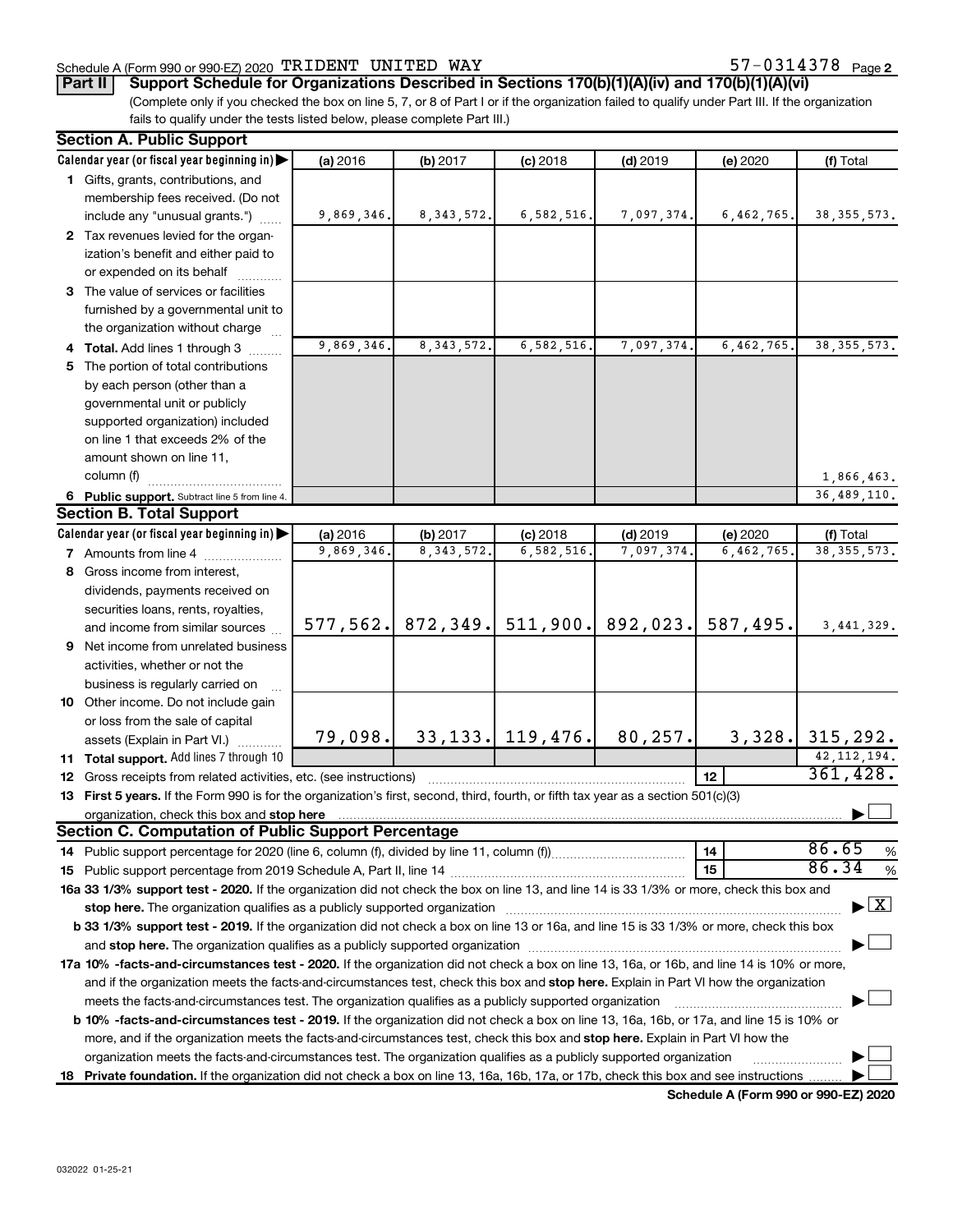# Schedule A (Form 990 or 990-EZ) 2020 Page TRIDENT UNITED WAY 57-0314378

# **Part III Support Schedule for Organizations Described in Section 509(a)(2)**

57-0314378 Page 3

(Complete only if you checked the box on line 10 of Part I or if the organization failed to qualify under Part II. If the organization fails to qualify under the tests listed below, please complete Part II.)

| <b>Section A. Public Support</b>                                                                                                                                                                                                                                    |          |          |            |            |          |           |
|---------------------------------------------------------------------------------------------------------------------------------------------------------------------------------------------------------------------------------------------------------------------|----------|----------|------------|------------|----------|-----------|
| Calendar year (or fiscal year beginning in)                                                                                                                                                                                                                         | (a) 2016 | (b) 2017 | $(c)$ 2018 | $(d)$ 2019 | (e) 2020 | (f) Total |
| 1 Gifts, grants, contributions, and                                                                                                                                                                                                                                 |          |          |            |            |          |           |
| membership fees received. (Do not                                                                                                                                                                                                                                   |          |          |            |            |          |           |
| include any "unusual grants.")                                                                                                                                                                                                                                      |          |          |            |            |          |           |
| 2 Gross receipts from admissions,                                                                                                                                                                                                                                   |          |          |            |            |          |           |
| merchandise sold or services per-                                                                                                                                                                                                                                   |          |          |            |            |          |           |
| formed, or facilities furnished in                                                                                                                                                                                                                                  |          |          |            |            |          |           |
| any activity that is related to the<br>organization's tax-exempt purpose                                                                                                                                                                                            |          |          |            |            |          |           |
| <b>3</b> Gross receipts from activities that                                                                                                                                                                                                                        |          |          |            |            |          |           |
| are not an unrelated trade or bus-                                                                                                                                                                                                                                  |          |          |            |            |          |           |
| iness under section 513                                                                                                                                                                                                                                             |          |          |            |            |          |           |
| 4 Tax revenues levied for the organ-                                                                                                                                                                                                                                |          |          |            |            |          |           |
| ization's benefit and either paid to                                                                                                                                                                                                                                |          |          |            |            |          |           |
| or expended on its behalf                                                                                                                                                                                                                                           |          |          |            |            |          |           |
| 5 The value of services or facilities                                                                                                                                                                                                                               |          |          |            |            |          |           |
| furnished by a governmental unit to                                                                                                                                                                                                                                 |          |          |            |            |          |           |
| the organization without charge                                                                                                                                                                                                                                     |          |          |            |            |          |           |
| <b>6 Total.</b> Add lines 1 through 5                                                                                                                                                                                                                               |          |          |            |            |          |           |
| 7a Amounts included on lines 1, 2, and                                                                                                                                                                                                                              |          |          |            |            |          |           |
| 3 received from disqualified persons                                                                                                                                                                                                                                |          |          |            |            |          |           |
| <b>b</b> Amounts included on lines 2 and 3 received                                                                                                                                                                                                                 |          |          |            |            |          |           |
| from other than disqualified persons that                                                                                                                                                                                                                           |          |          |            |            |          |           |
| exceed the greater of \$5,000 or 1% of the<br>amount on line 13 for the year                                                                                                                                                                                        |          |          |            |            |          |           |
| c Add lines 7a and 7b                                                                                                                                                                                                                                               |          |          |            |            |          |           |
| 8 Public support. (Subtract line 7c from line 6.)                                                                                                                                                                                                                   |          |          |            |            |          |           |
| <b>Section B. Total Support</b>                                                                                                                                                                                                                                     |          |          |            |            |          |           |
| Calendar year (or fiscal year beginning in)                                                                                                                                                                                                                         | (a) 2016 | (b) 2017 | $(c)$ 2018 | $(d)$ 2019 | (e) 2020 | (f) Total |
| 9 Amounts from line 6                                                                                                                                                                                                                                               |          |          |            |            |          |           |
| <b>10a</b> Gross income from interest,                                                                                                                                                                                                                              |          |          |            |            |          |           |
| dividends, payments received on                                                                                                                                                                                                                                     |          |          |            |            |          |           |
| securities loans, rents, royalties,<br>and income from similar sources                                                                                                                                                                                              |          |          |            |            |          |           |
| <b>b</b> Unrelated business taxable income                                                                                                                                                                                                                          |          |          |            |            |          |           |
| (less section 511 taxes) from businesses                                                                                                                                                                                                                            |          |          |            |            |          |           |
| acquired after June 30, 1975                                                                                                                                                                                                                                        |          |          |            |            |          |           |
|                                                                                                                                                                                                                                                                     |          |          |            |            |          |           |
| c Add lines 10a and 10b<br><b>11</b> Net income from unrelated business                                                                                                                                                                                             |          |          |            |            |          |           |
| activities not included in line 10b.                                                                                                                                                                                                                                |          |          |            |            |          |           |
| whether or not the business is                                                                                                                                                                                                                                      |          |          |            |            |          |           |
| regularly carried on<br>12 Other income. Do not include gain                                                                                                                                                                                                        |          |          |            |            |          |           |
| or loss from the sale of capital                                                                                                                                                                                                                                    |          |          |            |            |          |           |
| assets (Explain in Part VI.)                                                                                                                                                                                                                                        |          |          |            |            |          |           |
| <b>13</b> Total support. (Add lines 9, 10c, 11, and 12.)                                                                                                                                                                                                            |          |          |            |            |          |           |
| 14 First 5 years. If the Form 990 is for the organization's first, second, third, fourth, or fifth tax year as a section 501(c)(3) organization,                                                                                                                    |          |          |            |            |          |           |
| check this box and stop here <b>construction and construction</b> and stop here <b>constructed</b> and stop here <b>constructed</b> and <b>stop here construction</b> and <b>stop here construction</b> and <b>construction</b> and <b>construction</b> and <b></b> |          |          |            |            |          |           |
| <b>Section C. Computation of Public Support Percentage</b>                                                                                                                                                                                                          |          |          |            |            |          |           |
| 15 Public support percentage for 2020 (line 8, column (f), divided by line 13, column (f) <i></i>                                                                                                                                                                   |          |          |            |            | 15       | %         |
| 16 Public support percentage from 2019 Schedule A, Part III, line 15                                                                                                                                                                                                |          |          |            |            | 16       | %         |
| Section D. Computation of Investment Income Percentage                                                                                                                                                                                                              |          |          |            |            |          |           |
|                                                                                                                                                                                                                                                                     |          |          |            |            | 17       | %         |
| 18 Investment income percentage from 2019 Schedule A, Part III, line 17                                                                                                                                                                                             |          |          |            |            | 18       | %         |
| 19a 33 1/3% support tests - 2020. If the organization did not check the box on line 14, and line 15 is more than 33 1/3%, and line 17 is not                                                                                                                        |          |          |            |            |          |           |
| more than 33 1/3%, check this box and stop here. The organization qualifies as a publicly supported organization                                                                                                                                                    |          |          |            |            |          |           |
| b 33 1/3% support tests - 2019. If the organization did not check a box on line 14 or line 19a, and line 16 is more than 33 1/3%, and                                                                                                                               |          |          |            |            |          |           |
| line 18 is not more than 33 1/3%, check this box and stop here. The organization qualifies as a publicly supported organization                                                                                                                                     |          |          |            |            |          |           |
|                                                                                                                                                                                                                                                                     |          |          |            |            |          |           |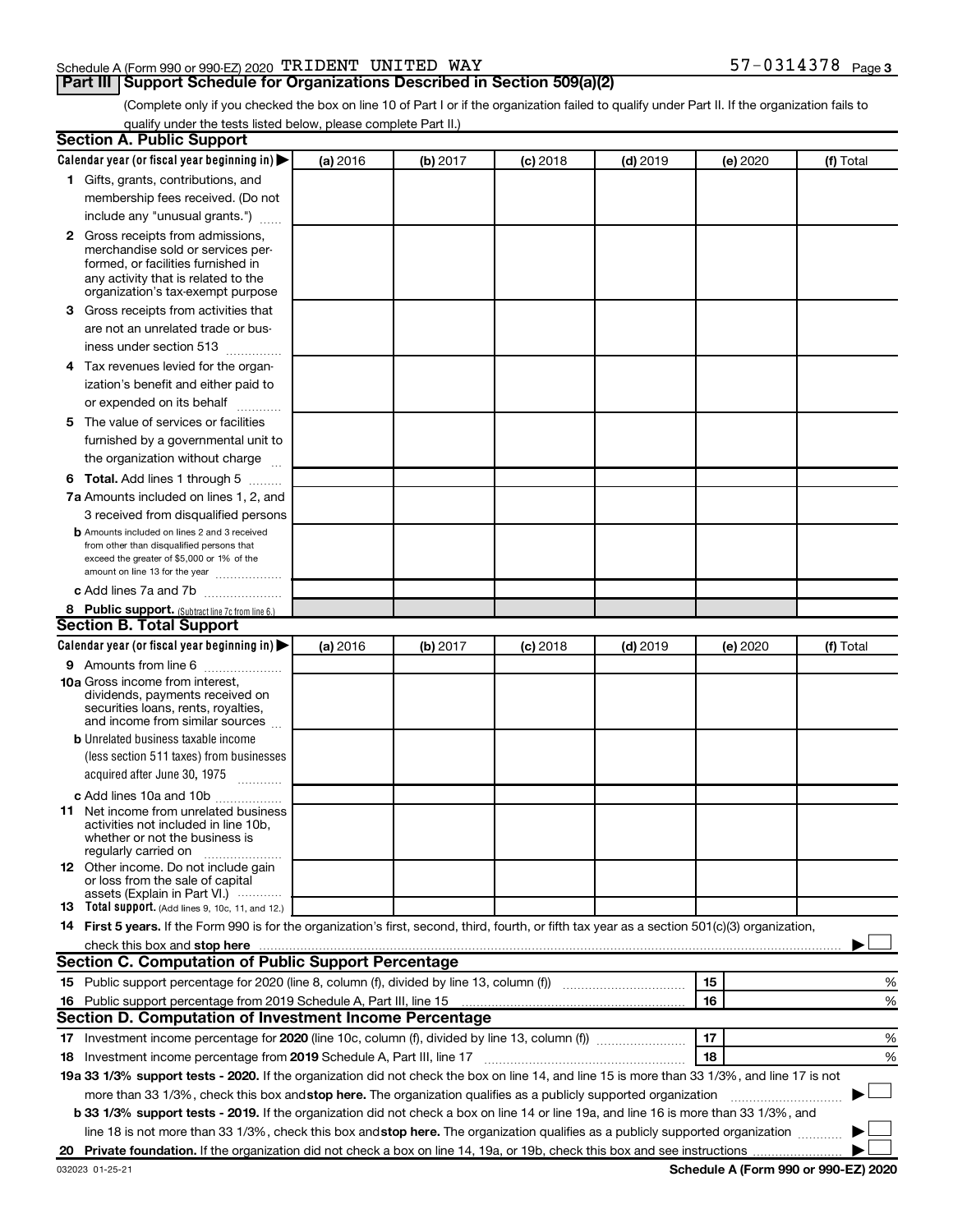# **Part IV Supporting Organizations**

(Complete only if you checked a box in line 12 on Part I. If you checked box 12a, Part I, complete Sections A and B. If you checked box 12b, Part I, complete Sections A and C. If you checked box 12c, Part I, complete Sections A, D, and E. If you checked box 12d, Part I, complete Sections A and D, and complete Part V.)

# **Section A. All Supporting Organizations**

- **1** Are all of the organization's supported organizations listed by name in the organization's governing documents? If "No," describe in Part VI how the supported organizations are designated. If designated by *class or purpose, describe the designation. If historic and continuing relationship, explain.*
- **2** Did the organization have any supported organization that does not have an IRS determination of status under section 509(a)(1) or (2)? If "Yes," explain in Part **VI** how the organization determined that the supported *organization was described in section 509(a)(1) or (2).*
- **3a** Did the organization have a supported organization described in section 501(c)(4), (5), or (6)? If "Yes," answer *lines 3b and 3c below.*
- **b** Did the organization confirm that each supported organization qualified under section 501(c)(4), (5), or (6) and satisfied the public support tests under section 509(a)(2)? If "Yes," describe in Part VI when and how the *organization made the determination.*
- **c** Did the organization ensure that all support to such organizations was used exclusively for section 170(c)(2)(B) purposes? If "Yes," explain in Part VI what controls the organization put in place to ensure such use.
- **4 a** *If* Was any supported organization not organized in the United States ("foreign supported organization")? *"Yes," and if you checked box 12a or 12b in Part I, answer lines 4b and 4c below.*
- **b** Did the organization have ultimate control and discretion in deciding whether to make grants to the foreign supported organization? If "Yes," describe in Part VI how the organization had such control and discretion *despite being controlled or supervised by or in connection with its supported organizations.*
- **c** Did the organization support any foreign supported organization that does not have an IRS determination under sections 501(c)(3) and 509(a)(1) or (2)? If "Yes," explain in Part VI what controls the organization used *to ensure that all support to the foreign supported organization was used exclusively for section 170(c)(2)(B) purposes.*
- **5a** Did the organization add, substitute, or remove any supported organizations during the tax year? If "Yes," answer lines 5b and 5c below (if applicable). Also, provide detail in **Part VI,** including (i) the names and EIN *numbers of the supported organizations added, substituted, or removed; (ii) the reasons for each such action; (iii) the authority under the organization's organizing document authorizing such action; and (iv) how the action was accomplished (such as by amendment to the organizing document).*
- **b** Type I or Type II only. Was any added or substituted supported organization part of a class already designated in the organization's organizing document?
- **c Substitutions only.**  Was the substitution the result of an event beyond the organization's control?
- **6** Did the organization provide support (whether in the form of grants or the provision of services or facilities) to **Part VI.** support or benefit one or more of the filing organization's supported organizations? If "Yes," provide detail in anyone other than (i) its supported organizations, (ii) individuals that are part of the charitable class benefited by one or more of its supported organizations, or (iii) other supporting organizations that also
- **7** Did the organization provide a grant, loan, compensation, or other similar payment to a substantial contributor regard to a substantial contributor? If "Yes," complete Part I of Schedule L (Form 990 or 990-EZ). (as defined in section 4958(c)(3)(C)), a family member of a substantial contributor, or a 35% controlled entity with
- **8** Did the organization make a loan to a disqualified person (as defined in section 4958) not described in line 7? *If "Yes," complete Part I of Schedule L (Form 990 or 990-EZ).*
- **9 a** Was the organization controlled directly or indirectly at any time during the tax year by one or more in section 509(a)(1) or (2))? If "Yes," provide detail in **Part VI.** disqualified persons, as defined in section 4946 (other than foundation managers and organizations described
- **b** Did one or more disqualified persons (as defined in line 9a) hold a controlling interest in any entity in which the supporting organization had an interest? If "Yes," provide detail in Part VI.
- **c** Did a disqualified person (as defined in line 9a) have an ownership interest in, or derive any personal benefit from, assets in which the supporting organization also had an interest? If "Yes," provide detail in Part VI.
- **10 a** Was the organization subject to the excess business holdings rules of section 4943 because of section supporting organizations)? If "Yes," answer line 10b below. 4943(f) (regarding certain Type II supporting organizations, and all Type III non-functionally integrated
	- **b** Did the organization have any excess business holdings in the tax year? (Use Schedule C, Form 4720, to *determine whether the organization had excess business holdings.)*

**Yes No 1 2 3a 3b 3c 4a 4b 4c 5a 5b 5c 6 7 8 9a 9b 9c 10a 10b**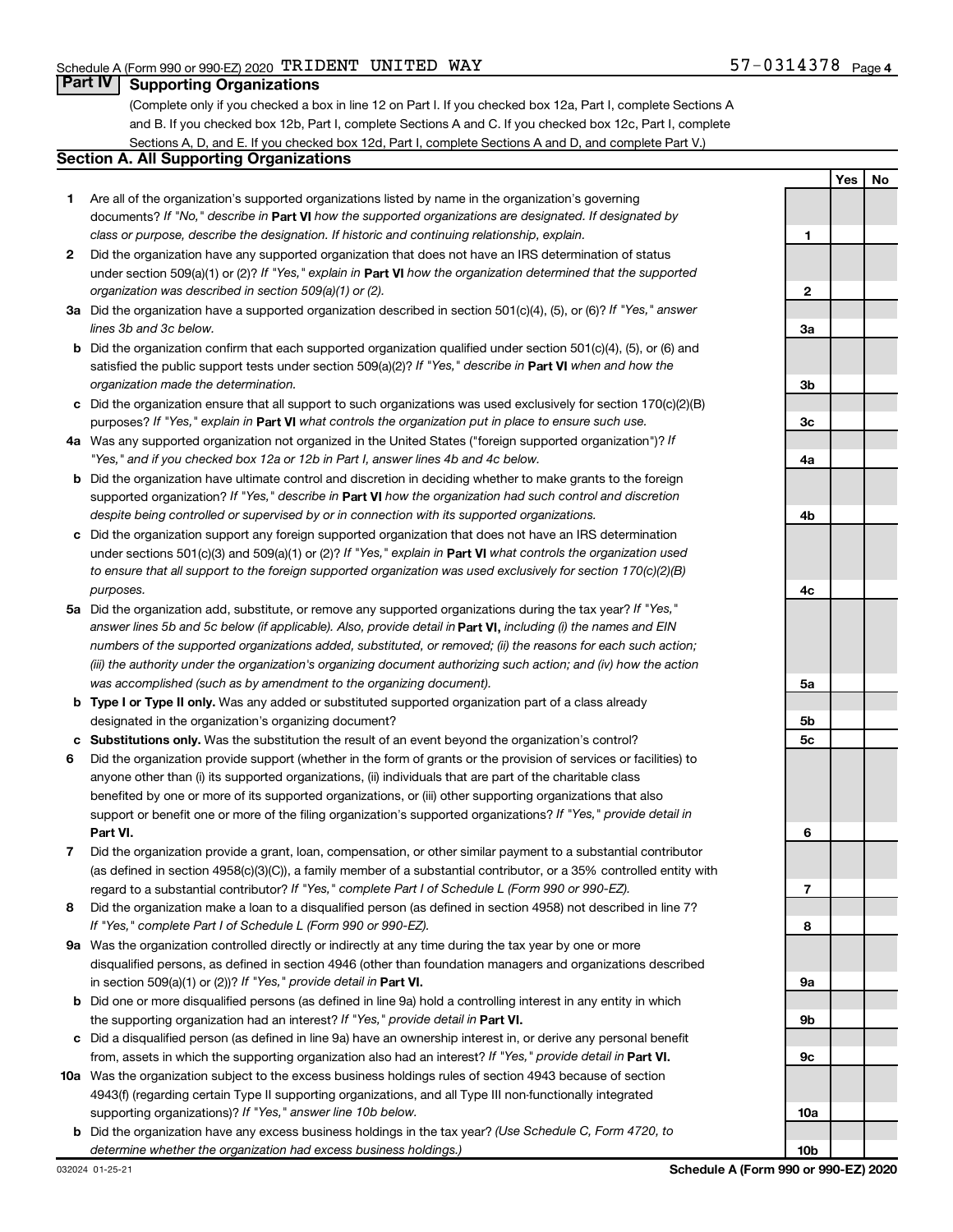|    |                                                                                                                                                                                                                                                            |                 | Yes | No |
|----|------------------------------------------------------------------------------------------------------------------------------------------------------------------------------------------------------------------------------------------------------------|-----------------|-----|----|
| 11 | Has the organization accepted a gift or contribution from any of the following persons?                                                                                                                                                                    |                 |     |    |
|    | a A person who directly or indirectly controls, either alone or together with persons described in lines 11b and                                                                                                                                           |                 |     |    |
|    | 11c below, the governing body of a supported organization?                                                                                                                                                                                                 | 11a             |     |    |
|    | <b>b</b> A family member of a person described in line 11a above?                                                                                                                                                                                          | 11 <sub>b</sub> |     |    |
|    | c A 35% controlled entity of a person described in line 11a or 11b above?If "Yes" to line 11a, 11b, or 11c, provide                                                                                                                                        |                 |     |    |
|    | detail in <b>Part VI.</b>                                                                                                                                                                                                                                  | 11c             |     |    |
|    | <b>Section B. Type I Supporting Organizations</b>                                                                                                                                                                                                          |                 |     |    |
|    |                                                                                                                                                                                                                                                            |                 | Yes | No |
| 1  | Did the governing body, members of the governing body, officers acting in their official capacity, or membership of one or                                                                                                                                 |                 |     |    |
|    | more supported organizations have the power to regularly appoint or elect at least a majority of the organization's officers,                                                                                                                              |                 |     |    |
|    | directors, or trustees at all times during the tax year? If "No," describe in Part VI how the supported organization(s)                                                                                                                                    |                 |     |    |
|    | effectively operated, supervised, or controlled the organization's activities. If the organization had more than one supported<br>organization, describe how the powers to appoint and/or remove officers, directors, or trustees were allocated among the |                 |     |    |
|    | supported organizations and what conditions or restrictions, if any, applied to such powers during the tax year.                                                                                                                                           | 1               |     |    |
| 2  | Did the organization operate for the benefit of any supported organization other than the supported                                                                                                                                                        |                 |     |    |
|    | organization(s) that operated, supervised, or controlled the supporting organization? If "Yes," explain in                                                                                                                                                 |                 |     |    |
|    | Part VI how providing such benefit carried out the purposes of the supported organization(s) that operated,                                                                                                                                                |                 |     |    |
|    | supervised, or controlled the supporting organization.                                                                                                                                                                                                     | 2               |     |    |
|    | <b>Section C. Type II Supporting Organizations</b>                                                                                                                                                                                                         |                 |     |    |
|    |                                                                                                                                                                                                                                                            |                 | Yes | No |
| 1. | Were a majority of the organization's directors or trustees during the tax year also a majority of the directors                                                                                                                                           |                 |     |    |
|    | or trustees of each of the organization's supported organization(s)? If "No," describe in Part VI how control                                                                                                                                              |                 |     |    |
|    | or management of the supporting organization was vested in the same persons that controlled or managed                                                                                                                                                     |                 |     |    |
|    | the supported organization(s).                                                                                                                                                                                                                             | 1               |     |    |
|    | <b>Section D. All Type III Supporting Organizations</b>                                                                                                                                                                                                    |                 |     |    |
|    |                                                                                                                                                                                                                                                            |                 | Yes | No |
| 1  | Did the organization provide to each of its supported organizations, by the last day of the fifth month of the                                                                                                                                             |                 |     |    |
|    | organization's tax year, (i) a written notice describing the type and amount of support provided during the prior tax                                                                                                                                      |                 |     |    |
|    | year, (ii) a copy of the Form 990 that was most recently filed as of the date of notification, and (iii) copies of the                                                                                                                                     |                 |     |    |
|    | organization's governing documents in effect on the date of notification, to the extent not previously provided?                                                                                                                                           | 1               |     |    |
| 2  | Were any of the organization's officers, directors, or trustees either (i) appointed or elected by the supported                                                                                                                                           |                 |     |    |
|    | organization(s) or (ii) serving on the governing body of a supported organization? If "No," explain in Part VI how                                                                                                                                         |                 |     |    |
|    | the organization maintained a close and continuous working relationship with the supported organization(s).                                                                                                                                                | 2               |     |    |
| 3  | By reason of the relationship described in line 2, above, did the organization's supported organizations have a                                                                                                                                            |                 |     |    |
|    | significant voice in the organization's investment policies and in directing the use of the organization's                                                                                                                                                 |                 |     |    |
|    | income or assets at all times during the tax year? If "Yes," describe in Part VI the role the organization's                                                                                                                                               |                 |     |    |
|    | supported organizations played in this regard.                                                                                                                                                                                                             | З               |     |    |
|    | Section E. Type III Functionally Integrated Supporting Organizations                                                                                                                                                                                       |                 |     |    |
| 1  | Check the box next to the method that the organization used to satisfy the Integral Part Test during the yealsee instructions).                                                                                                                            |                 |     |    |
| a  | The organization satisfied the Activities Test. Complete line 2 below.                                                                                                                                                                                     |                 |     |    |
| b  | The organization is the parent of each of its supported organizations. Complete line 3 below.                                                                                                                                                              |                 |     |    |
| c  | The organization supported a governmental entity. Describe in Part VI how you supported a governmental entity (see instructions).                                                                                                                          |                 |     |    |
| 2  | Activities Test. Answer lines 2a and 2b below.                                                                                                                                                                                                             |                 | Yes | No |
| а  | Did substantially all of the organization's activities during the tax year directly further the exempt purposes of                                                                                                                                         |                 |     |    |
|    | the supported organization(s) to which the organization was responsive? If "Yes," then in Part VI identify                                                                                                                                                 |                 |     |    |
|    | those supported organizations and explain how these activities directly furthered their exempt purposes,                                                                                                                                                   |                 |     |    |
|    | how the organization was responsive to those supported organizations, and how the organization determined                                                                                                                                                  |                 |     |    |
|    | that these activities constituted substantially all of its activities.                                                                                                                                                                                     | 2a              |     |    |
| b  | Did the activities described in line 2a, above, constitute activities that, but for the organization's involvement,                                                                                                                                        |                 |     |    |
|    | one or more of the organization's supported organization(s) would have been engaged in? If "Yes," explain in                                                                                                                                               |                 |     |    |
|    | <b>Part VI</b> the reasons for the organization's position that its supported organization(s) would have engaged in                                                                                                                                        |                 |     |    |
|    | these activities but for the organization's involvement.                                                                                                                                                                                                   | 2b              |     |    |
| з  | Parent of Supported Organizations. Answer lines 3a and 3b below.                                                                                                                                                                                           |                 |     |    |
| а  | Did the organization have the power to regularly appoint or elect a majority of the officers, directors, or                                                                                                                                                |                 |     |    |
|    | trustees of each of the supported organizations? If "Yes" or "No" provide details in Part VI.                                                                                                                                                              | За              |     |    |
|    | <b>h</b> Did the organization exercise a substantial degree of direction over the policies, programs, and activities of each                                                                                                                               |                 |     |    |

**b** Did the organiz of its supported organizations? If "Yes," describe in Part VI the role played by the organization in this regard. ation exercise a substantial degree of direction over the policies, programs, and activities of e

**3b**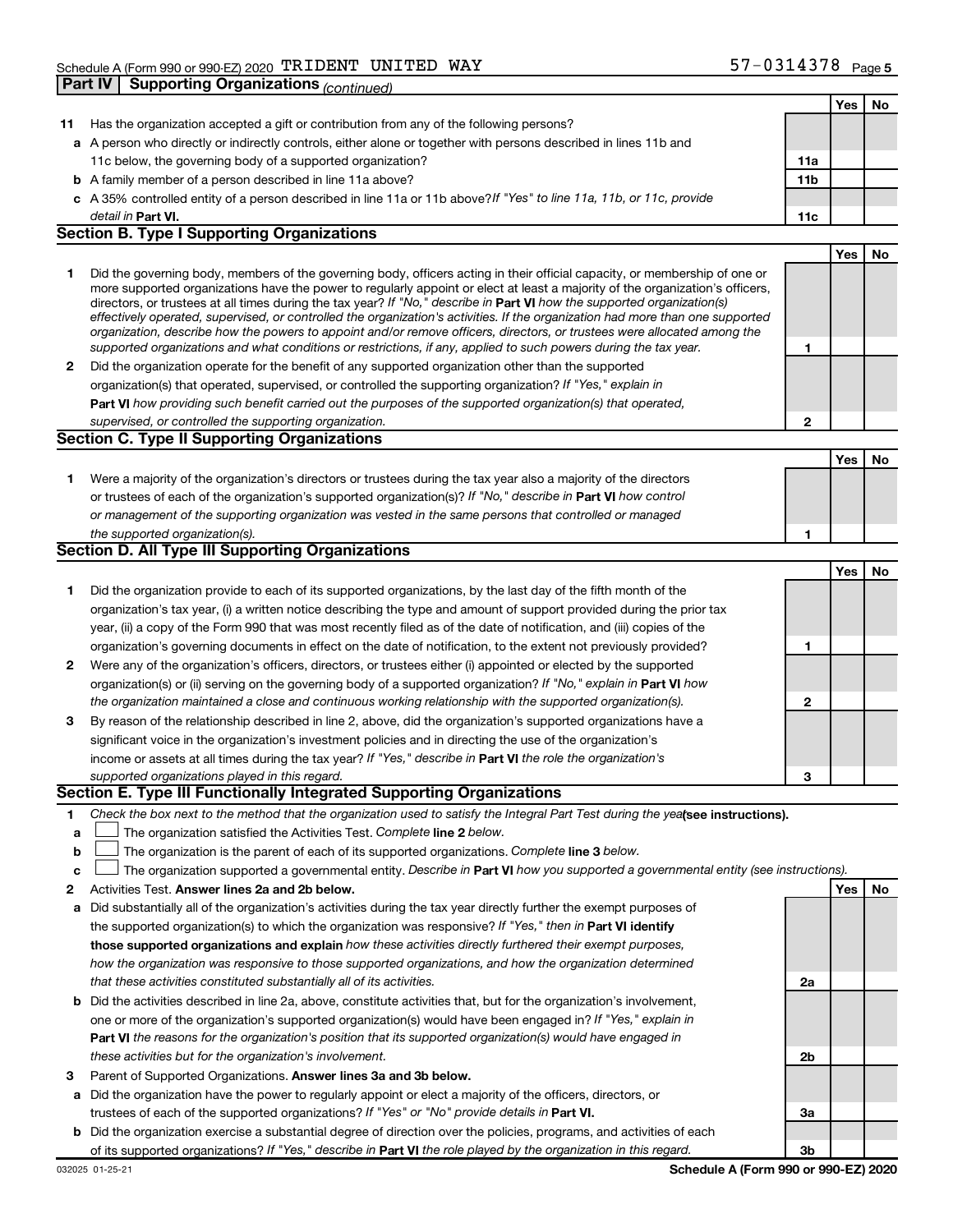# Schedule A (Form 990 or 990-EZ) 2020 Page TRIDENT UNITED WAY 57-0314378**Part V Type III Non-Functionally Integrated 509(a)(3) Supporting Organizations**

1 **Letter See instructions.** Check here if the organization satisfied the Integral Part Test as a qualifying trust on Nov. 20, 1970 (*explain in* Part **VI**). See instructions. All other Type III non-functionally integrated supporting organizations must complete Sections A through E.

|                                         | Section A - Adjusted Net Income                                             |                         | (A) Prior Year | (B) Current Year<br>(optional) |
|-----------------------------------------|-----------------------------------------------------------------------------|-------------------------|----------------|--------------------------------|
| 1.                                      | Net short-term capital gain                                                 | 1                       |                |                                |
| 2                                       | Recoveries of prior-year distributions                                      | $\mathbf{2}$            |                |                                |
| З                                       | Other gross income (see instructions)                                       | 3                       |                |                                |
| 4                                       | Add lines 1 through 3.                                                      | $\overline{\mathbf{4}}$ |                |                                |
| 5                                       | Depreciation and depletion                                                  | 5                       |                |                                |
| 6                                       | Portion of operating expenses paid or incurred for production or            |                         |                |                                |
|                                         | collection of gross income or for management, conservation, or              |                         |                |                                |
|                                         | maintenance of property held for production of income (see instructions)    | 6                       |                |                                |
| 7                                       | Other expenses (see instructions)                                           | $\overline{7}$          |                |                                |
| 8                                       | Adjusted Net Income (subtract lines 5, 6, and 7 from line 4)                | 8                       |                |                                |
| <b>Section B - Minimum Asset Amount</b> |                                                                             |                         | (A) Prior Year | (B) Current Year<br>(optional) |
| 1.                                      | Aggregate fair market value of all non-exempt-use assets (see               |                         |                |                                |
|                                         | instructions for short tax year or assets held for part of year):           |                         |                |                                |
|                                         | a Average monthly value of securities                                       | 1a                      |                |                                |
|                                         | <b>b</b> Average monthly cash balances                                      | 1b                      |                |                                |
|                                         | c Fair market value of other non-exempt-use assets                          | 1c                      |                |                                |
|                                         | <b>d</b> Total (add lines 1a, 1b, and 1c)                                   | 1d                      |                |                                |
|                                         | e Discount claimed for blockage or other factors                            |                         |                |                                |
|                                         | (explain in detail in <b>Part VI</b> ):                                     |                         |                |                                |
| 2                                       | Acquisition indebtedness applicable to non-exempt-use assets                | $\mathbf{2}$            |                |                                |
| 3                                       | Subtract line 2 from line 1d.                                               | 3                       |                |                                |
| 4                                       | Cash deemed held for exempt use. Enter 0.015 of line 3 (for greater amount, |                         |                |                                |
|                                         | see instructions).                                                          | 4                       |                |                                |
| 5                                       | Net value of non-exempt-use assets (subtract line 4 from line 3)            | 5                       |                |                                |
| 6                                       | Multiply line 5 by 0.035.                                                   | 6                       |                |                                |
| 7                                       | Recoveries of prior-year distributions                                      | 7                       |                |                                |
| 8                                       | Minimum Asset Amount (add line 7 to line 6)                                 | 8                       |                |                                |
|                                         | <b>Section C - Distributable Amount</b>                                     |                         |                | <b>Current Year</b>            |
| 1                                       | Adjusted net income for prior year (from Section A, line 8, column A)       | 1                       |                |                                |
| 2                                       | Enter 0.85 of line 1.                                                       | $\mathbf{2}$            |                |                                |
| 3                                       | Minimum asset amount for prior year (from Section B, line 8, column A)      | 3                       |                |                                |
| 4                                       | Enter greater of line 2 or line 3.                                          | 4                       |                |                                |
| 5                                       | Income tax imposed in prior year                                            | 5                       |                |                                |
| 6                                       | Distributable Amount. Subtract line 5 from line 4, unless subject to        |                         |                |                                |
|                                         | emergency temporary reduction (see instructions).                           | 6                       |                |                                |
|                                         |                                                                             |                         |                |                                |

**7** Let Check here if the current year is the organization's first as a non-functionally integrated Type III supporting organization (see instructions).

**Schedule A (Form 990 or 990-EZ) 2020**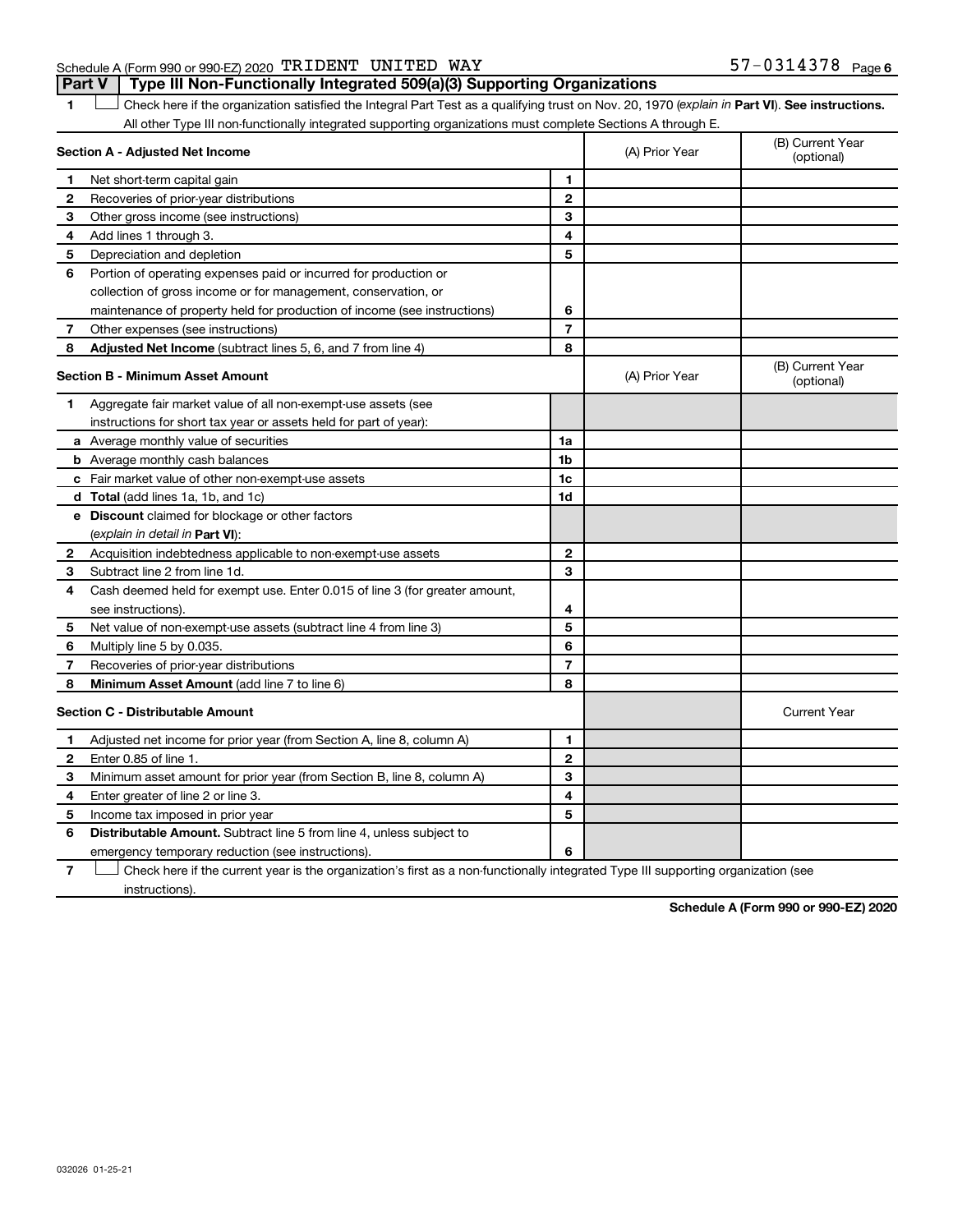| Type III Non-Functionally Integrated 509(a)(3) Supporting Organizations (continued)<br><b>Part V</b> |                                                                                            |                             |                                       |    |                                         |  |  |
|------------------------------------------------------------------------------------------------------|--------------------------------------------------------------------------------------------|-----------------------------|---------------------------------------|----|-----------------------------------------|--|--|
|                                                                                                      | <b>Current Year</b><br><b>Section D - Distributions</b>                                    |                             |                                       |    |                                         |  |  |
| 1                                                                                                    | Amounts paid to supported organizations to accomplish exempt purposes                      |                             | 1                                     |    |                                         |  |  |
| 2                                                                                                    | Amounts paid to perform activity that directly furthers exempt purposes of supported       |                             |                                       |    |                                         |  |  |
|                                                                                                      | organizations, in excess of income from activity                                           |                             | 2                                     |    |                                         |  |  |
| 3                                                                                                    | Administrative expenses paid to accomplish exempt purposes of supported organizations      |                             | 3                                     |    |                                         |  |  |
| 4                                                                                                    | Amounts paid to acquire exempt-use assets                                                  |                             | 4                                     |    |                                         |  |  |
| 5                                                                                                    | Qualified set-aside amounts (prior IRS approval required - provide details in Part VI)     |                             | 5                                     |    |                                         |  |  |
| 6                                                                                                    | Other distributions ( <i>describe in Part VI</i> ). See instructions.                      |                             |                                       | 6  |                                         |  |  |
| 7                                                                                                    | Total annual distributions. Add lines 1 through 6.                                         |                             |                                       | 7  |                                         |  |  |
| 8                                                                                                    | Distributions to attentive supported organizations to which the organization is responsive |                             |                                       |    |                                         |  |  |
|                                                                                                      | (provide details in Part VI). See instructions.                                            |                             | 8                                     |    |                                         |  |  |
| 9                                                                                                    | Distributable amount for 2020 from Section C, line 6                                       |                             |                                       | 9  |                                         |  |  |
| 10                                                                                                   | Line 8 amount divided by line 9 amount                                                     |                             |                                       | 10 |                                         |  |  |
|                                                                                                      |                                                                                            | (i)                         | (ii)                                  |    | (iii)                                   |  |  |
|                                                                                                      | <b>Section E - Distribution Allocations (see instructions)</b>                             | <b>Excess Distributions</b> | <b>Underdistributions</b><br>Pre-2020 |    | <b>Distributable</b><br>Amount for 2020 |  |  |
| 1                                                                                                    | Distributable amount for 2020 from Section C, line 6                                       |                             |                                       |    |                                         |  |  |
| 2                                                                                                    | Underdistributions, if any, for years prior to 2020 (reason-                               |                             |                                       |    |                                         |  |  |
|                                                                                                      | able cause required - explain in Part VI). See instructions.                               |                             |                                       |    |                                         |  |  |
| 3                                                                                                    | Excess distributions carryover, if any, to 2020                                            |                             |                                       |    |                                         |  |  |
|                                                                                                      | a From 2015                                                                                |                             |                                       |    |                                         |  |  |
|                                                                                                      | <b>b</b> From 2016                                                                         |                             |                                       |    |                                         |  |  |
|                                                                                                      | c From 2017                                                                                |                             |                                       |    |                                         |  |  |
|                                                                                                      | d From 2018                                                                                |                             |                                       |    |                                         |  |  |
|                                                                                                      | e From 2019                                                                                |                             |                                       |    |                                         |  |  |
|                                                                                                      | f Total of lines 3a through 3e                                                             |                             |                                       |    |                                         |  |  |
|                                                                                                      | g Applied to underdistributions of prior years                                             |                             |                                       |    |                                         |  |  |
|                                                                                                      | <b>h</b> Applied to 2020 distributable amount                                              |                             |                                       |    |                                         |  |  |
| Ť.                                                                                                   | Carryover from 2015 not applied (see instructions)                                         |                             |                                       |    |                                         |  |  |
|                                                                                                      | Remainder. Subtract lines 3g, 3h, and 3i from line 3f.                                     |                             |                                       |    |                                         |  |  |
| 4                                                                                                    | Distributions for 2020 from Section D,                                                     |                             |                                       |    |                                         |  |  |
|                                                                                                      | line $7:$                                                                                  |                             |                                       |    |                                         |  |  |
|                                                                                                      | a Applied to underdistributions of prior years                                             |                             |                                       |    |                                         |  |  |
|                                                                                                      | <b>b</b> Applied to 2020 distributable amount                                              |                             |                                       |    |                                         |  |  |
|                                                                                                      | c Remainder. Subtract lines 4a and 4b from line 4.                                         |                             |                                       |    |                                         |  |  |
| 5                                                                                                    | Remaining underdistributions for years prior to 2020, if                                   |                             |                                       |    |                                         |  |  |
|                                                                                                      | any. Subtract lines 3g and 4a from line 2. For result greater                              |                             |                                       |    |                                         |  |  |
|                                                                                                      | than zero, explain in Part VI. See instructions.                                           |                             |                                       |    |                                         |  |  |
| 6                                                                                                    | Remaining underdistributions for 2020. Subtract lines 3h                                   |                             |                                       |    |                                         |  |  |
|                                                                                                      | and 4b from line 1. For result greater than zero, explain in                               |                             |                                       |    |                                         |  |  |
|                                                                                                      | <b>Part VI.</b> See instructions.                                                          |                             |                                       |    |                                         |  |  |
| 7                                                                                                    | Excess distributions carryover to 2021. Add lines 3j                                       |                             |                                       |    |                                         |  |  |
|                                                                                                      | and 4c.                                                                                    |                             |                                       |    |                                         |  |  |
| 8                                                                                                    | Breakdown of line 7:                                                                       |                             |                                       |    |                                         |  |  |
|                                                                                                      | a Excess from 2016                                                                         |                             |                                       |    |                                         |  |  |
|                                                                                                      | <b>b</b> Excess from 2017                                                                  |                             |                                       |    |                                         |  |  |
|                                                                                                      | c Excess from 2018                                                                         |                             |                                       |    |                                         |  |  |
|                                                                                                      | d Excess from 2019                                                                         |                             |                                       |    |                                         |  |  |
|                                                                                                      | e Excess from 2020                                                                         |                             |                                       |    |                                         |  |  |

**Schedule A (Form 990 or 990-EZ) 2020**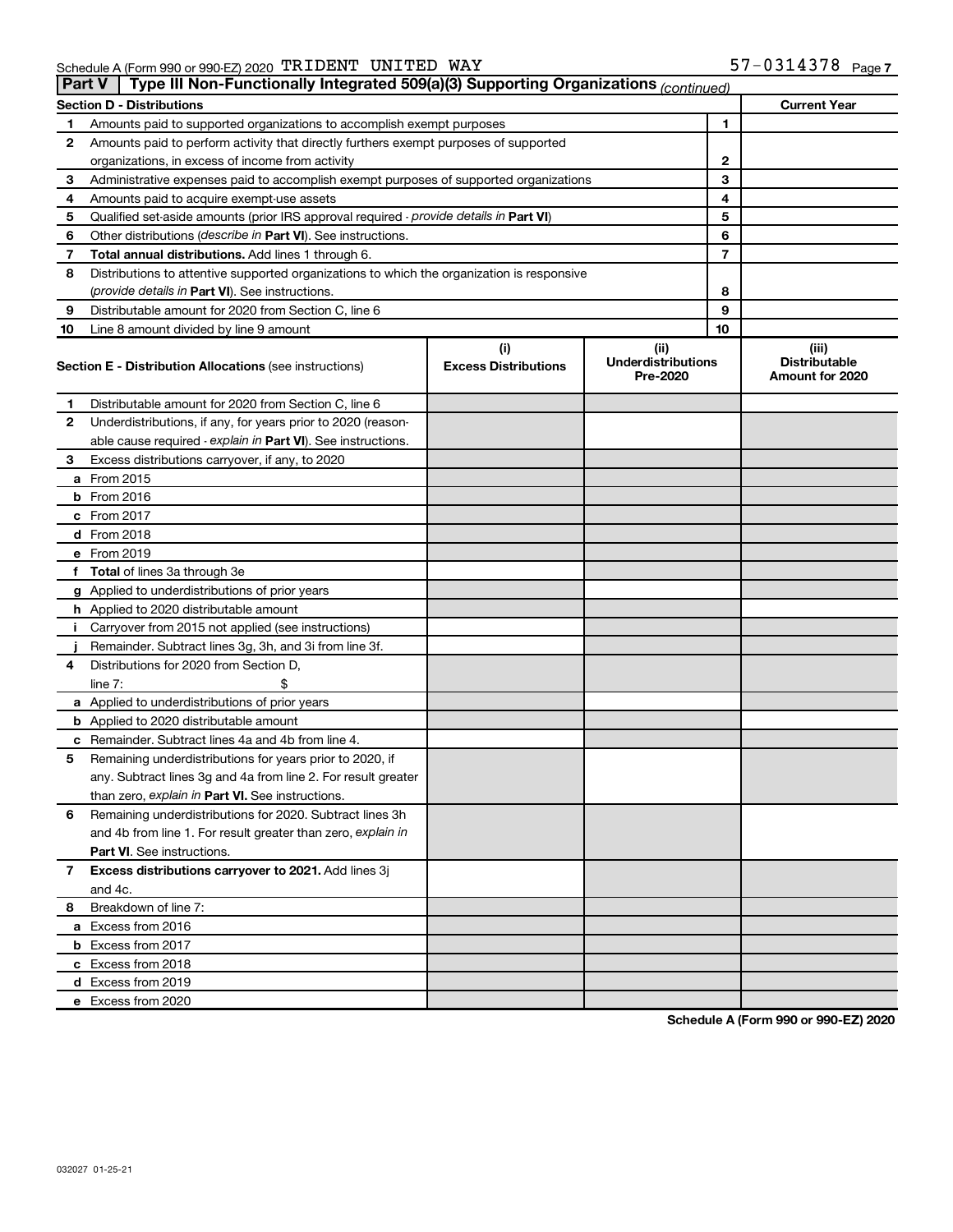| <b>Part VI</b> | Supplemental Information. Provide the explanations required by Part II, line 10; Part II, line 17a or 17b; Part III, line 12;                                                                                                                                                                                                                                                                                                       |
|----------------|-------------------------------------------------------------------------------------------------------------------------------------------------------------------------------------------------------------------------------------------------------------------------------------------------------------------------------------------------------------------------------------------------------------------------------------|
|                | Part IV, Section A, lines 1, 2, 3b, 3c, 4b, 4c, 5a, 6, 9a, 9b, 9c, 11a, 11b, and 11c; Part IV, Section B, lines 1 and 2; Part IV, Section C,<br>line 1; Part IV, Section D, lines 2 and 3; Part IV, Section E, lines 1c, 2a, 2b, 3a, and 3b; Part V, line 1; Part V, Section B, line 1e; Part V,<br>Section D, lines 5, 6, and 8; and Part V, Section E, lines 2, 5, and 6. Also complete this part for any additional information. |
|                | (See instructions.)                                                                                                                                                                                                                                                                                                                                                                                                                 |
|                |                                                                                                                                                                                                                                                                                                                                                                                                                                     |
|                |                                                                                                                                                                                                                                                                                                                                                                                                                                     |
|                |                                                                                                                                                                                                                                                                                                                                                                                                                                     |
|                |                                                                                                                                                                                                                                                                                                                                                                                                                                     |
|                |                                                                                                                                                                                                                                                                                                                                                                                                                                     |
|                |                                                                                                                                                                                                                                                                                                                                                                                                                                     |
|                |                                                                                                                                                                                                                                                                                                                                                                                                                                     |
|                |                                                                                                                                                                                                                                                                                                                                                                                                                                     |
|                |                                                                                                                                                                                                                                                                                                                                                                                                                                     |
|                |                                                                                                                                                                                                                                                                                                                                                                                                                                     |
|                |                                                                                                                                                                                                                                                                                                                                                                                                                                     |
|                |                                                                                                                                                                                                                                                                                                                                                                                                                                     |
|                |                                                                                                                                                                                                                                                                                                                                                                                                                                     |
|                |                                                                                                                                                                                                                                                                                                                                                                                                                                     |
|                |                                                                                                                                                                                                                                                                                                                                                                                                                                     |
|                |                                                                                                                                                                                                                                                                                                                                                                                                                                     |
|                |                                                                                                                                                                                                                                                                                                                                                                                                                                     |
|                |                                                                                                                                                                                                                                                                                                                                                                                                                                     |
|                |                                                                                                                                                                                                                                                                                                                                                                                                                                     |
|                |                                                                                                                                                                                                                                                                                                                                                                                                                                     |
|                |                                                                                                                                                                                                                                                                                                                                                                                                                                     |
|                |                                                                                                                                                                                                                                                                                                                                                                                                                                     |
|                |                                                                                                                                                                                                                                                                                                                                                                                                                                     |
|                |                                                                                                                                                                                                                                                                                                                                                                                                                                     |
|                |                                                                                                                                                                                                                                                                                                                                                                                                                                     |
|                |                                                                                                                                                                                                                                                                                                                                                                                                                                     |
|                |                                                                                                                                                                                                                                                                                                                                                                                                                                     |
|                |                                                                                                                                                                                                                                                                                                                                                                                                                                     |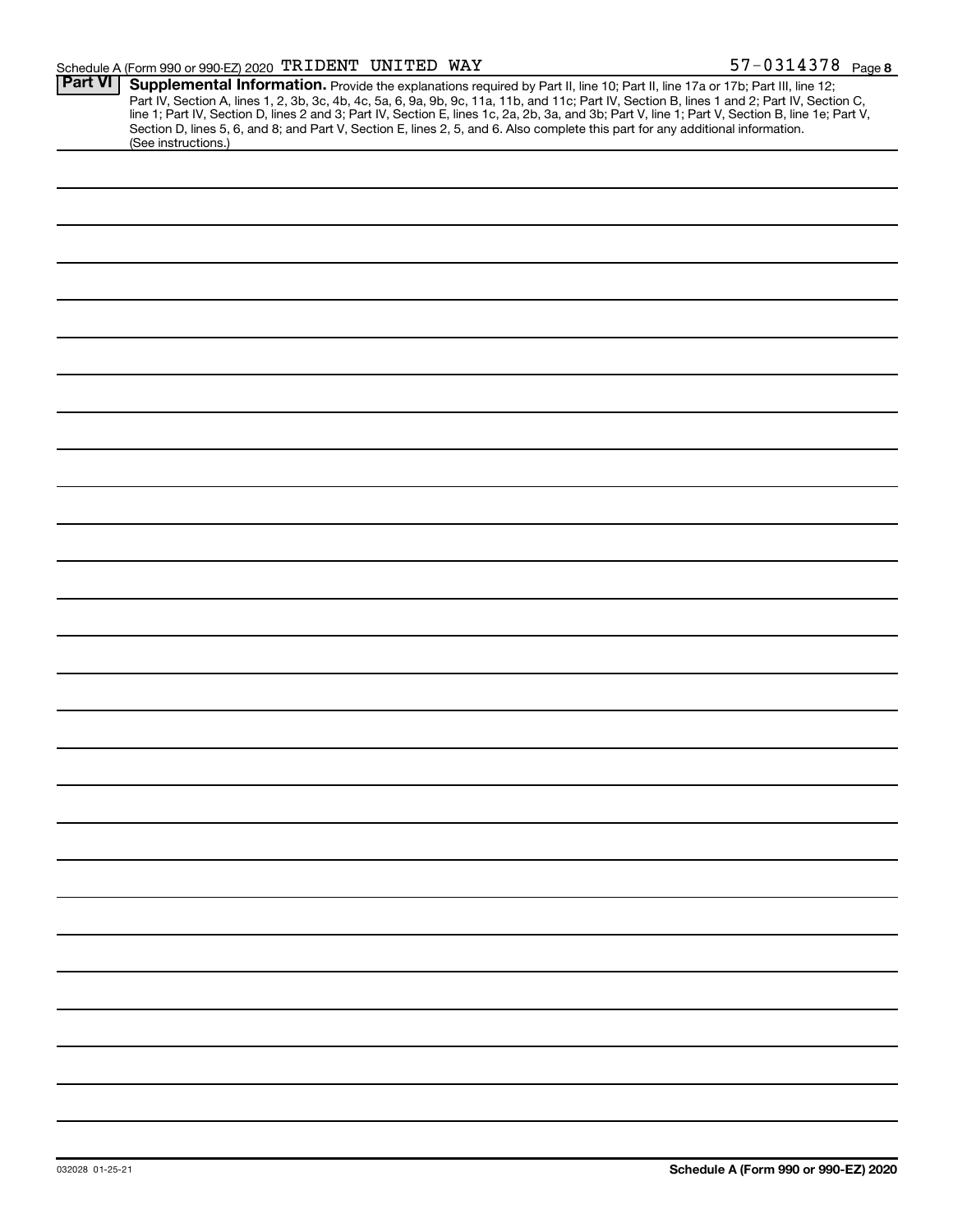# **Identification of Excess Contributions Included on Part II, Line 5 Schedule A <sup>2020</sup>**

# **\*\* Do Not File \*\* \*\*\* Not Open to Public Inspection \*\*\***

| <b>Contributor's Name</b>                                 | <b>Total</b><br><b>Contributions</b> | <b>Excess</b><br><b>Contributions</b> |
|-----------------------------------------------------------|--------------------------------------|---------------------------------------|
| SANTEE COOPER                                             | 1,066,490.                           | 224, 246.                             |
| PUBLIX SUPER MARKETS CHARITIES<br>(PF)                    | 1,353,948.                           | 511,704.                              |
| MEADWESTVACO FOUNDATION (PF)                              | 949,610.                             | 107,366.                              |
| INGEVITY CORPORATION                                      | 1,865,391.                           | 1,023,147.                            |
|                                                           |                                      |                                       |
|                                                           |                                      |                                       |
|                                                           |                                      |                                       |
|                                                           |                                      |                                       |
|                                                           |                                      |                                       |
|                                                           |                                      |                                       |
|                                                           |                                      |                                       |
|                                                           |                                      |                                       |
|                                                           |                                      |                                       |
|                                                           |                                      |                                       |
|                                                           |                                      |                                       |
|                                                           |                                      |                                       |
|                                                           |                                      |                                       |
|                                                           |                                      |                                       |
|                                                           |                                      |                                       |
|                                                           |                                      |                                       |
|                                                           |                                      |                                       |
|                                                           |                                      |                                       |
|                                                           |                                      |                                       |
| Total Excess Contributions to Schedule A, Part II, Line 5 |                                      | 1,866,463.                            |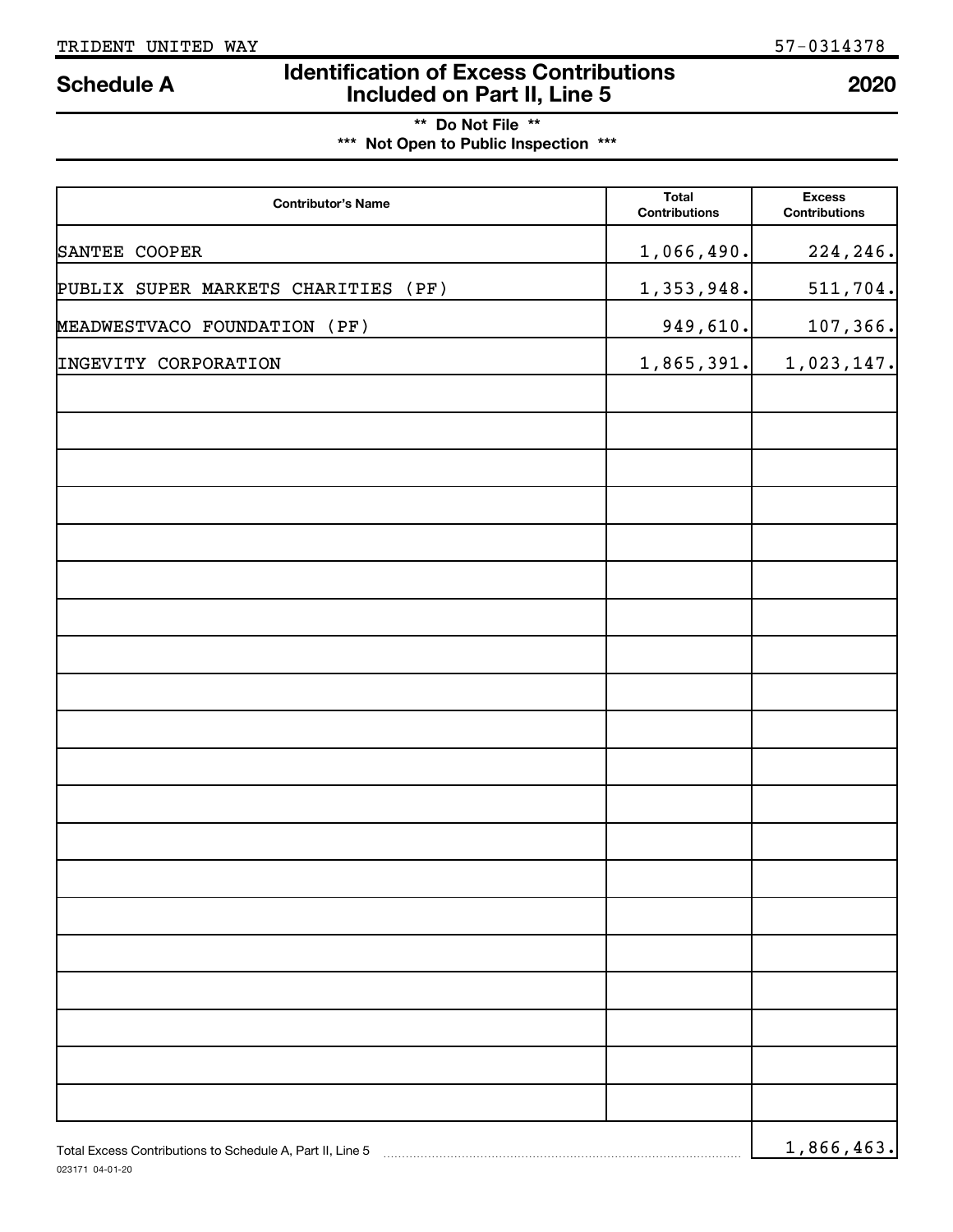Department of the Treasury Internal Revenue Service **(Form 990, 990-EZ,**

Name of the organization

# **Schedule B Schedule of Contributors**

**or 990-PF) | Attach to Form 990, Form 990-EZ, or Form 990-PF. | Go to www.irs.gov/Form990 for the latest information.** OMB No. 1545-0047

**2020**

**Employer identification number**

| 7-0314378 |  |  |  |  |
|-----------|--|--|--|--|
|           |  |  |  |  |

| TRIDENT UNITED WAY |  | 57-0314378 |
|--------------------|--|------------|
|                    |  |            |

| <b>Organization type (check one):</b> |                                                                           |  |  |  |
|---------------------------------------|---------------------------------------------------------------------------|--|--|--|
| Filers of:                            | Section:                                                                  |  |  |  |
| Form 990 or 990-EZ                    | $ \mathbf{X} $ 501(c)( 3) (enter number) organization                     |  |  |  |
|                                       | 4947(a)(1) nonexempt charitable trust not treated as a private foundation |  |  |  |
|                                       | 527 political organization                                                |  |  |  |
| Form 990-PF                           | 501(c)(3) exempt private foundation                                       |  |  |  |
|                                       | 4947(a)(1) nonexempt charitable trust treated as a private foundation     |  |  |  |
|                                       | 501(c)(3) taxable private foundation                                      |  |  |  |

Check if your organization is covered by the General Rule or a Special Rule.

**Note:**  Only a section 501(c)(7), (8), or (10) organization can check boxes for both the General Rule and a Special Rule. See instructions.

### **General Rule**

 $\Box$ 

 $\Box$ 

For an organization filing Form 990, 990-EZ, or 990-PF that received, during the year, contributions totaling \$5,000 or more (in money or property) from any one contributor. Complete Parts I and II. See instructions for determining a contributor's total contributions.

# **Special Rules**

any one contributor, during the year, total contributions of the greater of (1) \$5,000; or (2) 2% of the amount on (i) Form 990, Part VIII, line 1h;  $\boxed{\text{X}}$  For an organization described in section 501(c)(3) filing Form 990 or 990-EZ that met the 33 1/3% support test of the regulations under sections 509(a)(1) and 170(b)(1)(A)(vi), that checked Schedule A (Form 990 or 990-EZ), Part II, line 13, 16a, or 16b, and that received from or (ii) Form 990-EZ, line 1. Complete Parts I and II.

For an organization described in section 501(c)(7), (8), or (10) filing Form 990 or 990-EZ that received from any one contributor, during the year, total contributions of more than \$1,000 exclusively for religious, charitable, scientific, literary, or educational purposes, or for the prevention of cruelty to children or animals. Complete Parts I (entering "N/A" in column (b) instead of the contributor name and address), II, and III.  $\Box$ 

purpose. Don't complete any of the parts unless the General Rule applies to this organization because it received nonexclusively year, contributions exclusively for religious, charitable, etc., purposes, but no such contributions totaled more than \$1,000. If this box is checked, enter here the total contributions that were received during the year for an exclusively religious, charitable, etc., For an organization described in section 501(c)(7), (8), or (10) filing Form 990 or 990-EZ that received from any one contributor, during the religious, charitable, etc., contributions totaling \$5,000 or more during the year  $~\ldots\ldots\ldots\ldots\ldots\ldots\ldots\ldots\blacktriangleright~$ \$

**Caution:**  An organization that isn't covered by the General Rule and/or the Special Rules doesn't file Schedule B (Form 990, 990-EZ, or 990-PF),  **must** but it answer "No" on Part IV, line 2, of its Form 990; or check the box on line H of its Form 990-EZ or on its Form 990-PF, Part I, line 2, to certify that it doesn't meet the filing requirements of Schedule B (Form 990, 990-EZ, or 990-PF).

**For Paperwork Reduction Act Notice, see the instructions for Form 990, 990-EZ, or 990-PF. Schedule B (Form 990, 990-EZ, or 990-PF) (2020)** LHA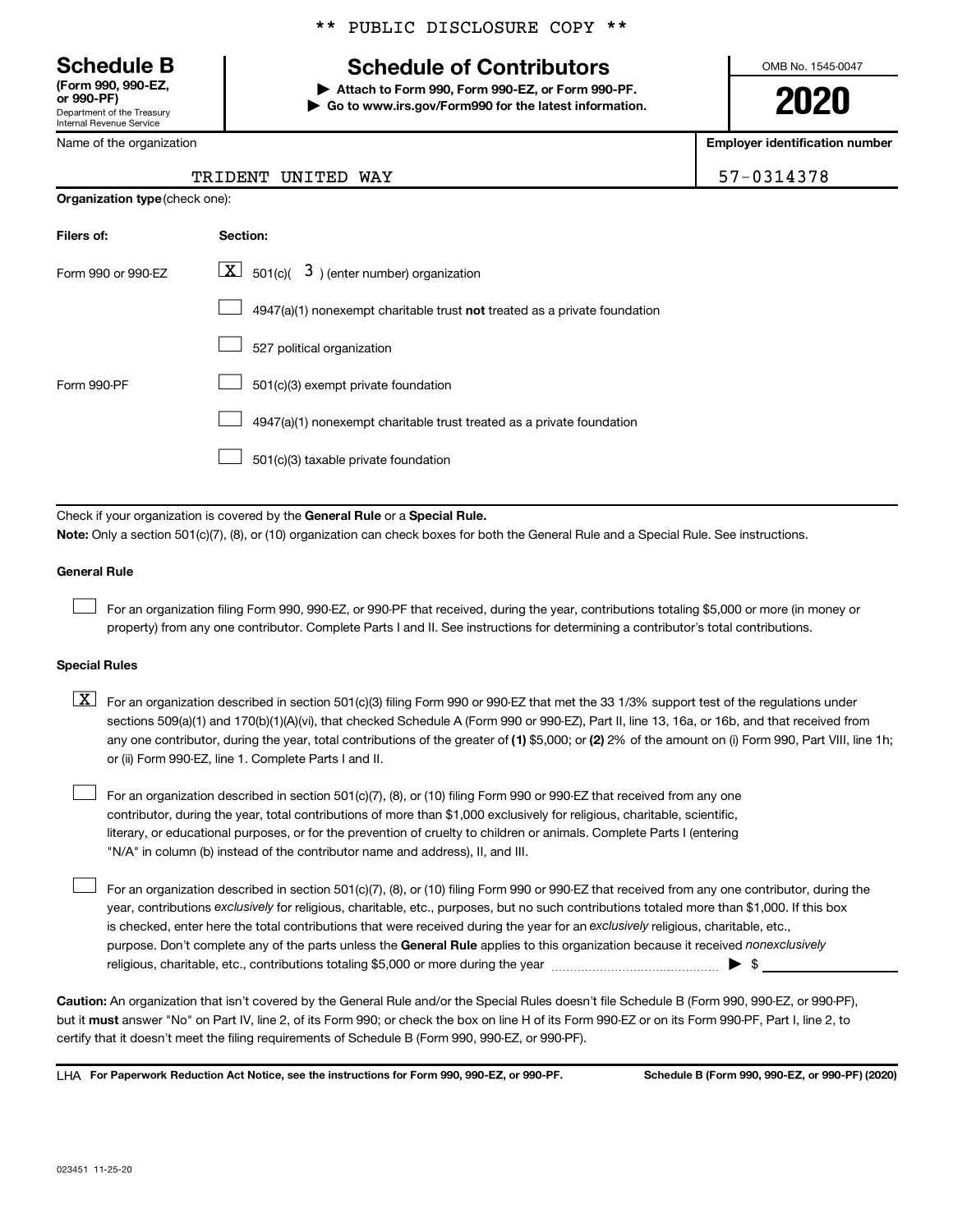### Schedule B (Form 990, 990-EZ, or 990-PF) (2020)

Name of organization

**Employer identification number 2**

TRIDENT UNITED WAY 57-0314378

### **(a) No. (b) Name, address, and ZIP + 4 (c) Total contributions (d) Type of contribution Person Payroll Noncash (a) No. (b) Name, address, and ZIP + 4 (c) Total contributions (d) Type of contribution Person Payroll Noncash (a) No. (b) Name, address, and ZIP + 4 (c) Total contributions (d) Type of contribution Person Payroll Noncash (a) No. (b) Name, address, and ZIP + 4 (c) Total contributions (d) Type of contribution Person Payroll Noncash (a) No. (b) Name, address, and ZIP + 4 (c) Total contributions (d) Type of contribution Person Payroll Noncash (a) No. (b) Name, address, and ZIP + 4 (c) Total contributions (d) Type of contribution Person Payroll Noncash Part I** Contributors (see instructions). Use duplicate copies of Part I if additional space is needed. \$ (Complete Part II for noncash contributions.) \$ (Complete Part II for noncash contributions.) \$ (Complete Part II for noncash contributions.) \$ (Complete Part II for noncash contributions.) \$ (Complete Part II for noncash contributions.) \$ (Complete Part II for noncash contributions.)  $\Box$  $\boxed{\text{X}}$  $\Box$  $\overline{\mathbf{X}}$  $\Box$  $\Box$  $\Box$  $\boxed{\text{X}}$  $\Box$  $\Box$  $\boxed{\text{X}}$  $\Box$  $\Box$  $\boxed{\text{X}}$  $\Box$  $\boxed{\text{X}}$  $\Box$  $\Box$ 1 379,216.  $2$  Person  $\overline{\text{X}}$ 298,538. 3 397,068. 4 221,496. 5 167,275.  $\overline{6}$  Person  $\overline{X}$ 176,300.

023452 11-25-20 **Schedule B (Form 990, 990-EZ, or 990-PF) (2020)**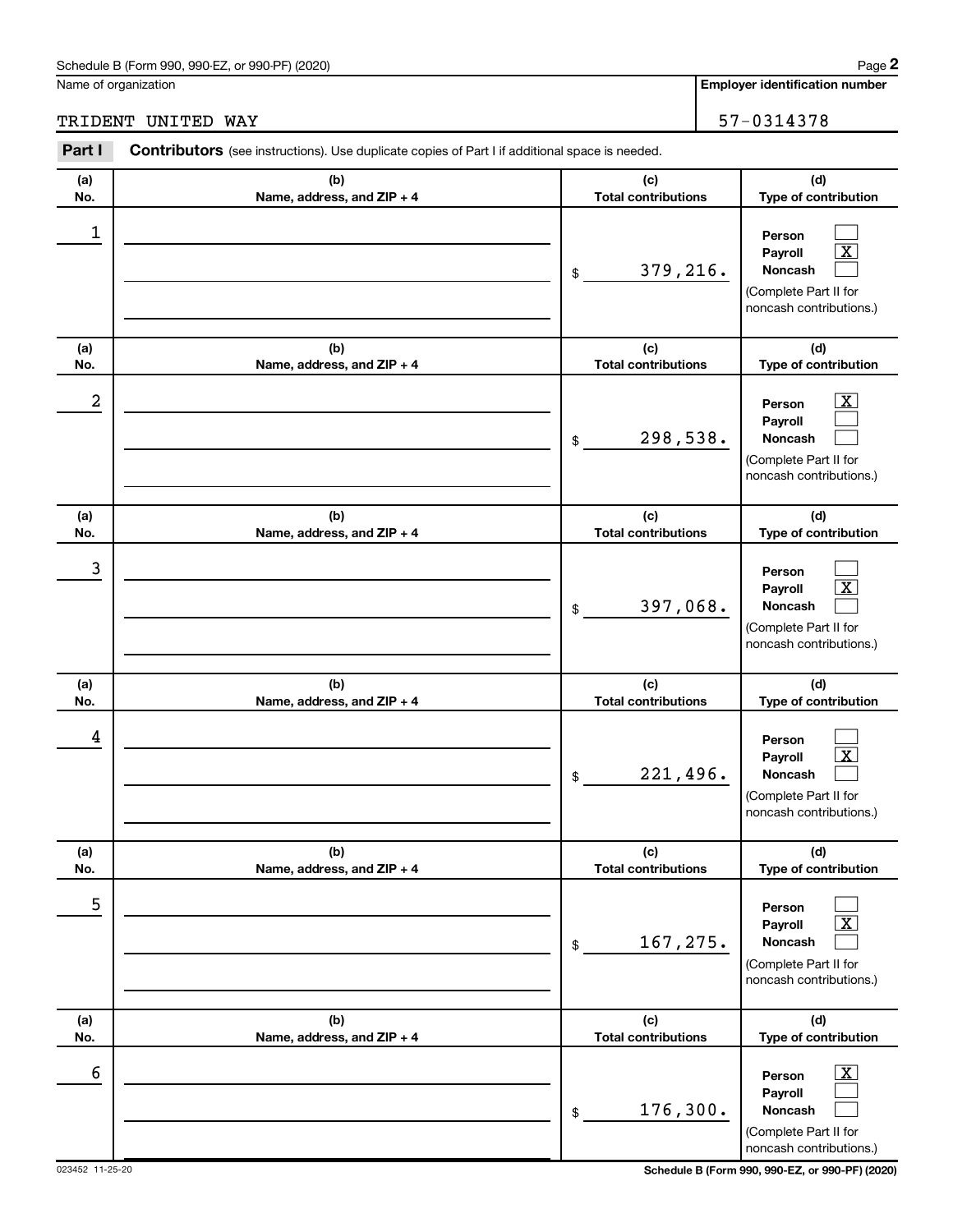### Schedule B (Form 990, 990-EZ, or 990-PF) (2020)

Name of organization

**Employer identification number 2**

TRIDENT UNITED WAY 57-0314378

### **(a) No. (b) Name, address, and ZIP + 4 (c) Total contributions (d) Type of contribution Person Payroll Noncash (a) No. (b) Name, address, and ZIP + 4 (c) Total contributions (d) Type of contribution Person Payroll Noncash (a) No. (b) Name, address, and ZIP + 4 (c) Total contributions (d) Type of contribution Person Payroll Noncash (a) No. (b) Name, address, and ZIP + 4 (c) Total contributions (d) Type of contribution Person Payroll Noncash (a) No. (b) Name, address, and ZIP + 4 (c) Total contributions (d) Type of contribution Person Payroll Noncash (a) No. (b) Name, address, and ZIP + 4 (c) Total contributions (d) Type of contribution Person Payroll Noncash Part I** Contributors (see instructions). Use duplicate copies of Part I if additional space is needed. \$ (Complete Part II for noncash contributions.) \$ (Complete Part II for noncash contributions.) \$ (Complete Part II for noncash contributions.) \$ (Complete Part II for noncash contributions.) \$ (Complete Part II for noncash contributions.) \$ (Complete Part II for noncash contributions.)  $\Box$  $\boxed{\text{X}}$  $\Box$  $\Box$  $\Box$  $\Box$  $\Box$  $\Box$  $\Box$  $\Box$  $\Box$  $\Box$  $\Box$  $\Box$  $\Box$  $\Box$  $\Box$  $\Box$ 7 152,935.

023452 11-25-20 **Schedule B (Form 990, 990-EZ, or 990-PF) (2020)**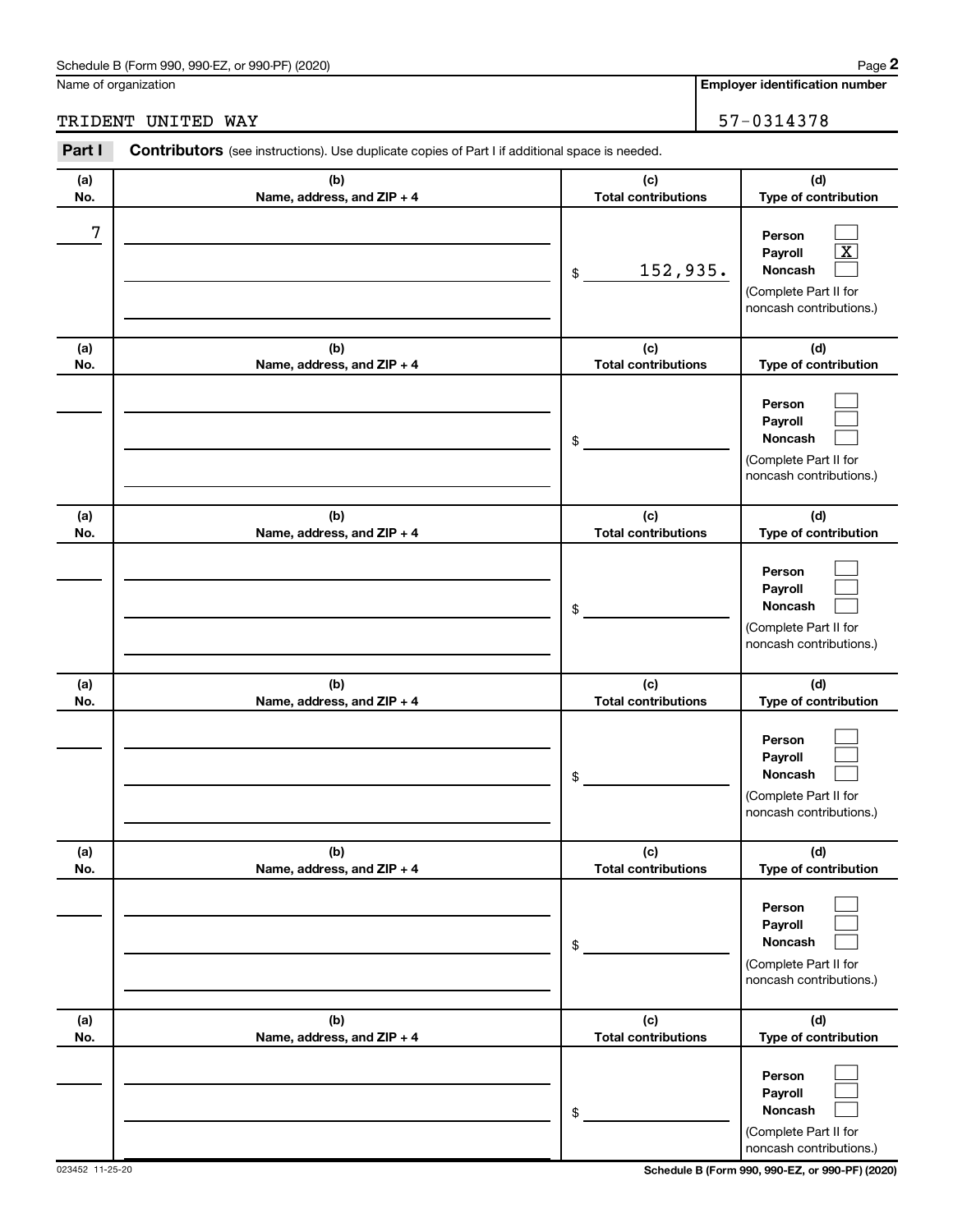Name of organization

# TRIDENT UNITED WAY 57-0314378

Part II Noncash Property (see instructions). Use duplicate copies of Part II if additional space is needed.

| (a)<br>No.<br>from<br>Part I | (b)<br>Description of noncash property given | (c)<br>FMV (or estimate)<br>(See instructions.) | (d)<br>Date received |
|------------------------------|----------------------------------------------|-------------------------------------------------|----------------------|
|                              |                                              | \$                                              |                      |
| (a)<br>No.<br>from<br>Part I | (b)<br>Description of noncash property given | (c)<br>FMV (or estimate)<br>(See instructions.) | (d)<br>Date received |
|                              |                                              | \$                                              |                      |
| (a)<br>No.<br>from<br>Part I | (b)<br>Description of noncash property given | (c)<br>FMV (or estimate)<br>(See instructions.) | (d)<br>Date received |
|                              |                                              | \$                                              |                      |
| (a)<br>No.<br>from<br>Part I | (b)<br>Description of noncash property given | (c)<br>FMV (or estimate)<br>(See instructions.) | (d)<br>Date received |
|                              |                                              | \$                                              |                      |
| (a)<br>No.<br>from<br>Part I | (b)<br>Description of noncash property given | (c)<br>FMV (or estimate)<br>(See instructions.) | (d)<br>Date received |
|                              |                                              | $\$$                                            |                      |
| (a)<br>No.<br>from<br>Part I | (b)<br>Description of noncash property given | (c)<br>FMV (or estimate)<br>(See instructions.) | (d)<br>Date received |
|                              |                                              | \$                                              |                      |

023453 11-25-20 **Schedule B (Form 990, 990-EZ, or 990-PF) (2020)**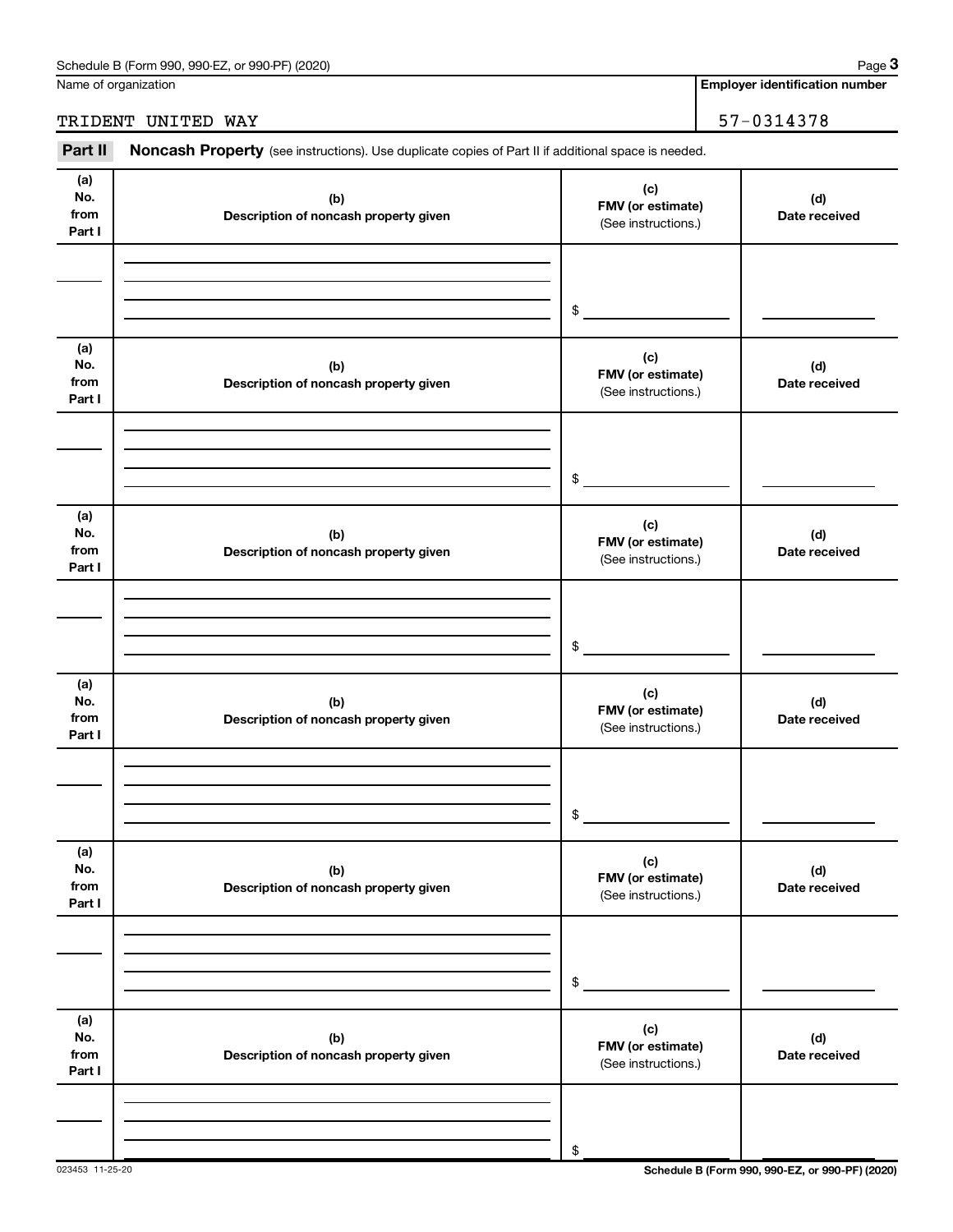|                           | Name of organization                                                                                                                                                                                                                                                                                                                      |                      | <b>Employer identification number</b>                                                                                                                          |  |  |
|---------------------------|-------------------------------------------------------------------------------------------------------------------------------------------------------------------------------------------------------------------------------------------------------------------------------------------------------------------------------------------|----------------------|----------------------------------------------------------------------------------------------------------------------------------------------------------------|--|--|
|                           | TRIDENT UNITED WAY                                                                                                                                                                                                                                                                                                                        |                      | 57-0314378                                                                                                                                                     |  |  |
| Part III                  | from any one contributor. Complete columns (a) through (e) and the following line entry. For organizations<br>completing Part III, enter the total of exclusively religious, charitable, etc., contributions of \$1,000 or less for the year. (Enter this info. once.)<br>Use duplicate copies of Part III if additional space is needed. |                      | Exclusively religious, charitable, etc., contributions to organizations described in section 501(c)(7), (8), or (10) that total more than \$1,000 for the year |  |  |
| (a) No.<br>from<br>Part I | (b) Purpose of gift                                                                                                                                                                                                                                                                                                                       | (c) Use of gift      | (d) Description of how gift is held                                                                                                                            |  |  |
|                           |                                                                                                                                                                                                                                                                                                                                           | (e) Transfer of gift |                                                                                                                                                                |  |  |
|                           | Transferee's name, address, and $ZIP + 4$                                                                                                                                                                                                                                                                                                 |                      | Relationship of transferor to transferee                                                                                                                       |  |  |
| (a) No.<br>from<br>Part I | (b) Purpose of gift                                                                                                                                                                                                                                                                                                                       | (c) Use of gift      | (d) Description of how gift is held                                                                                                                            |  |  |
|                           | Transferee's name, address, and $ZIP + 4$                                                                                                                                                                                                                                                                                                 | (e) Transfer of gift | Relationship of transferor to transferee                                                                                                                       |  |  |
| (a) No.<br>from           | (b) Purpose of gift                                                                                                                                                                                                                                                                                                                       | (c) Use of gift      | (d) Description of how gift is held                                                                                                                            |  |  |
| Part I                    |                                                                                                                                                                                                                                                                                                                                           |                      |                                                                                                                                                                |  |  |
|                           | (e) Transfer of gift<br>Transferee's name, address, and ZIP + 4<br>Relationship of transferor to transferee                                                                                                                                                                                                                               |                      |                                                                                                                                                                |  |  |
|                           |                                                                                                                                                                                                                                                                                                                                           |                      |                                                                                                                                                                |  |  |
| (a) No.<br>from<br>Part I | (b) Purpose of gift                                                                                                                                                                                                                                                                                                                       | (c) Use of gift      | (d) Description of how gift is held                                                                                                                            |  |  |
|                           |                                                                                                                                                                                                                                                                                                                                           | (e) Transfer of gift |                                                                                                                                                                |  |  |
|                           | Transferee's name, address, and $ZIP + 4$                                                                                                                                                                                                                                                                                                 |                      | Relationship of transferor to transferee                                                                                                                       |  |  |
|                           |                                                                                                                                                                                                                                                                                                                                           |                      |                                                                                                                                                                |  |  |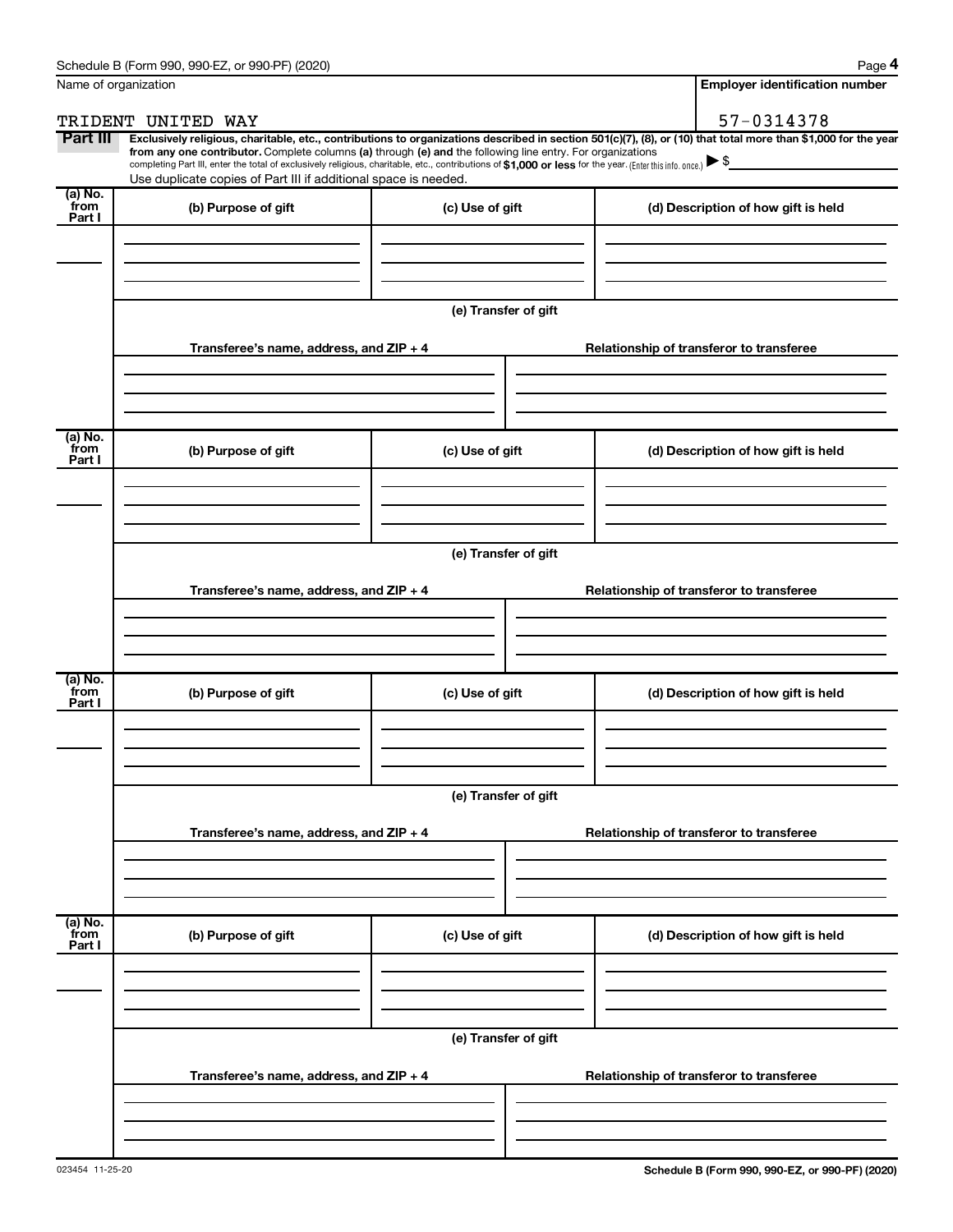| (Form 990) |  |
|------------|--|
|------------|--|

# **SCHEDULE D Supplemental Financial Statements**<br> **Form 990 2020**<br> **Part IV** line 6.7.8.9.10, 11a, 11b, 11d, 11d, 11d, 11d, 11d, 12a, 0r, 12b

**(Form 990) | Complete if the organization answered "Yes" on Form 990, Part IV, line 6, 7, 8, 9, 10, 11a, 11b, 11c, 11d, 11e, 11f, 12a, or 12b.**

**| Attach to Form 990. |Go to www.irs.gov/Form990 for instructions and the latest information.**



Department of the Treasury Internal Revenue Service **Name of the organization <b>Employer is a set of the organization Employer in the organization Employer is a set of the organization Employer in the organization Employer is a set of the organization Employer in t** 

| ployer identification number |           |  |  |
|------------------------------|-----------|--|--|
|                              | F 8311350 |  |  |

|         | TRIDENT UNITED WAY                                                                                                                             |                         | 57-0314378                                         |
|---------|------------------------------------------------------------------------------------------------------------------------------------------------|-------------------------|----------------------------------------------------|
| Part I  | Organizations Maintaining Donor Advised Funds or Other Similar Funds or Accounts. Complete if the                                              |                         |                                                    |
|         | organization answered "Yes" on Form 990, Part IV, line 6.                                                                                      |                         |                                                    |
|         |                                                                                                                                                | (a) Donor advised funds | (b) Funds and other accounts                       |
| 1       |                                                                                                                                                |                         |                                                    |
| 2       | Aggregate value of contributions to (during year)                                                                                              |                         |                                                    |
| з       | Aggregate value of grants from (during year)                                                                                                   |                         |                                                    |
| 4       |                                                                                                                                                |                         |                                                    |
| 5       | Did the organization inform all donors and donor advisors in writing that the assets held in donor advised funds                               |                         |                                                    |
|         |                                                                                                                                                |                         | Yes<br>No                                          |
| 6       | Did the organization inform all grantees, donors, and donor advisors in writing that grant funds can be used only                              |                         |                                                    |
|         | for charitable purposes and not for the benefit of the donor or donor advisor, or for any other purpose conferring                             |                         |                                                    |
|         | impermissible private benefit?                                                                                                                 |                         | Yes<br>No                                          |
| Part II | Conservation Easements. Complete if the organization answered "Yes" on Form 990, Part IV, line 7.                                              |                         |                                                    |
| 1.      | Purpose(s) of conservation easements held by the organization (check all that apply).                                                          |                         |                                                    |
|         | Preservation of land for public use (for example, recreation or education)                                                                     |                         | Preservation of a historically important land area |
|         | Protection of natural habitat                                                                                                                  |                         | Preservation of a certified historic structure     |
|         | Preservation of open space                                                                                                                     |                         |                                                    |
| 2       | Complete lines 2a through 2d if the organization held a qualified conservation contribution in the form of a conservation easement on the last |                         |                                                    |
|         | day of the tax year.                                                                                                                           |                         | Held at the End of the Tax Year                    |
|         |                                                                                                                                                |                         | 2a                                                 |
|         | <b>b</b> Total acreage restricted by conservation easements                                                                                    |                         | 2b                                                 |
|         |                                                                                                                                                |                         | 2c                                                 |
|         | d Number of conservation easements included in (c) acquired after 7/25/06, and not on a historic structure                                     |                         |                                                    |
|         |                                                                                                                                                |                         | 2d                                                 |
| З       | Number of conservation easements modified, transferred, released, extinguished, or terminated by the organization during the tax               |                         |                                                    |
|         | $year \triangleright$                                                                                                                          |                         |                                                    |
| 4       | Number of states where property subject to conservation easement is located >                                                                  |                         |                                                    |
| 5       | Does the organization have a written policy regarding the periodic monitoring, inspection, handling of                                         |                         |                                                    |
|         | violations, and enforcement of the conservation easements it holds?                                                                            |                         | Yes<br>No                                          |
| 6       | Staff and volunteer hours devoted to monitoring, inspecting, handling of violations, and enforcing conservation easements during the year      |                         |                                                    |
|         |                                                                                                                                                |                         |                                                    |
| 7       | Amount of expenses incurred in monitoring, inspecting, handling of violations, and enforcing conservation easements during the year            |                         |                                                    |
|         | $\blacktriangleright$ \$                                                                                                                       |                         |                                                    |
| 8       | Does each conservation easement reported on line 2(d) above satisfy the requirements of section 170(h)(4)(B)(i)                                |                         |                                                    |
|         |                                                                                                                                                |                         | Yes<br>No                                          |
| 9       | In Part XIII, describe how the organization reports conservation easements in its revenue and expense statement and                            |                         |                                                    |
|         | balance sheet, and include, if applicable, the text of the footnote to the organization's financial statements that describes the              |                         |                                                    |
|         | organization's accounting for conservation easements.                                                                                          |                         |                                                    |
|         | Organizations Maintaining Collections of Art, Historical Treasures, or Other Similar Assets.<br>Part III                                       |                         |                                                    |
|         | Complete if the organization answered "Yes" on Form 990, Part IV, line 8.                                                                      |                         |                                                    |
|         | 1a If the organization elected, as permitted under FASB ASC 958, not to report in its revenue statement and balance sheet works                |                         |                                                    |
|         | of art, historical treasures, or other similar assets held for public exhibition, education, or research in furtherance of public              |                         |                                                    |
|         | service, provide in Part XIII the text of the footnote to its financial statements that describes these items.                                 |                         |                                                    |
|         | b If the organization elected, as permitted under FASB ASC 958, to report in its revenue statement and balance sheet works of                  |                         |                                                    |
|         | art, historical treasures, or other similar assets held for public exhibition, education, or research in furtherance of public service,        |                         |                                                    |
|         | provide the following amounts relating to these items:                                                                                         |                         |                                                    |
|         |                                                                                                                                                |                         | $\blacktriangleright$ \$                           |
|         | (ii) Assets included in Form 990, Part X                                                                                                       |                         | \$                                                 |
| 2       | If the organization received or held works of art, historical treasures, or other similar assets for financial gain, provide                   |                         |                                                    |
|         | the following amounts required to be reported under FASB ASC 958 relating to these items:                                                      |                         |                                                    |
|         |                                                                                                                                                |                         | $\blacktriangleright$ \$                           |

| \$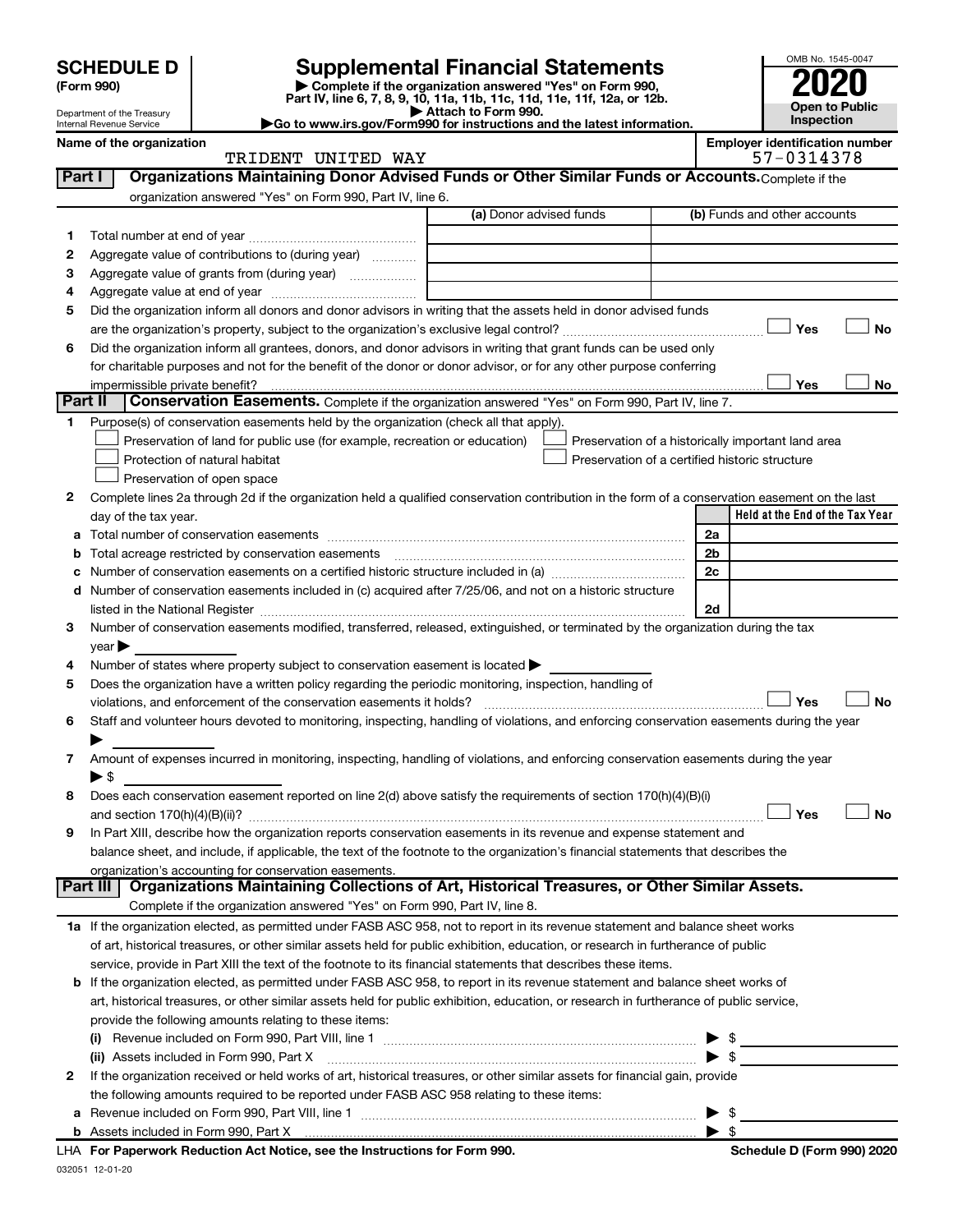|               | Schedule D (Form 990) 2020                                                                                                                                                                                                     | TRIDENT UNITED WAY             |                   |                          |                                      | 57-0314378 Page 2          |
|---------------|--------------------------------------------------------------------------------------------------------------------------------------------------------------------------------------------------------------------------------|--------------------------------|-------------------|--------------------------|--------------------------------------|----------------------------|
|               | Organizations Maintaining Collections of Art, Historical Treasures, or Other Similar Assets(continued)<br>Part III                                                                                                             |                                |                   |                          |                                      |                            |
| 3             | Using the organization's acquisition, accession, and other records, check any of the following that make significant use of its                                                                                                |                                |                   |                          |                                      |                            |
|               | collection items (check all that apply):                                                                                                                                                                                       |                                |                   |                          |                                      |                            |
| a             | Public exhibition                                                                                                                                                                                                              |                                |                   | Loan or exchange program |                                      |                            |
| b             | Scholarly research                                                                                                                                                                                                             |                                | Other             |                          |                                      |                            |
| c             | Preservation for future generations                                                                                                                                                                                            |                                |                   |                          |                                      |                            |
| 4             | Provide a description of the organization's collections and explain how they further the organization's exempt purpose in Part XIII.                                                                                           |                                |                   |                          |                                      |                            |
| 5             | During the year, did the organization solicit or receive donations of art, historical treasures, or other similar assets                                                                                                       |                                |                   |                          |                                      |                            |
|               |                                                                                                                                                                                                                                |                                |                   |                          |                                      | Yes<br>No                  |
|               | <b>Part IV</b><br>Escrow and Custodial Arrangements. Complete if the organization answered "Yes" on Form 990, Part IV, line 9, or                                                                                              |                                |                   |                          |                                      |                            |
|               | reported an amount on Form 990, Part X, line 21.                                                                                                                                                                               |                                |                   |                          |                                      |                            |
|               | 1a Is the organization an agent, trustee, custodian or other intermediary for contributions or other assets not included                                                                                                       |                                |                   |                          |                                      |                            |
|               |                                                                                                                                                                                                                                |                                |                   |                          |                                      | <b>No</b><br>Yes           |
|               | <b>b</b> If "Yes," explain the arrangement in Part XIII and complete the following table:                                                                                                                                      |                                |                   |                          |                                      |                            |
|               |                                                                                                                                                                                                                                |                                |                   |                          |                                      | Amount                     |
|               | c Beginning balance                                                                                                                                                                                                            |                                |                   |                          | 1c                                   |                            |
|               |                                                                                                                                                                                                                                |                                |                   |                          | 1d                                   |                            |
|               | e Distributions during the year manufactured and continuum and contact the year manufactured and contact the year manufactured and contact the year manufactured and contact the year manufactured and contact the year manufa |                                |                   |                          | 1e<br>1f                             |                            |
|               | 2a Did the organization include an amount on Form 990, Part X, line 21, for escrow or custodial account liability?                                                                                                             |                                |                   |                          |                                      | Yes<br>No                  |
|               | <b>b</b> If "Yes," explain the arrangement in Part XIII. Check here if the explanation has been provided on Part XIII                                                                                                          |                                |                   |                          |                                      |                            |
| <b>Part V</b> | Endowment Funds. Complete if the organization answered "Yes" on Form 990, Part IV, line 10.                                                                                                                                    |                                |                   |                          |                                      |                            |
|               |                                                                                                                                                                                                                                | (a) Current year               | (b) Prior year    | (c) Two years back       | $\vert$ (d) Three years back $\vert$ | (e) Four years back        |
|               | 1a Beginning of year balance                                                                                                                                                                                                   | 5,599,786.                     | 5, 841, 111.      | 5,820,851.               | 5,350,746.                           | 4,777,285.                 |
| b             |                                                                                                                                                                                                                                |                                |                   | 58,600.                  | 83,927.                              | 220,836.                   |
|               | Net investment earnings, gains, and losses                                                                                                                                                                                     | 1,804,024.                     | 592,669.          | 339,092.                 | 431,989.                             | 624,234.                   |
|               | <b>d</b> Grants or scholarships                                                                                                                                                                                                |                                |                   |                          |                                      |                            |
|               | e Other expenditures for facilities                                                                                                                                                                                            |                                |                   |                          |                                      |                            |
|               | and programs                                                                                                                                                                                                                   | $-282,895.$                    | $-833,994.$       | $-377,431.$              | $-45,811.$                           | $-271,609.$                |
|               | f Administrative expenses                                                                                                                                                                                                      |                                |                   |                          |                                      |                            |
|               | End of year balance                                                                                                                                                                                                            | 7,120,915.                     | 5,599,786.        | 5,841,111.               | 5,820,851.                           | 5, 350, 746.               |
| 2             | Provide the estimated percentage of the current year end balance (line 1g, column (a)) held as:                                                                                                                                |                                |                   |                          |                                      |                            |
|               | Board designated or quasi-endowment                                                                                                                                                                                            | 89.5400                        | %                 |                          |                                      |                            |
| b             | 6.5600<br>Permanent endowment                                                                                                                                                                                                  | %                              |                   |                          |                                      |                            |
|               | 3.9000%<br>c Term endowment $\blacktriangleright$                                                                                                                                                                              |                                |                   |                          |                                      |                            |
|               | The percentages on lines 2a, 2b, and 2c should equal 100%.                                                                                                                                                                     |                                |                   |                          |                                      |                            |
|               | ${\bf 3a}$ Are there endowment funds not in the possession of the organization that are held and administered for the organization                                                                                             |                                |                   |                          |                                      |                            |
|               | by:                                                                                                                                                                                                                            |                                |                   |                          |                                      | Yes<br>No                  |
|               | (i)                                                                                                                                                                                                                            |                                |                   |                          |                                      | х<br>3a(i)                 |
|               |                                                                                                                                                                                                                                |                                |                   |                          |                                      | х<br>3a(ii)                |
|               |                                                                                                                                                                                                                                |                                |                   |                          |                                      | 3b                         |
|               | Describe in Part XIII the intended uses of the organization's endowment funds.                                                                                                                                                 |                                |                   |                          |                                      |                            |
|               | Land, Buildings, and Equipment.<br>Part VI                                                                                                                                                                                     |                                |                   |                          |                                      |                            |
|               | Complete if the organization answered "Yes" on Form 990, Part IV, line 11a. See Form 990, Part X, line 10.                                                                                                                     |                                |                   |                          |                                      |                            |
|               | Description of property                                                                                                                                                                                                        | (a) Cost or other              | (b) Cost or other |                          | (c) Accumulated                      | (d) Book value             |
|               |                                                                                                                                                                                                                                | basis (investment)<br>490,000. | basis (other)     |                          | depreciation                         | 490,000.                   |
|               |                                                                                                                                                                                                                                | 2,954,385.                     |                   |                          | 1,877,136.                           | 1,077,249.                 |
|               |                                                                                                                                                                                                                                |                                |                   |                          |                                      |                            |
|               |                                                                                                                                                                                                                                | 358, 275.                      |                   |                          | 7,741.                               | 350, 534.                  |
|               |                                                                                                                                                                                                                                |                                |                   |                          |                                      |                            |
|               | Total. Add lines 1a through 1e. (Column (d) must equal Form 990, Part X, column (B), line 10c.)                                                                                                                                |                                |                   |                          |                                      | 1,917,783.                 |
|               |                                                                                                                                                                                                                                |                                |                   |                          |                                      | Schedule D (Form 990) 2020 |
|               |                                                                                                                                                                                                                                |                                |                   |                          |                                      |                            |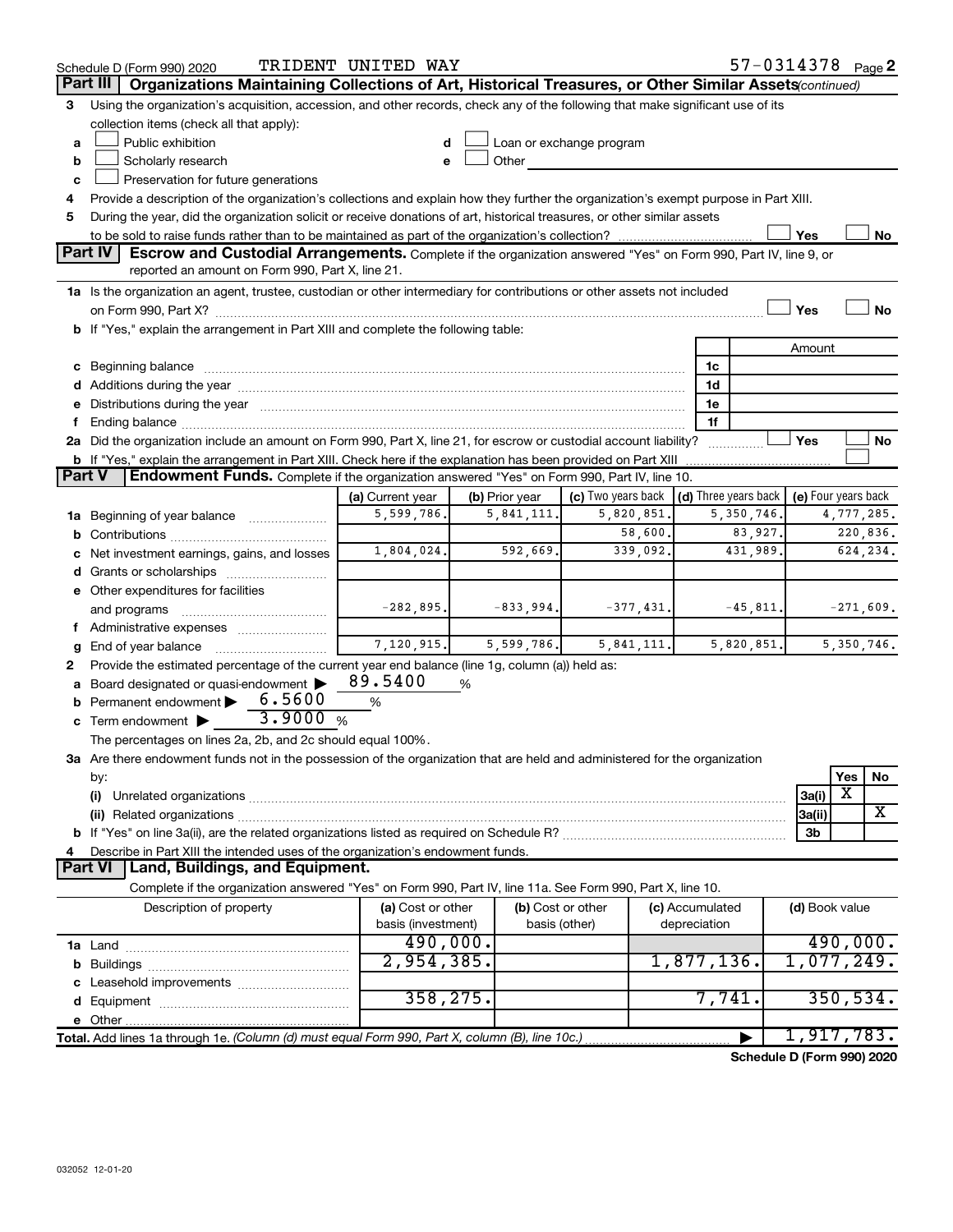| Complete if the organization answered "Yes" on Form 990, Part IV, line 11b. See Form 990, Part X, line 12.        |                 |                                                           |                |
|-------------------------------------------------------------------------------------------------------------------|-----------------|-----------------------------------------------------------|----------------|
| (a) Description of security or category (including name of security)                                              | (b) Book value  | (c) Method of valuation: Cost or end-of-year market value |                |
| (1) Financial derivatives                                                                                         |                 |                                                           |                |
|                                                                                                                   |                 |                                                           |                |
| $(3)$ Other                                                                                                       |                 |                                                           |                |
| (A)                                                                                                               |                 |                                                           |                |
| (B)                                                                                                               |                 |                                                           |                |
| (C)                                                                                                               |                 |                                                           |                |
| (D)                                                                                                               |                 |                                                           |                |
| (E)                                                                                                               |                 |                                                           |                |
| (F)                                                                                                               |                 |                                                           |                |
| (G)                                                                                                               |                 |                                                           |                |
| (H)                                                                                                               |                 |                                                           |                |
| Total. (Col. (b) must equal Form 990, Part X, col. (B) line 12.)                                                  |                 |                                                           |                |
| Part VIII Investments - Program Related.                                                                          |                 |                                                           |                |
| Complete if the organization answered "Yes" on Form 990, Part IV, line 11c. See Form 990, Part X, line 13.        |                 |                                                           |                |
| (a) Description of investment                                                                                     | (b) Book value  | (c) Method of valuation: Cost or end-of-year market value |                |
| (1)                                                                                                               |                 |                                                           |                |
| (2)                                                                                                               |                 |                                                           |                |
| (3)                                                                                                               |                 |                                                           |                |
| (4)                                                                                                               |                 |                                                           |                |
| (5)                                                                                                               |                 |                                                           |                |
| (6)                                                                                                               |                 |                                                           |                |
| (7)                                                                                                               |                 |                                                           |                |
| (8)                                                                                                               |                 |                                                           |                |
| (9)                                                                                                               |                 |                                                           |                |
| Total. (Col. (b) must equal Form 990, Part X, col. (B) line 13.) $\blacktriangleright$                            |                 |                                                           |                |
| Part IX<br><b>Other Assets.</b>                                                                                   |                 |                                                           |                |
| Complete if the organization answered "Yes" on Form 990, Part IV, line 11d. See Form 990, Part X, line 15.        |                 |                                                           |                |
|                                                                                                                   | (a) Description |                                                           | (b) Book value |
|                                                                                                                   |                 |                                                           |                |
| (1)                                                                                                               |                 |                                                           |                |
| (2)                                                                                                               |                 |                                                           |                |
| (3)                                                                                                               |                 |                                                           |                |
|                                                                                                                   |                 |                                                           |                |
| (4)                                                                                                               |                 |                                                           |                |
| (5)                                                                                                               |                 |                                                           |                |
| (6)                                                                                                               |                 |                                                           |                |
| (7)                                                                                                               |                 |                                                           |                |
| (8)                                                                                                               |                 |                                                           |                |
| (9)                                                                                                               |                 |                                                           |                |
|                                                                                                                   |                 |                                                           |                |
| <b>Other Liabilities.</b>                                                                                         |                 |                                                           |                |
| Complete if the organization answered "Yes" on Form 990, Part IV, line 11e or 11f. See Form 990, Part X, line 25. |                 |                                                           |                |
| (a) Description of liability                                                                                      |                 |                                                           | (b) Book value |
| Federal income taxes<br>(1)                                                                                       |                 |                                                           |                |
| (2)                                                                                                               |                 |                                                           |                |
| (3)                                                                                                               |                 |                                                           |                |
|                                                                                                                   |                 |                                                           |                |
| (4)                                                                                                               |                 |                                                           |                |
| (5)                                                                                                               |                 |                                                           |                |
| (6)                                                                                                               |                 |                                                           |                |
| Total. (Column (b) must equal Form 990, Part X, col. (B) line 15.)<br>Part X<br>1.<br>(7)                         |                 |                                                           |                |
| (8)<br>(9)                                                                                                        |                 |                                                           |                |

**2.** Liability for uncertain tax positions. In Part XIII, provide the text of the footnote to the organization's financial statements that reports the organization's liability for uncertain tax positions under FASB ASC 740. Check here if the text of the footnote has been provided in Part XIII ...  $\fbox{\bf X}$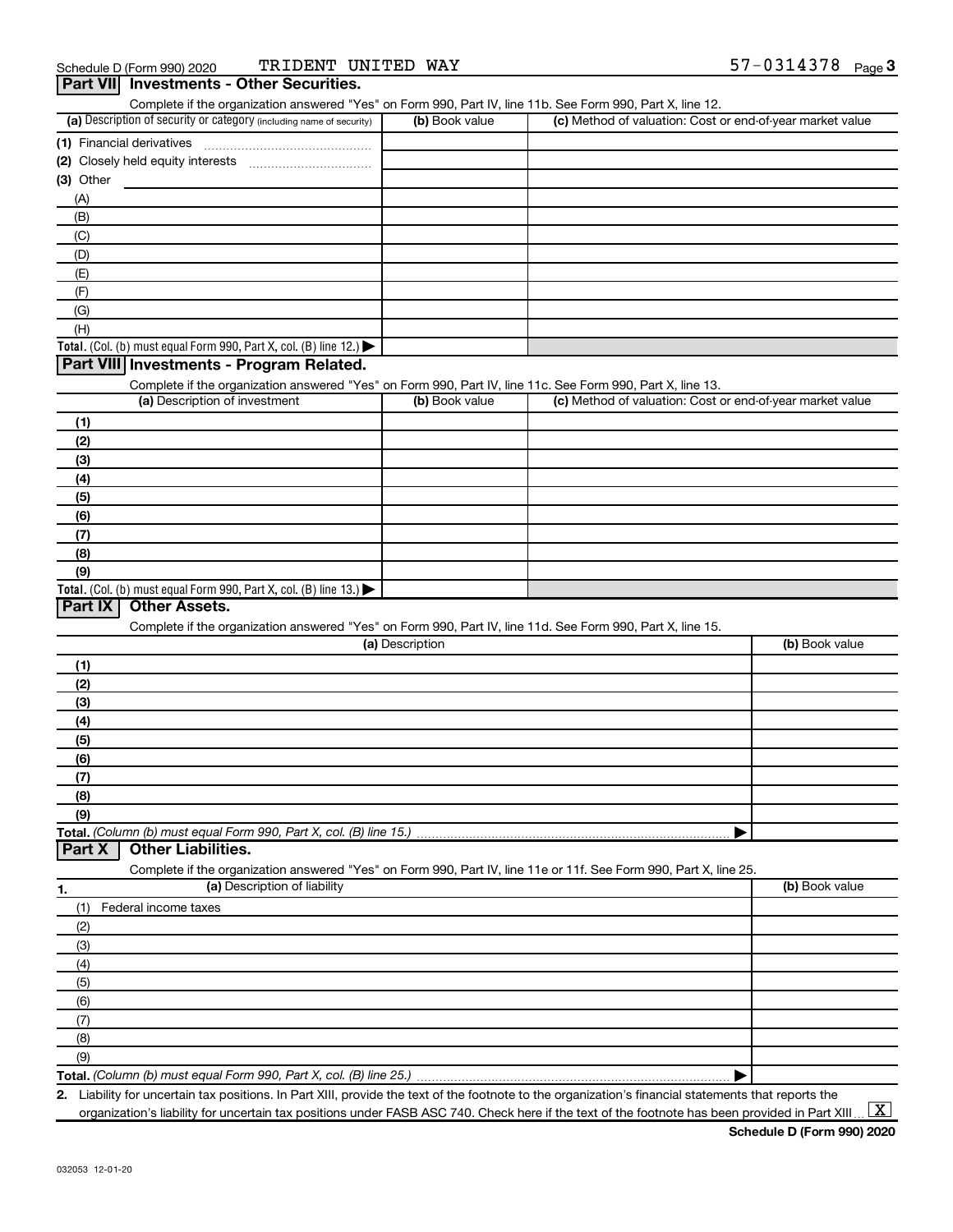|    | TRIDENT UNITED WAY<br>Schedule D (Form 990) 2020                                                                                                                                                                                    |                |            |                | $57 - 0314378$ Page 4 |
|----|-------------------------------------------------------------------------------------------------------------------------------------------------------------------------------------------------------------------------------------|----------------|------------|----------------|-----------------------|
|    | Reconciliation of Revenue per Audited Financial Statements With Revenue per Return.<br><b>Part XI</b>                                                                                                                               |                |            |                |                       |
|    | Complete if the organization answered "Yes" on Form 990, Part IV, line 12a.                                                                                                                                                         |                |            |                |                       |
| 1  | Total revenue, gains, and other support per audited financial statements                                                                                                                                                            |                |            | $\blacksquare$ | 8,840,863.            |
| 2  | Amounts included on line 1 but not on Form 990, Part VIII, line 12:                                                                                                                                                                 |                |            |                |                       |
| a  |                                                                                                                                                                                                                                     | 2a             | 1,090,961. |                |                       |
| b  |                                                                                                                                                                                                                                     | 2 <sub>b</sub> | 222,567.   |                |                       |
| c  |                                                                                                                                                                                                                                     | 2 <sub>c</sub> |            |                |                       |
| d  |                                                                                                                                                                                                                                     | 2d             | 295,718.   |                |                       |
| e  |                                                                                                                                                                                                                                     |                |            | 2e             | 1,609,246.            |
| 3  |                                                                                                                                                                                                                                     |                |            |                | 7,231,617.            |
|    | Amounts included on Form 990, Part VIII, line 12, but not on line 1:                                                                                                                                                                |                |            |                |                       |
| a  | Investment expenses not included on Form 990, Part VIII, line 7b                                                                                                                                                                    | 4a             | 55,460.    |                |                       |
|    |                                                                                                                                                                                                                                     | 4 <sub>b</sub> | 709,677.   |                |                       |
|    | Add lines 4a and 4b                                                                                                                                                                                                                 |                |            | 4с             | 765, 137.             |
| 5  |                                                                                                                                                                                                                                     |                |            | 5              | 7,996,754.            |
|    | Part XII   Reconciliation of Expenses per Audited Financial Statements With Expenses per Return.                                                                                                                                    |                |            |                |                       |
|    | Complete if the organization answered "Yes" on Form 990, Part IV, line 12a.                                                                                                                                                         |                |            |                |                       |
|    |                                                                                                                                                                                                                                     |                |            |                |                       |
| 1. |                                                                                                                                                                                                                                     |                |            |                | 6,587,178.            |
| 2  | Amounts included on line 1 but not on Form 990, Part IX, line 25:                                                                                                                                                                   |                |            |                |                       |
| a  |                                                                                                                                                                                                                                     | 2a             |            |                |                       |
| b  |                                                                                                                                                                                                                                     | 2b             |            |                |                       |
|    |                                                                                                                                                                                                                                     | 2c             |            |                |                       |
|    |                                                                                                                                                                                                                                     | 2d             | 295,718.   |                |                       |
|    | e Add lines 2a through 2d <b>contract and a contract and a contract a</b> contract a contract and a contract a contract a contract a contract a contract a contract a contract a contract a contract a contract a contract a contra |                |            | 2e             | 295,718.              |
| 3  |                                                                                                                                                                                                                                     |                |            | $\mathbf{a}$   | 6, 291, 460.          |
| 4  | Amounts included on Form 990, Part IX, line 25, but not on line 1:                                                                                                                                                                  |                |            |                |                       |
| a  |                                                                                                                                                                                                                                     | <b>4a</b>      | 55,460.    |                |                       |
|    |                                                                                                                                                                                                                                     | 4 <sub>h</sub> | 709,678.   |                |                       |
|    | Add lines 4a and 4b                                                                                                                                                                                                                 |                |            | 4c             | 765,138.              |
|    | Part XIII Supplemental Information.                                                                                                                                                                                                 |                |            | 5              | 7,056,598.            |

Provide the descriptions required for Part II, lines 3, 5, and 9; Part III, lines 1a and 4; Part IV, lines 1b and 2b; Part V, line 4; Part X, line 2; Part XI, lines 2d and 4b; and Part XII, lines 2d and 4b. Also complete this part to provide any additional information.

PART V, LINE 4:

|  |  |  | TRIDENT UNITED WAY IS A LOCAL NON-PROFIT ORGANIZATION INVOLVED IN |  |
|--|--|--|-------------------------------------------------------------------|--|
|  |  |  |                                                                   |  |

FUNDRAISING AND VOLUNTEERING IN A THREE-COUNTY REGION - CHARLESTON,

BERKELEY, AND DORCHESTER COUNTIES. THE TRIDENT UNITED WAY ENDOWMENT FUND

(THE FUND) HAS AN INVESTMENT POLICY STATEMENT THAT IS REVIEWED AT LEAST

ANNUALLY. THE FUND PLACES EMPHASIS ON PROVIDING ANNUAL CASH INFUSIONS TO

OPERATIONS TO HELP SUPPLEMENT OPERATING EXPENSES.

PART X, LINE 2:

# INTERNAL REVENUE CODE AND COMPARABLE STATE LAW AS A CHARITABLE

ORGANIZATION WHEREBY ONLY UNRELATED BUSINESS INCOME, AS DEFINED BY SECTION

# 509(A)(1) OF THE CODE IS SUBJECT TO FEDERAL INCOME TAX. THE FINANCIAL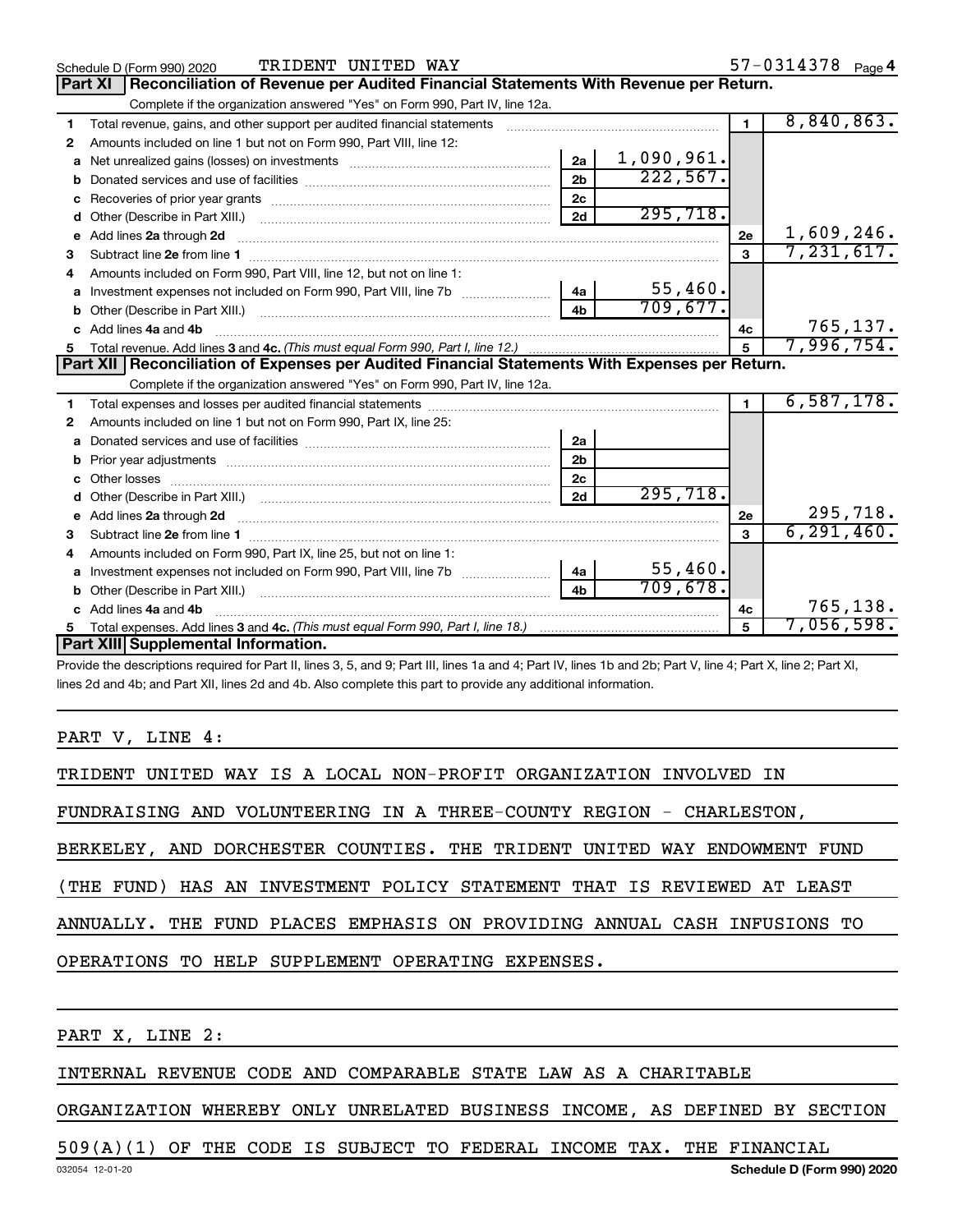| TRIDENT UNITED WAY<br>Schedule D (Form 990) 2020                           | $57 - 0314378$ Page 5 |
|----------------------------------------------------------------------------|-----------------------|
| <b>Part XIII   Supplemental Information (continued)</b>                    |                       |
| ACCOUNTING STANDARDS BOARD ISSUED GUIDANCE ON ACCOUNTING FOR UNCERTAINTY   |                       |
| IN INCOME TAXES. MANAGEMENT EVALUATED THE ORGANIZATION'S TAX POSITIONS AND |                       |
| CONCLUDED THAT THE ORGANIZATION HAS MAINTAINED ITS TAX EXEMPT STATUS AND   |                       |
| HAS TAKEN NO UNCERTAIN TAX POSITIONS THAT REQUIRE ADJUSTMENT TO THE        |                       |
| FINANCIAL STATEMENTS. THEREFORE, NO PROVISION OR LIABILITY FOR INCOME      |                       |
| TAXES HAS BEEN INCLUDED IN THE FINANCIAL STATEMENTS. THE ORGANIZATION      |                       |
| COULD BE SUBJECT TO ROUTINE AUDITS BY TAXING JURISDICTIONS; HOWEVER, THERE |                       |
| ARE CURRENTLY NO AUDITS FOR ANY TAX PERIODS IN PROGRESS.                   |                       |
|                                                                            |                       |
| PART XI, LINE 2D - OTHER ADJUSTMENTS:                                      |                       |
| COMMERCIAL RENTAL EXPENSES                                                 | 295,718.              |
|                                                                            |                       |
| PART XI, LINE 4B - OTHER ADJUSTMENTS:                                      |                       |
| DONOR DESIGNATED FUNDS                                                     | 709,677.              |
|                                                                            |                       |
| PART XII, LINE 2D - OTHER ADJUSTMENTS:                                     |                       |
| COMMERCIAL RENTAL EXPENSES                                                 | 295,718.              |
|                                                                            |                       |
| PART XII, LINE 4B - OTHER ADJUSTMENTS:                                     |                       |
| DONOR DESIGNATED FUNDS                                                     | 709,678.              |
|                                                                            |                       |
|                                                                            |                       |
|                                                                            |                       |
|                                                                            |                       |
|                                                                            |                       |
|                                                                            |                       |
|                                                                            |                       |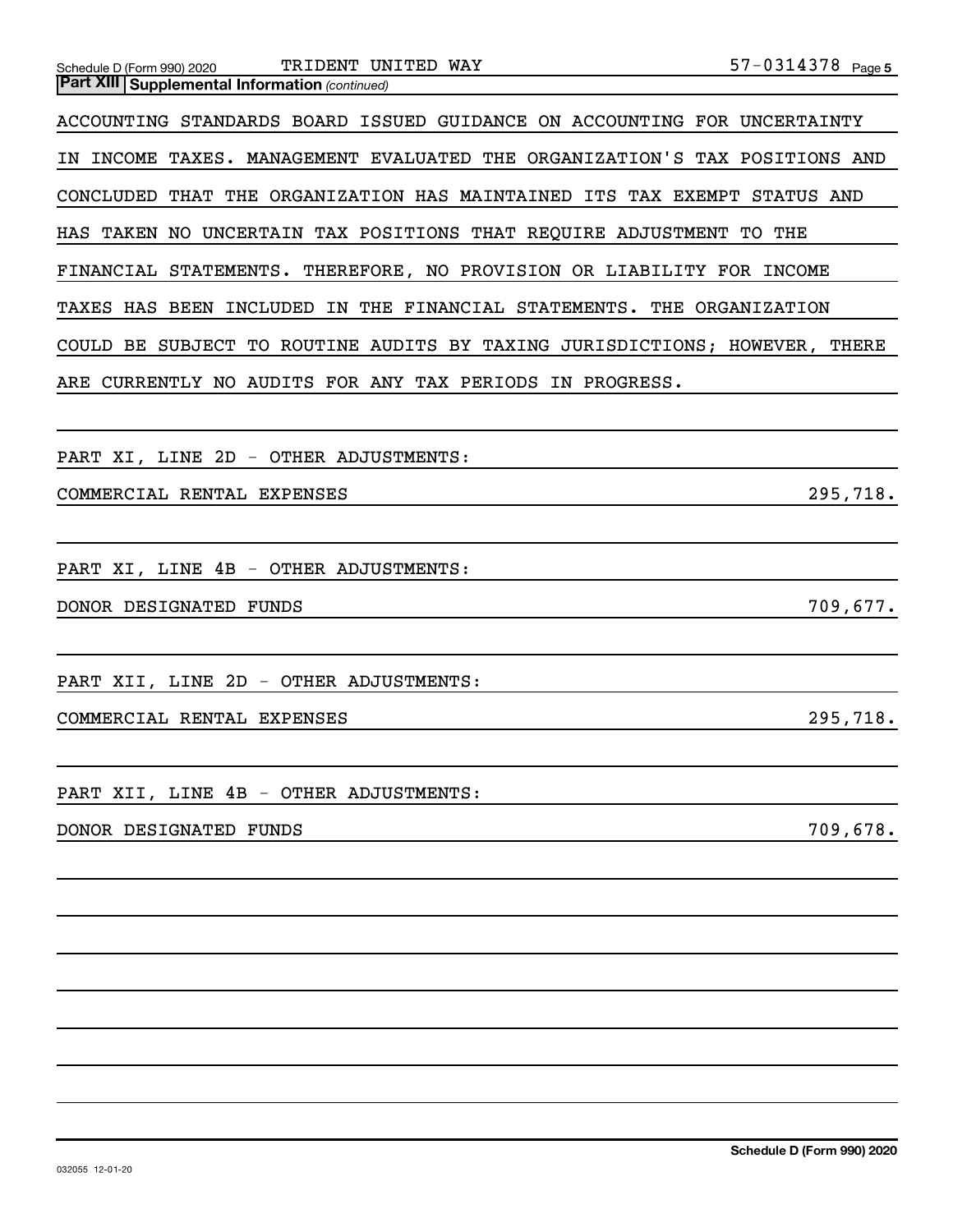| <b>SCHEDULE G</b>                                                                                                                                                                                                                                                                                                                                                                                                                                                                                                                                                                                                                                                                                                                                                                                                                                     |  |                    |                                    |     |                                                                            | <b>Supplemental Information Regarding Fundraising or Gaming Activities</b>                                                                                          |  |                                                                            | OMB No. 1545-0047                                       |
|-------------------------------------------------------------------------------------------------------------------------------------------------------------------------------------------------------------------------------------------------------------------------------------------------------------------------------------------------------------------------------------------------------------------------------------------------------------------------------------------------------------------------------------------------------------------------------------------------------------------------------------------------------------------------------------------------------------------------------------------------------------------------------------------------------------------------------------------------------|--|--------------------|------------------------------------|-----|----------------------------------------------------------------------------|---------------------------------------------------------------------------------------------------------------------------------------------------------------------|--|----------------------------------------------------------------------------|---------------------------------------------------------|
| (Form 990 or 990-EZ)                                                                                                                                                                                                                                                                                                                                                                                                                                                                                                                                                                                                                                                                                                                                                                                                                                  |  |                    |                                    |     |                                                                            | Complete if the organization answered "Yes" on Form 990, Part IV, line 17, 18, or 19, or if the<br>organization entered more than \$15,000 on Form 990-EZ, line 6a. |  |                                                                            | 2020                                                    |
| Department of the Treasury                                                                                                                                                                                                                                                                                                                                                                                                                                                                                                                                                                                                                                                                                                                                                                                                                            |  |                    | Attach to Form 990 or Form 990-EZ. |     |                                                                            |                                                                                                                                                                     |  |                                                                            | <b>Open to Public</b><br>Inspection                     |
| Internal Revenue Service<br>Name of the organization                                                                                                                                                                                                                                                                                                                                                                                                                                                                                                                                                                                                                                                                                                                                                                                                  |  |                    |                                    |     |                                                                            | ► Go to www.irs.gov/Form990 for instructions and the latest information.                                                                                            |  |                                                                            | <b>Employer identification number</b>                   |
|                                                                                                                                                                                                                                                                                                                                                                                                                                                                                                                                                                                                                                                                                                                                                                                                                                                       |  | TRIDENT UNITED WAY |                                    |     |                                                                            |                                                                                                                                                                     |  | 57-0314378                                                                 |                                                         |
| Part I<br>Fundraising Activities. Complete if the organization answered "Yes" on Form 990, Part IV, line 17. Form 990-EZ filers are not<br>required to complete this part.                                                                                                                                                                                                                                                                                                                                                                                                                                                                                                                                                                                                                                                                            |  |                    |                                    |     |                                                                            |                                                                                                                                                                     |  |                                                                            |                                                         |
| 1 Indicate whether the organization raised funds through any of the following activities. Check all that apply.<br>Mail solicitations<br>Solicitation of non-government grants<br>a<br>e<br>Solicitation of government grants<br>Internet and email solicitations<br>b<br>f<br>Phone solicitations<br>Special fundraising events<br>с<br>a<br>In-person solicitations<br>d<br>2 a Did the organization have a written or oral agreement with any individual (including officers, directors, trustees, or<br>$\boxed{\text{X}}$ No<br>Yes<br>key employees listed in Form 990, Part VII) or entity in connection with professional fundraising services?<br>b If "Yes," list the 10 highest paid individuals or entities (fundraisers) pursuant to agreements under which the fundraiser is to be<br>compensated at least \$5,000 by the organization. |  |                    |                                    |     |                                                                            |                                                                                                                                                                     |  |                                                                            |                                                         |
| (i) Name and address of individual<br>or entity (fundraiser)                                                                                                                                                                                                                                                                                                                                                                                                                                                                                                                                                                                                                                                                                                                                                                                          |  | (ii) Activity      |                                    |     | (iii) Did<br>fundraiser<br>have custody<br>or control of<br>contributions? | (iv) Gross receipts<br>from activity                                                                                                                                |  | (v) Amount paid<br>to (or retained by)<br>fundraiser<br>listed in col. (i) | (vi) Amount paid<br>to (or retained by)<br>organization |
|                                                                                                                                                                                                                                                                                                                                                                                                                                                                                                                                                                                                                                                                                                                                                                                                                                                       |  |                    |                                    | Yes | No                                                                         |                                                                                                                                                                     |  |                                                                            |                                                         |
|                                                                                                                                                                                                                                                                                                                                                                                                                                                                                                                                                                                                                                                                                                                                                                                                                                                       |  |                    |                                    |     |                                                                            |                                                                                                                                                                     |  |                                                                            |                                                         |
|                                                                                                                                                                                                                                                                                                                                                                                                                                                                                                                                                                                                                                                                                                                                                                                                                                                       |  |                    |                                    |     |                                                                            |                                                                                                                                                                     |  |                                                                            |                                                         |
|                                                                                                                                                                                                                                                                                                                                                                                                                                                                                                                                                                                                                                                                                                                                                                                                                                                       |  |                    |                                    |     |                                                                            |                                                                                                                                                                     |  |                                                                            |                                                         |
|                                                                                                                                                                                                                                                                                                                                                                                                                                                                                                                                                                                                                                                                                                                                                                                                                                                       |  |                    |                                    |     |                                                                            |                                                                                                                                                                     |  |                                                                            |                                                         |
|                                                                                                                                                                                                                                                                                                                                                                                                                                                                                                                                                                                                                                                                                                                                                                                                                                                       |  |                    |                                    |     |                                                                            |                                                                                                                                                                     |  |                                                                            |                                                         |
|                                                                                                                                                                                                                                                                                                                                                                                                                                                                                                                                                                                                                                                                                                                                                                                                                                                       |  |                    |                                    |     |                                                                            |                                                                                                                                                                     |  |                                                                            |                                                         |
|                                                                                                                                                                                                                                                                                                                                                                                                                                                                                                                                                                                                                                                                                                                                                                                                                                                       |  |                    |                                    |     |                                                                            |                                                                                                                                                                     |  |                                                                            |                                                         |
|                                                                                                                                                                                                                                                                                                                                                                                                                                                                                                                                                                                                                                                                                                                                                                                                                                                       |  |                    |                                    |     |                                                                            |                                                                                                                                                                     |  |                                                                            |                                                         |
|                                                                                                                                                                                                                                                                                                                                                                                                                                                                                                                                                                                                                                                                                                                                                                                                                                                       |  |                    |                                    |     |                                                                            |                                                                                                                                                                     |  |                                                                            |                                                         |
| Total                                                                                                                                                                                                                                                                                                                                                                                                                                                                                                                                                                                                                                                                                                                                                                                                                                                 |  |                    |                                    |     |                                                                            |                                                                                                                                                                     |  |                                                                            |                                                         |
| 3 List all states in which the organization is registered or licensed to solicit contributions or has been notified it is exempt from registration<br>or licensing.                                                                                                                                                                                                                                                                                                                                                                                                                                                                                                                                                                                                                                                                                   |  |                    |                                    |     |                                                                            |                                                                                                                                                                     |  |                                                                            |                                                         |
|                                                                                                                                                                                                                                                                                                                                                                                                                                                                                                                                                                                                                                                                                                                                                                                                                                                       |  |                    |                                    |     |                                                                            |                                                                                                                                                                     |  |                                                                            |                                                         |
|                                                                                                                                                                                                                                                                                                                                                                                                                                                                                                                                                                                                                                                                                                                                                                                                                                                       |  |                    |                                    |     |                                                                            |                                                                                                                                                                     |  |                                                                            |                                                         |
|                                                                                                                                                                                                                                                                                                                                                                                                                                                                                                                                                                                                                                                                                                                                                                                                                                                       |  |                    |                                    |     |                                                                            |                                                                                                                                                                     |  |                                                                            |                                                         |

**For Paperwork Reduction Act Notice, see the Instructions for Form 990 or 990-EZ. Schedule G (Form 990 or 990-EZ) 2020** LHA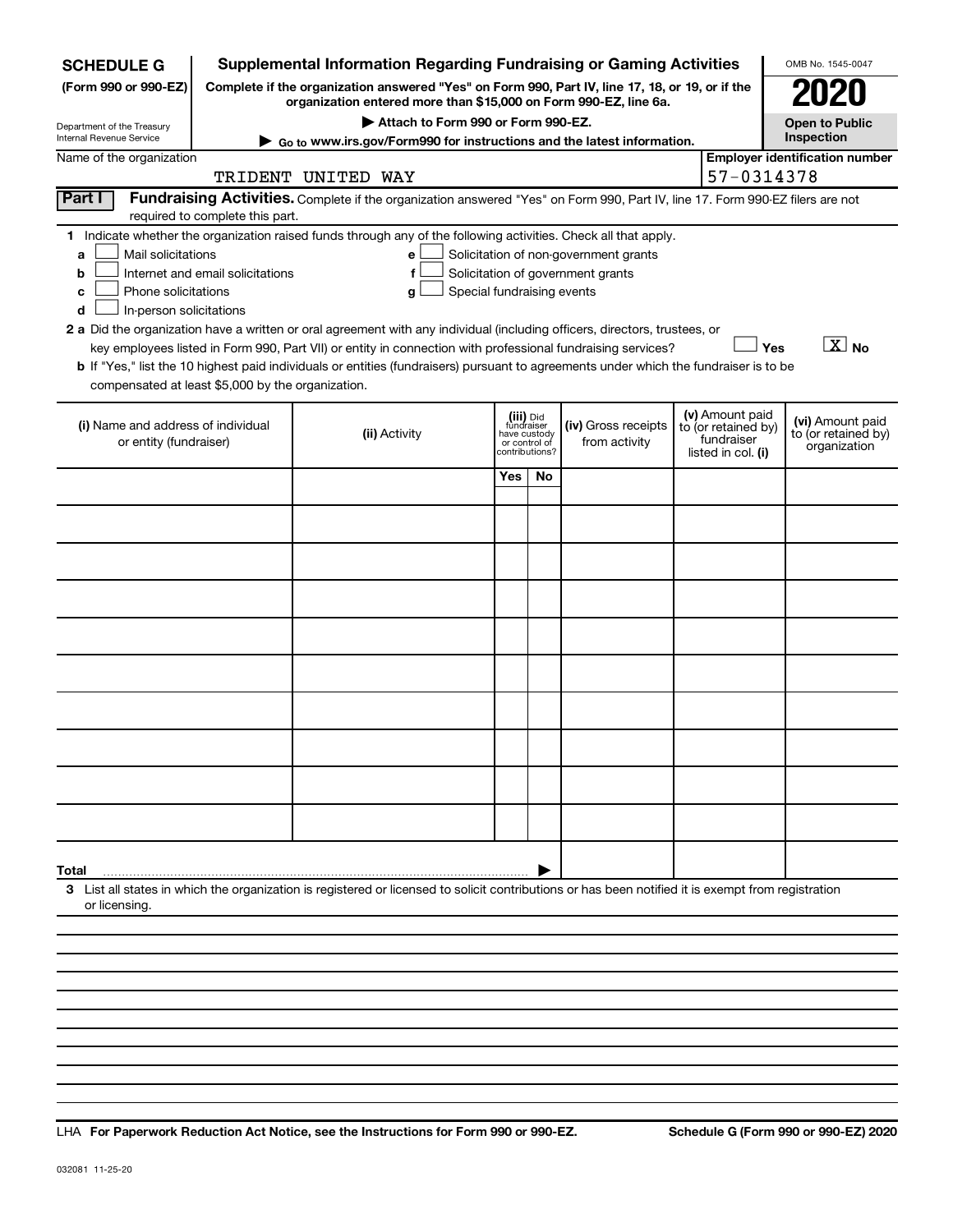# Schedule G (Form 990 or 990-EZ) 2020  $\texttt{TRIDENT}$   $\texttt{UNITED}$   $\texttt{WAY}$   $\texttt{57--0314378}$   $\texttt{Page}$

Part II | Fundraising Events. Complete if the organization answered "Yes" on Form 990, Part IV, line 18, or reported more than \$15,000 of fundraising event contributions and gross income on Form 990-EZ, lines 1 and 6b. List events with gross receipts greater than \$5,000.

|                 |              | of fundraising event contributions and gross income on Form 990-EZ, lines 1 and 6b. List events with gross receipts greater than \$5,000. |                |                                                  |                                 |                                                     |
|-----------------|--------------|-------------------------------------------------------------------------------------------------------------------------------------------|----------------|--------------------------------------------------|---------------------------------|-----------------------------------------------------|
|                 |              |                                                                                                                                           | (a) Event $#1$ | (b) Event #2                                     | (c) Other events<br><b>NONE</b> | (d) Total events<br>(add col. (a) through           |
|                 |              |                                                                                                                                           | SING UNITED    |                                                  |                                 | col. (c)                                            |
|                 |              |                                                                                                                                           | (event type)   | (event type)                                     | (total number)                  |                                                     |
| Revenue         | 1.           |                                                                                                                                           | 82,711.        |                                                  |                                 | 82,711.                                             |
|                 |              |                                                                                                                                           | 28,473.        |                                                  |                                 | 28,473.                                             |
|                 | 3            | Gross income (line 1 minus line 2)                                                                                                        | 54,238.        |                                                  |                                 | <u>54,238.</u>                                      |
|                 |              |                                                                                                                                           | 3,500.         |                                                  |                                 | 3,500.                                              |
|                 | 5            |                                                                                                                                           | 8,250.         |                                                  |                                 | 8,250.                                              |
| Direct Expenses | 6            |                                                                                                                                           |                |                                                  |                                 |                                                     |
|                 | $\mathbf{7}$ |                                                                                                                                           |                |                                                  |                                 |                                                     |
|                 | 8            |                                                                                                                                           |                |                                                  |                                 |                                                     |
|                 | 9            |                                                                                                                                           | 33,875.        |                                                  |                                 | 33,875.                                             |
|                 |              | Direct expense summary. Add lines 4 through 9 in column (d)                                                                               |                |                                                  |                                 | 45,625.                                             |
|                 |              | 11 Net income summary. Subtract line 10 from line 3, column (d)                                                                           |                |                                                  |                                 | 8,613.                                              |
| Part III        |              | Gaming. Complete if the organization answered "Yes" on Form 990, Part IV, line 19, or reported more than                                  |                |                                                  |                                 |                                                     |
|                 |              | \$15,000 on Form 990-EZ, line 6a.                                                                                                         |                |                                                  |                                 |                                                     |
| Revenue         |              |                                                                                                                                           | (a) Bingo      | (b) Pull tabs/instant<br>bingo/progressive bingo | (c) Other gaming                | (d) Total gaming (add<br>col. (a) through col. (c)) |
|                 |              |                                                                                                                                           |                |                                                  |                                 |                                                     |
|                 | 1.           |                                                                                                                                           |                |                                                  |                                 |                                                     |
|                 |              |                                                                                                                                           |                |                                                  |                                 |                                                     |
|                 | 3            |                                                                                                                                           |                |                                                  |                                 |                                                     |
| Direct Expenses | 4            |                                                                                                                                           |                |                                                  |                                 |                                                     |
|                 |              | 5 Other direct expenses                                                                                                                   |                |                                                  |                                 |                                                     |
|                 |              |                                                                                                                                           | Yes<br>%       | Yes<br>%                                         | Yes<br>%                        |                                                     |
|                 |              | 6 Volunteer labor <b>6 Volunteer</b> labor                                                                                                | No             | No                                               | No                              |                                                     |
|                 | 7            | Direct expense summary. Add lines 2 through 5 in column (d)                                                                               |                |                                                  |                                 |                                                     |
|                 | 8            |                                                                                                                                           |                |                                                  |                                 |                                                     |
|                 |              |                                                                                                                                           |                |                                                  |                                 |                                                     |
|                 |              | <b>9</b> Enter the state(s) in which the organization conducts gaming activities:                                                         |                |                                                  |                                 | Yes<br>No                                           |
|                 |              | <b>b</b> If "No," explain:                                                                                                                |                |                                                  |                                 |                                                     |
|                 |              |                                                                                                                                           |                |                                                  |                                 |                                                     |
|                 |              | 10a Were any of the organization's gaming licenses revoked, suspended, or terminated during the tax year?                                 |                |                                                  |                                 | Yes<br>No                                           |
|                 |              |                                                                                                                                           |                |                                                  |                                 |                                                     |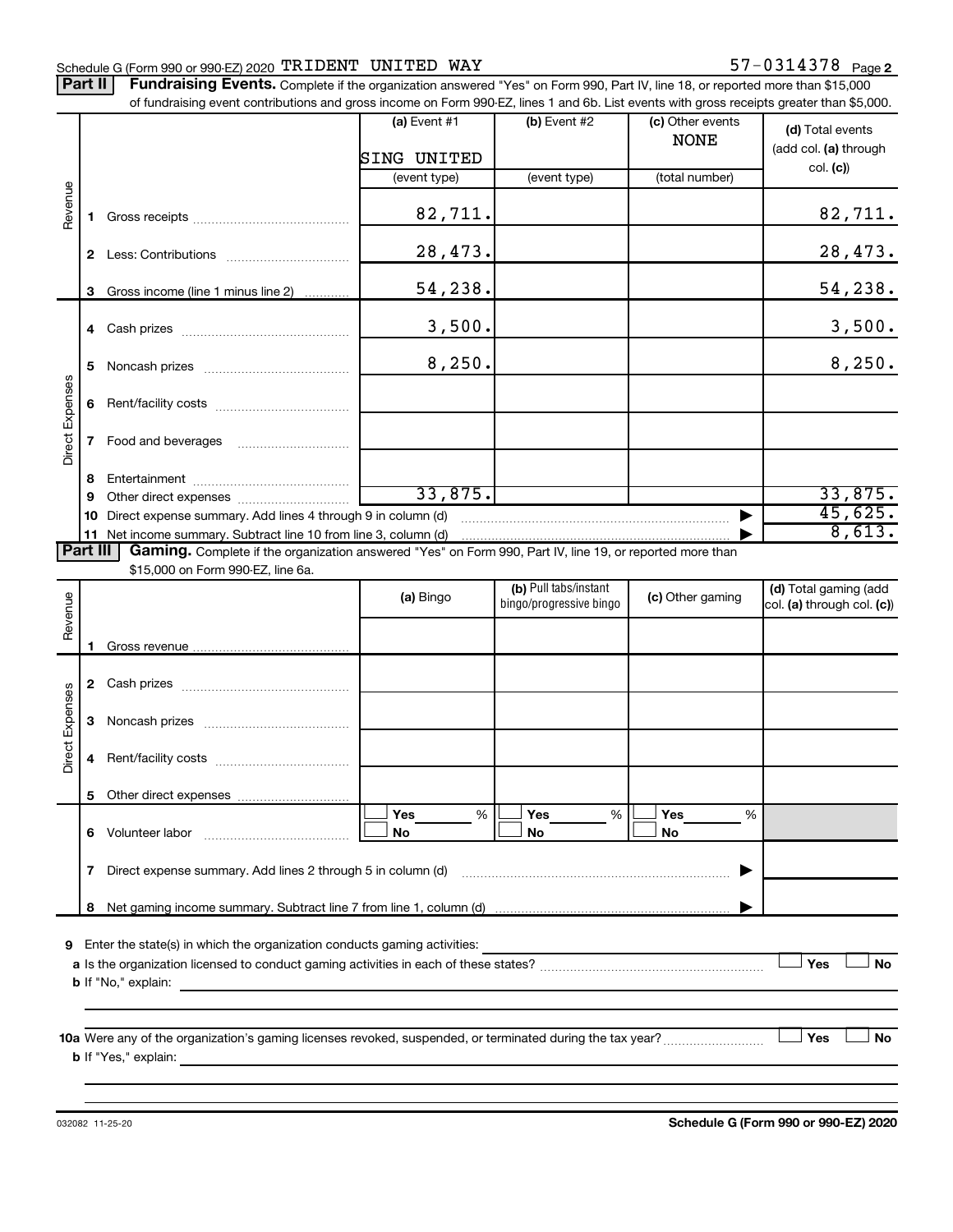|    | Schedule G (Form 990 or 990-EZ) 2020 TRIDENT UNITED WAY                                                                                                                                                                                                            |     |                 |     | $57 - 0314378$ Page 3 |
|----|--------------------------------------------------------------------------------------------------------------------------------------------------------------------------------------------------------------------------------------------------------------------|-----|-----------------|-----|-----------------------|
| 11 |                                                                                                                                                                                                                                                                    |     |                 | Yes | No                    |
|    | 12 Is the organization a grantor, beneficiary or trustee of a trust, or a member of a partnership or other entity formed                                                                                                                                           |     |                 |     |                       |
|    |                                                                                                                                                                                                                                                                    |     |                 | Yes | <b>No</b>             |
|    | 13 Indicate the percentage of gaming activity conducted in:                                                                                                                                                                                                        |     |                 |     |                       |
|    |                                                                                                                                                                                                                                                                    | 13a |                 |     | %                     |
|    | <b>b</b> An outside facility <i>www.communicality www.communicality.communicality www.communicality www.communicality.communicality www.communicality.com</i>                                                                                                      |     | 13 <sub>b</sub> |     | %                     |
|    | 14 Enter the name and address of the person who prepares the organization's gaming/special events books and records:                                                                                                                                               |     |                 |     |                       |
|    | Name $\blacktriangleright$<br><u>and the state of the state of the state of the state of the state of the state of the state of the state of the state of the state of the state of the state of the state of the state of the state of the state of the state</u> |     |                 |     |                       |
|    |                                                                                                                                                                                                                                                                    |     |                 |     |                       |
|    | 15a Does the organization have a contract with a third party from whom the organization receives gaming revenue?                                                                                                                                                   |     |                 | Yes | <b>No</b>             |
|    |                                                                                                                                                                                                                                                                    |     |                 |     |                       |
|    | of gaming revenue retained by the third party $\triangleright$ \$                                                                                                                                                                                                  |     |                 |     |                       |
|    | c If "Yes," enter name and address of the third party:                                                                                                                                                                                                             |     |                 |     |                       |
|    |                                                                                                                                                                                                                                                                    |     |                 |     |                       |
|    | Name $\blacktriangleright$ $\blacksquare$                                                                                                                                                                                                                          |     |                 |     |                       |
|    |                                                                                                                                                                                                                                                                    |     |                 |     |                       |
|    | <b>16</b> Gaming manager information:                                                                                                                                                                                                                              |     |                 |     |                       |
|    | <u> 1989 - Johann Harry Barn, mars and de Branch and de Branch and de Branch and de Branch and de Branch and de B</u><br>Name $\blacktriangleright$                                                                                                                |     |                 |     |                       |
|    | Gaming manager compensation > \$                                                                                                                                                                                                                                   |     |                 |     |                       |
|    |                                                                                                                                                                                                                                                                    |     |                 |     |                       |
|    | Description of services provided > example and the contract of the contract of the contract of the contract of                                                                                                                                                     |     |                 |     |                       |
|    |                                                                                                                                                                                                                                                                    |     |                 |     |                       |
|    |                                                                                                                                                                                                                                                                    |     |                 |     |                       |
|    |                                                                                                                                                                                                                                                                    |     |                 |     |                       |
|    | Director/officer<br>Employee<br>Independent contractor                                                                                                                                                                                                             |     |                 |     |                       |
|    | <b>17</b> Mandatory distributions:                                                                                                                                                                                                                                 |     |                 |     |                       |
|    | a Is the organization required under state law to make charitable distributions from the gaming proceeds to                                                                                                                                                        |     |                 |     |                       |
|    |                                                                                                                                                                                                                                                                    |     |                 |     | $\Box$ Yes $\Box$ No  |
|    | b Enter the amount of distributions required under state law to be distributed to other exempt organizations or spent in the                                                                                                                                       |     |                 |     |                       |
|    | organization's own exempt activities during the tax year $\triangleright$ \$                                                                                                                                                                                       |     |                 |     |                       |
|    | Part IV<br>Supplemental Information. Provide the explanations required by Part I, line 2b, columns (iii) and (v); and Part III, lines 9, 9b, 10b,                                                                                                                  |     |                 |     |                       |
|    | 15b, 15c, 16, and 17b, as applicable. Also provide any additional information. See instructions.                                                                                                                                                                   |     |                 |     |                       |
|    |                                                                                                                                                                                                                                                                    |     |                 |     |                       |
|    |                                                                                                                                                                                                                                                                    |     |                 |     |                       |
|    |                                                                                                                                                                                                                                                                    |     |                 |     |                       |
|    |                                                                                                                                                                                                                                                                    |     |                 |     |                       |
|    |                                                                                                                                                                                                                                                                    |     |                 |     |                       |
|    |                                                                                                                                                                                                                                                                    |     |                 |     |                       |
|    |                                                                                                                                                                                                                                                                    |     |                 |     |                       |
|    |                                                                                                                                                                                                                                                                    |     |                 |     |                       |
|    |                                                                                                                                                                                                                                                                    |     |                 |     |                       |
|    |                                                                                                                                                                                                                                                                    |     |                 |     |                       |
|    |                                                                                                                                                                                                                                                                    |     |                 |     |                       |
|    |                                                                                                                                                                                                                                                                    |     |                 |     |                       |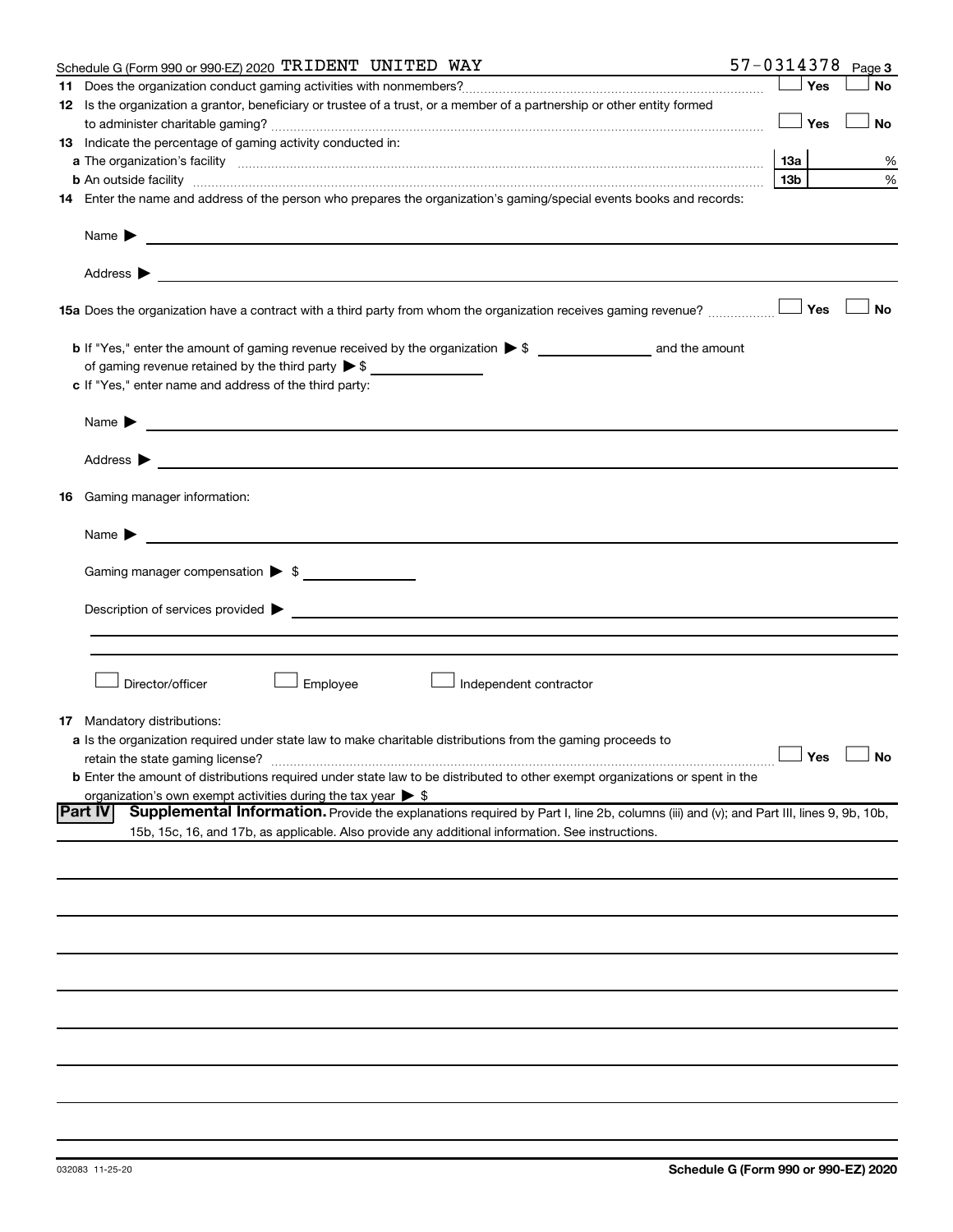| - |
|---|
|   |
|   |
|   |
|   |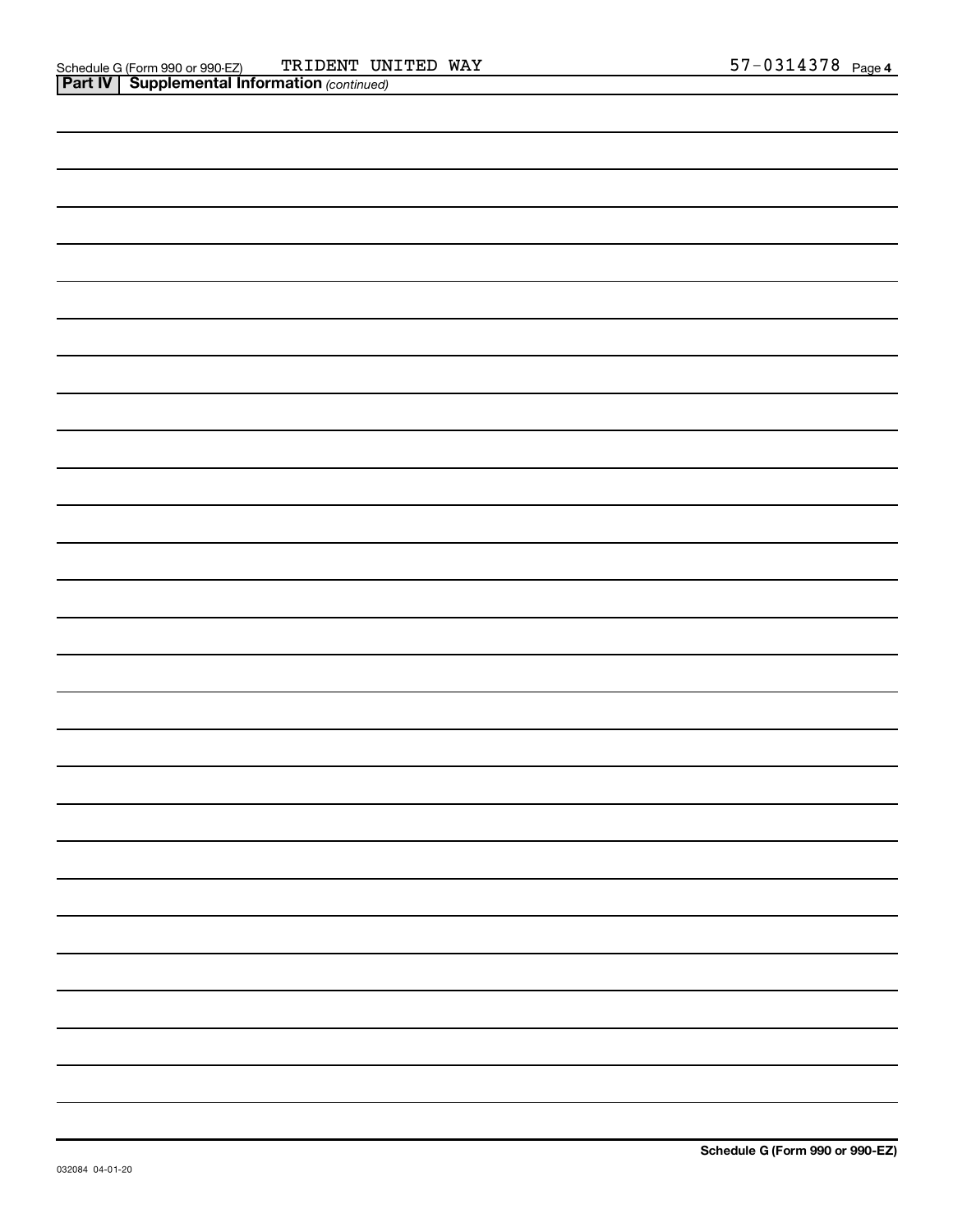| <b>SCHEDULE I</b><br>(Form 990)                                                                                                                                                                                                                                                                                 | <b>Grants and Other Assistance to Organizations,</b><br>Governments, and Individuals in the United States<br>Complete if the organization answered "Yes" on Form 990, Part IV, line 21 or 22. |                                    |                                                                              |                                         |                                                                |                                          |                                                     |  |  |  |  |
|-----------------------------------------------------------------------------------------------------------------------------------------------------------------------------------------------------------------------------------------------------------------------------------------------------------------|-----------------------------------------------------------------------------------------------------------------------------------------------------------------------------------------------|------------------------------------|------------------------------------------------------------------------------|-----------------------------------------|----------------------------------------------------------------|------------------------------------------|-----------------------------------------------------|--|--|--|--|
| Department of the Treasury<br>Internal Revenue Service                                                                                                                                                                                                                                                          |                                                                                                                                                                                               |                                    | Attach to Form 990.<br>Go to www.irs.gov/Form990 for the latest information. |                                         |                                                                |                                          | <b>Open to Public</b><br>Inspection                 |  |  |  |  |
| Name of the organization<br>TRIDENT UNITED WAY                                                                                                                                                                                                                                                                  |                                                                                                                                                                                               |                                    |                                                                              |                                         |                                                                |                                          | <b>Employer identification number</b><br>57-0314378 |  |  |  |  |
| Part I<br><b>General Information on Grants and Assistance</b>                                                                                                                                                                                                                                                   |                                                                                                                                                                                               |                                    |                                                                              |                                         |                                                                |                                          |                                                     |  |  |  |  |
| Does the organization maintain records to substantiate the amount of the grants or assistance, the grantees' eligibility for the grants or assistance, and the selection<br>1.<br>Describe in Part IV the organization's procedures for monitoring the use of grant funds in the United States.<br>$\mathbf{2}$ |                                                                                                                                                                                               |                                    |                                                                              |                                         |                                                                |                                          | $\lfloor X \rfloor$ Yes<br>l No                     |  |  |  |  |
| Part II<br>Grants and Other Assistance to Domestic Organizations and Domestic Governments. Complete if the organization answered "Yes" on Form 990, Part IV, line 21, for any                                                                                                                                   |                                                                                                                                                                                               |                                    |                                                                              |                                         |                                                                |                                          |                                                     |  |  |  |  |
| recipient that received more than \$5,000. Part II can be duplicated if additional space is needed.                                                                                                                                                                                                             |                                                                                                                                                                                               |                                    |                                                                              |                                         |                                                                |                                          |                                                     |  |  |  |  |
| 1 (a) Name and address of organization<br>or government                                                                                                                                                                                                                                                         | $(b)$ EIN                                                                                                                                                                                     | (c) IRC section<br>(if applicable) | (d) Amount of<br>cash grant                                                  | (e) Amount of<br>non-cash<br>assistance | (f) Method of<br>valuation (book,<br>FMV, appraisal,<br>other) | (g) Description of<br>noncash assistance | (h) Purpose of grant<br>or assistance               |  |  |  |  |
| LOWCOUNTRY FOOD BANK, INC.<br>2864 AZALEA DR.                                                                                                                                                                                                                                                                   |                                                                                                                                                                                               |                                    |                                                                              |                                         |                                                                |                                          |                                                     |  |  |  |  |
| CHARLESTON, SC 29405                                                                                                                                                                                                                                                                                            | 57-0751835                                                                                                                                                                                    | 501(C)(3)                          | 235,786,                                                                     | 0.                                      |                                                                |                                          | GRANTEE                                             |  |  |  |  |
| OUR LADY OF MERCY COMMUNITY<br>OUTREACH SERVICES - 1684<br>BROWNSWOOD RD - JOHNS ISLAND, SC                                                                                                                                                                                                                     |                                                                                                                                                                                               |                                    |                                                                              |                                         |                                                                |                                          |                                                     |  |  |  |  |
| 29455                                                                                                                                                                                                                                                                                                           | 57-0905488                                                                                                                                                                                    | 501(C)(3)                          | 123,063                                                                      | $\mathbf 0$                             |                                                                |                                          | GRANTEE                                             |  |  |  |  |
| COMMUNITIES IN SCHOOLS OF THE<br>CHARLESTON AREA, INC. - 1090 E.<br>MONTAGUE AVE - CHARLESTON, SC                                                                                                                                                                                                               |                                                                                                                                                                                               |                                    |                                                                              |                                         |                                                                |                                          |                                                     |  |  |  |  |
| 29403                                                                                                                                                                                                                                                                                                           | 57-0915384                                                                                                                                                                                    | 501(C)(3)                          | 120,614.                                                                     | 0.                                      |                                                                |                                          | <b>GRANTEE</b>                                      |  |  |  |  |
| ACCESS HEALTH TRI-COUNTY NETWORK<br>1483 TOBIAS GADSON BLVD, SUITE 109A                                                                                                                                                                                                                                         |                                                                                                                                                                                               |                                    |                                                                              |                                         |                                                                |                                          |                                                     |  |  |  |  |
| CHARLESTON, SC 29407                                                                                                                                                                                                                                                                                            | 27-4743848                                                                                                                                                                                    | GOVT                               | 120,000                                                                      | $\mathbf 0$                             |                                                                |                                          | <b>GRANTEE</b>                                      |  |  |  |  |
| EAST COOPER COMMUNITY OUTREACH<br>1145 SIX MILE ROAD<br>MOUNT PLEASANT, SC 29466                                                                                                                                                                                                                                | 57-0939280                                                                                                                                                                                    | 501(C)(3)                          | 112,462.                                                                     | 0.                                      |                                                                |                                          | GRANTEE                                             |  |  |  |  |
|                                                                                                                                                                                                                                                                                                                 |                                                                                                                                                                                               |                                    |                                                                              |                                         |                                                                |                                          |                                                     |  |  |  |  |
| PALMETTO COMMUNITY CARE<br>3547 MEETING STREET ROAD                                                                                                                                                                                                                                                             |                                                                                                                                                                                               |                                    |                                                                              |                                         |                                                                |                                          |                                                     |  |  |  |  |
| NORTH CHARLESTON, SC 29405                                                                                                                                                                                                                                                                                      | 57-0905550                                                                                                                                                                                    | 501(C)(3)                          | 89,560.                                                                      | 0.                                      |                                                                |                                          | <b>GRANTEE</b>                                      |  |  |  |  |
|                                                                                                                                                                                                                                                                                                                 |                                                                                                                                                                                               |                                    |                                                                              |                                         |                                                                |                                          | 45.<br>$\overline{12}$ .                            |  |  |  |  |
| 3                                                                                                                                                                                                                                                                                                               |                                                                                                                                                                                               |                                    |                                                                              |                                         |                                                                |                                          |                                                     |  |  |  |  |

**For Paperwork Reduction Act Notice, see the Instructions for Form 990. Schedule I (Form 990) 2020** LHA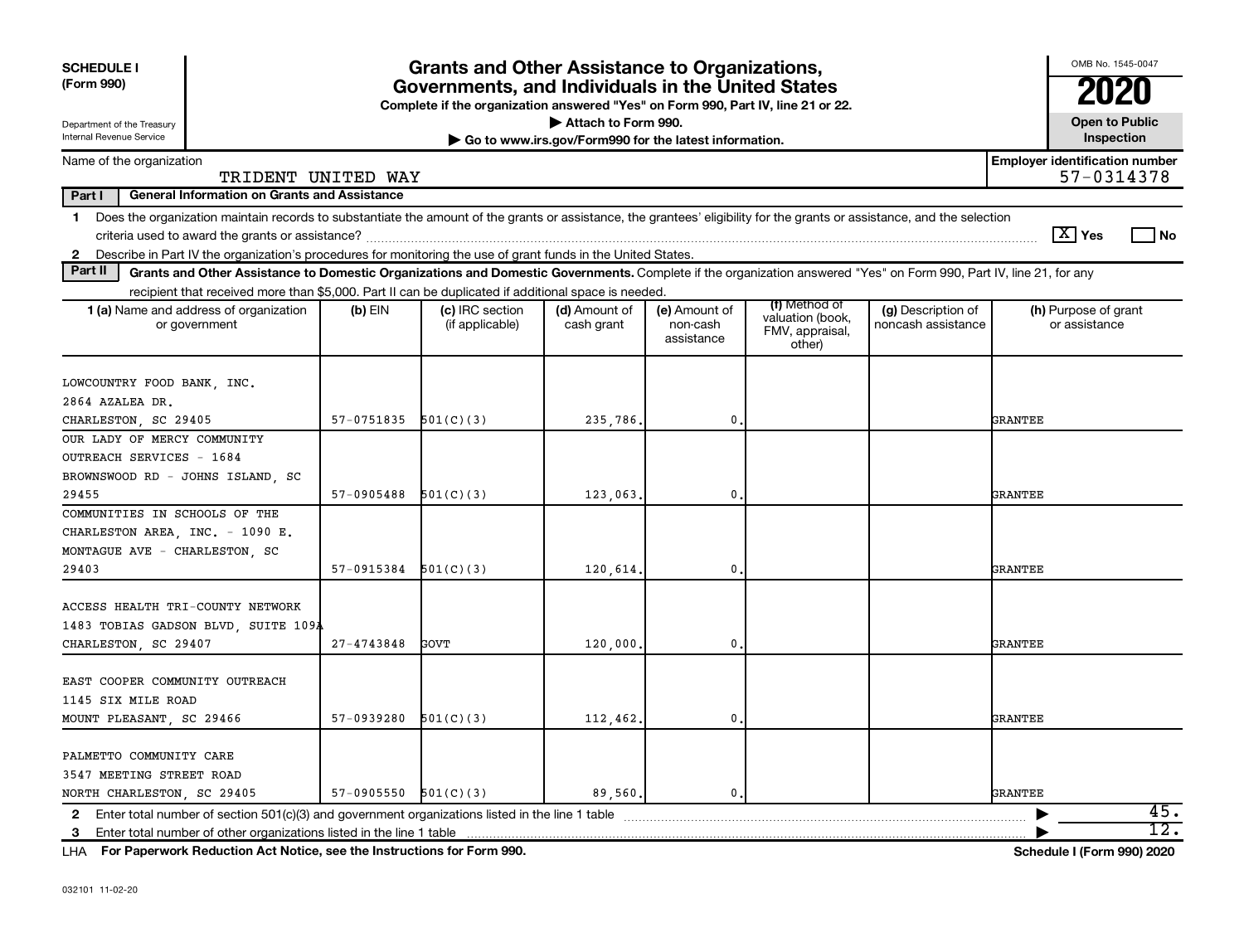| (a) Name and address of<br>organization or government               | $(b)$ EIN  | (c) IRC section<br>if applicable | (d) Amount of<br>cash grant | (e) Amount of<br>non-cash<br>assistance | (f) Method of<br>valuation<br>(book, FMV,<br>appraisal, other) | (g) Description of<br>non-cash assistance | (h) Purpose of grant<br>or assistance |
|---------------------------------------------------------------------|------------|----------------------------------|-----------------------------|-----------------------------------------|----------------------------------------------------------------|-------------------------------------------|---------------------------------------|
| WINGS FOR KIDS, INC.                                                |            |                                  |                             |                                         |                                                                |                                           |                                       |
| 2097 MOUNT PLEASANT STREET                                          |            |                                  |                             |                                         |                                                                |                                           |                                       |
| CHARLESTON, SC 29403                                                | 57-1055054 | 501(C)(3)                        | 80,696.                     | 0                                       |                                                                |                                           | <b>GRANTEE</b>                        |
|                                                                     |            |                                  |                             |                                         |                                                                |                                           |                                       |
| READING PARTNERS - CHARLESTON, SC                                   |            |                                  |                             |                                         |                                                                |                                           |                                       |
| 6296 RIVERS AVENUE SUITE 305                                        |            |                                  |                             |                                         |                                                                |                                           |                                       |
| NORTH CHARLESTON, SC 29406                                          | 77-0568469 | 501(C)(3)                        | 78,174.                     | 0                                       |                                                                |                                           | <b>GRANTEE</b>                        |
|                                                                     |            |                                  |                             |                                         |                                                                |                                           |                                       |
| DEE NORTON CHILD ADVOCACY CENTER                                    |            |                                  |                             |                                         |                                                                |                                           |                                       |
| 1061 KING STREET                                                    |            |                                  |                             |                                         |                                                                |                                           |                                       |
| CHARLESTON, SC 29403                                                | 57-0905724 | 501(C)(3)                        | 77,783.                     | 0                                       |                                                                |                                           | <b>GRANTEE</b>                        |
|                                                                     |            |                                  |                             |                                         |                                                                |                                           |                                       |
| TURNING LEAF PROJECT                                                |            |                                  |                             |                                         |                                                                |                                           |                                       |
| 3765 LEEDS AVE                                                      |            |                                  |                             |                                         |                                                                |                                           |                                       |
| CHARLESTON, SC 29405                                                | 46-0671501 | 501(C)(3)                        | 60,067.                     | 0                                       |                                                                |                                           | <b>GRANTEE</b>                        |
| REACH OUT AND READ                                                  |            |                                  |                             |                                         |                                                                |                                           |                                       |
| 89 SOUTH STREET, SUITE 201                                          |            |                                  |                             |                                         |                                                                |                                           |                                       |
| BOSTON, MA 21111                                                    | 04-3481253 | 501(C)(3)                        | 56,500.                     | 0                                       |                                                                |                                           | <b>GRANTEE</b>                        |
|                                                                     |            |                                  |                             |                                         |                                                                |                                           |                                       |
| SC THRIVE                                                           |            |                                  |                             |                                         |                                                                |                                           |                                       |
| P.O. BOX 23503                                                      |            |                                  |                             |                                         |                                                                |                                           |                                       |
| LEXINGTON, SC 29224                                                 | 90-1011409 | 501(C)(3)                        | 50,000.                     | 0                                       |                                                                |                                           | <b>GRANTEE</b>                        |
|                                                                     |            |                                  |                             |                                         |                                                                |                                           |                                       |
| UNITED WAY OF THE MIDLANDS                                          |            |                                  |                             |                                         |                                                                |                                           |                                       |
| PO BOX 202                                                          |            |                                  |                             |                                         |                                                                |                                           |                                       |
| COLUMBIA, SC 29901                                                  | 57-0314396 | 501(C)(3)                        | 45,270.                     | $\mathbf 0$ .                           |                                                                |                                           | <b>GRANTEE</b>                        |
|                                                                     |            |                                  |                             |                                         |                                                                |                                           |                                       |
| ONE80 PLACE                                                         |            |                                  |                             |                                         |                                                                |                                           |                                       |
| PO BOX 20038                                                        |            |                                  |                             |                                         |                                                                |                                           |                                       |
| CHARLESTON, SC 29413                                                | 57-0789483 | 501(C)(3)                        | 42,169.                     | $\mathbf{0}$                            |                                                                |                                           | <b>GRANTEE</b>                        |
|                                                                     |            |                                  |                             |                                         |                                                                |                                           |                                       |
| FLORENCE CRITTENTON PROGRAMS OF                                     |            |                                  |                             |                                         |                                                                |                                           |                                       |
| SOUTH CAROLINA - 19 SAINT MARGARET<br>STREET - CHARLESTON, SC 29403 |            |                                  |                             |                                         |                                                                |                                           | <b>GRANTEE</b>                        |
|                                                                     | 57-0342030 | 501(C)(3)                        | 41,590.                     | 0.                                      |                                                                |                                           |                                       |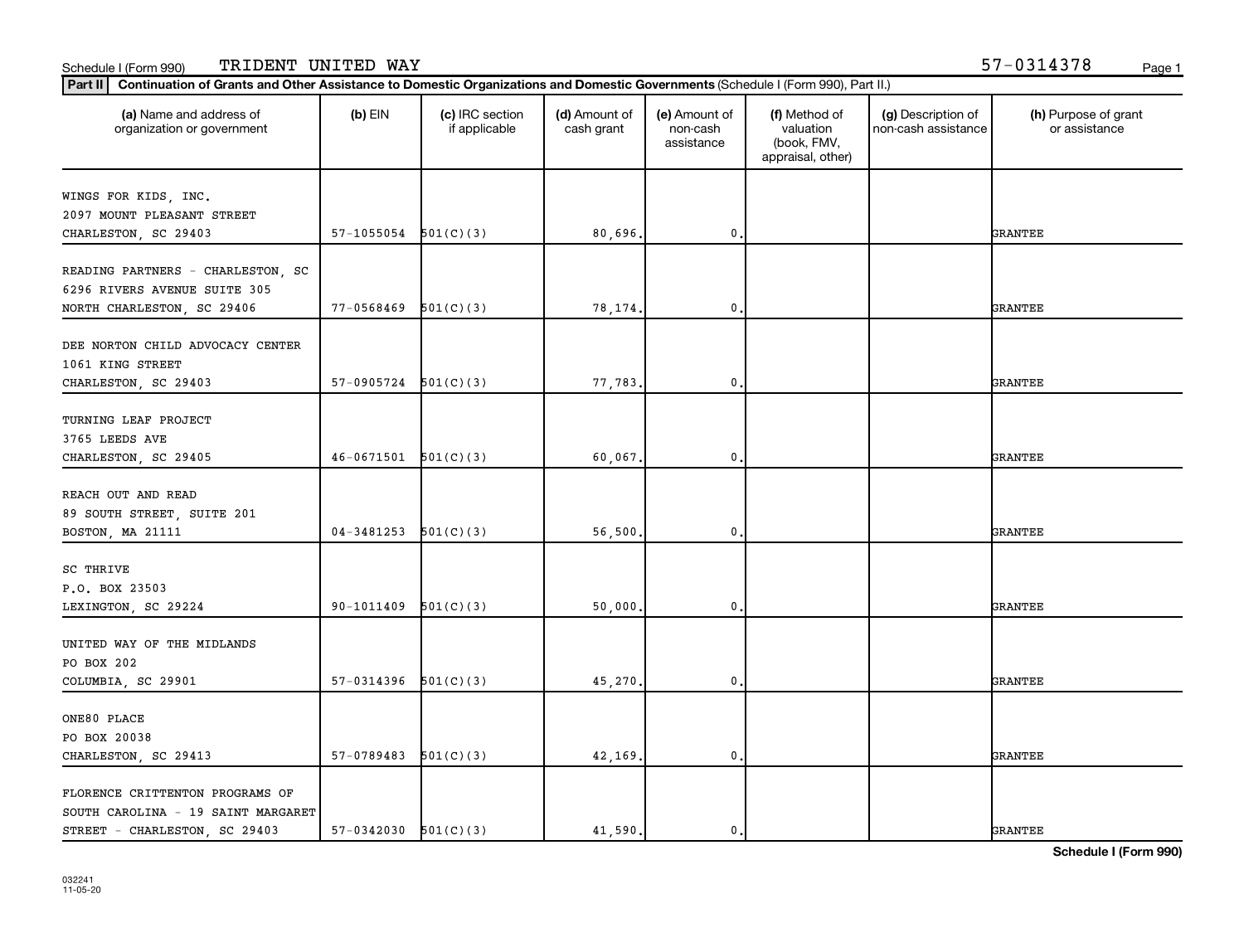| (a) Name and address of<br>organization or government                                       | $(b)$ EIN                | (c) IRC section<br>if applicable | (d) Amount of<br>cash grant | (e) Amount of<br>non-cash<br>assistance | (f) Method of<br>valuation<br>(book, FMV,<br>appraisal, other) | (g) Description of<br>non-cash assistance | (h) Purpose of grant<br>or assistance |
|---------------------------------------------------------------------------------------------|--------------------------|----------------------------------|-----------------------------|-----------------------------------------|----------------------------------------------------------------|-------------------------------------------|---------------------------------------|
| CHARLESTON LEGAL ACCESS                                                                     |                          |                                  |                             |                                         |                                                                |                                           |                                       |
| 3775 SPRUILL AVE.                                                                           |                          |                                  |                             |                                         |                                                                |                                           |                                       |
| NORTH CHARLESTON, SC 29405                                                                  | $81-1013976$ $501(C)(3)$ |                                  | 40,000                      | 0                                       |                                                                |                                           | <b>GRANTEE</b>                        |
| DORCHESTER CHILDREN'S ADVOCACY<br>CENTER - 303 E. RICHARDSON ST. -<br>SUMMERVILLE, SC 29483 | 57-1078099               | 501(C)(3)                        | 39,987.                     | 0                                       |                                                                |                                           | <b>GRANTEE</b>                        |
|                                                                                             |                          |                                  |                             |                                         |                                                                |                                           |                                       |
| CAROLINA YOUTH DEVELOPMENT CENTER<br>5055 LACKAWANNA BLVD.                                  |                          |                                  |                             |                                         |                                                                |                                           |                                       |
| NORTH CHARLESTON, SC 29406                                                                  | 57-0669877               | 501(C)(3)                        | 35,250                      | $\mathbf{0}$                            |                                                                |                                           | <b>GRANTEE</b>                        |
| SUMMERVILLE FAMILY YMCA                                                                     |                          |                                  |                             |                                         |                                                                |                                           |                                       |
| 140 SOUTH CEDAR STREET<br>SUMMERVILLE, SC 29483                                             | $57-0643100$ $501(C)(3)$ |                                  | 33,402.                     | $\mathbf{0}$                            |                                                                |                                           | <b>GRANTEE</b>                        |
|                                                                                             |                          |                                  |                             |                                         |                                                                |                                           |                                       |
| CHARLESTON PROMISE NEIGHBORHOOD<br>1819 MEETING STREET ROAD                                 |                          |                                  |                             |                                         |                                                                |                                           |                                       |
| NORTH CHARLESTON, SC 29405                                                                  | $80-0597710$ $501(C)(3)$ |                                  | 28,014                      | 0                                       |                                                                |                                           | <b>GRANTEE</b>                        |
| CHARLESTON PRO BONO LEGAL SERVICES<br>111 CHURCH STREET                                     |                          |                                  |                             |                                         |                                                                |                                           |                                       |
| CHARLESTON, SC 29401                                                                        | 20-0737728               | 501(C)(3)                        | 27,295                      | 0                                       |                                                                |                                           | <b>GRANTEE</b>                        |
| PALMETTO GOODWILL SERVICES                                                                  |                          |                                  |                             |                                         |                                                                |                                           |                                       |
| 2150 EAGLE DR. BLDG 100<br>NORTH CHARLESTON, SC 29406                                       | $57-0632511$ $501(C)(3)$ |                                  | 24,000                      | $\mathbf{0}$                            |                                                                |                                           | <b>GRANTEE</b>                        |
| SEACOAST CHRISTIAN COMMUNITY                                                                |                          |                                  |                             |                                         |                                                                |                                           |                                       |
| CHURCH, INC. - 750 LONG POINT ROAD<br>- MOUNT PLEASANT, SC 29464                            | $57-1045195$ $501(C)(3)$ |                                  | 21,938.                     | $\mathbf{0}$                            |                                                                |                                           | <b>GRANTEE</b>                        |
|                                                                                             |                          |                                  |                             |                                         |                                                                |                                           |                                       |
| EAST COOPER BAPTIST CHURCH<br>361 EGYPT ROAD                                                |                          |                                  |                             |                                         |                                                                |                                           |                                       |
| MOUNT PLEASANT, SC 29464                                                                    | 57-0697258 CHURCH        |                                  | 21,229.                     | $\mathbf 0$ .                           |                                                                |                                           | <b>GRANTEE</b>                        |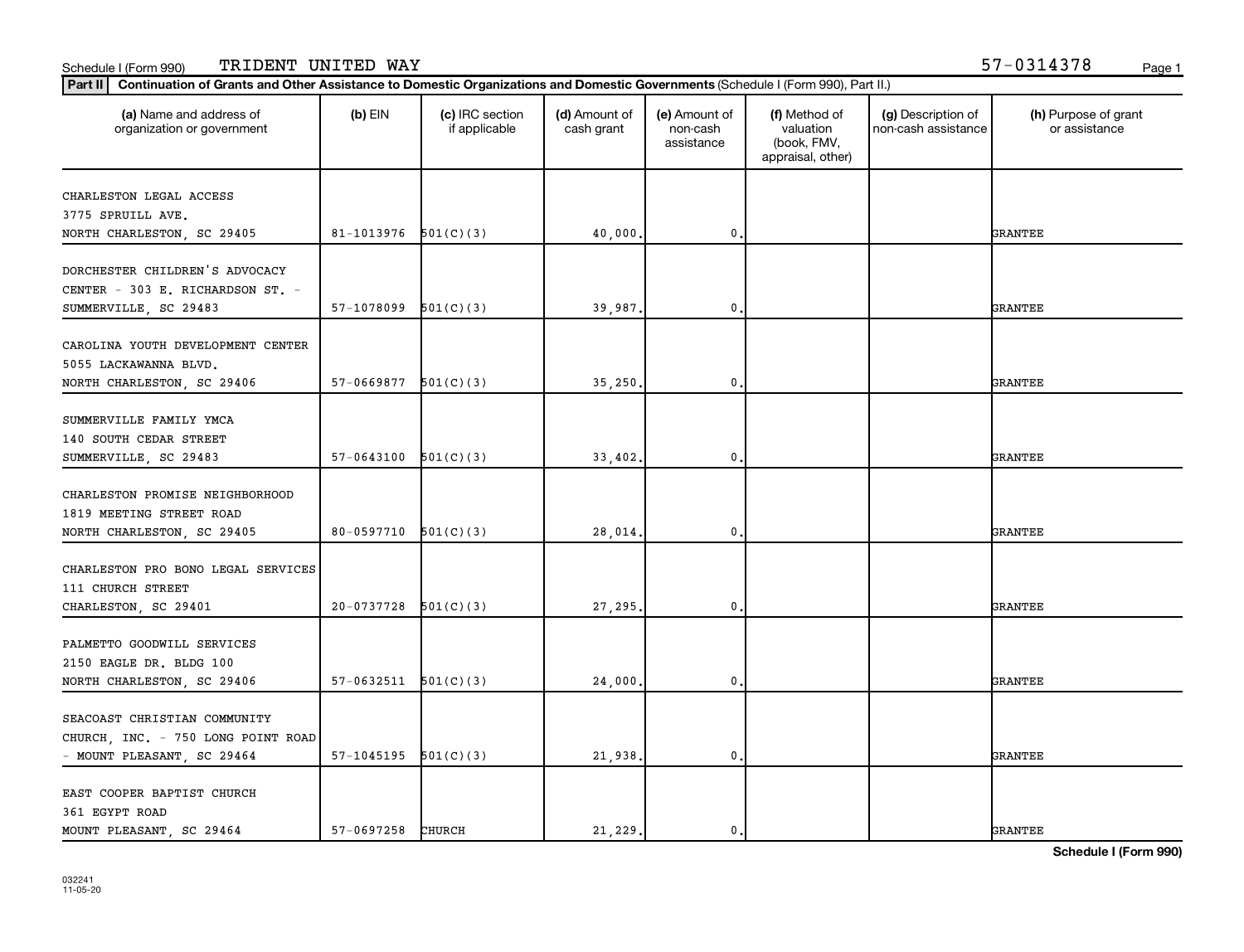| (a) Name and address of<br>organization or government              | $(b)$ EIN                | (c) IRC section<br>if applicable | (d) Amount of<br>cash grant | (e) Amount of<br>non-cash<br>assistance | (f) Method of<br>valuation<br>(book, FMV,<br>appraisal, other) | (g) Description of<br>non-cash assistance | (h) Purpose of grant<br>or assistance |
|--------------------------------------------------------------------|--------------------------|----------------------------------|-----------------------------|-----------------------------------------|----------------------------------------------------------------|-------------------------------------------|---------------------------------------|
| CHRIST EPISCOPAL CHURCH                                            |                          |                                  |                             |                                         |                                                                |                                           |                                       |
| 2304 HIGHWAY 17                                                    |                          |                                  |                             |                                         |                                                                |                                           |                                       |
| MOUNT PLEASANT, SC 29466                                           | 57-0771713               | CHURCH                           | 20,017.                     | $\mathbf{0}$                            |                                                                |                                           | <b>GRANTEE</b>                        |
|                                                                    |                          |                                  |                             |                                         |                                                                |                                           |                                       |
| FAMILY SERVICES, INC DBA ORIGIN SC<br>8084 RIVERS AVENUE           |                          |                                  |                             |                                         |                                                                |                                           |                                       |
| N. CHARLESTON, SC 29406                                            | 57-0324920               | 501(C)(3)                        | 19,018.                     | $\mathbf{0}$                            |                                                                |                                           | <b>GRANTEE</b>                        |
| UNITED WAY OF GREENVILLE COUNTY<br>105 EDINBURGH COURT             |                          |                                  |                             |                                         |                                                                |                                           |                                       |
| GREENVILLE, SC 29607                                               | 57-0362066               | 501(C)(3)                        | 18,800.                     | $\mathbf 0$                             |                                                                |                                           | <b>GRANTEE</b>                        |
| ADDLESTONE HEBREW ACADEMY<br>1639 WALLENBURG BLVD.                 |                          |                                  |                             |                                         |                                                                |                                           |                                       |
| CHARLESTON, SC 29407                                               | 57-0409223               | 501(C)(3)                        | 16,850.                     | $\mathbf{0}$                            |                                                                |                                           | <b>GRANTEE</b>                        |
| SOUTH CAROLINA AQUARIUM<br>100 AQUARIUM WHARF                      | 57-0961897               | 501(C)(3)                        |                             | $\mathbf 0$                             |                                                                |                                           | <b>GRANTEE</b>                        |
| CHARLESTON, SC 29401                                               |                          |                                  | 14,837.                     |                                         |                                                                |                                           |                                       |
| LONG BRANCH BAPTIST CHURCH OF<br>GREENVILLE - 28 BOLT ST -         |                          |                                  |                             |                                         |                                                                |                                           |                                       |
| GREENVILLE, SC 29605                                               | 57-0521475               | CHURCH                           | 12,000.                     | $\mathbf 0$                             |                                                                |                                           | <b>GRANTEE</b>                        |
| WATER MISSION INTERNATIONAL<br>1150 MOLLY GREENE WAY               |                          |                                  |                             |                                         |                                                                |                                           |                                       |
| N. CHARLESTON, SC 29405                                            | $57-1116978$ $501(C)(3)$ |                                  | 11,136.                     | $\mathbf 0$ .                           |                                                                |                                           | <b>GRANTEE</b>                        |
| UNITED WAY OF CENTRAL SAVANNAH<br>RIVER AREA - 1765 BROAD STREET - |                          |                                  |                             |                                         |                                                                |                                           |                                       |
| AUGUSTA, GA 30904                                                  | $58-0566155$ $501(C)(3)$ |                                  | 11,128.                     | $\mathbf{0}$                            |                                                                |                                           | <b>GRANTEE</b>                        |
| LIFE COVENANT CHURCH<br>4600 E 2ND ST                              |                          |                                  |                             |                                         |                                                                |                                           |                                       |
| EDMOND, OK 73034                                                   | 73-1486708               | CHURCH                           | 10.667.                     | 0.                                      |                                                                |                                           | <b>GRANTEE</b>                        |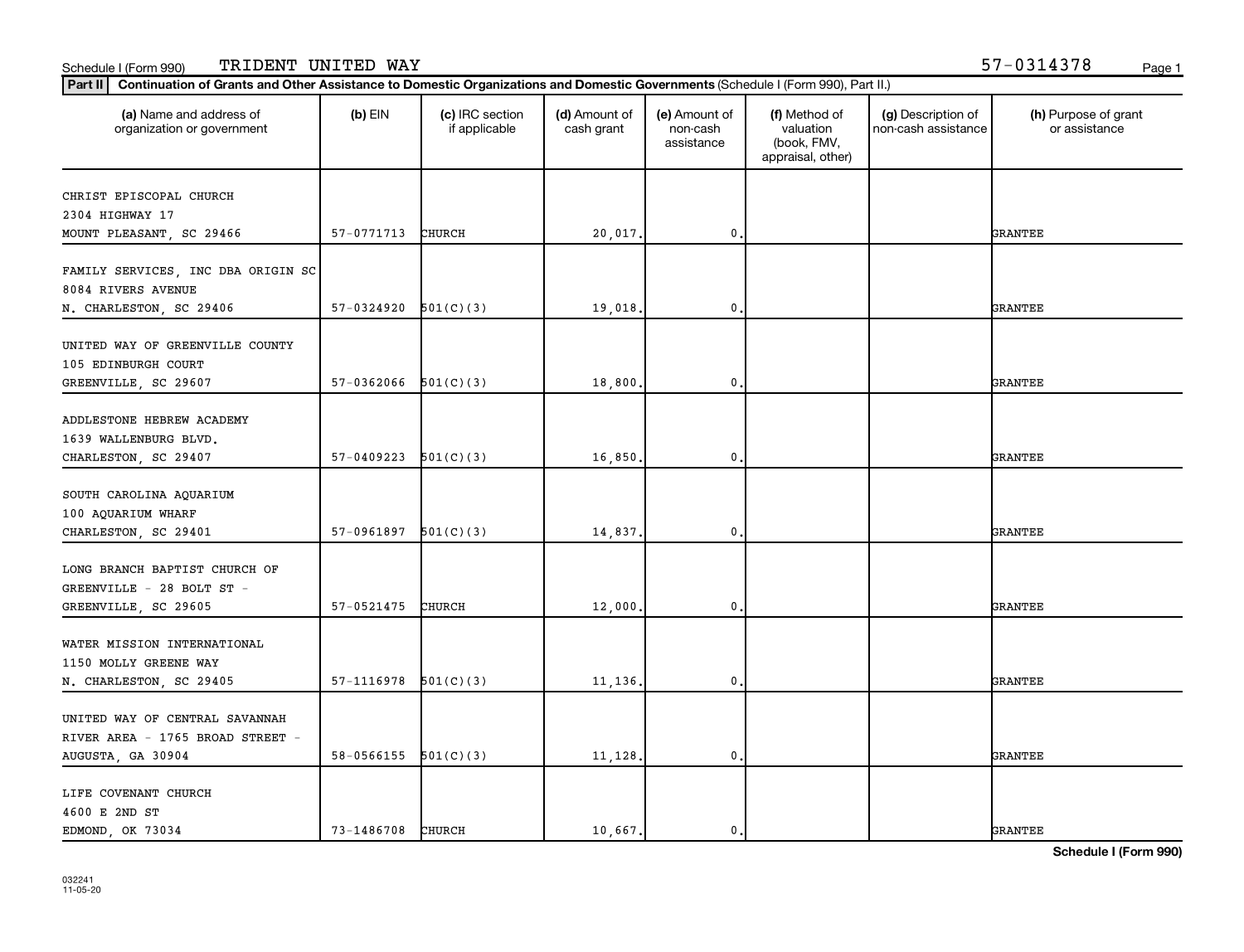| (a) Name and address of<br>organization or government                                     | $(b)$ EIN                | (c) IRC section<br>if applicable | (d) Amount of<br>cash grant | (e) Amount of<br>non-cash<br>assistance | (f) Method of<br>valuation<br>(book, FMV,<br>appraisal, other) | (g) Description of<br>non-cash assistance | (h) Purpose of grant<br>or assistance |
|-------------------------------------------------------------------------------------------|--------------------------|----------------------------------|-----------------------------|-----------------------------------------|----------------------------------------------------------------|-------------------------------------------|---------------------------------------|
| CHARLESTON ORPHAN HOUSE, INC.<br>5055 LACKAWANNA BLVD.                                    |                          |                                  |                             |                                         |                                                                |                                           |                                       |
| NORTH CHARLESTON, SC 29405                                                                | 57-0669877               | 501(C)(3)                        | 10,514.                     | 0                                       |                                                                |                                           | <b>GRANTEE</b>                        |
| UNITED WAY OF GREATER RICHMOND AND<br>PETERSBURG - PO BOX 11807 -                         | 23-7375346               | 501(C)(3)                        | 10,067.                     | 0                                       |                                                                |                                           | <b>GRANTEE</b>                        |
| RICHMOND, VA 23230                                                                        |                          |                                  |                             |                                         |                                                                |                                           |                                       |
| MEDICAL UNIVERSITY OF SOUTH<br>CAROLINA FOUNDATION - 18 BEE ST. -<br>CHARLESTON, SC 29425 | 57-6028985               | 501(C)(3)                        | 9,930,                      | $\mathbf 0$                             |                                                                |                                           | <b>GRANTEE</b>                        |
|                                                                                           |                          |                                  |                             |                                         |                                                                |                                           |                                       |
| CHARLESTON BAPTIST CHURCH                                                                 |                          |                                  |                             |                                         |                                                                |                                           |                                       |
| 13 SAN MIGUEL RD.<br>CHARLESTON, SC 29414                                                 | 57-0776068               | CHURCH                           | 9,800                       | $\mathbf 0$                             |                                                                |                                           | <b>GRANTEE</b>                        |
|                                                                                           |                          |                                  |                             |                                         |                                                                |                                           |                                       |
| EAST COOPER MEALS ON WHEELS, INC.<br>PO BOX 583                                           |                          |                                  |                             |                                         |                                                                |                                           |                                       |
| MOUNT PLEASANT, SC 29465                                                                  | 57-0804618               | 501(C)(3)                        | 9,737.                      | 0                                       |                                                                |                                           | <b>GRANTEE</b>                        |
| TWO RIVERS PRESBYTERIAN CHURCH<br>1082 EAST MONTAGUE AVENUE                               |                          |                                  |                             |                                         |                                                                |                                           |                                       |
| NORTH CHARLESTON, SC 29405                                                                | 20-8223428               | CHURCH                           | 9,601                       | 0                                       |                                                                |                                           | <b>GRANTEE</b>                        |
| MOUNT MORIAH MISSIONARY BAPTIST<br>CHURCH - 7396 RIVERS AVE - NORTH                       |                          |                                  |                             |                                         |                                                                |                                           |                                       |
| CHARLESTON, SC 29406                                                                      | 57-0815508               | CHURCH                           | 9,400.                      | $\mathbf 0$                             |                                                                |                                           | <b>GRANTEE</b>                        |
|                                                                                           |                          |                                  |                             |                                         |                                                                |                                           |                                       |
| CLEMSON UNIVERSITY FOUNDATION<br>PO BOX 1889                                              |                          |                                  |                             |                                         |                                                                |                                           |                                       |
| CLEMSON, SC 29633                                                                         | $57-0426335$ $501(C)(3)$ |                                  | 8,625                       | $\mathbf 0$                             |                                                                |                                           | <b>GRANTEE</b>                        |
| THE CHURCH AT LIFE PARK                                                                   |                          |                                  |                             |                                         |                                                                |                                           |                                       |
| 1151 GEORGE BROWDER BOULEVARD                                                             |                          |                                  |                             |                                         |                                                                |                                           |                                       |
| MOUNT PLEASANT, SC 29466                                                                  | 47-1094917               | CHURCH                           | 8,615.                      | $\mathbf 0$ .                           |                                                                |                                           | <b>GRANTEE</b>                        |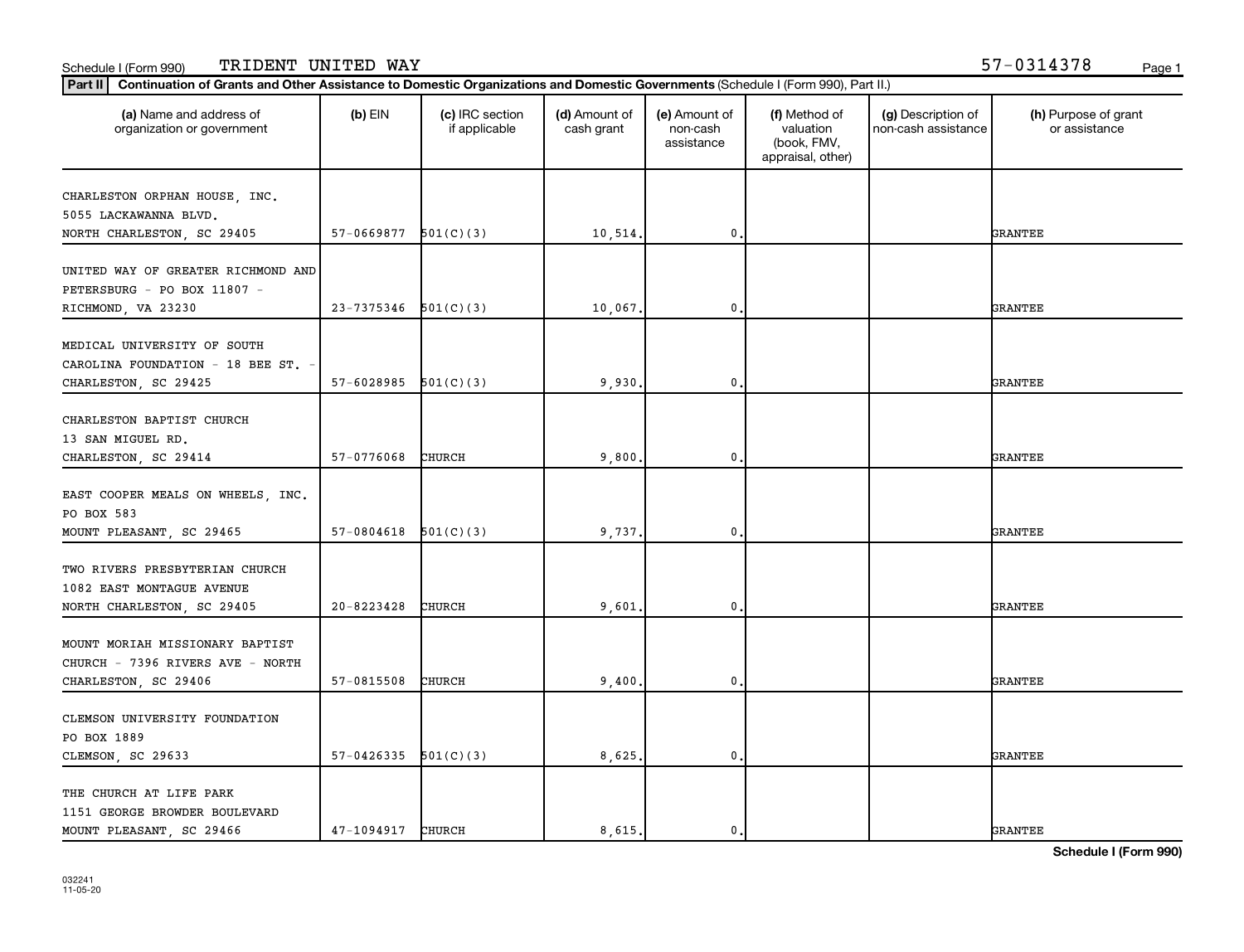| (a) Name and address of<br>organization or government | $(b)$ EIN                  | (c) IRC section<br>if applicable | (d) Amount of<br>cash grant | (e) Amount of<br>non-cash<br>assistance | (f) Method of<br>valuation<br>(book, FMV,<br>appraisal, other) | (g) Description of<br>non-cash assistance | (h) Purpose of grant<br>or assistance |
|-------------------------------------------------------|----------------------------|----------------------------------|-----------------------------|-----------------------------------------|----------------------------------------------------------------|-------------------------------------------|---------------------------------------|
| BLACK RIVER UNITED WAY -                              |                            |                                  |                             |                                         |                                                                |                                           |                                       |
| GEORGETOWN, SC - PO BOX 1065 -                        |                            |                                  |                             |                                         |                                                                |                                           |                                       |
| GEORGETOWN, SC 29440                                  | 57-0526145                 | 501(C)(3)                        | 8,435                       | 0,                                      |                                                                |                                           | <b>GRANTEE</b>                        |
|                                                       |                            |                                  |                             |                                         |                                                                |                                           |                                       |
| TRI-COUNTY CRADLE TO CAREER                           |                            |                                  |                             |                                         |                                                                |                                           |                                       |
| COLLABORATIVE - 1691 TURNBALL AVE                     |                            |                                  |                             |                                         |                                                                |                                           |                                       |
| - NORTH CHARLESTON, SC 29405                          | 46-2902337                 | 501(C)(3)                        | 8,350.                      | $\mathbf 0$                             |                                                                |                                           | GRANTEE                               |
|                                                       |                            |                                  |                             |                                         |                                                                |                                           |                                       |
| NEWSPRING CHURCH                                      |                            |                                  |                             |                                         |                                                                |                                           |                                       |
| PO BOX 1407                                           | 26-4189337                 |                                  |                             |                                         |                                                                |                                           |                                       |
| ANDERSON, SC 29622                                    |                            | CHURCH                           | 8,100                       | 0,                                      |                                                                |                                           | GRANTEE                               |
| TURNING POINT MINISTRIES                              |                            |                                  |                             |                                         |                                                                |                                           |                                       |
| 1001 W 2ND AVE                                        |                            |                                  |                             |                                         |                                                                |                                           |                                       |
| GASTONIA, NC 25852                                    | 35-2342168                 | 501(C)(3)                        | 7,425                       | $\mathbf 0$                             |                                                                |                                           | <b>GRANTEE</b>                        |
|                                                       |                            |                                  |                             |                                         |                                                                |                                           |                                       |
| UNITED WAY OF THE CENTRAL                             |                            |                                  |                             |                                         |                                                                |                                           |                                       |
| CAROLINAS, INC. - PO BOX 890685 -                     |                            |                                  |                             |                                         |                                                                |                                           |                                       |
| CHARLOTTE, NC 28289                                   | 56-0529949                 | 501(C)(3)                        | 7,076                       | $\mathbf 0$                             |                                                                |                                           | GRANTEE                               |
|                                                       |                            |                                  |                             |                                         |                                                                |                                           |                                       |
| REDEEMER PRESBYTERIAN CHURCH                          |                            |                                  |                             |                                         |                                                                |                                           |                                       |
| 43 WENTWORTH ST                                       | 57-1072429                 | CHURCH                           |                             | $\mathbf 0$                             |                                                                |                                           | GRANTEE                               |
| CHARLESTON, SC 29401                                  |                            |                                  | 7,000                       |                                         |                                                                |                                           |                                       |
| PORTER-GAUD SCHOOL                                    |                            |                                  |                             |                                         |                                                                |                                           |                                       |
| 300 ALBEMARLE RD                                      |                            |                                  |                             |                                         |                                                                |                                           |                                       |
| CHARLESTON, SC 29407                                  | 57-0342032                 | 501(C)(3)                        | 6,949                       | 0.                                      |                                                                |                                           | <b>GRANTEE</b>                        |
|                                                       |                            |                                  |                             |                                         |                                                                |                                           |                                       |
| UNITED WAY OF PICKENS COUNTY                          |                            |                                  |                             |                                         |                                                                |                                           |                                       |
| PO BOX 96                                             |                            |                                  |                             |                                         |                                                                |                                           |                                       |
| EASLEY, SC 29641                                      | 57-0476249                 | 501(C)(3)                        | 6, 592.                     | $\mathbf 0$                             |                                                                |                                           | GRANTEE                               |
|                                                       |                            |                                  |                             |                                         |                                                                |                                           |                                       |
| CHANGED LIVES MINISTRY                                |                            |                                  |                             |                                         |                                                                |                                           |                                       |
| 470 REID HILL ROAD                                    |                            |                                  |                             |                                         |                                                                |                                           |                                       |
| MONCKS CORNER, SC 29461                               | $81 - 3308416$ $501(C)(3)$ |                                  | 6,245.                      | $\mathbf{0}$ .                          |                                                                |                                           | <b>GRANTEE</b>                        |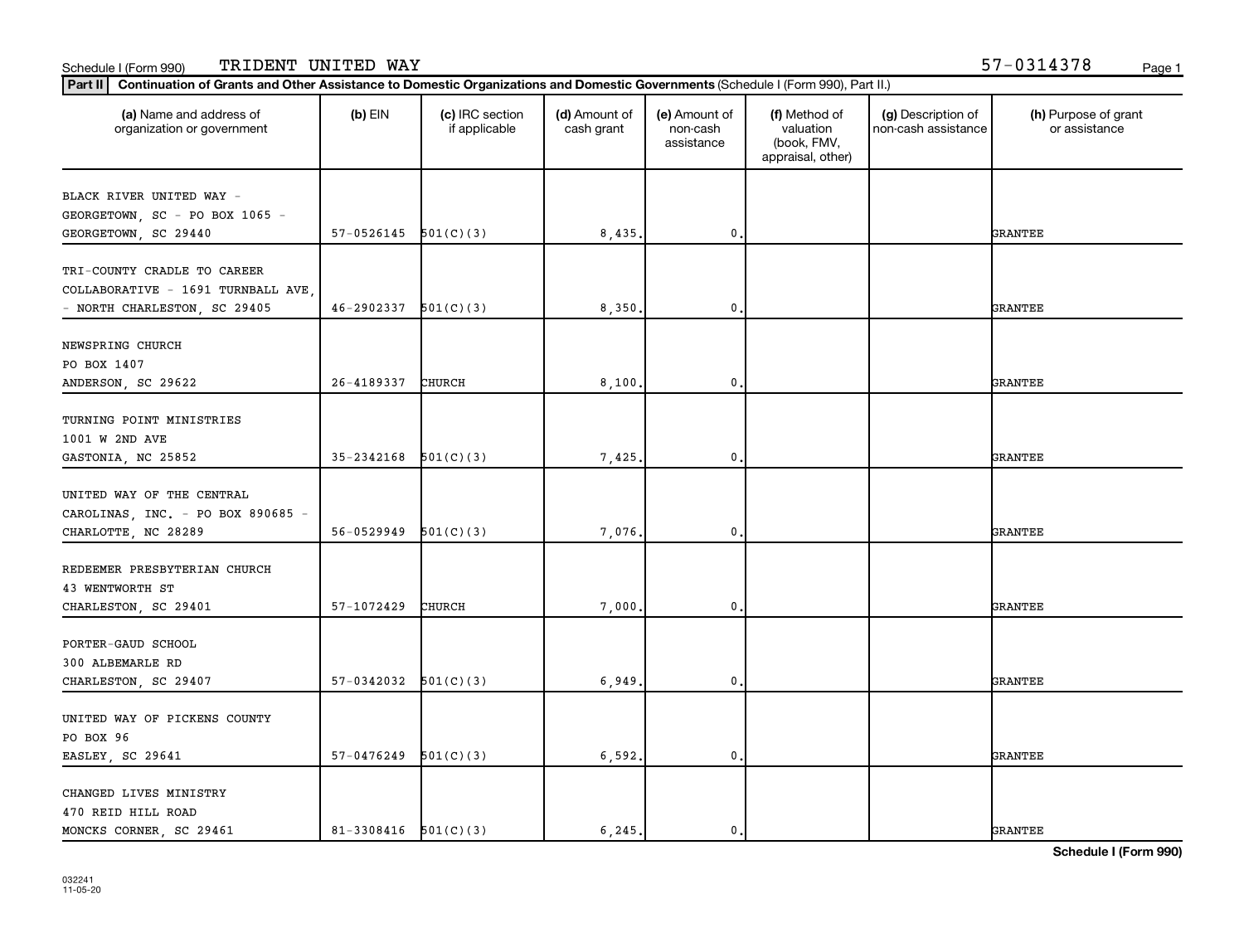| (a) Name and address of<br>organization or government  | $(b)$ EIN                | (c) IRC section<br>if applicable | (d) Amount of<br>cash grant | (e) Amount of<br>non-cash<br>assistance | (f) Method of<br>valuation<br>(book, FMV,<br>appraisal, other) | (g) Description of<br>non-cash assistance | (h) Purpose of grant<br>or assistance |
|--------------------------------------------------------|--------------------------|----------------------------------|-----------------------------|-----------------------------------------|----------------------------------------------------------------|-------------------------------------------|---------------------------------------|
| UNITED WAY OF THE COASTAL EMPIRE<br>428 BULL STREET    |                          |                                  |                             |                                         |                                                                |                                           |                                       |
| SAVANNAH, GA 31401                                     | $58-0623603$ $501(C)(3)$ |                                  | 6,129.                      | 0.                                      |                                                                |                                           | <b>GRANTEE</b>                        |
| UNITED WAY OF SOUTHEAST LOUISIANA<br>2515 CANAL ST     |                          |                                  |                             |                                         |                                                                |                                           |                                       |
| NEW ORLEANS, LA 70119                                  | 72-0471369               | 501(C)(3)                        | 6, 103.                     | $\mathbf{0}$                            |                                                                |                                           | <b>GRANTEE</b>                        |
| CALVARY CHAPEL OF BOISE, INC.<br>123 S AUTO DRIVE      |                          |                                  |                             |                                         |                                                                |                                           |                                       |
| BOISE, ID 83709                                        | 82-0373010               | <b>CHURCH</b>                    | 5,833.                      | $\mathbf{0}$                            |                                                                |                                           | <b>GRANTEE</b>                        |
| CHARLESTON SOUTHERN UNIVERSITY<br>9200 UNIVERSITY BLVD |                          |                                  |                             |                                         |                                                                |                                           |                                       |
| NORTH CHARLESTON, SC 29407                             | $57-0474291$ $501(C)(3)$ |                                  | 5,132.                      | 0.                                      |                                                                |                                           | <b>GRANTEE</b>                        |
| UNITED WAY OF HORRY COUNTY<br>761 CENTURY CIR          |                          |                                  |                             |                                         |                                                                |                                           |                                       |
| CONWAY, SC 29526                                       | $57-0558692$ $501(C)(3)$ |                                  | 5,127.                      | 0.                                      |                                                                |                                           | <b>GRANTEE</b>                        |
| GIBBES MUSEUM OF ART<br>135 MEETING STREET             |                          |                                  |                             |                                         |                                                                |                                           |                                       |
| CHARLESTON, SC 29401                                   | 57-0323047               | 501(C)(3)                        | 5,115.                      | $\mathbf{0}$                            |                                                                |                                           | <b>GRANTEE</b>                        |
|                                                        |                          |                                  |                             |                                         |                                                                |                                           |                                       |
|                                                        |                          |                                  |                             |                                         |                                                                |                                           |                                       |
|                                                        |                          |                                  |                             |                                         |                                                                |                                           |                                       |
|                                                        |                          |                                  |                             |                                         |                                                                |                                           |                                       |
|                                                        |                          |                                  |                             |                                         |                                                                |                                           |                                       |
|                                                        |                          |                                  |                             |                                         |                                                                |                                           |                                       |
|                                                        |                          |                                  |                             |                                         |                                                                |                                           |                                       |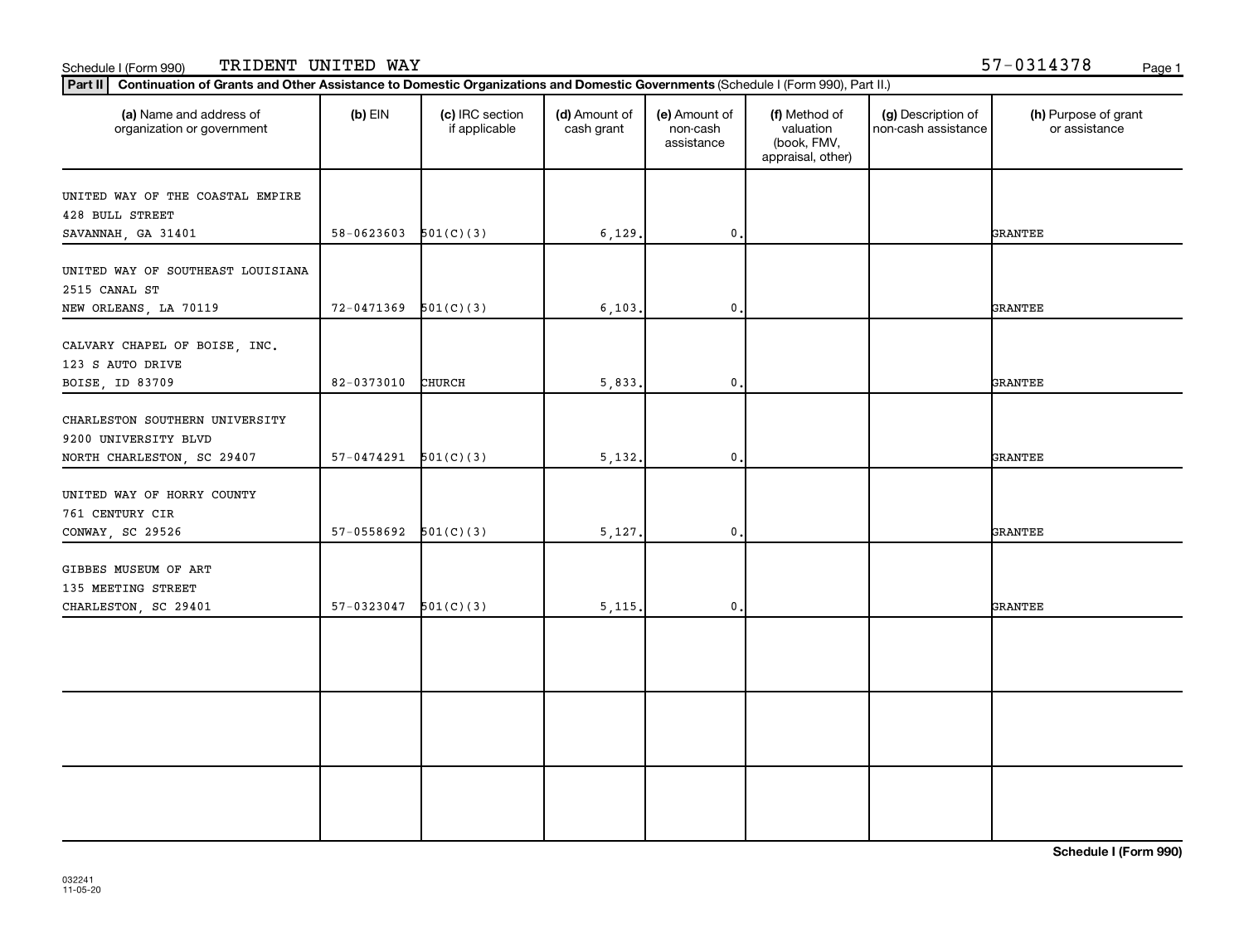Schedule I (Form 990) 2020 Page TRIDENT UNITED WAY 57-0314378

**2**

Part III | Grants and Other Assistance to Domestic Individuals. Complete if the organization answered "Yes" on Form 990, Part IV, line 22. Part III can be duplicated if additional space is needed.

| (a) Type of grant or assistance                                                                                                                      | (b) Number of<br>recipients | (c) Amount of<br>cash grant | (d) Amount of non-<br>cash assistance | (e) Method of valuation<br>(book, FMV, appraisal, other) | (f) Description of noncash assistance |
|------------------------------------------------------------------------------------------------------------------------------------------------------|-----------------------------|-----------------------------|---------------------------------------|----------------------------------------------------------|---------------------------------------|
|                                                                                                                                                      |                             |                             |                                       |                                                          |                                       |
|                                                                                                                                                      |                             |                             |                                       |                                                          |                                       |
|                                                                                                                                                      |                             |                             |                                       |                                                          |                                       |
|                                                                                                                                                      |                             |                             |                                       |                                                          |                                       |
|                                                                                                                                                      |                             |                             |                                       |                                                          |                                       |
|                                                                                                                                                      |                             |                             |                                       |                                                          |                                       |
|                                                                                                                                                      |                             |                             |                                       |                                                          |                                       |
|                                                                                                                                                      |                             |                             |                                       |                                                          |                                       |
|                                                                                                                                                      |                             |                             |                                       |                                                          |                                       |
|                                                                                                                                                      |                             |                             |                                       |                                                          |                                       |
| Part IV<br>Supplemental Information. Provide the information required in Part I, line 2; Part III, column (b); and any other additional information. |                             |                             |                                       |                                                          |                                       |

PART I, LINE 2:

A PORTION OF THE GRANTED FUNDS ARE A RESULT OF DIRECT DESIGNATIONS BY

DONORS. IN THE CURRENT REPORTING YEAR, THIS AMOUNT IS \$709,678. A PORTION

OF THE GRANTED FUNDS ARE A RESULT OF A FUNDING PROCESS OVERSEEN BY THE

COMMUNITY IMPACT COMMITTEE. THE COMMUNITY IMPACT COMMITTEE, ALONG WITH THE

SUBCOMMITTEES OF THE FINANCIAL REVIEW COMMITTEE AND PROGRAM REVIEW

COMMITTEE, CONSISTS OF COMMUNITY VOLUNTEERS THAT SELECT GRANT RECIPIENTS

BASED ON FORMAL APPLICATIONS AND PROGRAM MONITORING. THERE IS AN ANNUAL

REVIEW OF GRANTEE PROGRAM RESULTS AND FUND EXPENDITURES. IN THE CURRENT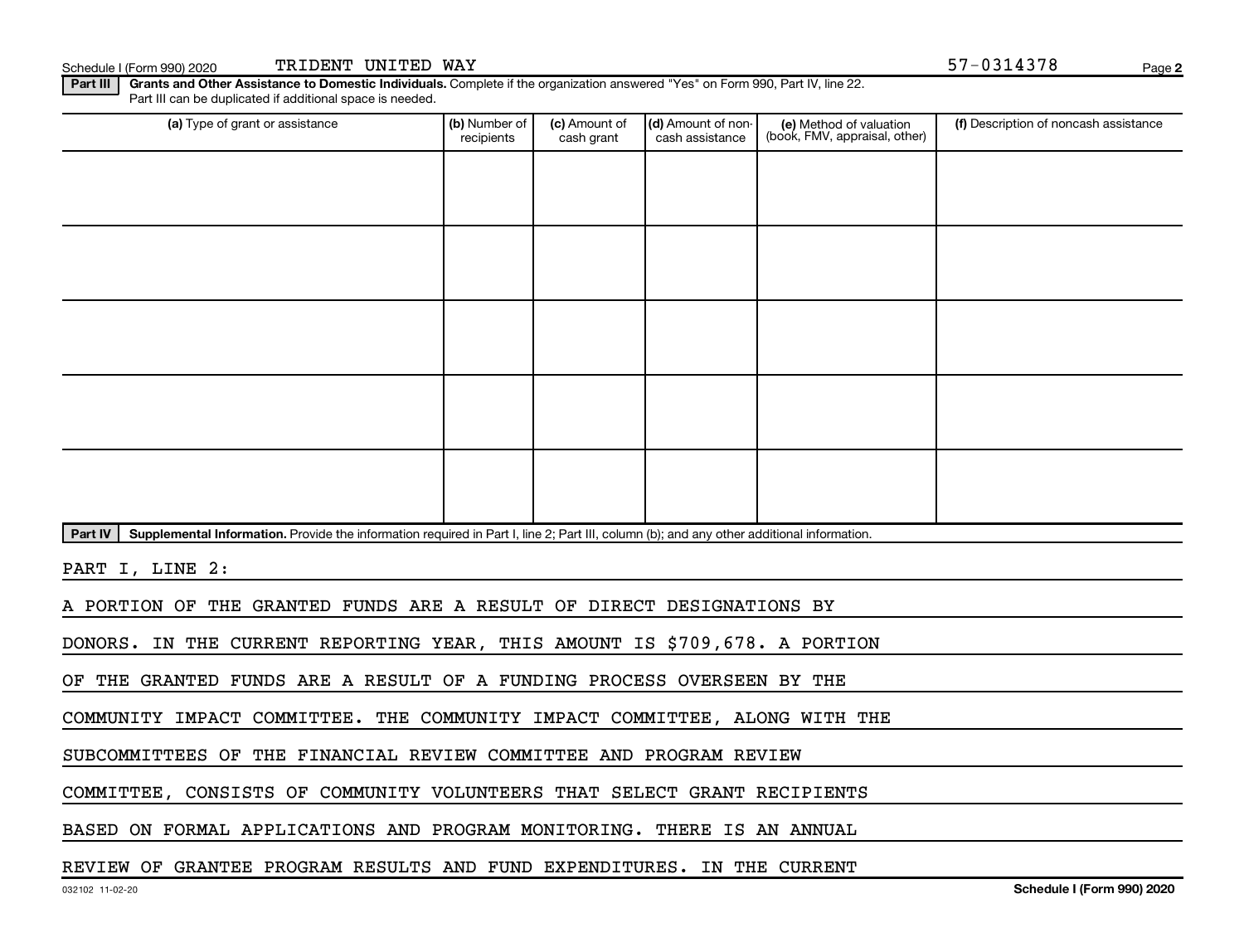| Schedule I (Form 99 |  |
|---------------------|--|

Schedule I (Form 990) TRIDENT UNITED WAY 57-0314378 Page

**Part IV Supplemental Information**

REPORTING YEAR THIS AMOUNT WAS \$1,925,202.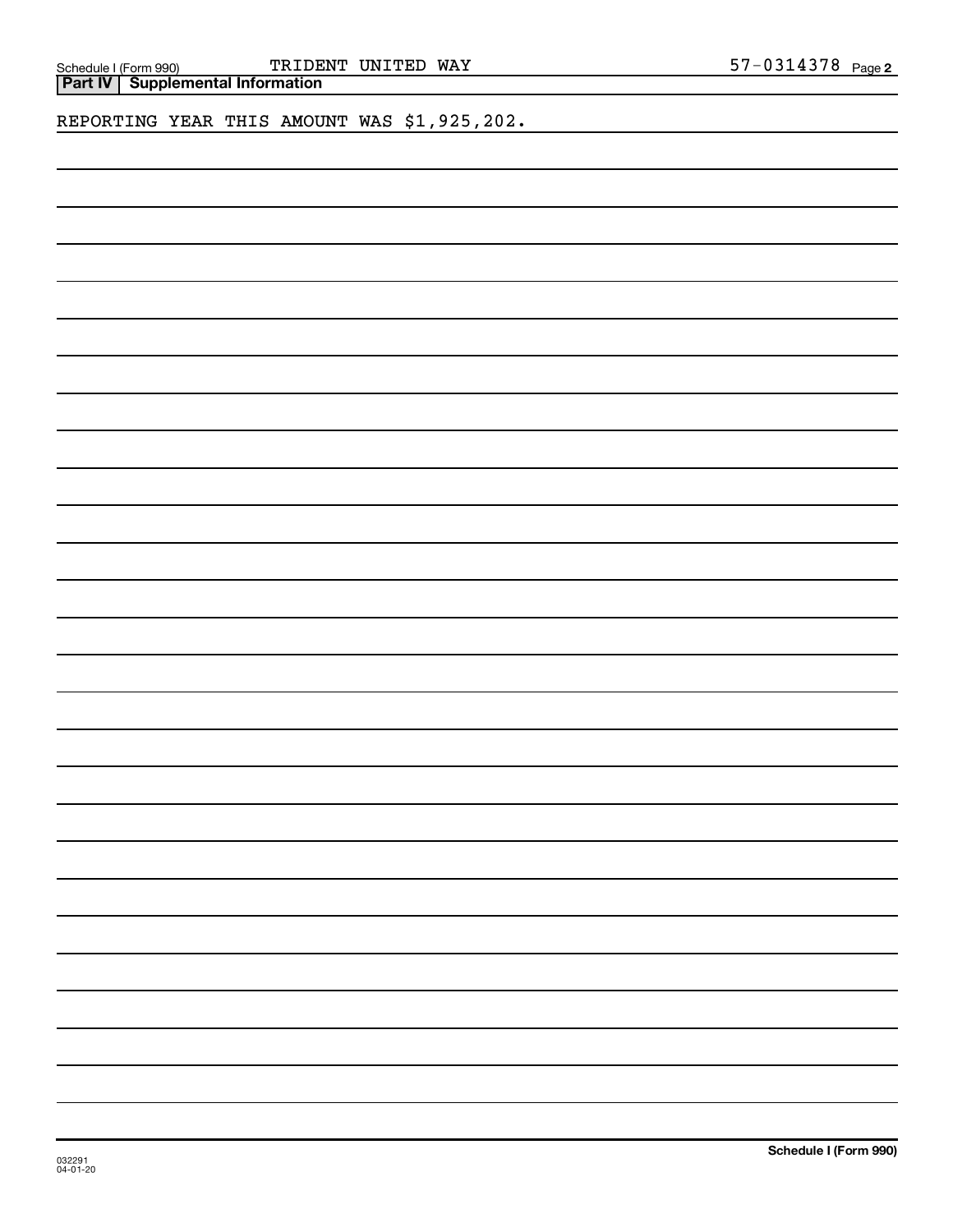|        | <b>Compensation Information</b><br><b>SCHEDULE J</b>                                                                    |                                       |              | OMB No. 1545-0047 |                         |
|--------|-------------------------------------------------------------------------------------------------------------------------|---------------------------------------|--------------|-------------------|-------------------------|
|        | (Form 990)<br>For certain Officers, Directors, Trustees, Key Employees, and Highest                                     |                                       |              |                   |                         |
|        | <b>Compensated Employees</b><br>Complete if the organization answered "Yes" on Form 990, Part IV, line 23.              |                                       |              |                   |                         |
|        | Attach to Form 990.<br>Department of the Treasury                                                                       | <b>Open to Public</b>                 |              |                   |                         |
|        | ► Go to www.irs.gov/Form990 for instructions and the latest information.<br>Internal Revenue Service                    |                                       |              | Inspection        |                         |
|        | Name of the organization                                                                                                | <b>Employer identification number</b> |              |                   |                         |
|        | TRIDENT UNITED WAY                                                                                                      | 57-0314378                            |              |                   |                         |
| Part I | <b>Questions Regarding Compensation</b>                                                                                 |                                       |              |                   |                         |
|        |                                                                                                                         |                                       |              | Yes               | No                      |
| 1a     | Check the appropriate box(es) if the organization provided any of the following to or for a person listed on Form 990,  |                                       |              |                   |                         |
|        | Part VII, Section A, line 1a. Complete Part III to provide any relevant information regarding these items.              |                                       |              |                   |                         |
|        | First-class or charter travel<br>Housing allowance or residence for personal use                                        |                                       |              |                   |                         |
|        | Travel for companions<br>Payments for business use of personal residence                                                |                                       |              |                   |                         |
|        | Health or social club dues or initiation fees<br>Tax indemnification and gross-up payments                              |                                       |              |                   |                         |
|        | Discretionary spending account<br>Personal services (such as maid, chauffeur, chef)                                     |                                       |              |                   |                         |
|        |                                                                                                                         |                                       |              |                   |                         |
|        | <b>b</b> If any of the boxes on line 1a are checked, did the organization follow a written policy regarding payment or  |                                       |              |                   |                         |
|        |                                                                                                                         | 1b                                    |              |                   |                         |
| 2      | Did the organization require substantiation prior to reimbursing or allowing expenses incurred by all directors,        |                                       |              |                   |                         |
|        |                                                                                                                         |                                       | $\mathbf{2}$ |                   |                         |
|        |                                                                                                                         |                                       |              |                   |                         |
| з      | Indicate which, if any, of the following the organization used to establish the compensation of the organization's      |                                       |              |                   |                         |
|        | CEO/Executive Director. Check all that apply. Do not check any boxes for methods used by a related organization to      |                                       |              |                   |                         |
|        | establish compensation of the CEO/Executive Director, but explain in Part III.                                          |                                       |              |                   |                         |
|        | $\lfloor \underline{\textbf{X}} \rfloor$ Compensation committee<br>$\underline{\mathbf{X}}$ Written employment contract |                                       |              |                   |                         |
|        | $ \mathbf{X} $ Compensation survey or study<br>  X  <br>Independent compensation consultant                             |                                       |              |                   |                         |
|        | $ \mathbf{X} $ Form 990 of other organizations<br>$\mathbf{X}$ Approval by the board or compensation committee          |                                       |              |                   |                         |
|        | During the year, did any person listed on Form 990, Part VII, Section A, line 1a, with respect to the filing            |                                       |              |                   |                         |
| 4      | organization or a related organization:                                                                                 |                                       |              |                   |                         |
| а      | Receive a severance payment or change-of-control payment?                                                               | 4a                                    |              |                   | х                       |
| b      |                                                                                                                         | 4b                                    |              | X                 |                         |
| с      |                                                                                                                         | 4c                                    |              |                   | х                       |
|        | If "Yes" to any of lines 4a-c, list the persons and provide the applicable amounts for each item in Part III.           |                                       |              |                   |                         |
|        |                                                                                                                         |                                       |              |                   |                         |
|        | Only section 501(c)(3), 501(c)(4), and 501(c)(29) organizations must complete lines 5-9.                                |                                       |              |                   |                         |
|        | 5 For persons listed on Form 990, Part VII, Section A, line 1a, did the organization pay or accrue any compensation     |                                       |              |                   |                         |
|        | contingent on the revenues of:                                                                                          |                                       |              |                   |                         |
|        |                                                                                                                         | 5a                                    |              |                   | х                       |
|        |                                                                                                                         | 5b                                    |              |                   | $\overline{\mathbf{X}}$ |
|        | If "Yes" on line 5a or 5b, describe in Part III.                                                                        |                                       |              |                   |                         |
| 6      | For persons listed on Form 990, Part VII, Section A, line 1a, did the organization pay or accrue any compensation       |                                       |              |                   |                         |
|        | contingent on the net earnings of:                                                                                      |                                       |              |                   |                         |
|        |                                                                                                                         | 6a                                    |              |                   | х                       |
|        |                                                                                                                         | 6b                                    |              |                   | х                       |
|        | If "Yes" on line 6a or 6b, describe in Part III.                                                                        |                                       |              |                   |                         |
|        | 7 For persons listed on Form 990, Part VII, Section A, line 1a, did the organization provide any nonfixed payments      |                                       |              |                   |                         |
|        |                                                                                                                         | 7                                     |              |                   | х                       |
| 8      | Were any amounts reported on Form 990, Part VII, paid or accrued pursuant to a contract that was subject to the         |                                       |              |                   |                         |
|        |                                                                                                                         | 8                                     |              |                   | х                       |
| 9      | If "Yes" on line 8, did the organization also follow the rebuttable presumption procedure described in                  |                                       |              |                   |                         |
|        |                                                                                                                         |                                       | 9            |                   |                         |
|        | LHA For Paperwork Reduction Act Notice, see the Instructions for Form 990.                                              | Schedule J (Form 990) 2020            |              |                   |                         |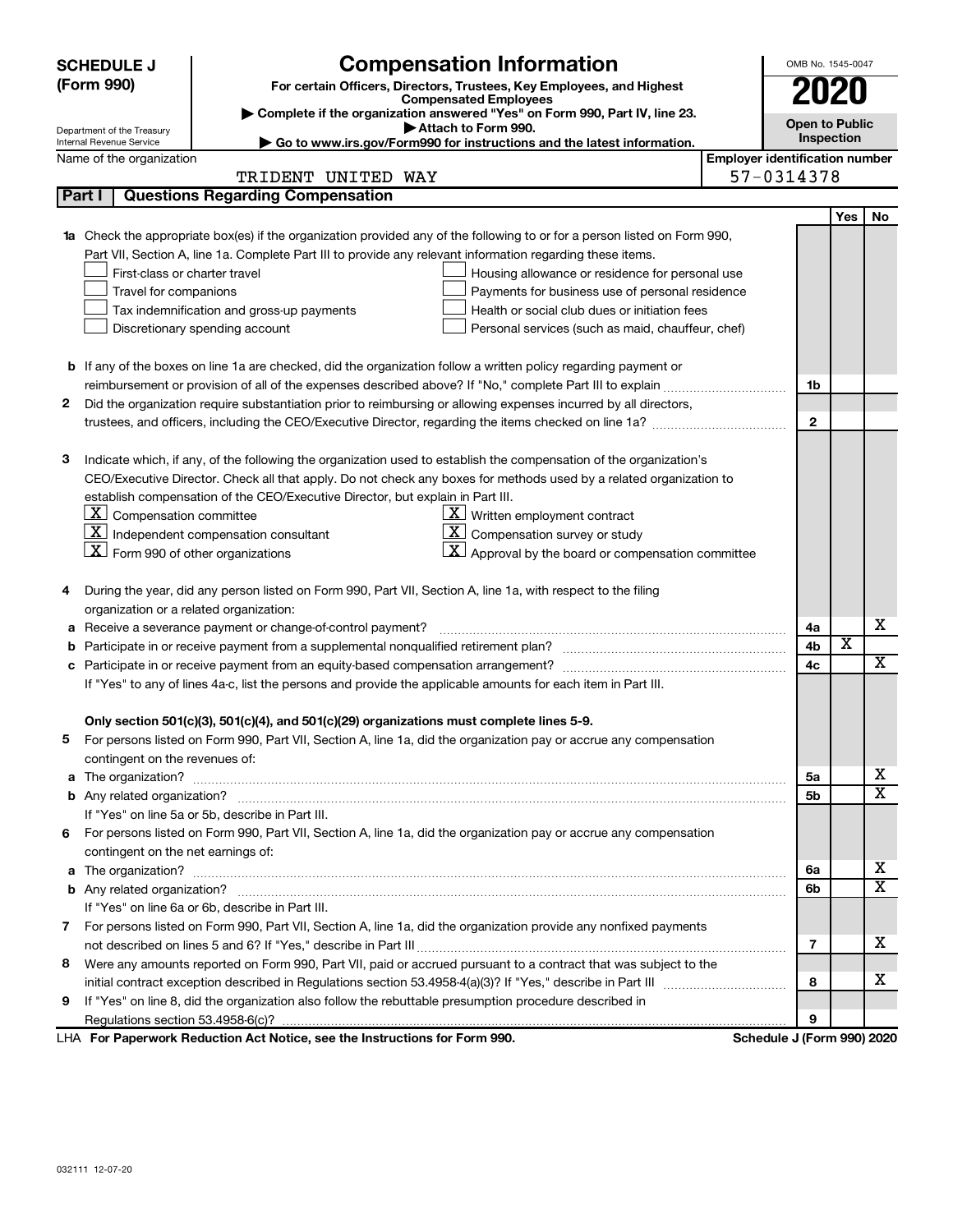**2**

### Part II | Officers, Directors, Trustees, Key Employees, and Highest Compensated Employees. Use duplicate copies if additional space is needed.

For each individual whose compensation must be reported on Schedule J, report compensation from the organization on row (i) and from related organizations, described in the instructions, on row (ii). Do not list any individuals that aren't listed on Form 990, Part VII.

Note: The sum of columns (B)(i)-(iii) for each listed individual must equal the total amount of Form 990, Part VII, Section A, line 1a, applicable column (D) and (E) amounts for that individual.

|                            |                    | (B) Breakdown of W-2 and/or 1099-MISC compensation |                                           | (C) Retirement and                        | (D) Nontaxable                 | (E) Total of columns | (F) Compensation |                                                            |
|----------------------------|--------------------|----------------------------------------------------|-------------------------------------------|-------------------------------------------|--------------------------------|----------------------|------------------|------------------------------------------------------------|
| (A) Name and Title         |                    | (i) Base<br>compensation                           | (ii) Bonus &<br>incentive<br>compensation | (iii) Other<br>reportable<br>compensation | other deferred<br>compensation | benefits             | $(B)(i)$ - $(D)$ | in column (B)<br>reported as deferred<br>on prior Form 990 |
| CHLOE KNIGHT TONNEY<br>(1) | (i)                | 194,282.                                           | $\overline{0}$ .                          | $\overline{0}$ .                          | 9,750.                         | 23, 246.             | 227, 278.        | $\overline{0}$ .                                           |
| PRESIDENT AND CEO          | (ii)               | $\overline{0}$ .                                   | $\overline{0}$ .                          | $\overline{0}$ .                          | $\overline{0}$ .               | $\overline{0}$ .     | $\overline{0}$ . | $\overline{0}$ .                                           |
|                            | (i)                |                                                    |                                           |                                           |                                |                      |                  |                                                            |
|                            | (ii)               |                                                    |                                           |                                           |                                |                      |                  |                                                            |
|                            | (i)                |                                                    |                                           |                                           |                                |                      |                  |                                                            |
|                            | $\vert$ (ii)       |                                                    |                                           |                                           |                                |                      |                  |                                                            |
|                            | (i)                |                                                    |                                           |                                           |                                |                      |                  |                                                            |
|                            | (ii)               |                                                    |                                           |                                           |                                |                      |                  |                                                            |
|                            | (i)                |                                                    |                                           |                                           |                                |                      |                  |                                                            |
|                            | (ii)               |                                                    |                                           |                                           |                                |                      |                  |                                                            |
|                            | (i)                |                                                    |                                           |                                           |                                |                      |                  |                                                            |
|                            | (ii)               |                                                    |                                           |                                           |                                |                      |                  |                                                            |
|                            | (i)                |                                                    |                                           |                                           |                                |                      |                  |                                                            |
|                            | (ii)               |                                                    |                                           |                                           |                                |                      |                  |                                                            |
|                            | (i)                |                                                    |                                           |                                           |                                |                      |                  |                                                            |
|                            | (ii)               |                                                    |                                           |                                           |                                |                      |                  |                                                            |
|                            | $(\sf{i})$<br>(ii) |                                                    |                                           |                                           |                                |                      |                  |                                                            |
|                            | $(\sf{i})$         |                                                    |                                           |                                           |                                |                      |                  |                                                            |
|                            | (ii)               |                                                    |                                           |                                           |                                |                      |                  |                                                            |
|                            | (i)                |                                                    |                                           |                                           |                                |                      |                  |                                                            |
|                            | (ii)               |                                                    |                                           |                                           |                                |                      |                  |                                                            |
|                            | (i)                |                                                    |                                           |                                           |                                |                      |                  |                                                            |
|                            | (ii)               |                                                    |                                           |                                           |                                |                      |                  |                                                            |
|                            | (i)                |                                                    |                                           |                                           |                                |                      |                  |                                                            |
|                            | (i)                |                                                    |                                           |                                           |                                |                      |                  |                                                            |
|                            | (i)                |                                                    |                                           |                                           |                                |                      |                  |                                                            |
|                            | (i)                |                                                    |                                           |                                           |                                |                      |                  |                                                            |
|                            | (i)                |                                                    |                                           |                                           |                                |                      |                  |                                                            |
|                            | (ii)               |                                                    |                                           |                                           |                                |                      |                  |                                                            |
|                            | $(\sf{i})$         |                                                    |                                           |                                           |                                |                      |                  |                                                            |
|                            | (ii)               |                                                    |                                           |                                           |                                |                      |                  |                                                            |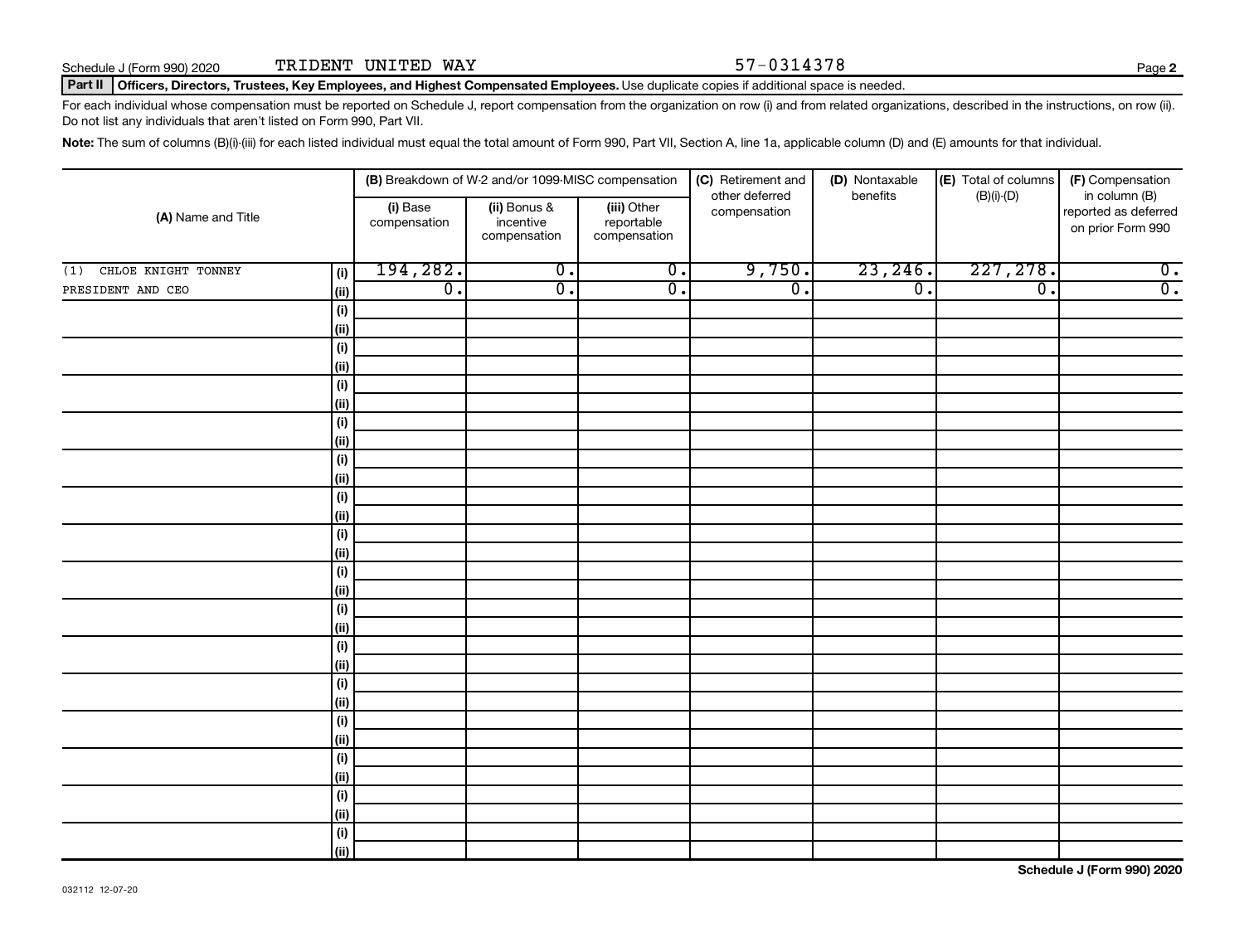### **Part III Supplemental Information**

Provide the information, explanation, or descriptions required for Part I, lines 1a, 1b, 3, 4a, 4b, 4c, 5a, 5b, 6a, 6b, 7, and 8, and for Part II. Also complete this part for any additional information.

# PART 1, LINE 4B:

PERSONS PARTICIPATING IN A SUPPLEMENTAL NONQUALIFIED RETIREMENT PLAN:

THERE ARE BALANCES IN A 457(B) AND 457(F)SUPPLEMENTAL NONQUALIFIED

RETIREMENT PLAN OF TRIDENT UNITED WAY FOR CHRISTOPHER F. KERRIGAN.

THERE WERE NO CONTRIBUTIONS TO THESE PLANS DURING THE 2020-2021 FISCAL

YEAR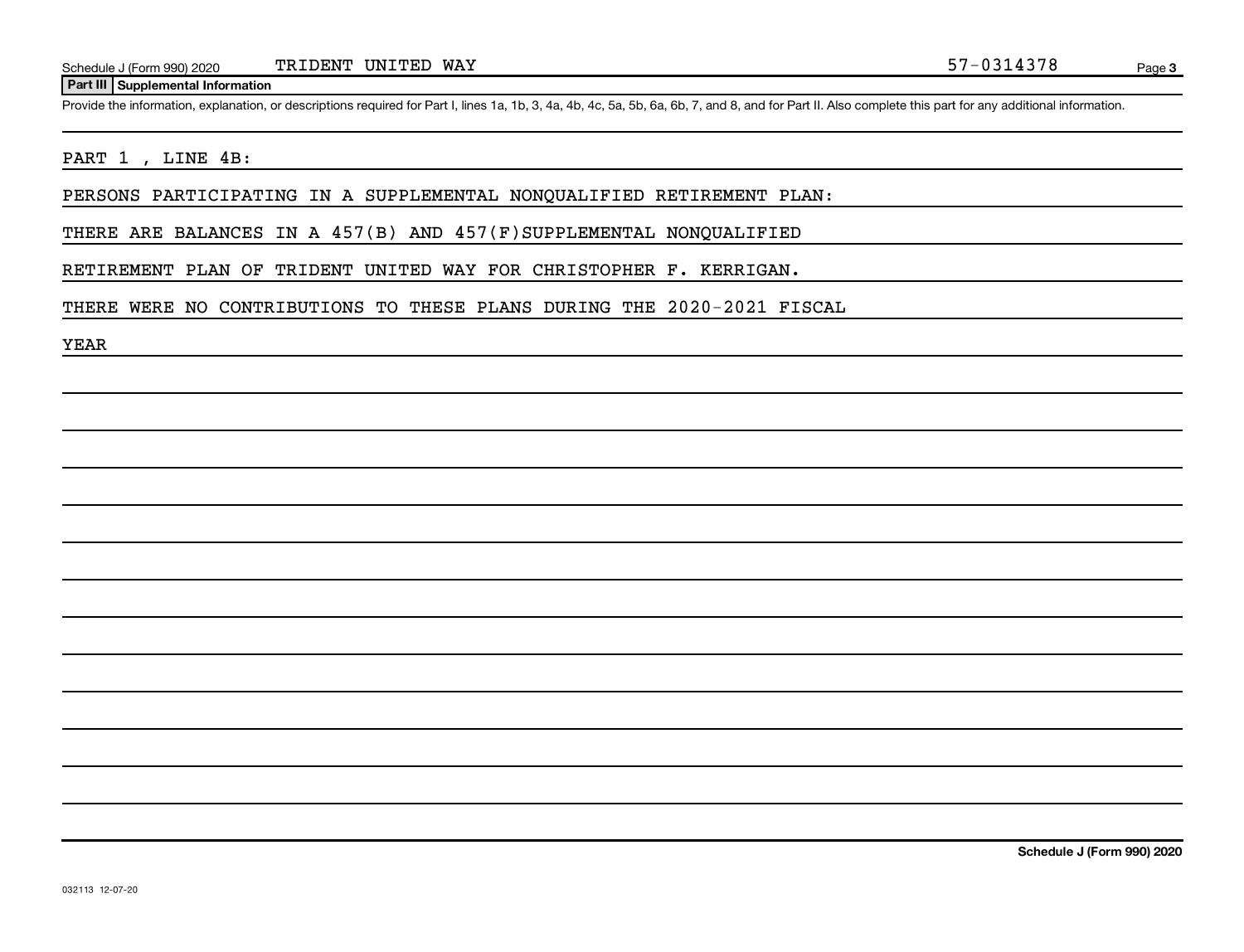# **SCHEDULE M (Form 990)**

# **Noncash Contributions**

OMB No. 1545-0047

| Department of the Treasury |  |
|----------------------------|--|
| Internal Revenue Service   |  |

**Complete if the organizations answered "Yes" on Form 990, Part IV, lines 29 or 30. Attach to Form 990.** →<br>**→** Complete if the organizations answered "Yes" on Form 990, Part IV, lines 29 or 30.<br>● Complete if the organizations answered "Yes" on Form 990, Part IV, lines 29 or 30.  $\blacktriangleright$ 

 **Go to www.irs.gov/Form990 for instructions and the latest information.** J

**Open to Public Inspection**

|  | Name of the organization |
|--|--------------------------|
|  |                          |
|  |                          |

| עגע ההחדותו הזמהרהם |  |  |
|---------------------|--|--|

| <b>Employer identification number</b> |
|---------------------------------------|
| 57-0314378                            |

| Part I | <b>Types of Property</b>                                                                                                       |                               |                                      |                                                                                                       |                                                              |            |     |    |
|--------|--------------------------------------------------------------------------------------------------------------------------------|-------------------------------|--------------------------------------|-------------------------------------------------------------------------------------------------------|--------------------------------------------------------------|------------|-----|----|
|        |                                                                                                                                | (a)<br>Check if<br>applicable | (b)<br>Number of<br>contributions or | (c)<br>Noncash contribution<br>amounts reported on<br>litems contributed Form 990, Part VIII, line 1g | (d)<br>Method of determining<br>noncash contribution amounts |            |     |    |
| 1      |                                                                                                                                |                               |                                      |                                                                                                       |                                                              |            |     |    |
| 2      | Art - Historical treasures                                                                                                     |                               |                                      |                                                                                                       |                                                              |            |     |    |
| з      | Art - Fractional interests                                                                                                     |                               |                                      |                                                                                                       |                                                              |            |     |    |
| 4      |                                                                                                                                |                               |                                      |                                                                                                       |                                                              |            |     |    |
| 5      | Clothing and household goods                                                                                                   |                               |                                      |                                                                                                       |                                                              |            |     |    |
| 6      |                                                                                                                                |                               |                                      |                                                                                                       |                                                              |            |     |    |
| 7      |                                                                                                                                |                               |                                      |                                                                                                       |                                                              |            |     |    |
| 8      |                                                                                                                                |                               |                                      |                                                                                                       |                                                              |            |     |    |
| 9      | Securities - Publicly traded                                                                                                   | $\overline{\text{x}}$         | $\overline{21}$                      |                                                                                                       | 283, 779. MARKET VALUE                                       |            |     |    |
| 10     | Securities - Closely held stock                                                                                                |                               |                                      |                                                                                                       |                                                              |            |     |    |
| 11     | Securities - Partnership, LLC, or                                                                                              |                               |                                      |                                                                                                       |                                                              |            |     |    |
|        | trust interests                                                                                                                |                               |                                      |                                                                                                       |                                                              |            |     |    |
| 12     | Securities - Miscellaneous                                                                                                     |                               |                                      |                                                                                                       |                                                              |            |     |    |
| 13     | Qualified conservation contribution -                                                                                          |                               |                                      |                                                                                                       |                                                              |            |     |    |
|        |                                                                                                                                |                               |                                      |                                                                                                       |                                                              |            |     |    |
| 14     | Qualified conservation contribution - Other                                                                                    |                               |                                      |                                                                                                       |                                                              |            |     |    |
| 15     | Real estate - Residential                                                                                                      |                               |                                      |                                                                                                       |                                                              |            |     |    |
| 16     | Real estate - Commercial                                                                                                       |                               |                                      |                                                                                                       |                                                              |            |     |    |
| 17     |                                                                                                                                |                               |                                      |                                                                                                       |                                                              |            |     |    |
| 18     |                                                                                                                                |                               |                                      |                                                                                                       |                                                              |            |     |    |
| 19     |                                                                                                                                |                               |                                      |                                                                                                       |                                                              |            |     |    |
| 20     | Drugs and medical supplies                                                                                                     |                               |                                      |                                                                                                       |                                                              |            |     |    |
| 21     |                                                                                                                                |                               |                                      |                                                                                                       |                                                              |            |     |    |
| 22     |                                                                                                                                |                               |                                      |                                                                                                       |                                                              |            |     |    |
| 23     |                                                                                                                                |                               |                                      |                                                                                                       |                                                              |            |     |    |
| 24     |                                                                                                                                |                               |                                      |                                                                                                       |                                                              |            |     |    |
| 25     | Other $\blacktriangleright$                                                                                                    |                               |                                      |                                                                                                       |                                                              |            |     |    |
| 26     | Other $\blacktriangleright$                                                                                                    |                               |                                      |                                                                                                       |                                                              |            |     |    |
| 27     | Other $\blacktriangleright$                                                                                                    |                               |                                      |                                                                                                       |                                                              |            |     |    |
| 28     | Other $\blacktriangleright$                                                                                                    |                               |                                      |                                                                                                       |                                                              |            |     |    |
| 29     | Number of Forms 8283 received by the organization during the tax year for contributions                                        |                               |                                      |                                                                                                       |                                                              |            |     |    |
|        | for which the organization completed Form 8283, Part V, Donee Acknowledgement                                                  |                               |                                      | 29                                                                                                    |                                                              |            |     |    |
|        |                                                                                                                                |                               |                                      |                                                                                                       |                                                              |            | Yes | No |
|        | 30a During the year, did the organization receive by contribution any property reported in Part I, lines 1 through 28, that it |                               |                                      |                                                                                                       |                                                              |            |     |    |
|        | must hold for at least three years from the date of the initial contribution, and which isn't required to be used for          |                               |                                      |                                                                                                       |                                                              |            |     |    |
|        |                                                                                                                                |                               |                                      |                                                                                                       |                                                              | <b>30a</b> |     | х  |
|        | <b>b</b> If "Yes," describe the arrangement in Part II.                                                                        |                               |                                      |                                                                                                       |                                                              |            |     |    |
| 31     | Does the organization have a gift acceptance policy that requires the review of any nonstandard contributions?                 |                               |                                      |                                                                                                       |                                                              | 31         |     | х  |
|        | 32a Does the organization hire or use third parties or related organizations to solicit, process, or sell noncash              |                               |                                      |                                                                                                       |                                                              |            |     |    |
|        | contributions?                                                                                                                 |                               |                                      |                                                                                                       |                                                              | 32a        |     | х  |
|        | <b>b</b> If "Yes," describe in Part II.                                                                                        |                               |                                      |                                                                                                       |                                                              |            |     |    |
| 33     | If the organization didn't report an amount in column (c) for a type of property for which column (a) is checked,              |                               |                                      |                                                                                                       |                                                              |            |     |    |
|        | describe in Part II.                                                                                                           |                               |                                      |                                                                                                       |                                                              |            |     |    |
| LHA    | For Paperwork Reduction Act Notice, see the Instructions for Form 990.                                                         |                               |                                      |                                                                                                       | Schedule M (Form 990) 2020                                   |            |     |    |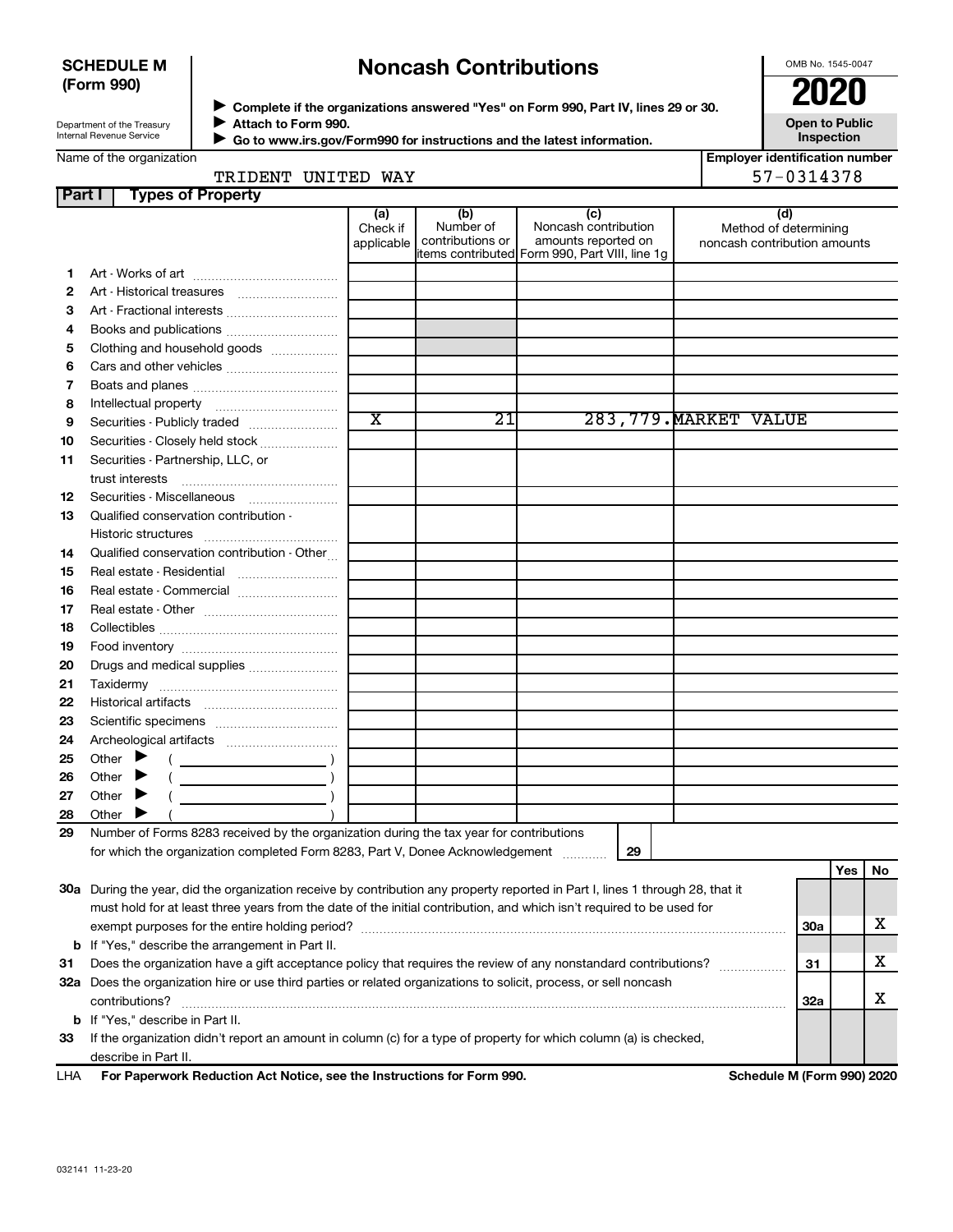Provide the information required by Part I, lines 30b, 32b, and 33, and whether the organization is reporting in Part I, column (b), the number of contributions, the number of items received, or a combination of both. Also complete this part for any additional information. **Part II Supplemental Information.**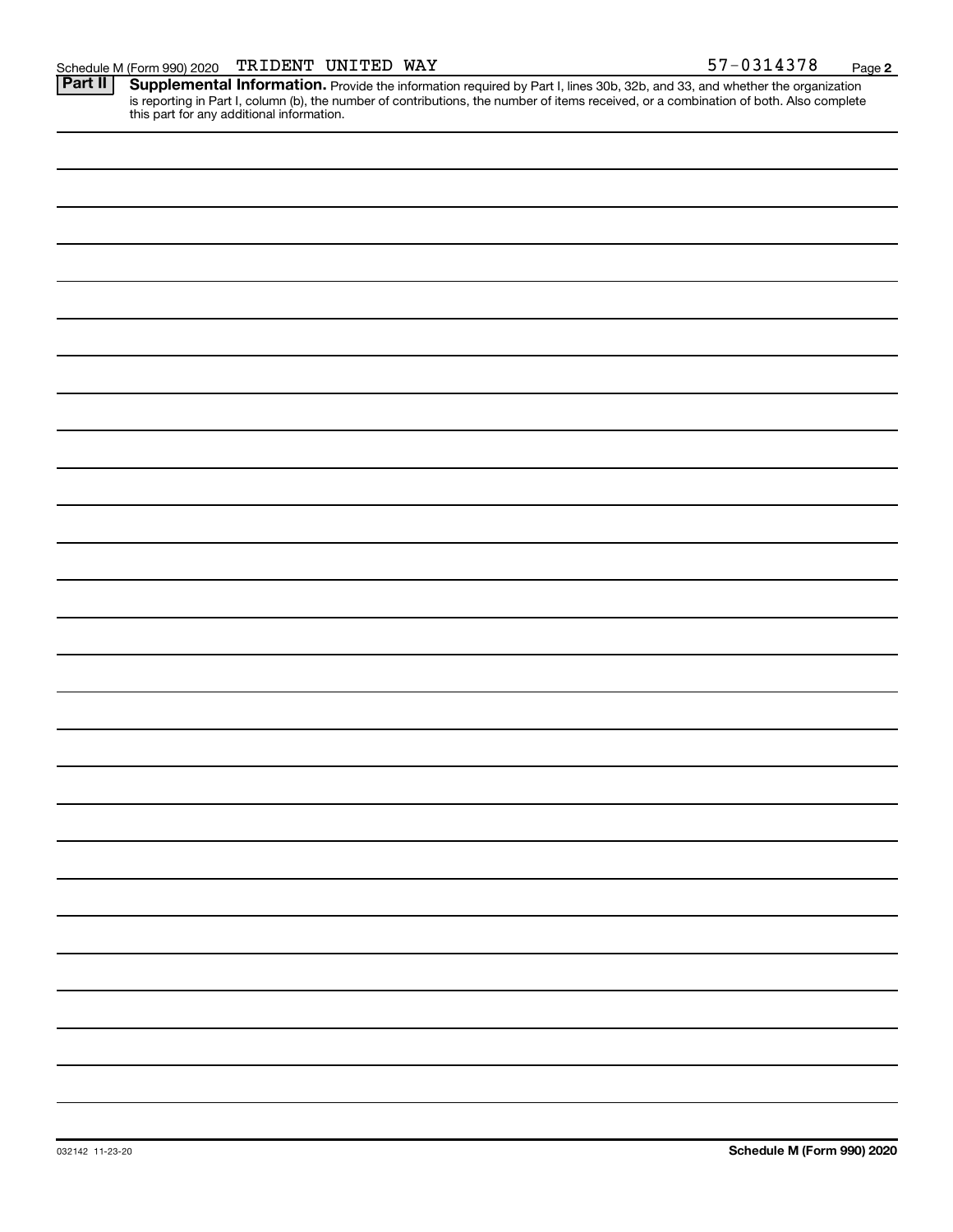**(Form 990 or 990-EZ)**

Department of the Treasury Internal Revenue Service Name of the organization

**Complete to provide information for responses to specific questions on Form 990 or 990-EZ or to provide any additional information. | Attach to Form 990 or 990-EZ. SCHEDULE O Supplemental Information to Form 990 or 990-EZ 2020**<br>(Form 990 or 990-EZ) Complete to provide information for responses to specific questions on

**| Go to www.irs.gov/Form990 for the latest information.**

OMB No. 1545-0047 **Open to Public Inspection**

TRIDENT UNITED WAY TRIDENT 197-0314378

**Employer identification number**

# FORM 990, PART III, LINE 4A, PROGRAM SERVICE ACCOMPLISHMENTS:

NONPROFIT ORGANIZATIONS ALIGN WITH THE NETWORK PRIORITIES TO ENSURE

SYNERGY BETWEEN FUNDING AND OTHER TRIDENT UNITED WAY INITIATIVES AND

AREAS OF FOCUS.

TRIDENT UNITED WAY'S COMMUNITY CHANGE EFFORTS ARE SUPPORTED THROUGH HUNDREDS OF WORKPLACE GIVING CAMPAIGNS, INDIVIDUAL GIVING, CORPORATE AND FOUNDATION GRANTS, FEDERAL AND STATE GRANTS, AND FEE FOR SERVICE ACTIVITIES. MAJOR INITIATIVES INCLUDED THE LAUNCH OF THE 2019-2022 FUNDING CYCLE ANNOUNCED ON APRIL 23, 2019 OF PROGRAMMATIC GRANT OFFERS TO 19 AGENCIES DELIVERING 35 PROGRAMS ACROSS BERKELEY, CHARLESTON, AND DORCHESTER COUNTIES. THESE PROGRAMMATIC GRANT OFFERS COMPRISE PROGRAM INVESTMENT AND BASIC NEEDS GRANT POOLS TOTALING \$1.2 MILLION IN PHILANTHROPIC INVESTMENTS CYCLE. THESE GRANT POOLS ALSO INCLUDE COLLECTIVE IMPACT AND COMMUNITY ENGAGEMENT GRANTS ALIGNING WITH THE FOUR TRADITIONS OF PHILANTHROPY: RELIEF, IMPROVEMENT, SOCIAL REFORM, AND CIVIC ENGAGEMENT. IN ADDITION TO GRANTS, THE COMMUNITY IMPACT AREA OF TRIDENT UNITED WAY

SUPPORTS AND PROVIDES CAPACITY-BUILDING TOOLS TO THE COMMUNITY. THESE

INCLUDE 211, RESOURCE CONNECTION CENTERS, THE AMERICORPS PROGRAM, AND

CHARITYTRACKER. DETAILED DESCRIPTIONS OF THESE CAPACITY-BUILDING TOOLS

ARE AS FOLLOWS:

2-1-1 SERVICE:

2-1-1 IS A FREE, CONFIDENTIAL REFERRAL AND INFORMATION SERVICE THAT

CONNECTS PEOPLE FROM ALL COMMUNITIES AND OF ALL AGES TO A COMMUNITY

RESOURCE SPECIALIST WHO WILL HELP THEM FIND LOCAL HEALTH AND HUMAN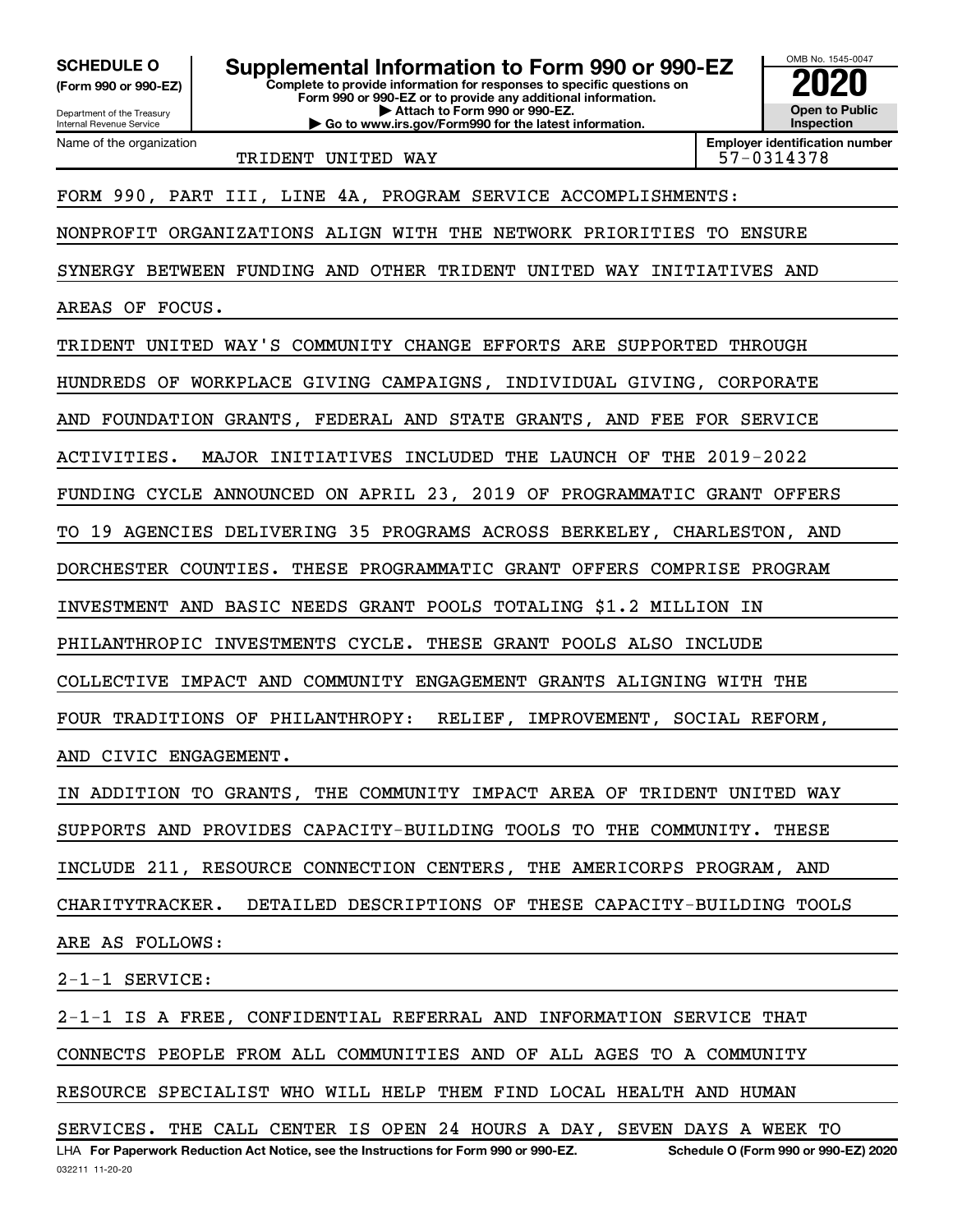BERKELEY AND DORCHESTER RESOURCE CONNECTION CENTERS: THE BERKELEY AND DORCHESTER RESOURCE CONNECTION CENTERS ARE A COLLABORATIVE PARTNERSHIP BETWEEN TRIDENT UNITED WAY AND A HOST OF PARTNERS. THE BERKELEY RESOURCE CONNECTION CENTER IS LOCATED AT 325 E. MAIN STREET, MONCKS CORNER, SC 29461 AND THE DORCHESTER RESOURCE CONNECTION CENTER IS LOCATED AT 1325A BOONEHILL ROAD, ROOM 124, SUMMERVILLE, SC 29485. SERVICES IN THE CENTERS ARE PROVIDED THROUGH A COMMUNITY NETWORK OF PARTNERS IN AN INTEGRATED SERVICE DELIVERY SYSTEM. PARTNERS LOCATED IN THE CENTERS INCLUDE DORCHESTER ADULT EDUCATION, SC WORKS, VOCATIONAL REHABILITATION, SALVATION ARMY, PALMETTO GOODWILL, PALMETTO CAP, SC THRIVE, ORIGIN SC, ACCESSHEALTH, AND LOWCOUNTRY FOOD BANK. THE CENTERS ARE SERVICE HUBS WHERE LOW TO MODERATE INCOME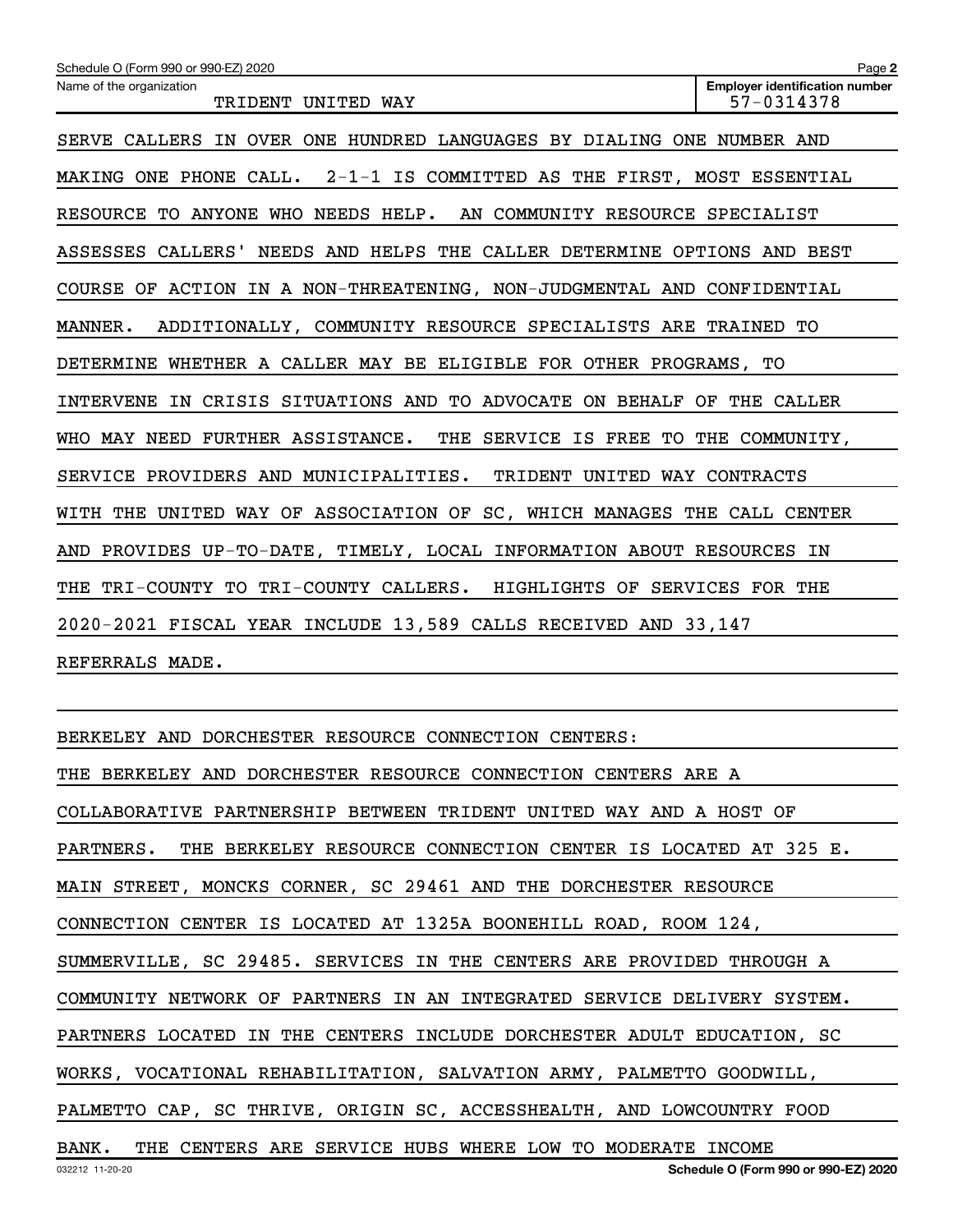| Schedule O (Form 990 or 990-EZ) 2020                                      | Page 2                                              |
|---------------------------------------------------------------------------|-----------------------------------------------------|
| Name of the organization<br>TRIDENT UNITED WAY                            | <b>Employer identification number</b><br>57-0314378 |
| INDIVIDUALS AND FAMILIES HAVE ACCESS TO PROGRAMS AND RESOURCES SUCH AS    |                                                     |
| EDUCATIONAL RESOURCES, BASIC NEEDS AND RESOURCES TO BECOME                |                                                     |
| THE RESOURCE CONNECTION CENTERS TAKE AN INTEGRATED<br>SELF-SUFFICIENT.    |                                                     |
| APPROACH TO SERVICE DELIVERY, WHICH INCLUDES BUNDLING AND SEQUENCING OF   |                                                     |
| SERVICES, LEADING TO LONG LASTING FINANCIAL CHANGE FOR CLIENTS AND        |                                                     |
| THEIR FAMILIES. THE CENTERS OPERATE USING A CONTINUUM FRAMEWORK THAT      |                                                     |
| BEGINS WITH ADDRESSING BASIC NEEDS AND MOVES INDIVIDUALS ALONG A          |                                                     |
| CONTINUUM TO ACHIEVE THE GOAL OF GAINING AND SUSTAINING ASSETS.           |                                                     |
| SERVING INDIVIDUALS COLLABORATIVELY IS A SHARED DESIRE TO CREATE BETTER   |                                                     |
| FINANCIAL OUTCOMES FOR INDIVIDUALS AND FAMILIES IN THE TRI-COUNTY AREA.   |                                                     |
| THE RESOURCE CONNECTION CENTERS PROVIDED OVER 7,430 FINANCIAL STABILITY   |                                                     |
| SERVICES TO 1,383 HOUSEHOLDS WITH 3,064 INDIVIDUALS IN THE 2020-2021      |                                                     |
| TRIDENT UNITED WAY AND AGENCY PARTNERS PROVIDED \$167,095<br>FISCAL YEAR. |                                                     |
| IMMEDIATE FINANCIAL ASSISTANCE TO THE FAMILIES AND INDIVIDUALS.<br>IN     |                                                     |

AMERICORPS FAMILY NAVIGATORS:

THE TRIDENT UNITED WAY AMERICORPS PROGRAM HAS BEEN OPERATING FOR TEN YEARS WITH A GOAL OF BUILDING CAPACITY FOR COMMUNITY ORGANIZATIONS TO PROVIDE SERVICES THAT HELP FAMILIES BECOME MORE FINANCIALLY STABLE. FURTHER, THE TRIDENT UNITED WAY AMERICORPS PROGRAM HAS DEVELOPED A REPUTATION IN THE TRI-COUNTY OF PRODUCING HIGHLY QUALIFIED, TRAINED HUMAN SERVICES PROFESSIONALS. MORE THAN 75% OF ALL TRIDENT UNITED WAY AMERICORPS MEMBERS OVER THE PAST 3 YEARS MOVE ON TO EMPLOYMENT IN LOCAL HUMAN SERVICE ORGANIZATIONS AFTER COMPLETING THEIR SERVICE.

NOTABLE RESULTS INCLUDE:

THE AMERICORPS PROGRAM CONNECTED 2,690 FAMILIES TO OVER 6,000 BASIC

NEEDS AND CRISIS MITIGATION SERVICES. WE ASSISTED 359 FAMILIES FILE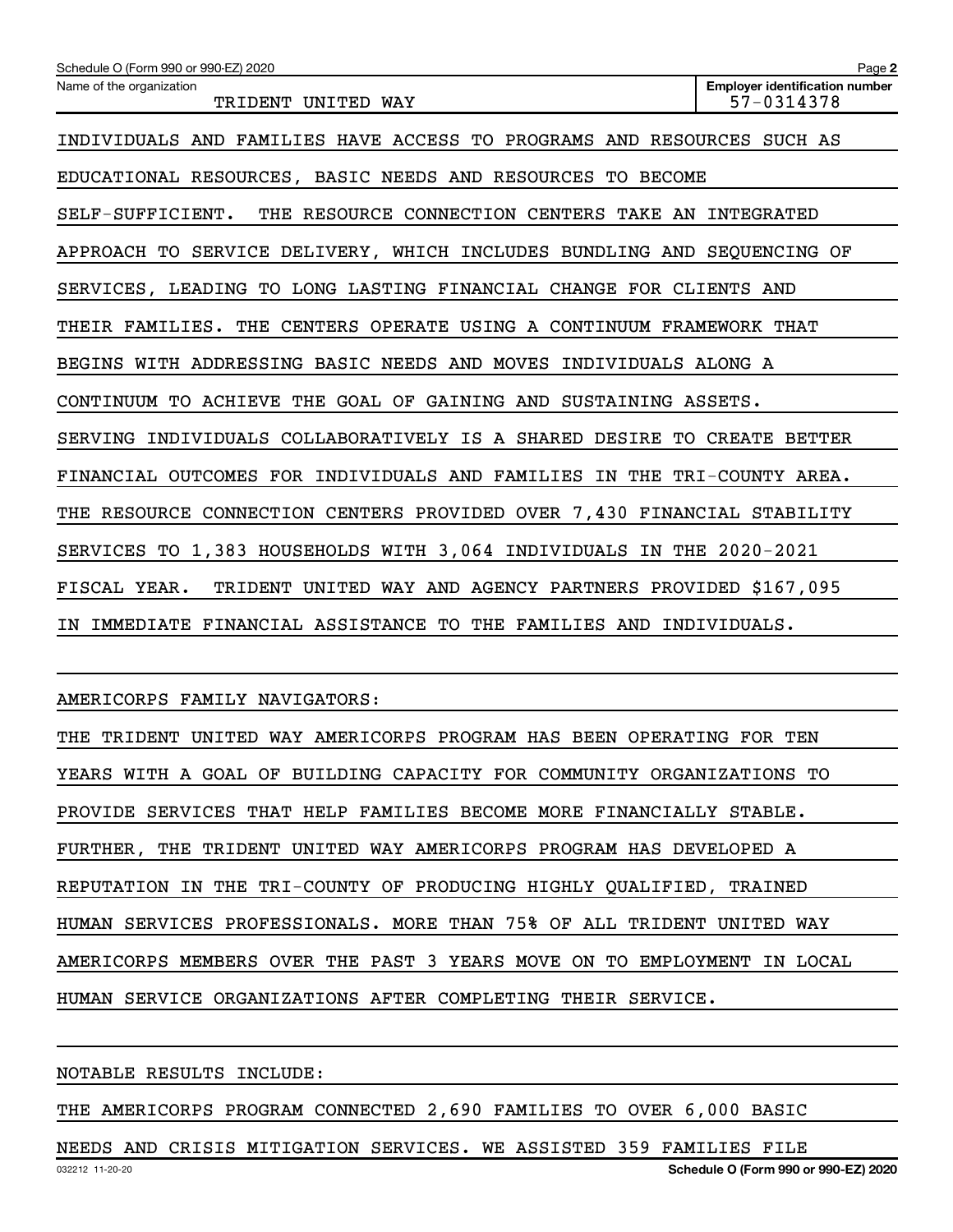| Schedule O (Form 990 or 990-EZ) 2020                                    | Page 2                                              |
|-------------------------------------------------------------------------|-----------------------------------------------------|
| Name of the organization<br>TRIDENT UNITED WAY                          | <b>Employer identification number</b><br>57-0314378 |
| STATE AND FEDERAL TAXES AT NO COST OR FEE BRINGING BACK \$1,344,730 IN  |                                                     |
| REFUNDS TO THE COMMUNITY. IN ADDITION, WE PROVIDED 186 CLIENTS WITH     |                                                     |
| BASIC FINANCIAL EDUCATION. THE 16 MEMBERS INCREASED OUR REGION'S        |                                                     |
| SERVICE CAPACITY. PARTNER AGENCIES AGREE TO HOST AMERICORPS MEMBERS AT  |                                                     |
| THEIR ORGANIZATION SITES TO ENHANCE AND FACILITATE CLIENT OUTREACH AND  |                                                     |
| SERVICES. PARTNER AGENCIES PROVIDE A MATCH TO TUW BASED ON MEMBER       |                                                     |
| SERVICE HOURS TO THE AGENCY.<br>THIS YEAR, TUW RECEIVED \$34,628 IN     |                                                     |
| PARTNER AGENCY MATCH FUNDS FOR THE AMERICORPS PROGRAM.                  |                                                     |
|                                                                         |                                                     |
| CHARITYTRACKER:                                                         |                                                     |
| CHARITYTRACKER IS A WEB-BASED TRACKING TOOL PROVIDED TO COMMUNITY       |                                                     |
| PARTNERS AT NO CHARGE THROUGH TRIDENT UNITED WAY. IT IS USED BY TRIDENT |                                                     |
| UNITED WAY PARTNER ORGANIZATIONS INCLUDING GRANTEES, COMMUNITY PARTNERS |                                                     |
| AND FAITH-BASED ORGANIZATIONS TO TRACK AND SHARE CONFIDENTIAL           |                                                     |
| INFORMATION ON INDIVIDUALS RECEIVING FINANCIAL STABILITY AND OTHER      |                                                     |
| HUMAN SERVICES. THE TOOL MITIGATES ISSUES RELATED TO TRANSPORTATION AND |                                                     |
| PROVIDES ACCOUNTABILITY FOR THOSE BEING SERVED, AS WELL AS AGENCIES AND |                                                     |
| PARTNERS WORKING COLLECTIVELY TO MOVE INDIVIDUALS INTO FINANCIAL        |                                                     |
| STABILITY. AN ELECTRONIC BULLETIN BOARD FEATURE ALLOWS PARTNERS TO POST |                                                     |
| SERVICES PROVIDED, SUCH AS CLASSES AND EVENTS, AND ALERTS ALLOW         |                                                     |
| PARTNERS TO POST EMERGENCY NEEDS SO THAT RESOURCES CAN BE DISTRIBUTED   |                                                     |
| QUICKLY AND EFFICIENTLY TO PEOPLE IN NEED. THE SYSTEM IS SECURE AND     |                                                     |
| ONLY AGENCIES AND PARTNERS THAT COMPLETE TRAINING CERTIFICATION CAN USE |                                                     |
| THE SYSTEM.                                                             |                                                     |
| -THERE ARE 342 ORGANIZATIONS USING CHARITYTRACKER SYSTEM.               |                                                     |

-SERVICES TRACKED PARTNERS USING THE SYSTEM IN THE 2020-2021 FISCAL

YEAR PROVIDED 22,391 HOUSEHOLDS, COMPRISED OF 44,334 INDIVIDUALS, WITH

\$4,217,736 IN MONETARY ASSISTANCE.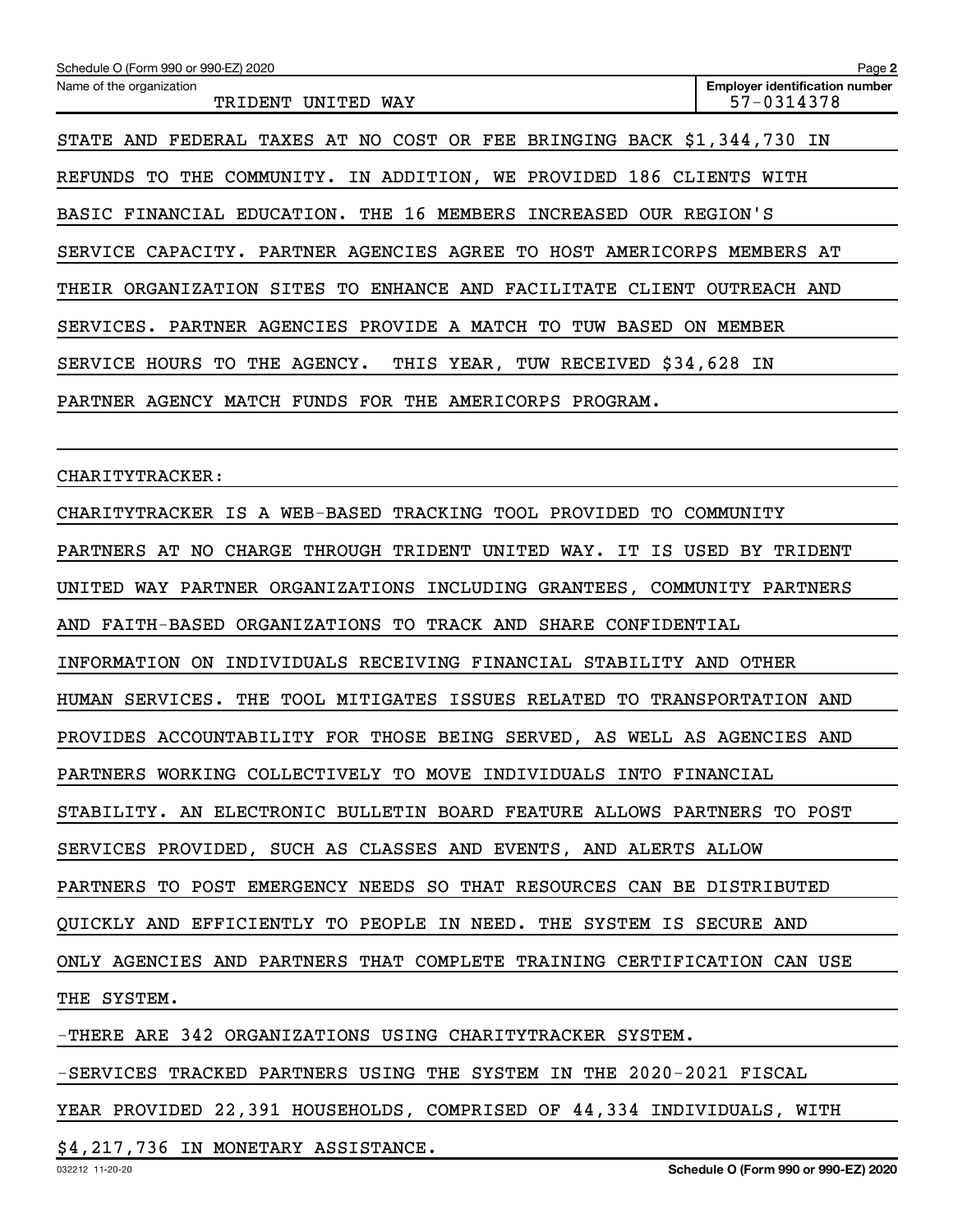Name of the organization

TRIDENT UNITED WAY 57-0314378

FORM 990, PART III, LINE 4B, PROGRAM SERVICE ACCOMPLISHMENTS:

HOUSEHOLDS WITH 3,064 INDIVIDUALS PROVIDED WITH 7,430 FINANCIAL

STABILITY SERVICES.

2. EMERGENCY FOOD AND SHELTER (EFSP) PROGRAM - THROUGH TRIDENT UNITED

WAY'S WORK WITH THE SAFETY NET ASSISTANCE NETWORK, EFSP AWARDED

\$697,061 IN 3 PHASES. THIS INCLUDES 36 PARTNERS AND 71 PROGRAMS OVER

THE 3 PHASES IN BERKELEY, CHARLESTON AND DORCHESTER COUNTIES.

3. CHARITYTRACKER - THROUGH THE MORE THAN 340 AGENCIES, CHURCHES AND

FAITH-BASED ORGANIZATIONS USING CHARITYTRACKER, 22,391 HOUSEHOLDS WITH

44,334 HOUSEHOLD MEMBERS WERE ASSISTED WITH THE VALUE OF ASSISTANCE

EQUALING \$4,217,736.

4. SC THRIVE - THRIVE HUB - MORE THAN 3,313 APPLICATIONS FOR WORK

SUPPORT AND BENEFITS WERE COMPLETED. THE TAX FILING ASSISTANCE SERVICES

PROVIDED MORE THAN 1,898 STATE AND/OR FEDERAL TAX RETURN FILINGS FOR

FREE THROUGHOUT THE TRI-COUNTY AREA BRINGING BACK \$1,344,730 IN REFUNDS

BACK INTO THE COMMUNITY. THIS SAVED MORE THAN \$270,000 IN FILING FEES.

FORM 990, PART III, LINE 4C, PROGRAM SERVICE ACCOMPLISHMENTS:

-PROVIDING TRIDENT UNITED WAY PROGRAM INVESTMENT AND BASIC NEEDS GRANTS

TO ORGANIZATIONS THAT ALIGN WITH NETWORK PRIORITIES.

-FUNDING AND COLLABORATIVELY WORKING WITH THE FOUR TRI-COUNTY SCHOOL

DISTRICTS TO CONDUCT THE READING BY THIRD INNOVATION PROJECT IN SELECT

SCHOOLS, WITH THE GOAL OF HELPING CHILDREN ACHIEVE THE BENCHMARK OF

READING AT GRADE-LEVEL BY THIRD GRADE AND SCALING EFFECTIVE PRACTICES.

FORM 990, PART III, LINE 4D, OTHER PROGRAM SERVICES: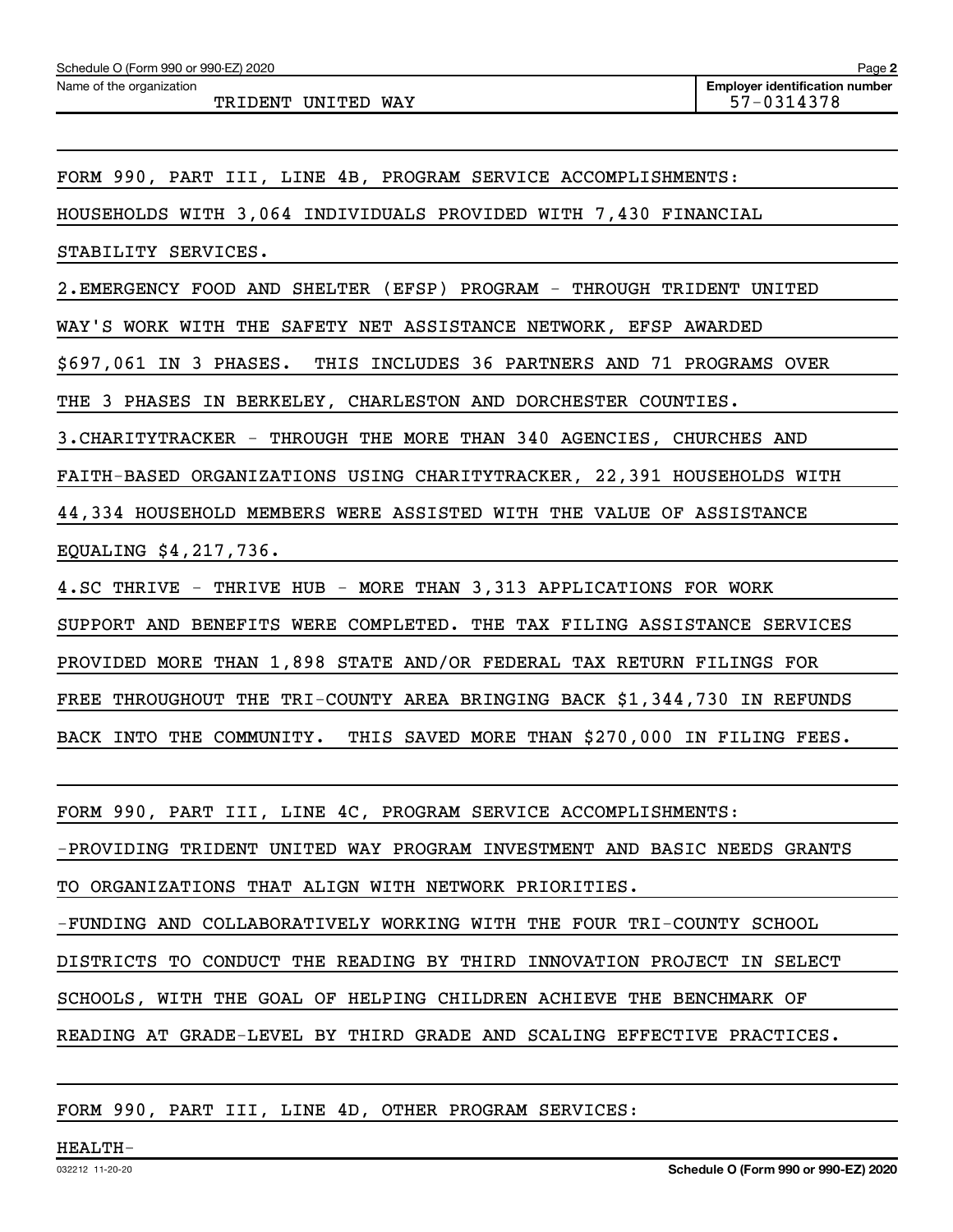| Schedule O (Form 990 or 990-EZ) 2020                                    | Page 2                                              |
|-------------------------------------------------------------------------|-----------------------------------------------------|
| Name of the organization<br>TRIDENT UNITED WAY                          | <b>Employer identification number</b><br>57-0314378 |
| TRIDENT UNITED WAY HAS PARTNERED WITH MUSC HEALTH AND ROPER ST. FRANCIS |                                                     |
| HEALTHCARE TO CONTINUE TO SERVE AS THE BACKBONE ORGANIZATION FOR THE    |                                                     |
| HEALTHY TRI-COUNTY NETWORK, A MULTI-SECTOR, REGIONAL COLLECTIVE IMPACT  |                                                     |
| INITIATIVE WITH THE GOAL OF IMPROVING HEALTH OUTCOMES IN BERKELEY,      |                                                     |
| CHARLESTON, AND DORCHESTER COUNTIES IN SOUTH CAROLINA                   |                                                     |
| (WWW.HEALTHYTRICOUNTY.COM). THE LONG-TERM ASPIRATIONAL GOAL OF HEALTHY  |                                                     |
| TRI-COUNTY IS TO IMPROVE THE HEALTH AND WELL-BEING OF EVERY PERSON AND  |                                                     |
| COMMUNITY WITHIN THE TRI-COUNTY REGION. THE FOLLOWING ARE HIGHLIGHTS    |                                                     |
| OF ACCOMPLISHMENTS:                                                     |                                                     |
| -HEALTHY TRI-COUNTY/TRIDENT UNITED WAY RENEWED THE ACCELERATOR GRANT TO |                                                     |
| FUND DIABETES PREVENTION PROGRAM FOR RURAL DIABETES 'HOTSPOTS'          | ΙN                                                  |
| HOLLYWOOD AND MONCKS CORNER, SC.                                        |                                                     |
| THE CONVERSATIONS ON RACE AND HEALTH EQUITY PRESENTED A SERIES ON THE   |                                                     |
| COVID-19 PANDEMIC THAT BEGAN WITH A CONVERSATION ON THE COMMON MENTAL   |                                                     |
| HEALTH ISSUES IN COMMUNITIES OF COLOR THAT HAVE BEEN AMPLIFIED BY THE   |                                                     |
| PANDEMIC FOLLOWED BY CONVERSATIONS OF VACCINE HESITANCY AND MITIGATING  |                                                     |
| FACTORS.                                                                |                                                     |
| - MORE THAN 320 REGISTRANTS, 240 ATTENDEES AND 40 HEALTH RESOURCE       |                                                     |
| PARTNERS PARTICIPATED IN THE TRI-COUNTY HEALTH SYMPOSIUM IN NOVEMBER    |                                                     |
| 2021.                                                                   |                                                     |
| THE INAUGURAL HEALTHY TRI-COUNTY ACCOMPLISHMENTS REPORT 2019 - 2021     |                                                     |
| WAS LAUNCHED IN JUNE 2021. THIS REPORT HIGHLIGHTED THE PROGRESS MADE    |                                                     |
| BY HEALTHY TRI-COUNTY SUBCOMMITTEES AND COMMUNITY PARTNERS TOWARD THE   |                                                     |
| GOALS OUTLINED IN THE OUR HEALTH, OUR FUTURE: TRI-COUNTY HEALTH         |                                                     |
| IMPROVEMENT PLAN (TCHIP) 2018 - 2023. KEY ACCOMPLISHMENTS OVER THE      |                                                     |
| LAST THREE YEARS WERE FEATURED ALONG WITH AN IMPERATIVE CALL TO ACTION  |                                                     |
| TO AMPLIFY HEALTH IMPROVEMENT AND HEALTH EQUITY IN THE REGION.          |                                                     |
| - HEALTHY TRI-COUNTY COMMUNITY HUB LAUNCHED AN ONLINE GUIDE OF          |                                                     |
| 032212 11-20-20                                                         | Schedule O (Form 990 or 990-EZ) 2020                |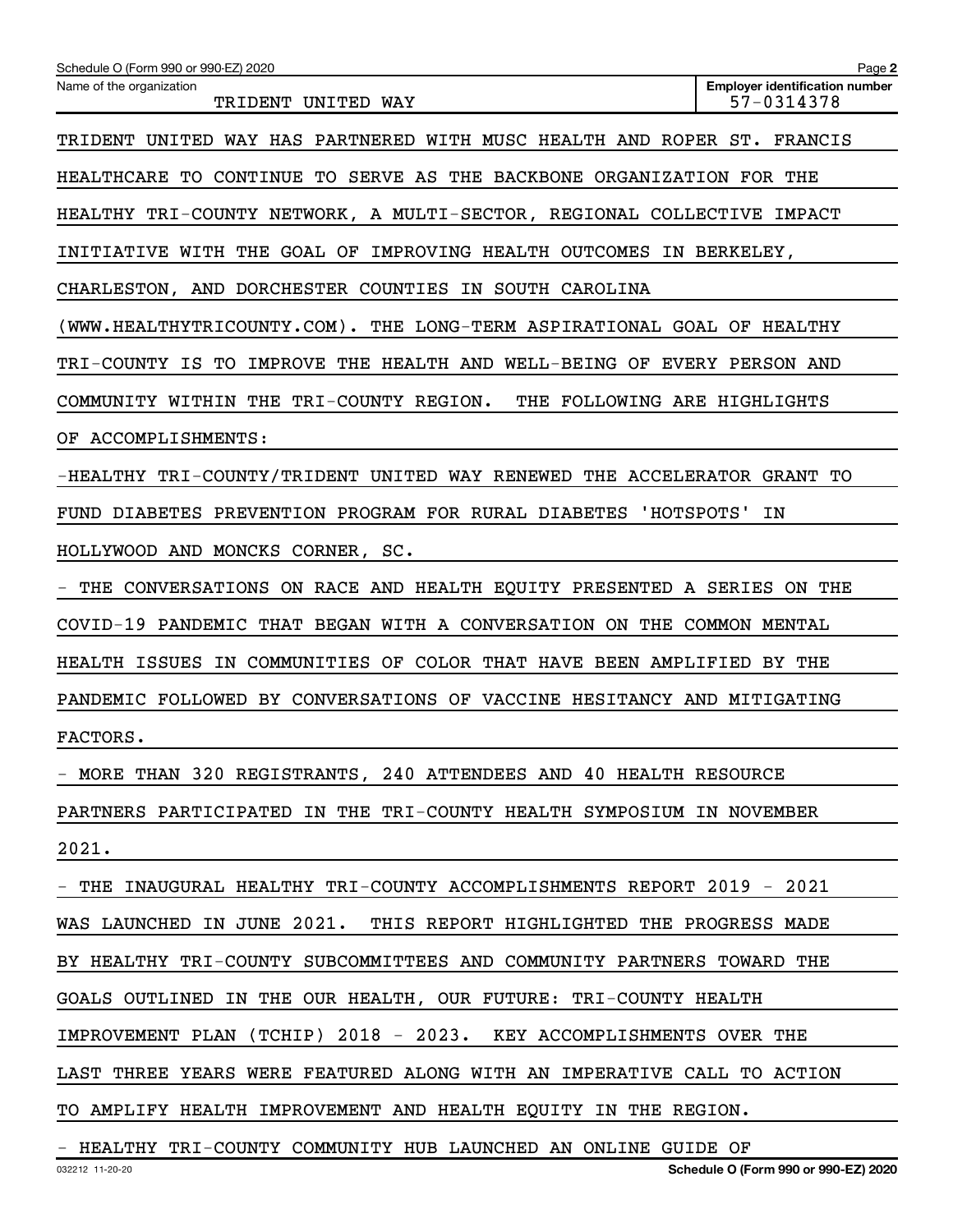| Schedule O (Form 990 or 990-EZ) 2020<br>Name of the organization |                                                                         | Page 2<br><b>Employer identification number</b> |
|------------------------------------------------------------------|-------------------------------------------------------------------------|-------------------------------------------------|
|                                                                  | TRIDENT UNITED WAY                                                      | 57-0314378                                      |
| PROVIDERS AND RESOURCES:                                         |                                                                         |                                                 |
|                                                                  | WWW.HEALTHYTRICOUNTY.COM/COMMUNITY-RESOURCE-HUB                         |                                                 |
| EXPENSES \$ 357,170.                                             | INCLUDING GRANTS OF \$ 0.<br>REVENUE \$                                 | 0.                                              |
| CONNECTING THE                                                   | COMMUNITY-                                                              |                                                 |
| CONNECTING THE                                                   | THAT PROVIDE COMMUNITY<br>COMMUNITY INCLUDES INITIATIVES                |                                                 |
| SERVICE OPPORTUNITIES AND                                        | INFORMATION ABOUT THE WORK OF                                           | TRIDENT<br>UNITED                               |
|                                                                  | WAY ACROSS THE TRI-COUNTY REGION. THE PRIMARY INITIATIVES ARE STRATEGIC |                                                 |
|                                                                  | VOLUNTEER ENGAGEMENT AND STAKEHOLDER AND COMMUNITY COMMUNICATION AS     |                                                 |
| <b>FOLLOWS:</b>                                                  |                                                                         |                                                 |
|                                                                  | 1. STRATEGIC VOLUNTEER ENGAGEMENT SUPPORTS BOTH INTERNAL AND EXTERNAL   |                                                 |
|                                                                  | VOLUNTEER ENGAGEMENT TO PROVIDE IMPACTFUL VOLUNTEER MATCHING            |                                                 |
|                                                                  | OPPORTUNITIES. VOLUNTEERS FOR TRIDENT UNITED WAY ARE THOUGHT LEADERS ON |                                                 |
|                                                                  | COMMITTEES AND COUNCILS, AS WELL AS DECISION-MAKERS ABOUT COMMUNITY     |                                                 |
|                                                                  | INVESTMENTS AND SUPPORT MISSION FULFILLMENT.<br>TRIDENT UNITED WAY      |                                                 |
|                                                                  | NONPROFIT PARTNERS AND CORPORATE PARTNERS CREATE A PIPELINE OF          |                                                 |
|                                                                  | VOLUNTEERS FOR THE ORGANIZATION IN ALL LEVELS OF ENGAGEMENT BY OFFERING |                                                 |
|                                                                  | TAILOR-MADE VOLUNTEER OPPORTUNITIES TO CORPORATE PARTNERS THAT MAY      |                                                 |
|                                                                  | RANGE FROM SUPPLY DRIVES TO HOME BUILDS AND CAN TAKE PLACE AT AN OFFICE |                                                 |
|                                                                  | OR IN THE COMMUNITY. ADDITIONALLY, TRIDENT UNITED WAY SUPPORTS THE      |                                                 |

STRATEGIC GROWTH OF SIGNATURE VOLUNTEER EVENTS SUCH AS READ ACROSS

AMERICA DAY EVENT IN LOCAL SCHOOLS AND THE COMMUNITY'S LARGEST

VOLUNTEER EVENT DURING TRIDENT UNITED WAY'S DAYS OF CARING. IN THE

2020-2021 FISCAL YEAR TUW ENGAGED MORE THAN 2,120 VOLUNTEERS, COMPLETED

130 COMMUNITY PROJECTS, FOR A TOTAL OF 4,126 HOURS OF SERVICE, WITH 165

COMPANIES FINDING WAYS TO GIVE BACK AND BUILD TEAM AND COMMUNITY

SPIRIT. THE TIME AND SKILLS CONTRIBUTED BY THE TRIDENT UNITED WAY

VOLUNTEERS SAVED OUR COMMUNITY MORE THAN \$105,089.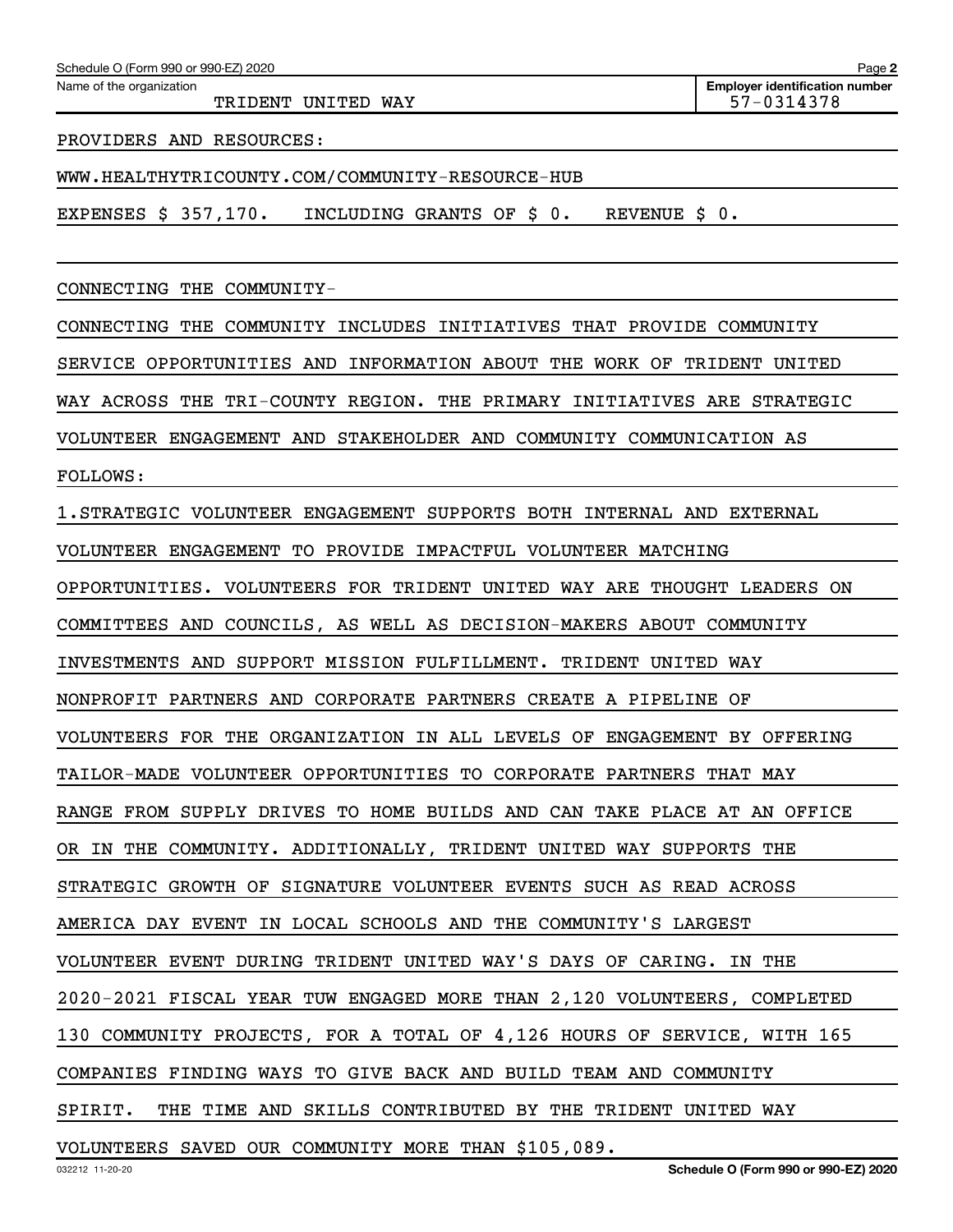| Schedule O (Form 990 or 990-EZ) 2020                                     | Page 2                                              |
|--------------------------------------------------------------------------|-----------------------------------------------------|
| Name of the organization<br>TRIDENT UNITED WAY                           | <b>Employer identification number</b><br>57-0314378 |
| 2. COMMUNICATION WITH KEY CONSTITUENTS AND ACROSS THE COMMUNITY          |                                                     |
| INCLUDES YEAR-ROUND STRATEGIC EFFORTS. TRIDENT UNITED WAY DISTRIBUTES    |                                                     |
| EMAIL NEWSLETTERS 6 TIMES PER YEAR TO MORE THAN 30,000 RECIPIENTS FOR    |                                                     |
| EACH ISSUE. ANNUALLY TRIDENT UNITED WAY SENDS TARGETED EMAIL             |                                                     |
| COMMUNICATIONS TO THE HEALTHY TRI-COUNTY NETWORK SIX TIMES PER YEAR AND  |                                                     |
| DONOR NETWORK EMAIL NEWSLETTERS PERIODICALLY. THE ORGANIZATION'S         |                                                     |
| WEBSITE (TUW.ORG) AND LINKEDIN PRESENCE ARE UPDATED WEEKLY WITH NEW      |                                                     |
| INFORMATION ABOUT IMPACT AND EVENTS. TRIDENT UNITED WAY POSTS            |                                                     |
| INFORMATION AND ENGAGES WITH FOLLOWERS DAILY ON ITS FACEBOOK, INSTAGRAM  |                                                     |
| AND TWITTER ACCOUNTS. THROUGH MULTIPLE COMMUNICATIONS TACTICS, TRIDENT   |                                                     |
| UNITED WAY AIMS TO ENGAGE WITH AUDIENCES AND REPORT ON ITS WORK TO       |                                                     |
| DONORS, POTENTIAL DONORS, AND THE COMMUNITY-AT-LARGE, ANNOUNCE           |                                                     |
| VOLUNTEER AND GRANT OPPORTUNITIES AND CELEBRATE THE IMPACT OF VOLUNTEER  |                                                     |
| TIME.<br>STRATEGIC COMMUNICATIONS ARE ALSO VITAL TO RAISING AWARENESS OF |                                                     |
| THE MYRIAD COMMUNITY RESOURCES AVAILABLE TO THOSE IN NEED AND TO         |                                                     |
| SEEKING THE SUPPORT OF THOSE WHO CAN HELP.                               |                                                     |
| DONOR DESIGNATION FEES:                                                  |                                                     |
| THE PURPOSE OF TRIDENT UNITED WAY'S ANNUAL FUNDRAISING CAMPAIGNS IS TO   |                                                     |
| DEVELOP AND ENHANCE THE RESOURCES AVAILABLE FOR TRIDENT UNITED WAY'S     |                                                     |
| COMMUNITY IMPACT MISSION. COMMUNITY VOLUNTEERS STRATEGICALLY INVEST      |                                                     |
| THOSE RESOURCES IN THE TRI-COUNTY COMMUNITY TO CREATE LASTING,           |                                                     |
| MEASURABLE CHANGE ON THE MOST PRESSING ISSUES FACING FAMILIES AND        |                                                     |
| INDIVIDUALS.                                                             |                                                     |
| TRIDENT UNITED WAY PROMOTES INVESTING IN THE COMMUNITY IMPACT WORK AS    |                                                     |
| THE MOST EFFECTIVE WAY TO INVEST IN THE TRI-COUNTY COMMUNITY ABOVE ANY   |                                                     |
| FORM OF DESIGNATED GIVING.                                               |                                                     |
| DONORS MAY ELECT ALL OR A PORTION OF THEIR PLEDGE/CONTRIBUTION AS        |                                                     |
| DESIGNATED TO 501(C)(3) ORGANIZATIONS, OTHER THAN TRIDENT UNITED WAY.    |                                                     |
| 032212 11-20-20                                                          | Schedule O (Form 990 or 990-EZ) 2020                |
|                                                                          |                                                     |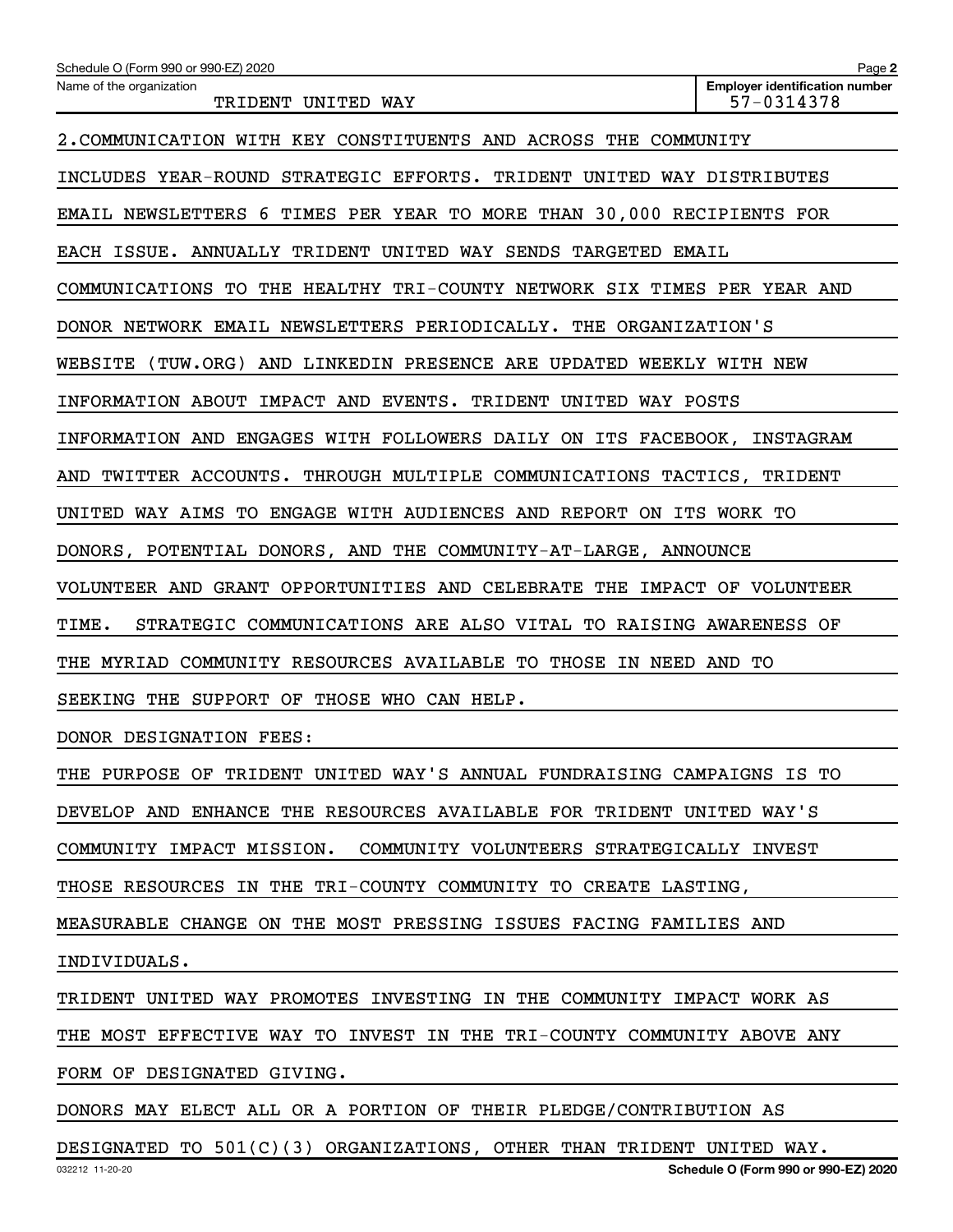| Schedule O (Form 990 or 990-EZ) 2020                                       | Page 2                                              |
|----------------------------------------------------------------------------|-----------------------------------------------------|
| Name of the organization<br>TRIDENT UNITED WAY                             | <b>Employer identification number</b><br>57-0314378 |
| TOTAL DONOR DESIGNATION FEES RECEIVED DURING THE FY 2020-2021 WERE         |                                                     |
| \$11,508.                                                                  |                                                     |
| REQUESTS ARE PROCESSED BY TRIDENT UNITED WAY AND PAYMENTS MADE TO          |                                                     |
| DESIGNATED ORGANIZATIONS ARE AS FOLLOWS:                                   |                                                     |
| TRIDENT<br>UNITED WAY HONORS DONOR DESIGNATIONS TO ANY VERIFIED            |                                                     |
| 501(C)(3) ORGANIZATION OF \$50 OR MORE PER ORGANIZATION. VERIFICATION      |                                                     |
| CONSISTS OF, ON AN ANNUAL BASIS, CONFIRMING THE ORGANIZATION HAS AN        |                                                     |
| ACTIVE 501(C)(3) STATUS WITH THE INTERNAL REVENUE SERVICE AND COMPLETES    |                                                     |
| ADDITIONAL VERIFICATIONS AS MAY BE REQUIRED BY UNITED WAY WORLDWIDE.       | NO                                                  |
| FURTHER OVERSIGHT IS PROVIDED BY TRIDENT UNITED WAY ON THE USE OF          |                                                     |
| DESIGNATED FUNDS.                                                          |                                                     |
| TRIDENT UNITED WAY DEDUCTS FUNDRAISING AND ADMINISTRATIVE FEES AT THE      |                                                     |
| (WITH A MINIMUM OF \$5 AND A MAXIMUM OF \$75) PER<br>RATE OF 15 PERCENT    |                                                     |
| DESIGNATION.                                                               |                                                     |
| UNITED WAY SENDS PAYMENTS TO VERIFIED DESIGNATED<br>TRIDENT                |                                                     |
| ORGANIZATIONS (NET OF THE FUNDRAISING AND ADMINISTRATIVE FEE)              | ON A                                                |
| QUARTERLY BASIS (JANUARY, APRIL, JULY, AND OCTOBER).                       |                                                     |
| - GIFTS OR PAYMENTS MADE BY CASH, CHECK, CREDIT CARD, OR STOCK WILL BE     |                                                     |
| PAID OUT TO THE ORGANIZATION IN THE MONTH FOLLOWING THE QUARTER IN         |                                                     |
| WHICH PLEDGE PAYMENT(S) ARE RECEIVED FROM THE DONOR. FOR EXAMPLE, DONOR    |                                                     |
| PLEDGE PAYMENTS RECEIVED IN JANUARY, FEBRUARY, OR MARCH WILL BE PAID IN    |                                                     |
| APRIL; PAYMENTS RECEIVED IN APRIL, MAY, AND JUNE WILL BE PAID IN JULY.     |                                                     |
| - TRIDENT UNITED WAY HAS A DONOR PRIVACY POLICY AND WILL NOT RELEASE       |                                                     |
| THE NAMES OF INDIVIDUALS WITHOUT AUTHORIZATION FOR THE RELEASE OF SUCH     |                                                     |
| INFORMATION. IF A DONOR PROVIDES AUTHORIZATION, TRIDENT UNITED WAY WILL    |                                                     |
| SEND DONOR INFORMATION TO THE DESIGNATED ORGANIZATION.                     |                                                     |
| EXPENSES $$712,449$ . INCLUDING GRANTS OF $$839,709$ . REVENUE $$11,508$ . |                                                     |